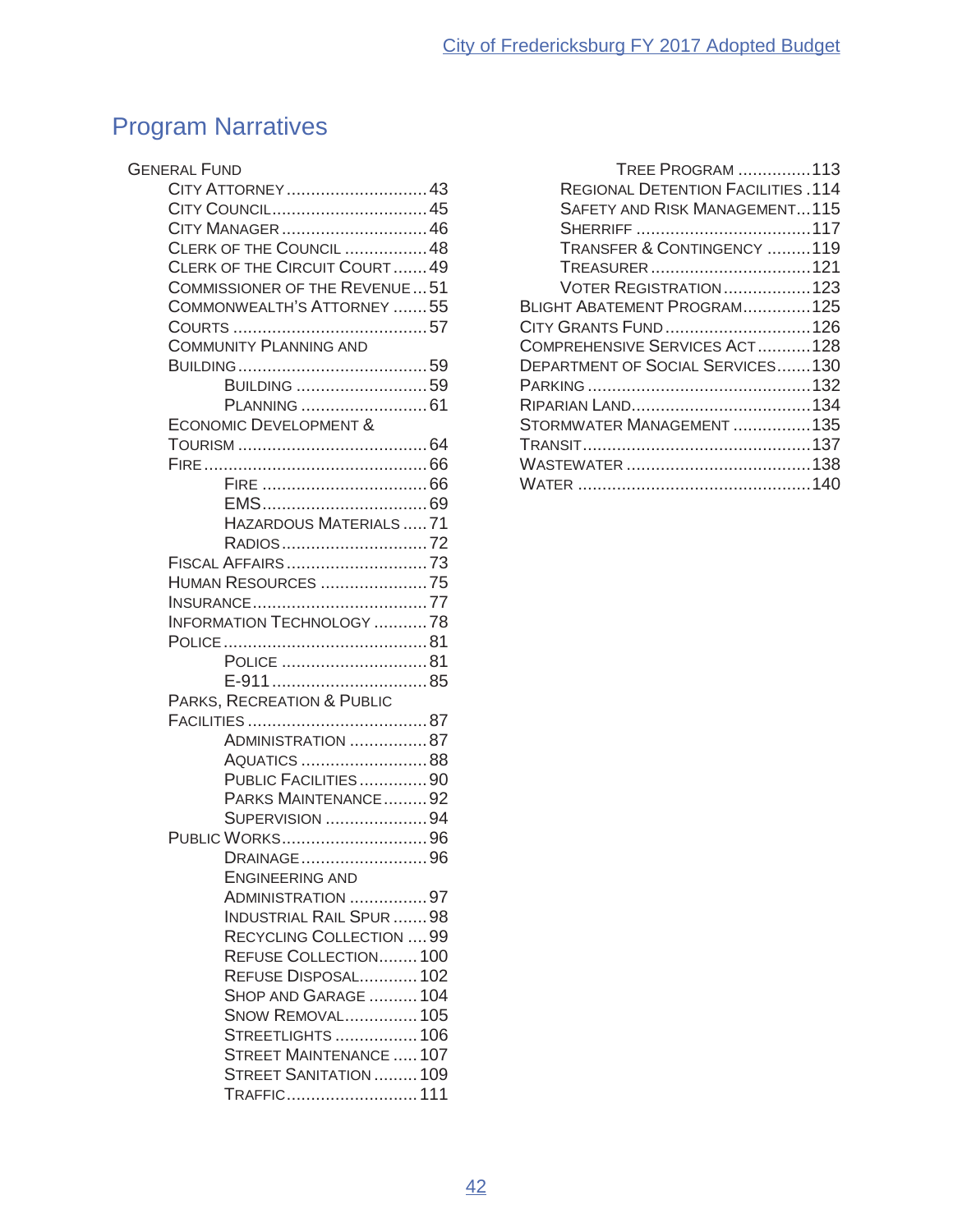## **GENERAL FUND - CITY ATTORNEY**

The City Attorney's office provides legal advice and counsel to the City Council and all City Departments. The office's mission is to advance the interests of the City through its laws and legal instruments, and to reduce the risk of legal liability through advance planning and prevention. Programs include: Document Preparation and Review, Legislative Services, and Legal Advice.

Document Preparation and Review: The office helps the City Council, the City Manager and the various departments accomplish their goals, through the development of ordinances, resolutions, contracts, and deeds; issuance of legal opinions, provision of legal advice, review of various instruments, and advocacy in judicial, regulatory and legislative venues. The office works to keep routine work flowing and to advance non-routine priority projects.

#### **Fiscal Year 2017 Goal**

• Draft and review legal documents for transactions the City undertakes.

#### **Fiscal Year 2017 Objectives**

- Develop or review instruments for complex transactions, including contracts, real estate acquisitions, franchises, and leases.
- Create and periodically update clear, timely, and effective templates for routine transactions, to foster efficiency and uniformity.
- Draft clear and comprehensive City policies and procedures related to procurement and tax increment financing policy.

Legislative Services: Researching, drafting, and presenting ordinances, resolutions, and motions for City Council consideration. In addition to the work done for City Council, the City Attorney is our legislative liaison to the Commonwealth of Virginia.

#### **Fiscal Year 2017 Goal**

• Provide legislative services to City Council and City staff.

## **Fiscal Year 2017 Objectives**

- Develop and support City Council initiatives through the General Assembly.
- In order to best maintain the City Code during this fiscal year the City Attorney's office will explore enhancements to the City's website.

Legal Advice: Research for and delivery of formal and informal verbal and written legal advice to City Council, the City Manager, and city staff. The strength of the office is that it handles a broad array of municipal legal matters, from land use to procurement, land acquisition, licensing and leasing, to employee relations, Freedom of Information Act, blight abatement and tax levies.

#### **Fiscal Year 2017 Goals**

- Provide timely and effective legal advice on matters of substance and process.
- Achieve favorable outcomes for the City in civil litigation and administrative proceedings.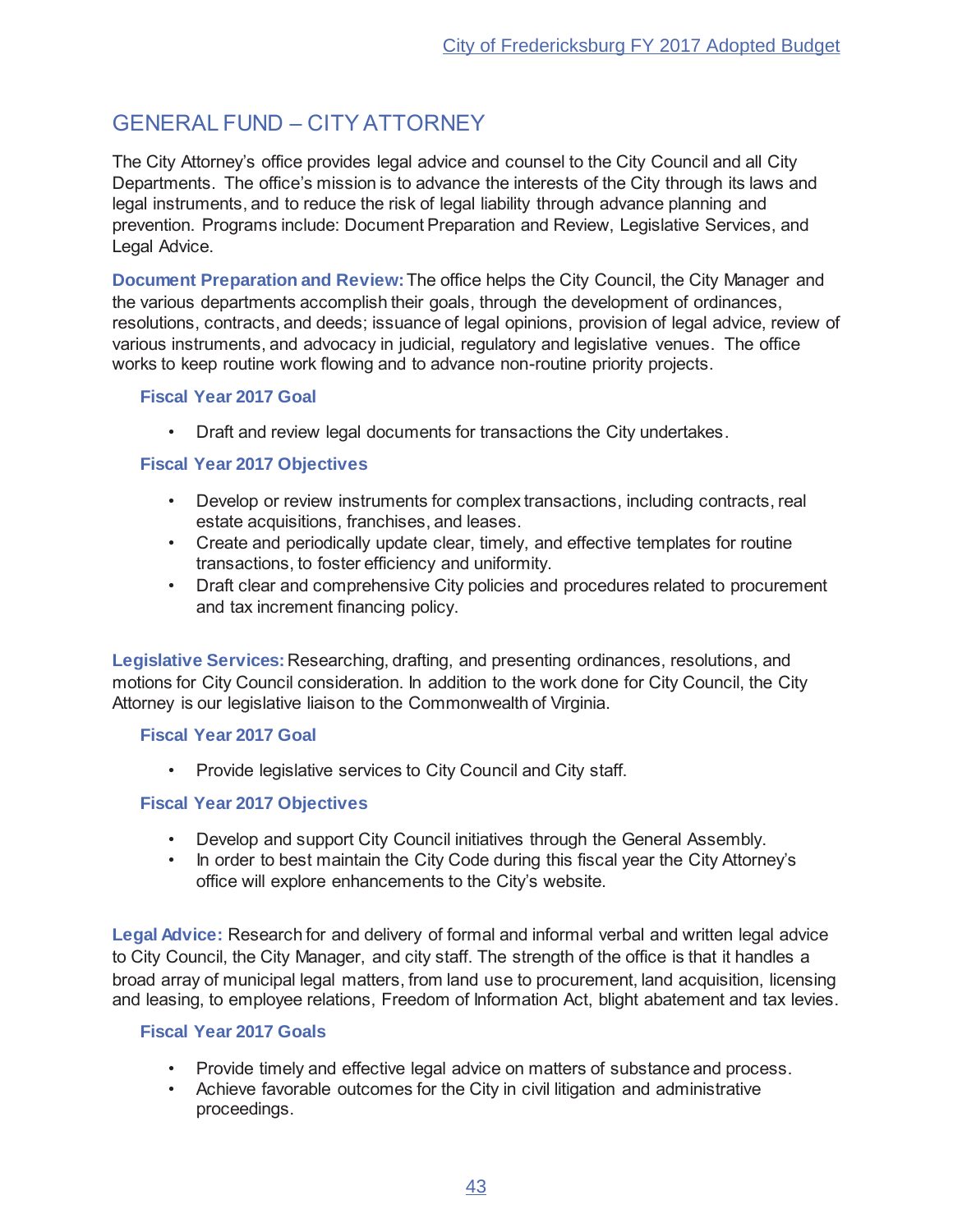## **Fiscal Year 2017 Objectives**

- Assist with the development, review and revision of policies and ordinances related to the following items by the end of the fiscal year:
	- Procurement
	- Proffers
	- Archaeology ordinance
- Handle civil litigation and administrative proceedings in house when appropriate while coordinating effective representation by outside counsel as well.

|                              |                | FY 2015        | <b>FY 2015</b> |                | <b>FY 2016</b> | <b>FY 2017</b> | $\frac{9}{6}$ |
|------------------------------|----------------|----------------|----------------|----------------|----------------|----------------|---------------|
| <b>Expenditures</b>          | FY 2014 Actual | <b>Adopted</b> | <b>Amended</b> | FY 2015 Actual | <b>Adopted</b> | <b>Adopted</b> | <b>Change</b> |
| Salaries & Wages             | 200.019        | 210.170        | 210.170        | 211.875        | 214.640        | 216.810        | 1.01%         |
| <b>Fringe Benefits</b>       | 74.502         | 89.972         | 89.972         | 78.641         | 88.315         | 82.659         | $-6.40%$      |
| <b>Purchased Services</b>    | 95.112         | 45.000         | 45,000         | 34.705         | 45,000         | 45.000         | $0.00\%$      |
| Util. Comm. Rentals. Etc.    | 841            | 1.950          | 1.950          | 703            | 1.950          | 900            | $-53.85%$     |
| Travel & Training            | 3.180          | 3.550          | 3.550          | 4.228          | 3.550          | 4.100          | 15.49%        |
| Other Non-Personal           | 241            | 300            | 300            | 808            | 300            | 500            | 66.67%        |
| Dues & Memberships           | 1.130          | 1.100          | 1.100          | 1.425          | 1.100          | 1.100          | $0.00\%$      |
| Materials & Supplies         | 4.850          | 15,700         | 15,700         | 14.683         | 15,700         | 15,520         | $-1.15%$      |
| <b>Total Expenditures</b>    | 379,876        | 367,742<br>S   | 367,742<br>\$. | 347,068        | 370,555<br>S   | 366,589<br>\$. | $-1.07%$      |
|                              |                |                |                |                |                |                |               |
| <b>Full - Time Positions</b> | 2              |                | $\overline{2}$ | 2              |                | 2              |               |

## **Budget Summary**

- The decline in Fringe Benefits is related to the decrease in the VRS rate.
- . Although items within various budget lines may have changed, there are no significant changes to the overall budget.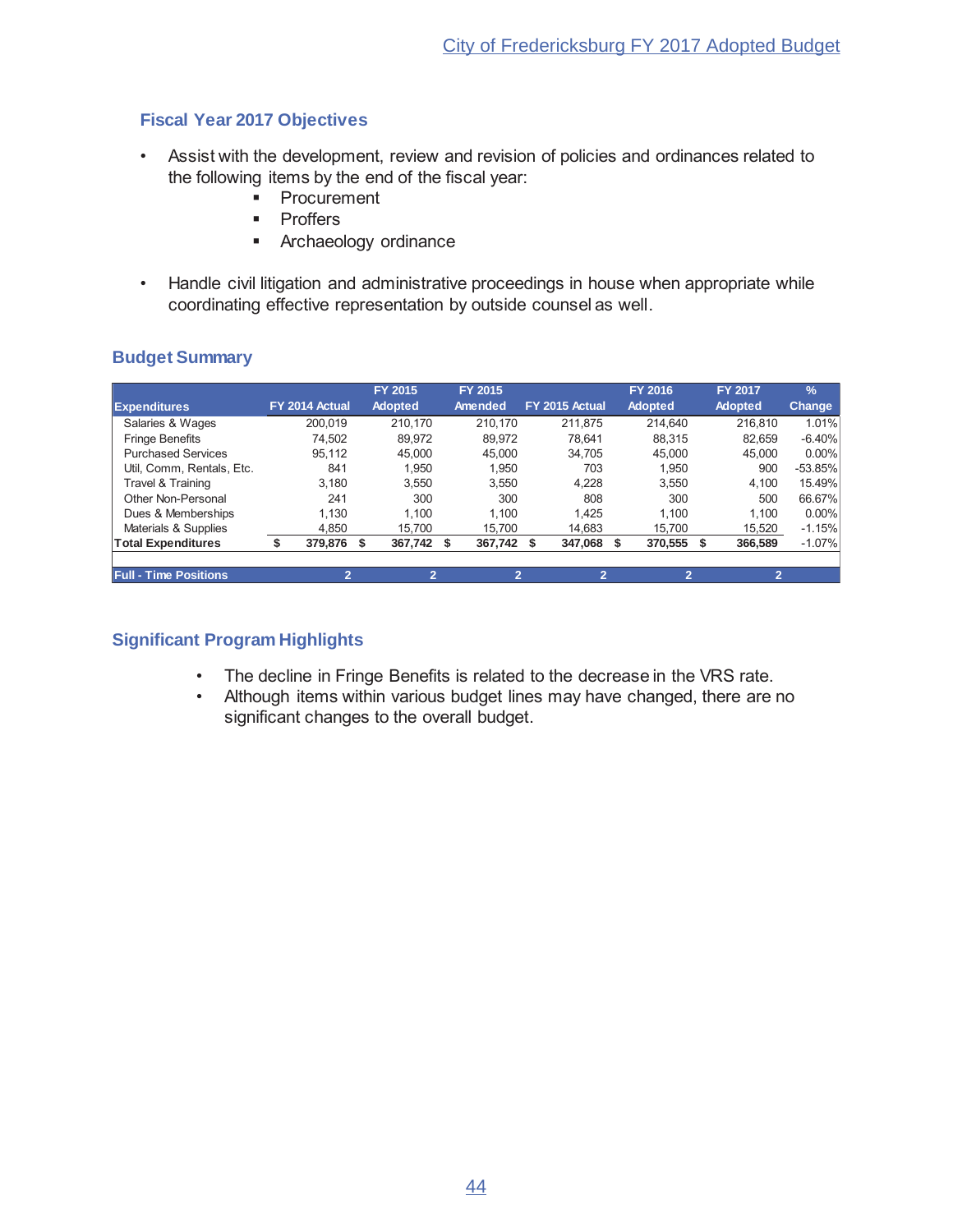## **GENERAL FUND - CITY COUNCIL**

The Fredericksburg City Council consists of a Mayor and six members, four of whom are elected by ward and two of whom are elected at-large. Elections are held in May in alternate years for either the ward Council members or the Mayor and the two at-large members. The Council holds regular sessions on the second and fourth Tuesdays of each month at 7:30 p.m. in the Council Chambers, City Hall, 715 Princess Anne Street.

City Council also directs the activities of three Council employees: the Clerk of City Council, the City Manager, and the City Attorney. Individual members of Council also serve on a variety of Regional agencies including the R-Board, VRE, FAMPO, Library Board and many others.

#### **Fiscal Year 2017 Goal**

• Monitor the progress on the two-year goals and initiatives work plan which reflects that vision and guides decision-making at all levels of City government.

#### **Fiscal Year 2017 Objectives**

- Adopt a Budget and Capital Improvements Plan
- Work as Council Champions on assigned Goal and Initiative projects
- On-Board the new City Manager

|                           |                | FY 2015        | FY 2015 |                | <b>FY 2016</b> | <b>FY 2017</b> | $\frac{9}{6}$            |
|---------------------------|----------------|----------------|---------|----------------|----------------|----------------|--------------------------|
| <b>Expenditures</b>       | FY 2014 Actual | <b>Adopted</b> | Amended | FY 2015 Actual | <b>Adopted</b> | <b>Adopted</b> | <b>Change</b>            |
| Salaries & Wages          |                |                | 36.460  | 36.248         |                | 86,000         | $\overline{\phantom{0}}$ |
| <b>Fringe Benefits</b>    | 18.796         | 19.000         | 40.000  | 40.859         | 33.580         | 51.880         | 54.50%                   |
| <b>Purchased Services</b> | 158.717        | 166.650        | 130.190 | 125.033        | 167.600        | 81.600         | $-51.31%$                |
| Util, Comm, Rentals, Etc. | 803            | 1.800          | 800     | 872            | 1.700          | 1.700          | 0.00%                    |
| Travel & Training         | 6.653          | 7.900          | 7.900   | 10.227         | 7.500          | 7.500          | 0.00%                    |
| Dues & Memberships        | 13.327         | 13.000         | 13,000  | 13.820         | 13.700         | 13.700         | 0.00%                    |
| Materials & Supplies      | 1.123          | 1.500          | 1.500   | 445            | 2.300          | 2.300          | 0.00%                    |
| Capital Outlay            |                |                | 7.020   | 7.014          |                |                |                          |
| <b>Total Expenditures</b> | 199.419        | 209,850        | 236,870 | 234,518        | 226,380        | 244.680        | 8.08%                    |

#### **Budget Summary**

- The increase in Fringe Benefits is related to increases in health insurance premiums.
- Due to a required accounting change, payments to City Council are now budgeted in Salary & Wages. They were previously recorded in Purchased Services.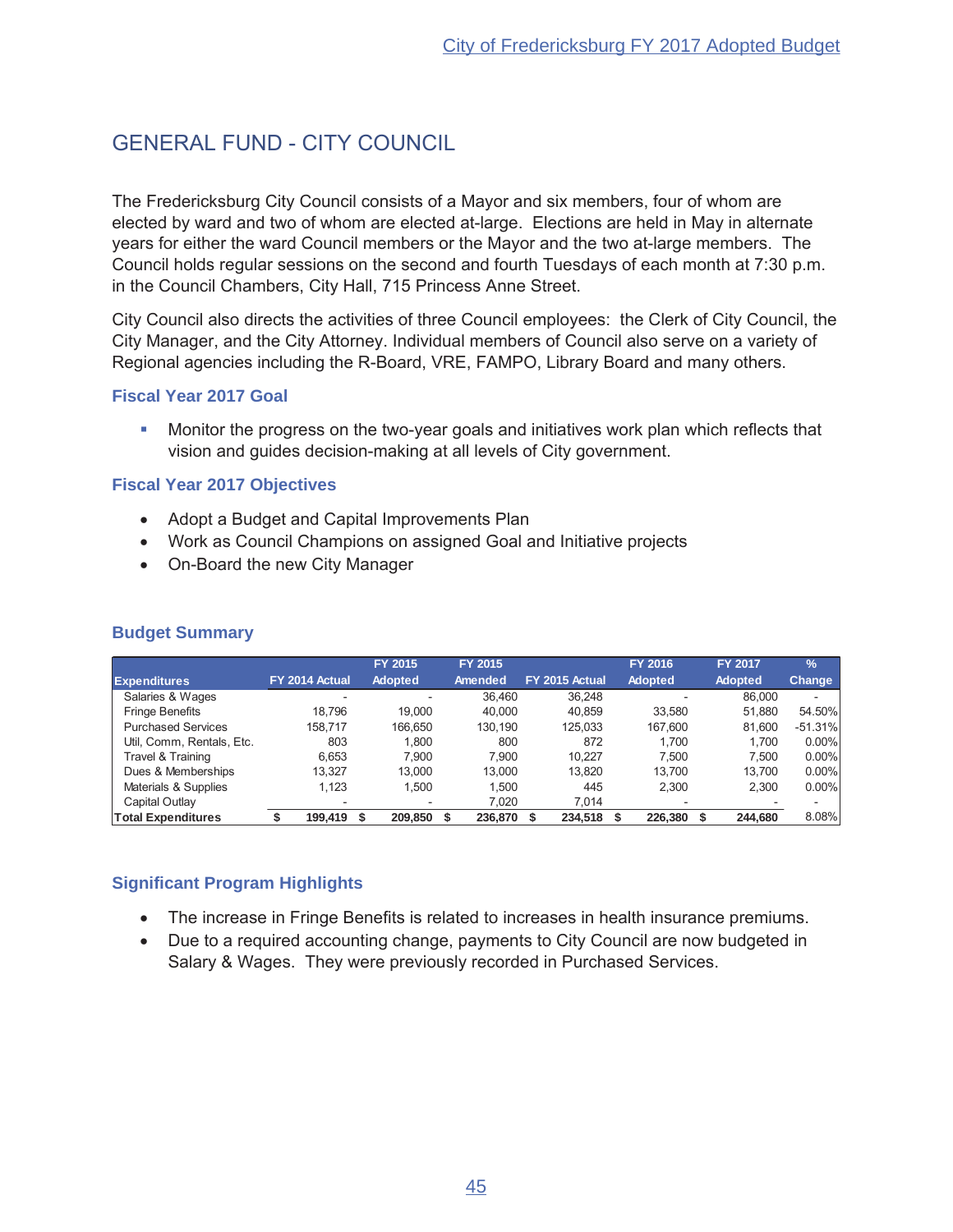## GENERAL FUND - CITY MANAGER'S OFFICE

The City Manager is the chief administrative officer of the City and is appointed by City Council. The City Manager's Office has two programs: Administration and Budget.

**Administration:** The City Manager is responsible for implementing all ordinances and resolutions, as well as supervising the functions of most City departments. The City Manager's Office also serves to lead or assist management teams for various major projects and studies conducted in all facets of City business. Fiscal 2017 will represent the first fiscal year for the new City Manager.



#### **Fiscal Year 2017 Goal**

• Manage department heads and other staff in daily work as well as in the completion of projects related to the City's Goals and Initiatives as adopted by City Council.

#### **Fiscal Year 2017 Objectives**

- Produce a work product for all Goals and Initiatives projects with identified funding by the end of the fiscal year.
- . Continue to provide overall management and support for City Departments
- Implement City Council direction on other projects, not included as part of Goals and Initiatives.

**Budget Office:** The Budget Office is responsible for preparing the annual operating and capital budgets. The Budget Office also advises the Council on the financial condition and policy requirements of the City.

#### **Fiscal Year 2017 Goals**

- Prepare the City Manager's Recommendations for the FY 2018 Operating and Capital Budgets and the upcoming five-year capital improvements plan.
- Prepare the documents for the FY 2017 and FY 2018 adopted budgets.

## **Fiscal Year 2017 Objectives**

- Evaluate the budget document and make necessary changes to reapply for the Distinguished Budget Award by FY 2018.
- . Continue to improve mid to long range forecasting tools.
- Monitor Departments to ensure that the Turnover Credit adopted by City Council of \$200,000 is met by implementing budget transfers of turnover savings by the close of the fiscal year.
- Assist Departments and other offices to ensure that budget expenditures are not exceeded.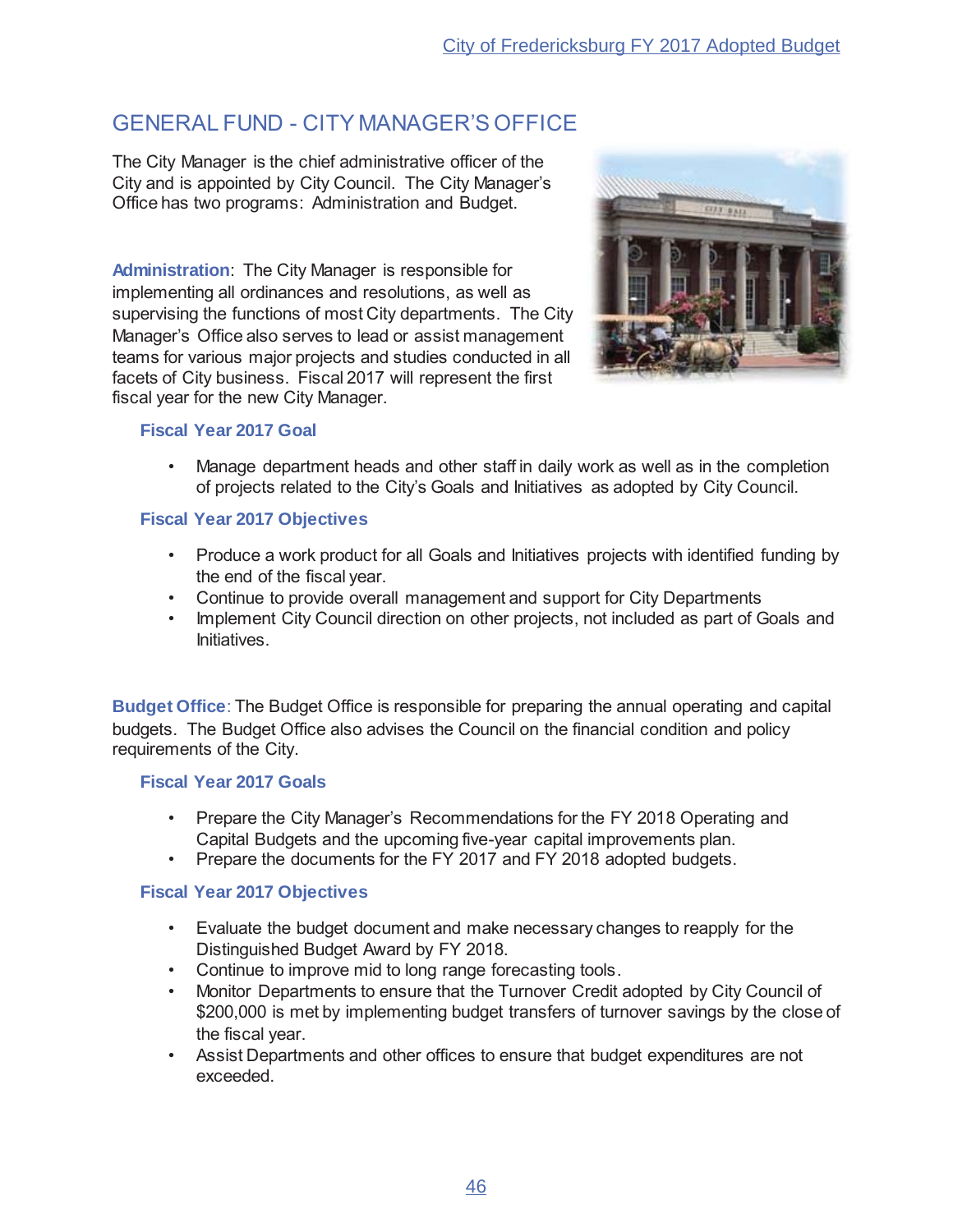#### **Performance Measure**

| <b>Bond Rating by</b><br><b>Agency</b> | <b>FY14</b><br><b>Actual</b> | <b>FY15</b><br><b>Actual</b> | <b>FY16</b><br><b>Estimate</b> | <b>FY17 Estimate</b> |
|----------------------------------------|------------------------------|------------------------------|--------------------------------|----------------------|
| <b>Fitch</b>                           | AA+                          | AA+                          | AA+                            | AA+                  |
| Moody's                                | Aa2                          | Aa2                          | Aa2                            | Aa2                  |
| Standard and Poor's                    | AA                           | AΑ                           | AΑ                             | AA                   |

## **Budget Summary**

|                              |                | <b>FY 2015</b> | FY 2015 |                          |                | <b>FY 2016</b> |       |    | <b>FY 2017</b> | $\frac{9}{6}$ |
|------------------------------|----------------|----------------|---------|--------------------------|----------------|----------------|-------|----|----------------|---------------|
| <b>Expenditures</b>          | FY 2014 Actual | Adopted        | Amended |                          | FY 2015 Actual | Adopted        |       |    | <b>Adopted</b> | Change        |
| Salaries & Wages             | 414.639        | 431.250        | 431.250 |                          | 432.593        | 443.595        |       |    | 459.710        | 3.63%         |
| <b>Fringe Benefits</b>       | 173.903        | 181.930        | 181.930 |                          | 188.752        | 174.535        |       |    | 184.653        | 5.80%         |
| <b>Purchased Services</b>    | 31.168         | 36.700         | 29.680  |                          | 18.541         | 36,000         |       |    | 36,000         | 0.00%         |
| Util, Comm, Rentals, Etc.    | 18.999         | 21.000         | 21.000  |                          | 11.070         | 20.700         |       |    | 7.200          | $-65.22%$     |
| Travel & Training            | 17.052         | 20,300         | 20.300  |                          | 18.001         | 21.000         |       |    | 21.000         | $0.00\%$      |
| Dues & Memberships           | 4.199          | 5.000          | 5.000   |                          | 3,931          |                | 5.000 |    | 5.000          | 0.00%         |
| Materials & Supplies         | 3.197          | 5.100          | 5.100   |                          | 2.361          |                | 4.250 |    | 4.250          | 0.00%         |
| Capital Outlay               | 1.271          |                |         | $\overline{\phantom{0}}$ | 1.194          |                |       |    |                |               |
| <b>Total Expenditures</b>    | 664,428        | 701,280        | 694,260 |                          | 676,443        | 705,080        |       | -S | 717,813        | 1.81%         |
|                              |                |                |         |                          |                |                |       |    |                |               |
| <b>Full - Time Positions</b> |                |                |         |                          |                |                |       |    |                |               |

- The increase in Salaries & Wages reflects the 2% COLA and FY 2016 mid-year adjustments.
- The increase in in Fringe Benefits is related to the increase in Salaries & Wages and higher health insurance premiums.
- The decrease in Utilities reflects cost savings from the Voice over IP telephone system upgrade.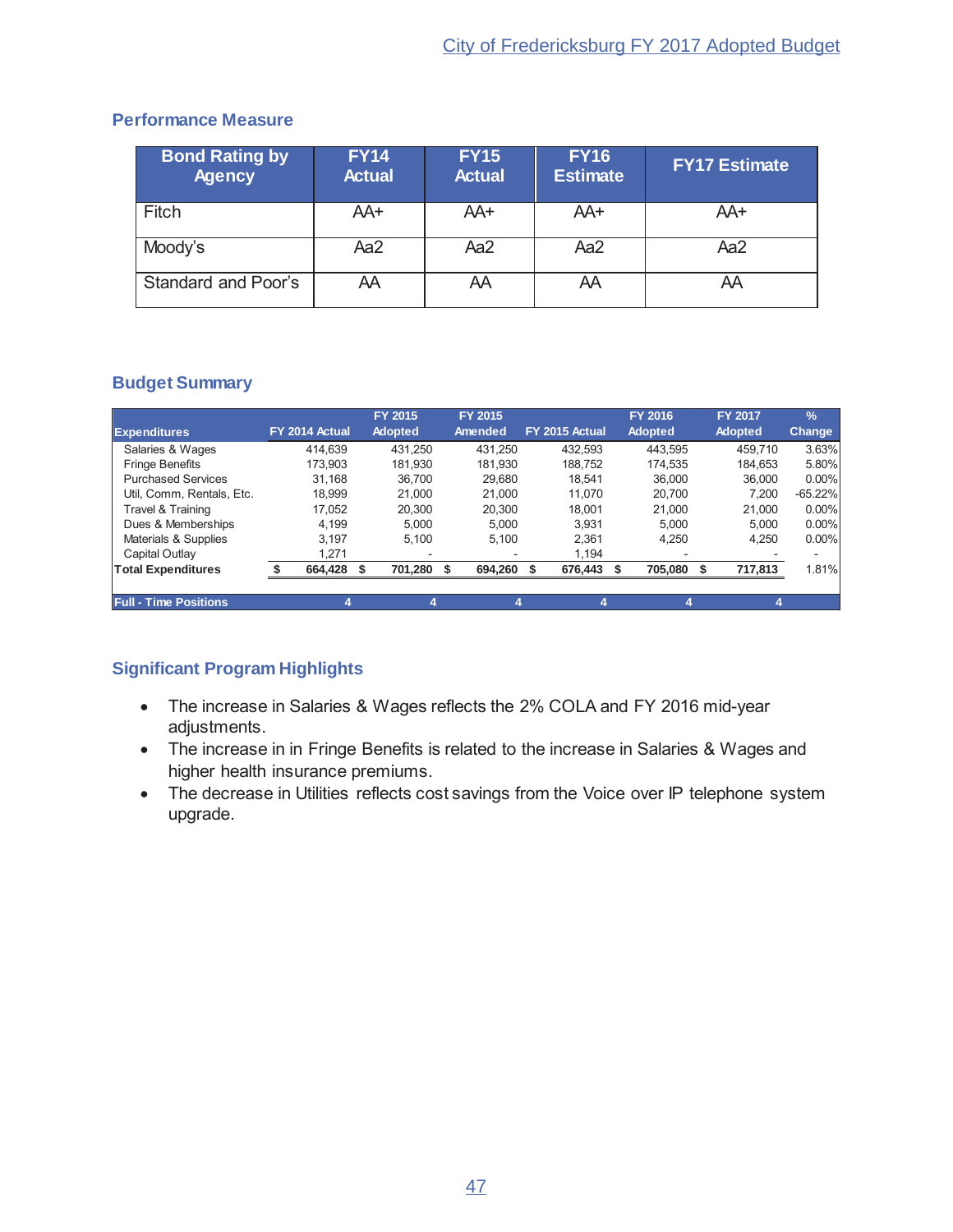## GENERAL FUND - CLERK OF COUNCIL

The Clerk of City Council is responsible for the preparation and distribution of all City Council agendas. In addition, the Clerk attends and assists in conducting all of the meetings. The Clerk takes and prepares minutes for approval and adoption as the official record of all City Council meetings. The Clerk also serves to prepare and, once adopted, execute and archive all City ordinances and resolutions. The Clerk also serves as the initial point of contact for the general public, including requests for information and requests to speak at upcoming Council meetings.

#### **Fiscal Year 2017 Goal**

• To provide support and documentation of meetings and events to City Council and other boards and commissions as appropriate.

#### **Fiscal Year 2017 Objectives**

- Develop a proposal for electronic indexing of minutes and documents.
- Research how to improve the process of documenting the Council Meeting Packet.
- Continue working toward the Master Municipal Clerk Certificate through the International Institute for Municipal Clerks.
- Continue to attend Council meetings, prepare agenda packets for web and iPads, and prepare meeting minutes.
- Assist as necessary the City Council, City Manager, City Attorney and Department Heads.

## **Performance Measure – Workload**

|                    | <b>CY 2011</b> | <b>CY 2012</b> | <b>CY 2013</b> | <b>CY 2014</b> | <b>CY 2015</b> |
|--------------------|----------------|----------------|----------------|----------------|----------------|
| <b>Resolutions</b> | 106            | 106            | 105            | 99             | 101            |
| Ordinances         | 38             | 35             | 25             | 29             | 33             |

## **Budget Summary**

|                              |                | FY 2015                  | FY 2015        |                | <b>FY 2016</b> | <b>FY 2017</b> | $\frac{9}{6}$ |
|------------------------------|----------------|--------------------------|----------------|----------------|----------------|----------------|---------------|
| <b>Expenditures</b>          | FY 2014 Actual | <b>Adopted</b>           | Amended        | FY 2015 Actual | <b>Adopted</b> | <b>Adopted</b> | Change        |
| Salaries & Wages             | 57.160         | 58.945                   | 58.945         | 59.172         | 61.125         | 61.325         | 0.33%         |
| <b>Fringe Benefits</b>       | 37.575         | 37.760                   | 42.760         | 41.641         | 34.575         | 35,193         | 1.79%         |
| <b>Purchased Services</b>    | 5.462          | 7.000                    | 7.000          | 4.840          | 10.000         | 10.000         | $0.00\%$      |
| Util. Comm. Rentals. Etc.    | 3,495          | $\overline{\phantom{a}}$ | 1.000          | 3.772          | 3.500          | 3.500          | $0.00\%$      |
| Travel & Training            | 2.039          | 2.750                    | 2.750          | 2,535          | 2.750          | 2.750          | 0.00%         |
| Dues & Memberships           | 35             | 250                      | 250            | 475            | 250            | 250            | 0.00%         |
| Materials & Supplies         | 730            | 1.000                    | 1.000          | 757            | 1.000          | 1,000          | 0.00%         |
| <b>Total Expenditures</b>    | 106,496        | 107,705<br>S             | 113,705<br>\$. | 113,192 \$     | 113,200        | 114,018<br>-S  | 0.72%         |
|                              |                |                          |                |                |                |                |               |
| <b>Full - Time Positions</b> |                |                          |                |                |                |                |               |

## **Significant Program Highlights**

• The increase in Fringe Benefits is related to higher health insurance premiums.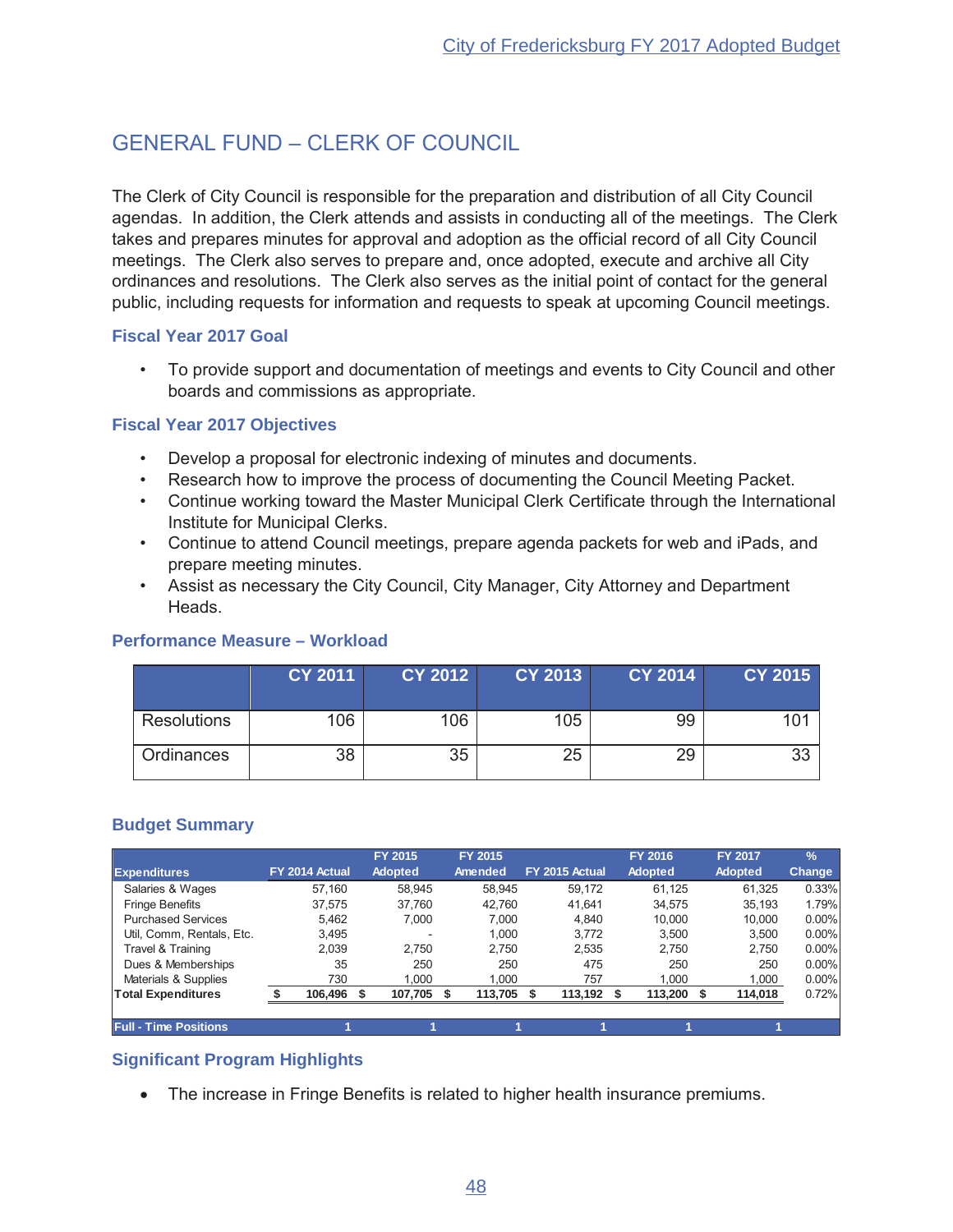## **GENERAL FUND - CLERK OF THE CIRCUIT COURT**

The Circuit Court Clerk, a locally-elected constitutional officer, is charged by the Code of Virginia with over eight hundred (800) duties. The duties fall into four (4) major categories: probate, land records, court administration and license issuance.

The Clerk is responsible for probating wills, qualifying personal representatives of estate, and filing all paperwork associated with the estate. All transactions involving real estate located in the City are recorded with the Clerk and maintained as permanent records.

All felonies committed in the City are processed through the Circuit Court, as are misdemeanor and traffic cases appealed from the district courts. The Clerk is responsible for maintaining the files of these cases. Traditionally, the Clerk has been expected to prepare the appropriate court orders, although there is no statutory or constitutional mandate to do so. The Clerk is statutorily responsible for ensuring that the orders reach all necessary parties.

Suits for money and other actions, such as suits for divorce, are processed through the Clerk's Office. The Clerk's Office issues marriage licenses, qualifies notaries public and administers various oaths of office. The Circuit Court Clerk is also responsible for one of the largest locally held collections of "historic" records in the Commonwealth.

#### **Fiscal Year 2017 Goal**

• Provide outstanding, efficient and accurate service to the citizens of Fredericksburg as they access the 800 services performed by the Clerk of the Circuit Court.

## **Fiscal Year 2017 Objectives**

- Continue to improve on coordination of juries.
- Continue to convert records, deeds and plats to electronic format.

## **Budget Summary**

|                              |                |        |    | <b>FY 2015</b> |    | FY 2015 |    |                |    | <b>FY 2016</b> | <b>FY 2017</b> | $\frac{9}{6}$ |
|------------------------------|----------------|--------|----|----------------|----|---------|----|----------------|----|----------------|----------------|---------------|
| <b>Expenditures</b>          | FY 2014 Actual |        |    | <b>Adopted</b> |    | Amended |    | FY 2015 Actual |    | <b>Adopted</b> | <b>Adopted</b> | <b>Change</b> |
| Salaries & Wages             | 416.823        |        |    | 457.178        |    | 480.878 |    | 448.900        |    | 488.395        | 496.516        | 1.66%         |
| <b>Fringe Benefits</b>       | 179.012        |        |    | 241,985        |    | 250,455 |    | 186,072        |    | 264,070        | 272,204        | 3.08%         |
| <b>Purchased Services</b>    |                | 31.025 |    | 49,100         |    | 49,100  |    | 33,323         |    | 46,500         | 44,500         | $-4.30%$      |
| Util, Comm, Rentals, Etc.    |                | 20.596 |    | 20,600         |    | 20.600  |    | 13,930         |    | 19,800         | 19,800         | $0.00\%$      |
| Travel & Training            |                | 612    |    | 1.665          |    | 1.665   |    | 658            |    | 1.665          | 1.665          | $0.00\%$      |
| Dues & Memberships           |                | 320    |    | 595            |    | 595     |    | 320            |    | 595            | 595            | $0.00\%$      |
| Materials & Supplies         |                | 7,253  |    | 21,500         |    | 21,500  |    | 5,229          |    | 20,000         | 20,000         | $0.00\%$      |
| Capital Outlay               |                | 2,160  |    |                |    |         |    |                |    |                |                |               |
| <b>Total Expenditures</b>    | 657,801<br>\$. |        | S. | 792,622        | S  | 824,793 | S  | 688,432        | S  | 841,025        | 855,280        | 24.24%        |
| <b>Revenues</b>              |                |        |    |                |    |         |    |                |    |                |                |               |
| <b>Compensation Board</b>    | \$<br>290.314  |        | \$ | 302,345        | \$ | 331,318 | \$ | 331,318        | \$ | 295,750        | \$<br>330,000  | 11.58%        |
| <b>Total Revenue</b>         | 290,314        |        | \$ | 302,345        | S  | 331,318 | S  | 331,318        |    | 295,750        | 330,000        | 11.58%        |
|                              |                |        |    |                |    |         |    |                |    |                |                | ٠             |
| <b>Percent Recovery</b>      |                | 44.13% |    | 38.14%         |    | 40.17%  |    | 48.13%         |    | 35.17%         | 38.58%         | 9.72%         |
| <b>Full - Time Positions</b> |                | 9      |    | 10             |    | 10      |    | 10             |    | 10             | 10             |               |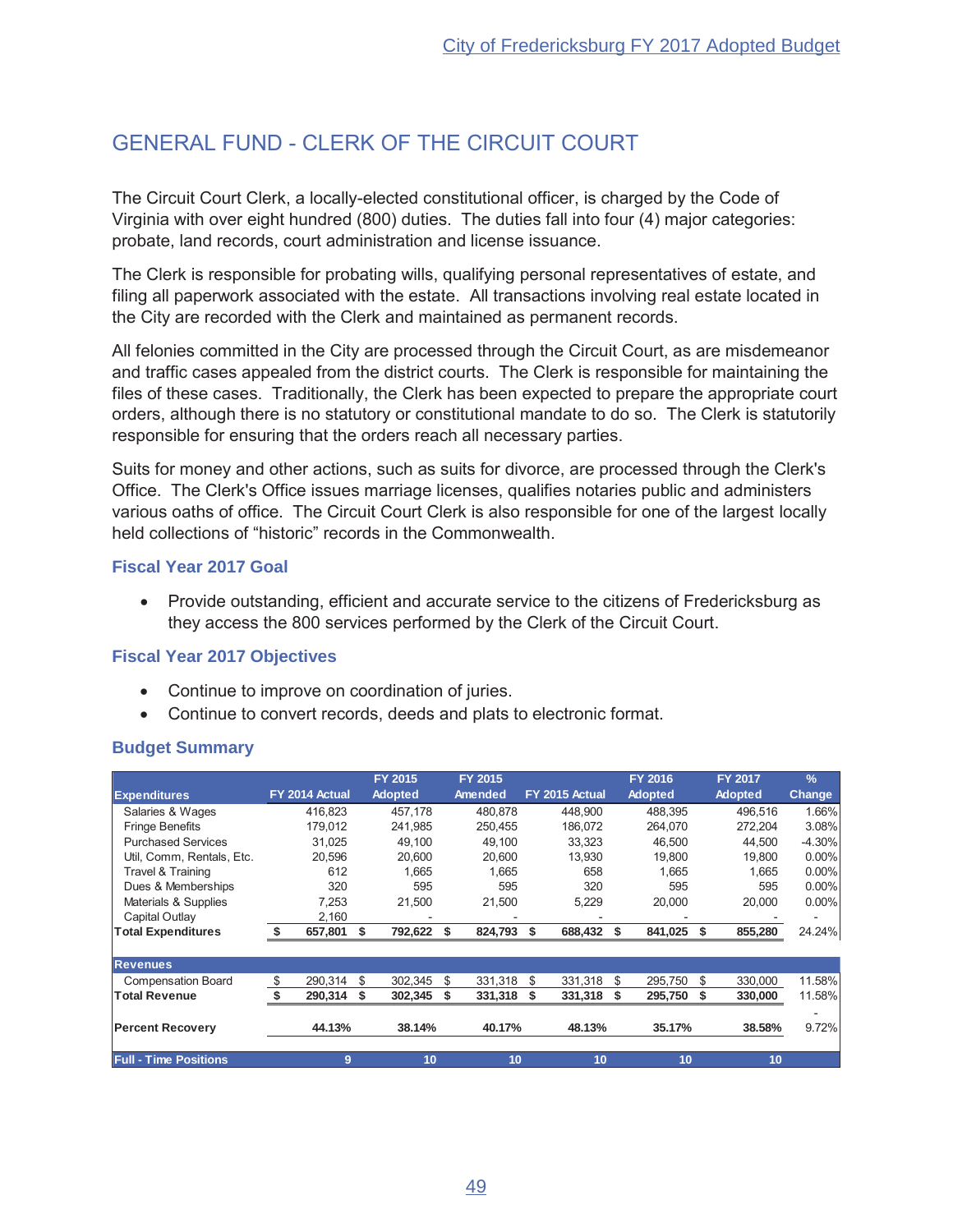- The increases in Salaries & Wages reflect the 2% COLA and FY 2016 mid-year adjustments.
- Increases in Fringe Benefits are related to increases in Salaries & Wages and health insurance premiums.
- The adjustments to Purchased Services reflect historic spending patterns.
- The increases in Compensation Board revenues reflect actual and expected reimbursements.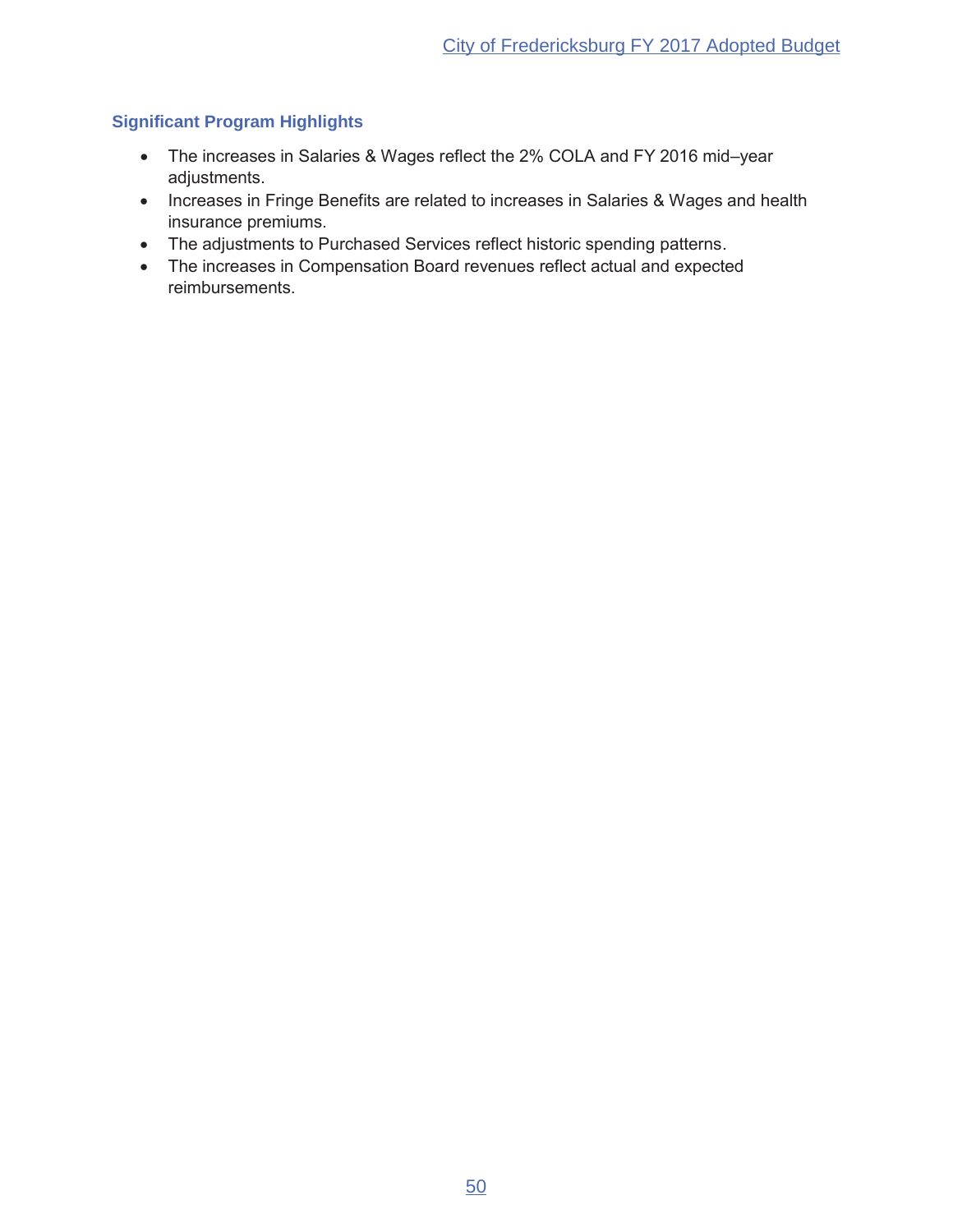## **GENERAL FUND - COMMISSIONER OF THE REVENUE**

The mission of the Commissioner of the Revenue's office is to fairly and equitably assess taxes for the City of Fredericksburg as mandated by State and local code, and in doing so, serve the taxpayers with knowledge, courtesy, and respect in a manner that exceeds their expectations. The programs in this department include: Real Estate, Assessment and Audit.

Real Estate: The Real Estate division is responsible for maintaining the land book for the City. In order to have an accurate property value the real estate division performs interim assessments and makes adjustments based on building permits to account for environmental changes to the overall value. The division also oversees policy impacts such as the Tax Relief for the Elderly program, Rehabilitation program, Public Service program, and the disabled Veteran Tax Relief program.

#### **Fiscal Year 2017 Goals**

- Increase real estate record accuracy through the assessment process.
- Maintain accurate and up-to-date real estate values in the City of Fredericksburg.
- Assist property owners as necessary with any general questions, as well as specific questions about the City's various tax relief programs.

#### **Fiscal Year 2017 Objectives**

- Provide staff support to the Board of Equalization which will convene in the fall of 2016 and hear appeals of the results of the assessment July 1, 2016.
- Review building permits, sales listings, and transfers on a monthly basis.
- Maintain office and staff accreditation through the University of Virginia Weldon Cooper Center.

|                                | <b>FY 2014</b> | <b>FY 2015</b> | <b>FY2016</b>    | <b>FY 2017</b>   |
|--------------------------------|----------------|----------------|------------------|------------------|
|                                | <b>Actual</b>  | <b>Actual</b>  | <b>Estimated</b> | <b>Projected</b> |
| <b>Building Permits</b>        | 1,556          | 1,638          | 1,575            | 1,575            |
| <b>Transfers</b>               | 851            | 783            | 875              | 875              |
| Land Parcels                   | 8,264          | 8,276          | 8,285            | 8,300            |
| Reassessment/ New Construction | 450            | 603            |                  |                  |
| <b>Customer Service</b>        | 3,877          | 3,229          | 3,500            | 3,500            |

#### **Performance Measures**

Assessment: The Assessments program performs the discovery and assessment of personal property, business license, and various excise taxes. Residents of the City are charged a personal property tax for items such as vehicles, trailers, motorcycles, and boats. Businesses must obtain a license to operate in the City and are assessed a tax based on their gross receipts each year. Excise taxes include meals tax, lodging tax, admissions tax and cigarette tax. Businesses that provide goods and services that fall under these local option taxes must remit the tax to the Commissioners' Office monthly.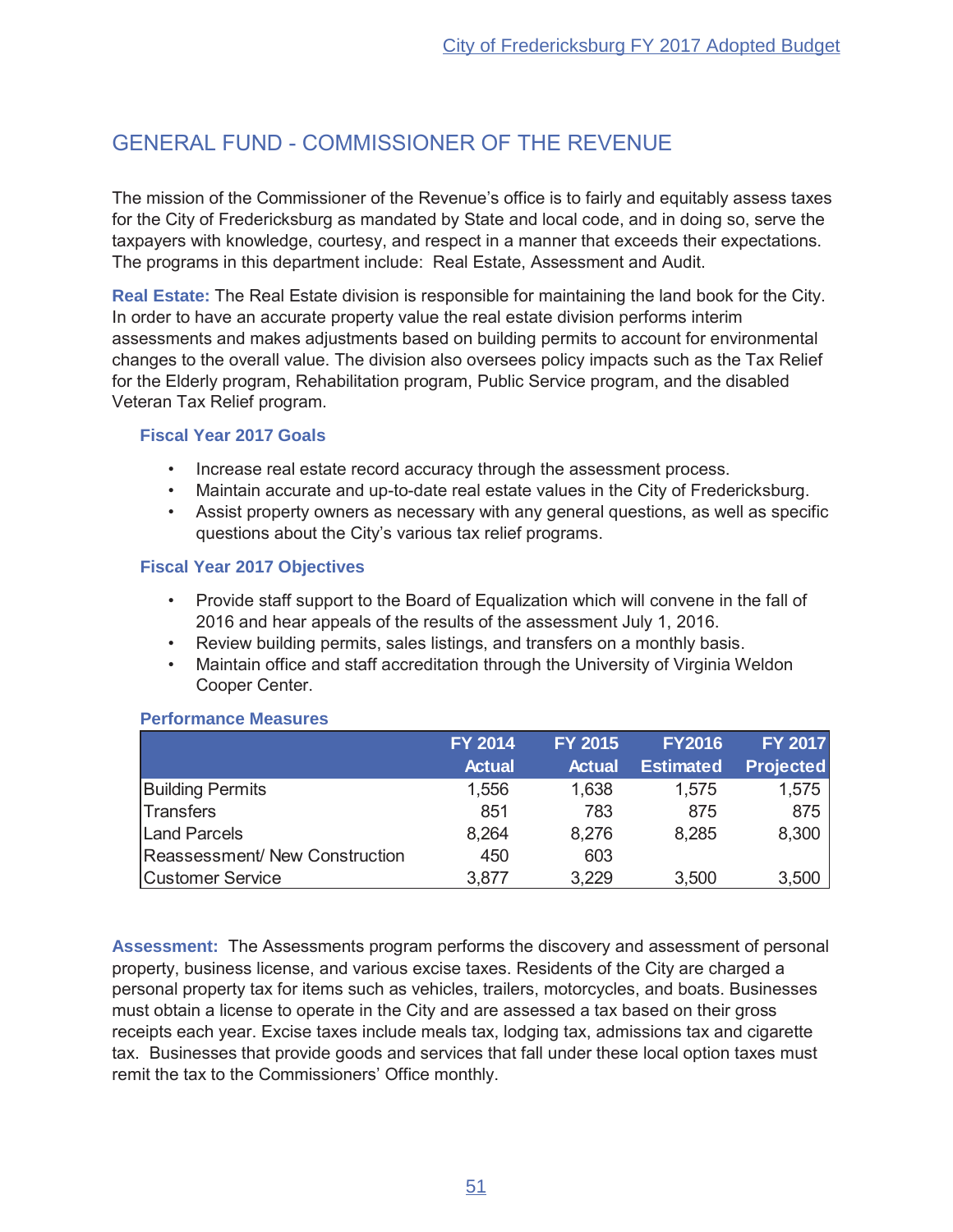#### **Fiscal Year 2017 Goals**

- Perform accurate assessments and accounting on the property, goods and services that fall under these local option taxes.
- Assist taxpayers and others with questions, concerns, and essential information.

#### **Fiscal Year 2017 Objectives**

- Process multiple weekly DMV tapes for address and garage jurisdiction accuracy in order to bill and/or abate personal property taxes appropriately.
- Assess and collect all local option taxes.
- Apply delinquent collections procedures.

#### **Performance Measures**

|                              | <b>FY 2014</b> | <b>FY 2015</b> | <b>FY2016</b>    | <b>FY 2017</b>   |
|------------------------------|----------------|----------------|------------------|------------------|
| <b>Personal Property Tax</b> | <b>Actual</b>  | <b>Actual</b>  | <b>Estimated</b> | <b>Projected</b> |
| Vehicles assessed            | 28,254         | 27.603         | 29,000           | 29,500           |
| Bus PP/M & T                 | 2.914          | 3.142          | 3,200            | 3,300            |
| <b>Customer Service</b>      | 10,882         | 11.144         | 11,000           | 11,000           |

|                             | <b>FY 2014</b> | <b>FY 2015</b> | <b>FY2016</b>    | <b>FY 2017</b>   |
|-----------------------------|----------------|----------------|------------------|------------------|
| <b>Business License Tax</b> | <b>Actual</b>  | <b>Actual</b>  | <b>Estimated</b> | <b>Projected</b> |
| <b>Business Licenses</b>    | 3,764          | 3.876          | 3,800            | 3,900            |
| Landlord Licenses           | 1.512          | 1,568          | 1,575            | 1,575            |
| Customer Service            | 4.930          | 3.877          | 4,000            | 4,000            |

| <b>Excise Tax</b>          | <b>FY 2014</b> | <b>FY 2015</b> | <b>FY2016</b>              | <b>FY 2017</b> |
|----------------------------|----------------|----------------|----------------------------|----------------|
|                            | <b>Actual</b>  |                | Actual Estimated Projected |                |
| <b>Excise Tax Accounts</b> | -373           | 465            | 425                        | 425            |
| Customer Service           | 1,336          | 1.010          | 1,200                      | 1,200          |

Audit: The Audit program reviews accounts and collections to ensure uniform application of and proper compliance with City tax ordinance and State Code.

#### **Fiscal Year 2017 Goal**

 $\bullet$  Ensure compliance and accuracy in all tax assessments.

#### **Fiscal Year 2017 Objectives**

• Review tax and business information to help maintain fair and equitable taxation in the City.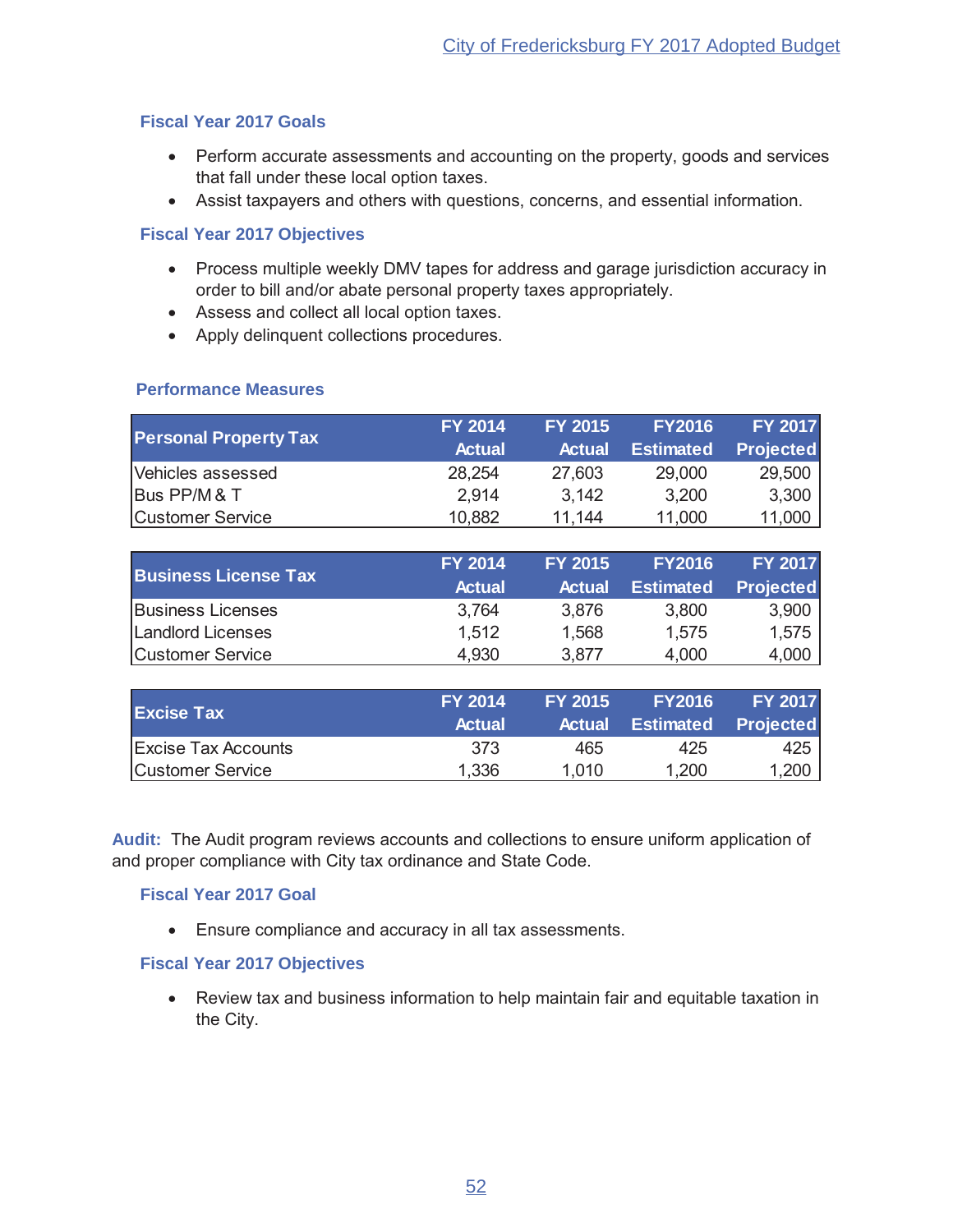## **Performance Measure**

|                        | <b>FY 2014</b> | <b>FY 2015</b> |                                             | FY2016 FY 2017                              |
|------------------------|----------------|----------------|---------------------------------------------|---------------------------------------------|
|                        | <b>Actual</b>  |                |                                             | <b>Actual Estimated Projected</b>           |
| Amount Assessed/Billed |                |                | $$384,225$ $$489,605$ $$350,000$ $$350,000$ |                                             |
| Amount Paid            |                |                |                                             | $$305,268$ $$499,341$ $$300,000$ $$300,000$ |

## **Budget Summaries**

#### **Office of the Commissioner of the Revenue**

|                              |                |      | <b>FY 2015</b> |     | FY 2015 |    |                |    | FY 2016        |    | <b>FY 2017</b> | $\frac{9}{6}$ |
|------------------------------|----------------|------|----------------|-----|---------|----|----------------|----|----------------|----|----------------|---------------|
| <b>Expenditures</b>          | FY 2014 Actual |      | <b>Adopted</b> |     | Amended |    | FY 2015 Actual |    | <b>Adopted</b> |    | <b>Adopted</b> | <b>Change</b> |
| Salaries & Wages             | 588.602        |      | 609.310        |     | 609.310 |    | 605,397        |    | 632,020        |    | 636,200        | 0.66%         |
| <b>Fringe Benefits</b>       | 243.684        |      | 301.915        |     | 301,915 |    | 251.267        |    | 288,665        |    | 293,765        | 1.77%         |
| <b>Purchased Services</b>    | 45.359         |      | 46.500         |     | 46.500  |    | 47.454         |    | 48.950         |    | 54,550         | 11.44%        |
| Util, Comm, Rentals, Etc.    | 15,480         |      | 16,000         |     | 16,000  |    | 16,853         |    | 14,975         |    | 14,225         | $-5.01%$      |
| Travel & Training            | 5,536          |      | 5.300          |     | 5.300   |    | 3.700          |    | 5.700          |    | 5.700          | $0.00\%$      |
| Dues & Memberships           | 1,335          |      | 1.395          |     | 1.395   |    | 1,695          |    | 1.505          |    | 1,505          | $0.00\%$      |
| Materials & Supplies         | 7,350          |      | 6,800          |     | 6,800   |    | 12,173         |    | 6,250          |    | 6,250          | $0.00\%$      |
| <b>Total Expenditures</b>    | 907,347        | \$   | 987,220        | \$. | 987,220 | S  | 938,539        | Ŝ. | 998,065        | S  | 1,012,195      | 1.42%         |
|                              |                |      |                |     |         |    |                |    |                |    |                |               |
| <b>Revenues</b>              |                |      |                |     |         |    |                |    |                |    |                |               |
| <b>Compensation Board</b>    | \$<br>131,140  | \$   | 133,700        | \$  | 148,289 | \$ | 148,289        | \$ | 132,850        |    | 135,000        | 1.62%         |
| <b>Total Revenue</b>         | 131,140        | - \$ | 133,700        | S   | 148,289 | \$ | 148,289        | \$ | 132,850        | -S | 135,000        | 1.62%         |
| <b>Percent Recovery</b>      | 14.45%         |      | 13.54%         |     | 15.02%  |    | 15.80%         |    | 13.31%         |    | 13.34%         | 0.20%         |
| <b>Full - Time Positions</b> | 11             |      | 11             |     | 11      |    | 11             |    | 11             |    | 11             |               |

## **Board of Real Estate Assessors**

| <b>Expenditures</b>       | FY 2014 Actual           | <b>FY 2015</b><br><b>Adopted</b> | <b>FY 2015</b><br>Amended | FY 2015 Actual           | <b>FY 2016</b><br><b>Adopted</b> | <b>FY 2017</b><br><b>Adopted</b> | $\%$<br>Change |
|---------------------------|--------------------------|----------------------------------|---------------------------|--------------------------|----------------------------------|----------------------------------|----------------|
| <b>Purchased Services</b> | $\overline{\phantom{0}}$ | 7.000                            | 207.000                   | $\overline{\phantom{0}}$ | 7.000                            | 10.000                           | 42.86%         |
| <b>Total Expenditures</b> | $\blacksquare$           | 7.000                            | 207,000                   |                          | 7.000                            | 10.000                           | 42.86%         |
|                           |                          |                                  |                           |                          |                                  |                                  |                |
|                           |                          |                                  |                           |                          |                                  |                                  |                |

## **Equalization Board**

|                           |                | <b>FY 2015</b> |                          | FY 2015 |                          |                | <b>FY 2016</b> |   | <b>FY 2017</b> | $\frac{9}{6}$            |
|---------------------------|----------------|----------------|--------------------------|---------|--------------------------|----------------|----------------|---|----------------|--------------------------|
| <b>Expenditures</b>       | FY 2014 Actual | <b>Adopted</b> |                          | Amended |                          | FY 2015 Actual | <b>Adopted</b> |   | <b>Adopted</b> | Change                   |
| <b>Purchased Services</b> |                |                | $\overline{\phantom{0}}$ |         | $\overline{\phantom{0}}$ | -              |                |   | 5,500          | $\overline{\phantom{a}}$ |
| <b>Total Expenditures</b> |                |                |                          |         | ۰                        |                |                | ۰ | 5,500          | $\overline{\phantom{a}}$ |
|                           |                |                |                          |         |                          |                |                |   |                |                          |

- The increase in Purchased Services is related to increases in maintenance contracts.
- The decrease in Util. Comm, Rentals, Etc reflects cost saving from the Voice over IP telephone system upgrade.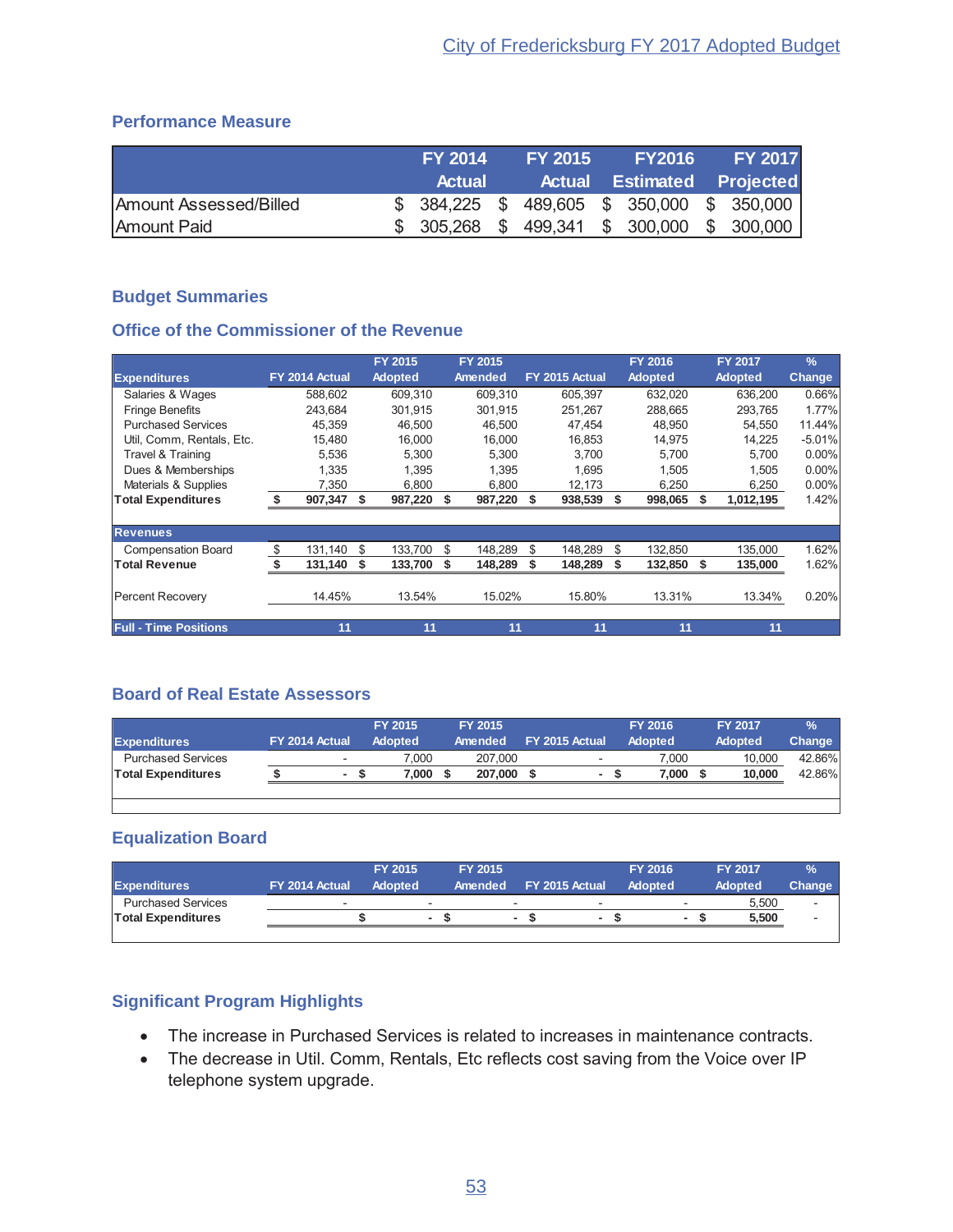- The FY 2017 includes funding for the Equalization Board related to the new property assessments effective July 1, 2016.
- The increase in funding for the Board of Real Estate Assessors is related to the anticipation of increased activity related to the new assessment.
- The increase in Compensation Board revenues reflect actual and expected reimbursements.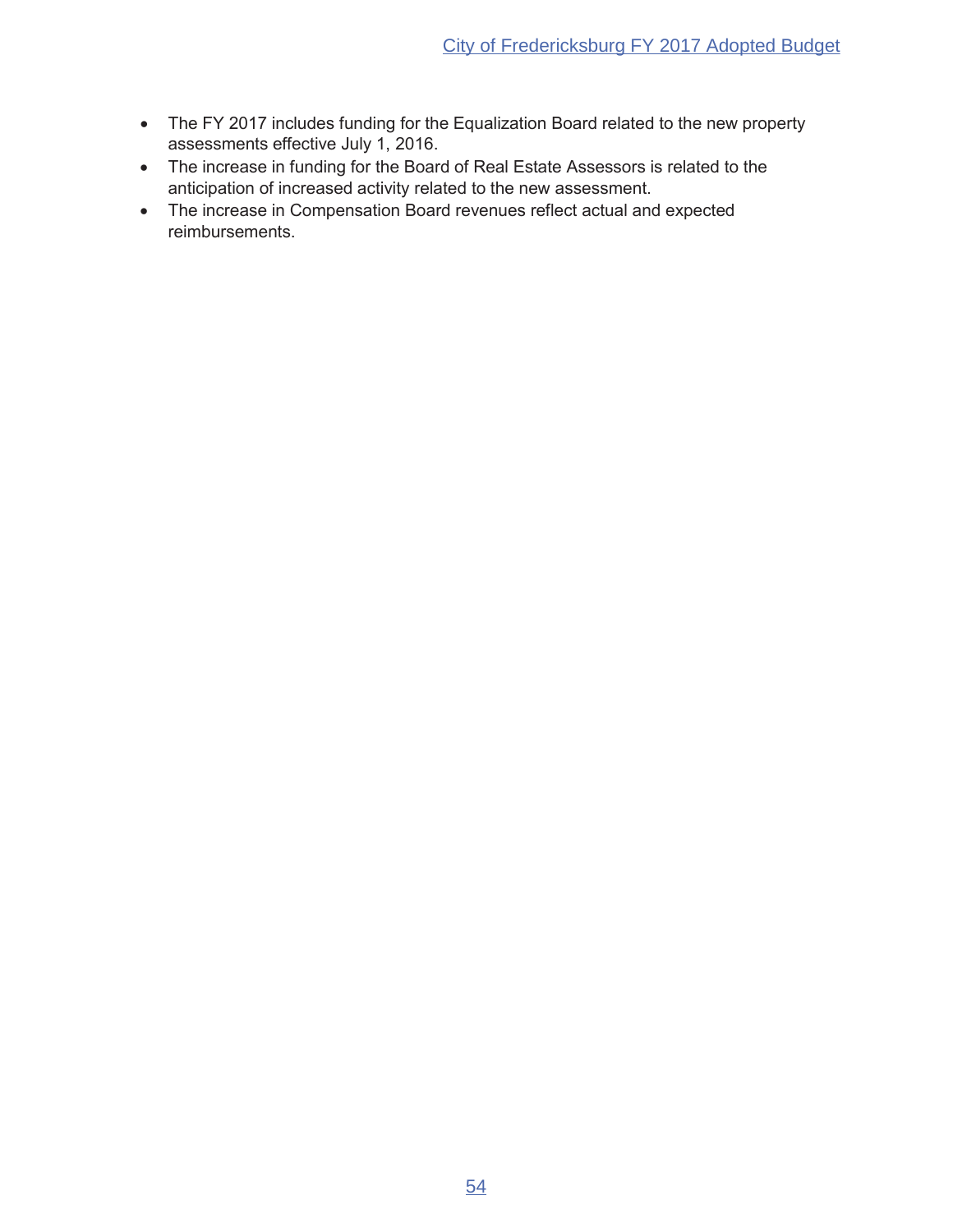## **GENERAL FUND - COMMONWEALTH'S ATTORNEY**

The Office of the Commonwealth's Attorney is responsible for providing the City of Fredericksburg and the Commonwealth of Virginia with legal representation in the prosecution of criminal and serious traffic violations in the Circuit. General District and Juvenile and Domestic Relations Courts. The Commonwealth's Attorney is also charged with prosecuting asset forfeiture matters. Legal advice is provided to all local and State law enforcement agencies and their officers investigating matters in the City of Fredericksburg.

The Office of the Commonwealth's Attorney will strive to: hold offenders accountable; attain appropriate dispositions for offenses and offenders; deliver timely and efficient administration of justice; reduce crime and fear of crime;

LaBravia Jenkins, the **Commonwealth's Attorney** for the City, is currently serving as the President of the Virginia Association of **Commonwealth's Attorneys (VACA).** 

demonstrate competent and professional behavior; ensure that management and administration exhibit efficient and fiscally responsible behavior; work toward consistent and coordinated enforcement efforts and administration of justice in the prosecution of all criminal and serious traffic cases in the City of Fredericksburg.

In addition to prosecuting all felonies and misdemeanors in City courts, the Office of the Commonwealth's Attorney also administers the following special programs and services: Juvenile Drug Court, Adult Drug Court, Domestic Violence Prosecution Program, Child Advocacy Center, and the Asset Forfeiture Programs. The office also house's the Victim Witness Program and the Virginia Domestic Violence Victim Program which are funded through the City Grants Fund.

## **Fiscal Year 2017 Goals**

- Continue aggressive prosecution of crime in the City of Fredericksburg so we can provide a safe and secure environment for those who live, work, and visit the city.
- Continue the functions of the currently operating Rappahannock Regional Drug Courts.

## **Fiscal Year 2017 Objectives**

- Develop strategies to maintain efficiency in criminal prosecutions with the increase in time needed on each case with body camera evidence.
- Explore methods of expanding services available from the Rappahannock Regional Adult Drug Court. With a current capacity of 90 participants, the Adult Drug Court has difficulty accommodating new participants.
- Participate in continuing educational opportunities for attorneys and support staff to maintain our level of excellence.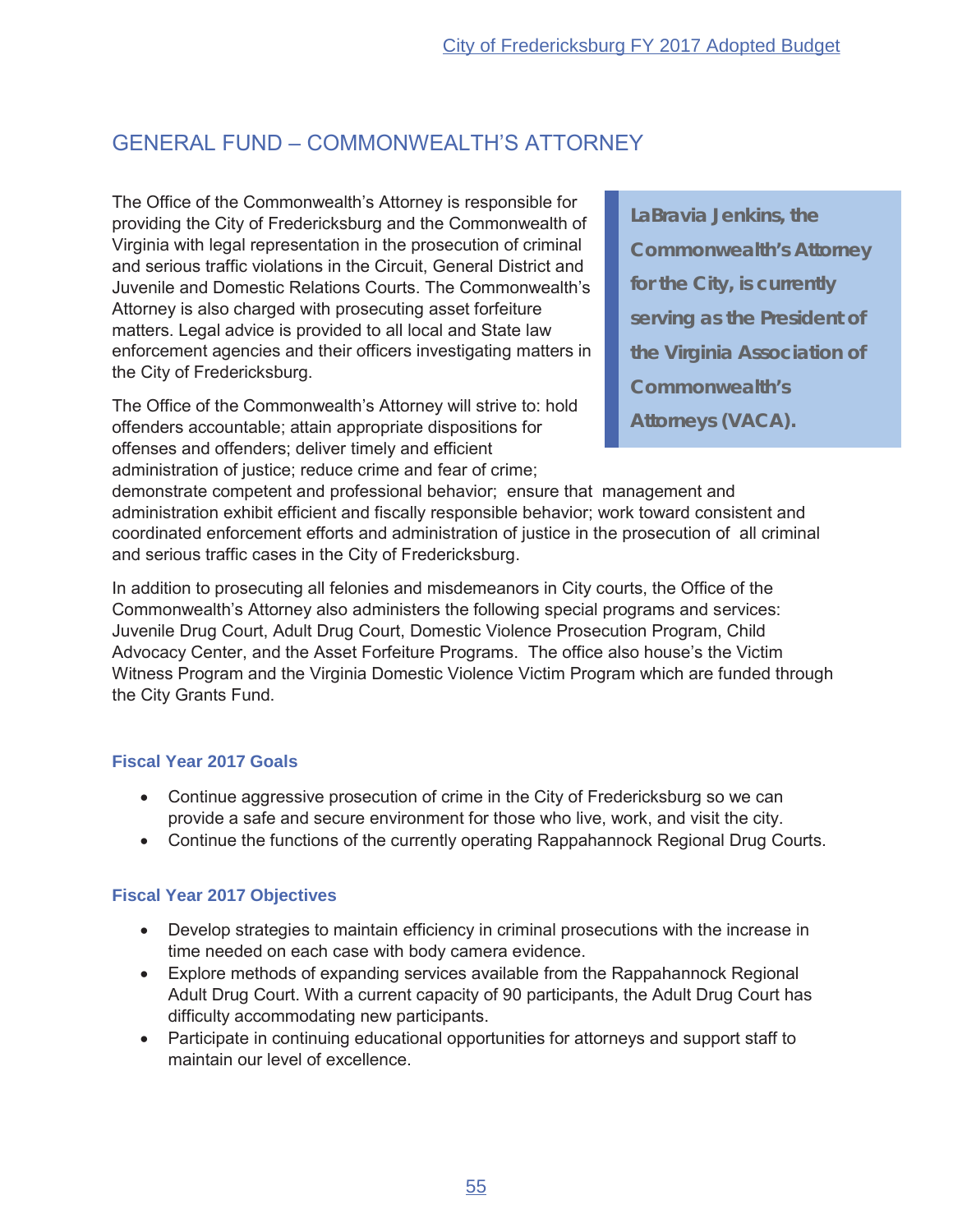## **Budget Summary**

|                              |     |                |    | FY 2015        |    | FY 2015        |   |                | FY 2016        |     | <b>FY 2017</b> | $\frac{9}{6}$ |
|------------------------------|-----|----------------|----|----------------|----|----------------|---|----------------|----------------|-----|----------------|---------------|
| <b>Expenditures</b>          |     | FY 2014 Actual |    | <b>Adopted</b> |    | Amended        |   | FY 2015 Actual | <b>Adopted</b> |     | <b>Adopted</b> | <b>Change</b> |
| Salaries & Wages             |     | 792,885        |    | 821,969        |    | 821,969        |   | 818,161        | 847,585        |     | 902,305        | 6.46%         |
| <b>Fringe Benefits</b>       |     | 315,477        |    | 372,317        |    | 372,317        |   | 348,596        | 352,830        |     | 391,603        | 10.99%        |
| <b>Purchased Services</b>    |     | 465            |    | 900            |    | 900            |   | 1.483          | 900            |     | 900            | $0.00\%$      |
| Util, Comm, Rentals, Etc.    |     | 7.345          |    | 6.700          |    | 6.700          |   | 11.535         | 11.700         |     | 11.700         | $0.00\%$      |
| Travel & Training            |     | 6,273          |    | 4,500          |    | 4,500          |   | 8,566          | 4,500          |     | 4,500          | 0.00%         |
| Dues & Memberships           |     | 4,672          |    | 4,800          |    | 4,800          |   | 5,920          | 6,300          |     | 6,300          | 0.00%         |
| Materials & Supplies         |     | 19,856         |    | 18,100         |    | 18,100         |   | 15,351         | 15,300         |     | 15,300         | 0.00%         |
| Capital Outlay               |     | 241            |    |                |    |                |   |                |                |     |                |               |
| <b>Total Expenditures</b>    | -\$ | 1,147,213      | S  | 1,229,286      | S  | 1,229,286      | S | 1,209,612      | 1,239,115      | S   | 1,332,608      | 7.55%         |
|                              |     |                |    |                |    |                |   |                |                |     |                |               |
| <b>Revenues</b>              |     |                |    |                |    |                |   |                |                |     |                |               |
| <b>State Revenues</b>        | \$  | 603,939        | \$ | 603,370        | \$ | 603,370        | S | 608.721        | \$<br>609,000  | \$. | 635,000        | 4.27%         |
| <b>Total Revenue</b>         | \$  | 603,939        | \$ | 603,370        | S  | 603,370        | S | 608,721        | 609,000        |     | 635,000        | 4.27%         |
| <b>Percent Recovery</b>      |     | 52.64%         |    | 49.08%         |    | 49.08%         |   | 50.32%         | 49.15%         |     | 47.65%         |               |
| <b>Full - Time Positions</b> |     |                |    |                |    |                |   |                |                |     |                |               |
| <b>General Fund</b>          |     | 12             |    | 12             |    | 12             |   | 12             | 12             |     | 13             |               |
| <b>City Grants Fund</b>      |     | 2              |    | $\overline{2}$ |    | $\overline{2}$ |   | $\overline{2}$ | $\overline{2}$ |     | 3              |               |

- At the beginning of FY 2016, a full-time equivalent was transferred to the Commonwealth's Attorney's Office from the Police Department for the Victim Advocate position. The increase in Salaries & Wages is related to the Victim Advocate position and the 2% COLA.
- The increase Fringe Benefits is related to the salary adjustments and increases in health insurance premiums for current employees and retirees.
- The FY 2017 budget request included an additional attorney position, which is not included in the Recommended Budget.
- The increase in the request for Purchased Services is the yearly maintenance contract for the Case Management System installed in FY 2016. This is included in the City Manager's FY 2017 Recommended Budget for the Information Technology Department.
- A part-time position in the City Grants Fund for the Victim Witness Program was converted to a full-time position because additional state-aid became available. Funding the second position full-time is contingent on continued state-aid at the current level.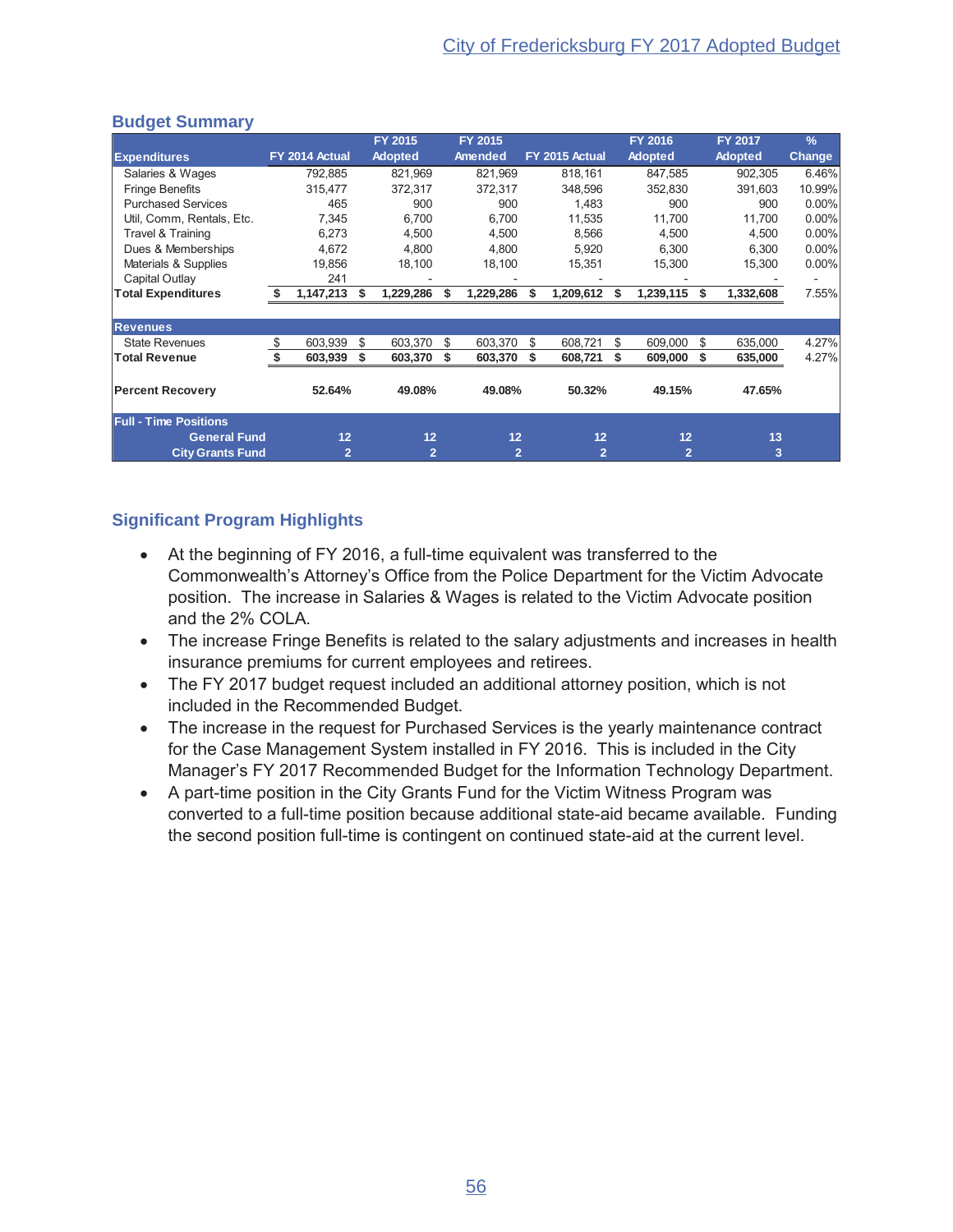## **GENERAL FUND - COURTS**

The City of Fredericksburg provides operational support for three separate courts: the Circuit Court, the Juvenile and Domestic Relations Court, and the **General District Court.** 

The Circuit Court is the trial court of general jurisdiction, and hears all types of cases, including all felony criminal cases, civil cases with large claims, family law cases including divorces, and appeals from the General District Court and the Juvenile and Domestic Relations Courts.



The Fredericksburg Courthouse houses the Circuit Court and the General District Court. It opened in August of 2014.

The General District Court hears most traffic cases, misdemeanor cases, preliminary hearings



The newly renovated Juvenile and Domestic Relation Court opened in September of 2015.

for felony cases, and civil cases involving claims for amounts under a certain threshold.

The Fredericksburg Juvenile and Domestic Relations District Court handles cases involving delinquents, juvenile traffic violations, child abuse and neglect cases, domestic violence cases, custody, visitation and support cases, juvenile mental commitment hearings, and Juvenile Drug **Treatment Court.** 

#### **Performance Measures**

|                                 |        |        |        | CY 2011 CY 2012 CY 2013 CY 2014 CY 2015 |  |
|---------------------------------|--------|--------|--------|-----------------------------------------|--|
| <b>Circuit Court</b>            |        |        |        |                                         |  |
| Civil Cases Commenced           | 717    | 756    | 832    |                                         |  |
| <b>Criminal Cases Commenced</b> | 2,067  | 2,423  | 2,392  |                                         |  |
| Total                           | 2,784  | 3,179  | 3,224  |                                         |  |
| <b>Concluded Cases</b>          | 1,530  | 2,106  | 2,631  |                                         |  |
| Juries Impaneled                | 10     | 13     | 16     |                                         |  |
| <b>Total Defendants</b>         | 681    | 718    | 706    |                                         |  |
|                                 |        |        |        |                                         |  |
| <b>General District Court</b>   |        |        |        |                                         |  |
| New Criminal                    | 2.462  | 3,329  | 3,362  | 3,125                                   |  |
| New Traffic                     | 10,127 | 8,939  | 8,008  | 6,542                                   |  |
| <b>New Civil</b>                | 19,392 | 17,087 | 15,758 | 17,690                                  |  |
| Total                           | 31.981 | 29,355 | 27,128 | 27,357                                  |  |
|                                 |        |        |        |                                         |  |
| <b>J&amp;DR Court</b>           |        |        |        |                                         |  |
| Juvenile                        | 1,505  | 1,498  | 1,389  | 1,584                                   |  |
| Domestic                        | 1,147  | 1,192  | 1,196  | 1,262                                   |  |
| Total                           | 2,652  | 2,690  | 2,585  | 2,846                                   |  |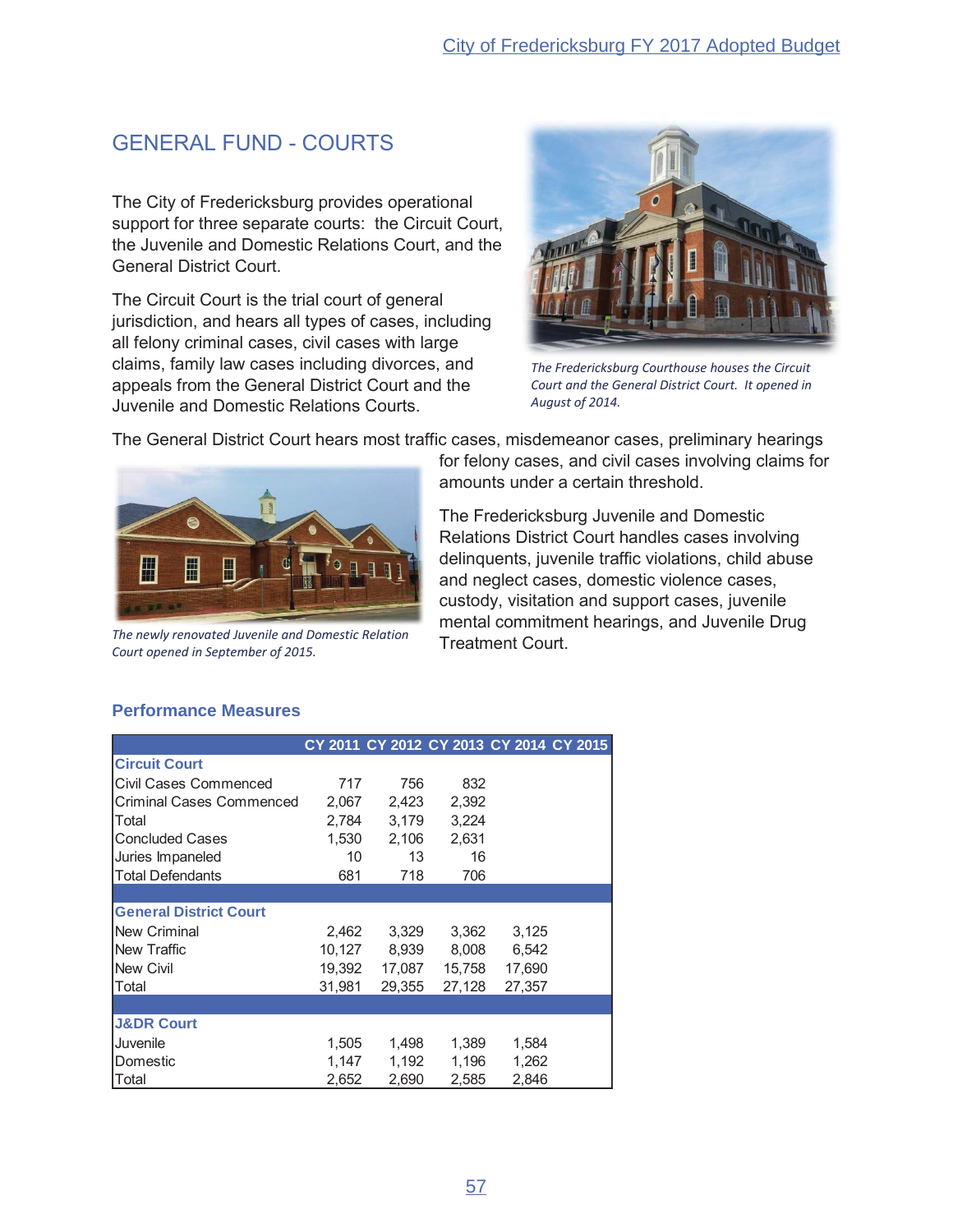## **Budget Summaries**

## **Circuit Court**

|                           |                | <b>FY 2015</b> | <b>FY 2015</b> |                |             | <b>FY 2016</b> | <b>FY 2017</b> | $\frac{9}{6}$ |
|---------------------------|----------------|----------------|----------------|----------------|-------------|----------------|----------------|---------------|
| <b>Expenditures</b>       | FY 2014 Actual | <b>Adopted</b> | Amended        | FY 2015 Actual |             | <b>Adopted</b> | <b>Adopted</b> | Change        |
| Salaries & Wages          | 57.022         | 61.795         | 61.795         |                | 61.977      | 64.030         | 64.290         | 0.41%         |
| <b>Fringe Benefits</b>    | 15.015         | 28.960         | 28.960         |                | 16.598      | 28.535         | 28.633         | 0.34%         |
| <b>Purchased Services</b> | 305            | 400            | 12.900         |                | 7.210       | 15.400         | 15.400         | $0.00\%$      |
| Util, Comm, Rentals, Etc. | 3.869          | 4.200          | 4.200          |                | 3.426       | 4.200          | 4.200          | $0.00\%$      |
| Materials & Supplies      | 2.325          | 2.500          | 2.500          |                | 4.111       | 2.500          | 2,500          | $0.00\%$      |
| <b>Total Expenditures</b> | 78,536         | 97,855         | 110.355        |                | $93.322$ \$ | 114.665        | 115.023        | 0.31%         |

## **General District Court**

|                           |                |        | FY 2015        |        | <b>FY 2015</b> |                |        | <b>FY 2016</b> | <b>FY 2017</b> | $\frac{9}{6}$ |
|---------------------------|----------------|--------|----------------|--------|----------------|----------------|--------|----------------|----------------|---------------|
| <b>Expenditures</b>       | FY 2014 Actual |        | <b>Adopted</b> |        | Amended        | FY 2015 Actual |        | Adopted        | <b>Adopted</b> | Change        |
| <b>Purchased Services</b> |                | 3.679  |                | 9.250  | 9.250          |                | 2.642  | 7.100          | 7.100          | $0.00\%$      |
| Util, Comm, Rentals, Etc. |                | 14.977 |                | 15.100 | 15.100         |                | 12.538 | 16.000         | 16.000         | $0.00\%$      |
| Travel & Training         |                | 1.083  |                | 900    | 900            |                | 1.087  | 1.100          | 1.100          | $0.00\%$      |
| Materials & Supplies      |                | 3.741  |                | 5.200  | 5.200          |                | 4.240  | 4.400          | 4.400          | $0.00\%$      |
| <b>Total Expenditures</b> |                | 23.480 |                | 30,450 | 30,450         |                | 20,507 | 28,600         | 28.600         | $0.00\%$      |

## **Juvenile and Domestic Relations Court**

| <b>Expenditures</b>       | FY 2014 Actual           | <b>FY 2015</b><br><b>Adopted</b> | <b>FY 2015</b><br>Amended | FY 2015 Actual           | <b>FY 2016</b><br><b>Adopted</b> | <b>FY 2017</b><br><b>Adopted</b> | $\frac{9}{6}$<br>Change |
|---------------------------|--------------------------|----------------------------------|---------------------------|--------------------------|----------------------------------|----------------------------------|-------------------------|
| <b>Purchased Services</b> | 665                      | 2.000                            | 2.000                     | 1.079                    | 2.000                            | 2.000                            | $0.00\%$                |
| Util. Comm. Rentals. Etc. | 7.942                    | 10.500                           | 10.500                    | 8.243                    | 9.100                            | 9.100                            | $0.00\%$                |
| Travel & Training         | $\overline{\phantom{0}}$ | 500                              | 500                       | $\overline{\phantom{0}}$ | 500                              | 500                              | $0.00\%$                |
| Dues & Memberships        | 450                      | 800                              | 800                       | 150                      | 600                              | 600                              | $0.00\%$                |
| Materials & Supplies      | 4.202                    | 4.000                            | 4.000                     | 2.895                    | 4.200                            | 4,200                            | 0.00%                   |
| <b>Total Expenditures</b> | 13.259                   | 17,800                           | 17,800                    | 12.367                   | 16,400                           | 16.400                           | $0.00\%$                |

## **Special Magistrate Court**

| <b>Expenditures</b>       | FY 2014 Actual | <b>FY 2015</b><br><b>Adopted</b> | <b>FY 2015</b><br>Amended | FY 2015 Actual | FY 2016<br><b>Adopted</b> | <b>FY 2017</b><br>Adopted | $\%$<br><b>Change</b> |
|---------------------------|----------------|----------------------------------|---------------------------|----------------|---------------------------|---------------------------|-----------------------|
| <b>Purchased Services</b> | 7.665          | 3.000                            | 3.000                     | -              | 3.000                     | 3.000                     | $0.00\%$              |
| <b>Total Expenditures</b> | 7.665          | 3.000                            | 3.000                     | ۰              |                           | 3.000                     |                       |

#### **Juries**

|                           |                | <b>FY 2015</b> |                          | FY 2015                  |                | <b>FY 2016.</b> | <b>FY 2017</b> | $\frac{9}{6}$ |
|---------------------------|----------------|----------------|--------------------------|--------------------------|----------------|-----------------|----------------|---------------|
| <b>Expenditures</b>       | FY 2014 Actual | <b>Adopted</b> |                          | Amended                  | FY 2015 Actual | <b>Adopted</b>  | <b>Adopted</b> | Change        |
| <b>Purchased Services</b> | 25.990         |                | 29,000                   | 29,000                   | 39.950         | 28,000          | 28,000         | $0.00\%$      |
| Travel & Training         | -              |                | $\overline{\phantom{0}}$ | $\overline{\phantom{0}}$ | 787            | -               | -              | -             |
| <b>Total Expenditures</b> | 25.990         |                | 29,000                   | 29,000                   | 40.737         | 28.000          | 28,000         | $0.00\%$      |

## **Court Appointed Attorney**

|                           |                | <b>FY 2015</b> | FY 2015 |                | FY 2016        | <b>FY 2017</b> | $\frac{9}{6}$ |
|---------------------------|----------------|----------------|---------|----------------|----------------|----------------|---------------|
| <b>Expenditures</b>       | FY 2014 Actual | <b>Adopted</b> | Amended | FY 2015 Actual | <b>Adopted</b> | Adopted        | Change        |
| <b>Purchased Services</b> | 6.913          | 13.000         | 13.000  | 7.005          | 12.000         | 12.000         | $0.00\%$      |
| <b>Total Expenditures</b> | 6.913          | 13.000         | 13,000  | 7,005          | 12.000         | 12.000         | $0.00\%$      |

## **Significant Program Highlights**

• There are no significant program changes anticipated for FY 2017.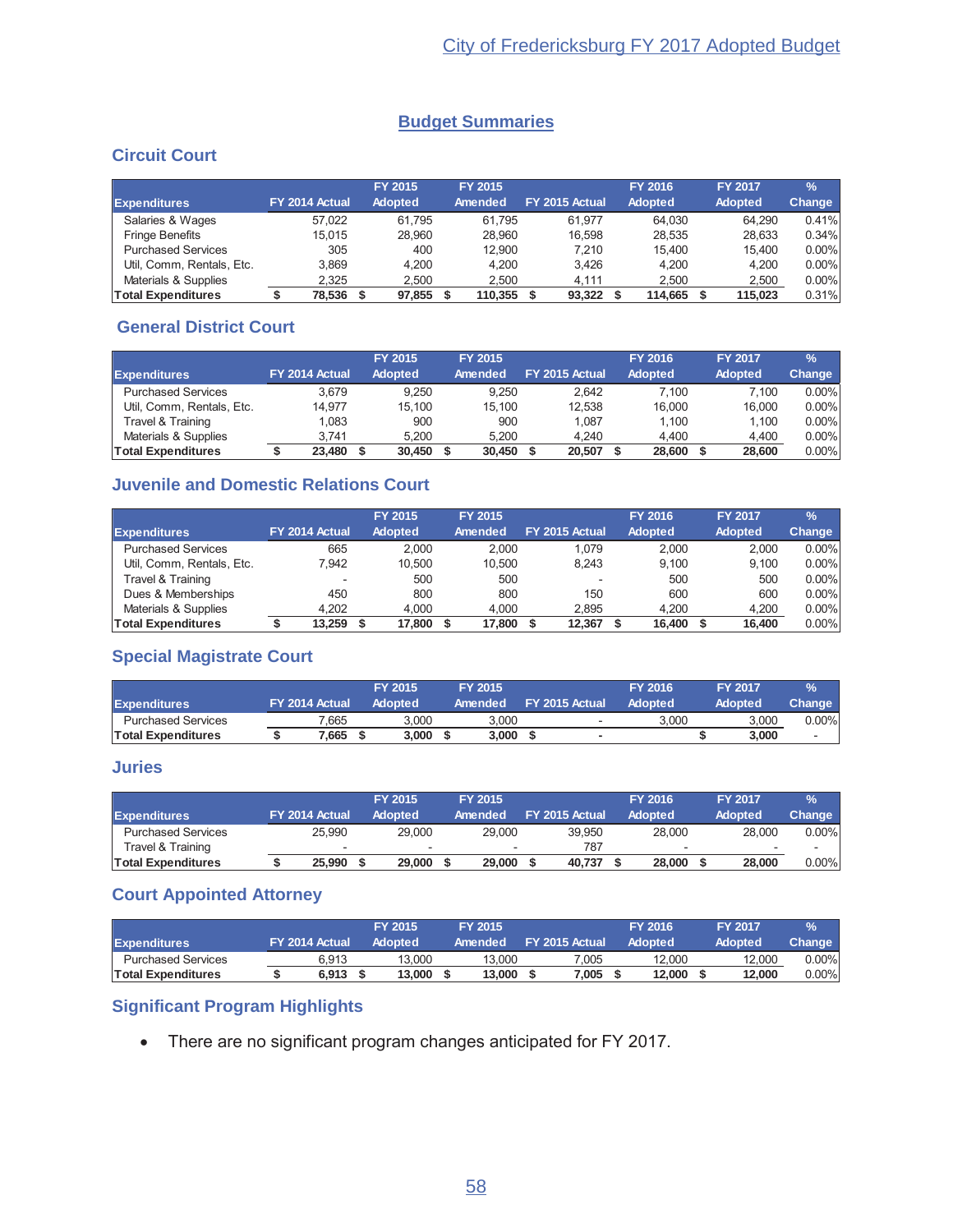## GENERAL FUND - COMMUNITY PLANNING & BUILDING DEPARTMENT - BUILDING DIVISION

The mission of Building Services Division is to promote the health, safety and general welfare of the public and to ensure safety to life and property from all hazards incident to building design, construction, maintenance, use, repair, removal or demolition. Each year, the Building Services Division issues approximately 1,600 construction permits and conducts over 8,000 building and site inspections. Programs include Building Code Enforcement, Site Plan Review, and Building Maintenance.

#### **Fiscal Year 2017 Goal**

• To promote the health, safety and general welfare of the public and to ensure safety to life and property from all hazards incident to building design, construction, maintenance, use, repair, removal or demolition.

#### **Fiscal Year 2017 Objective**

• To ensure compliance with City of Fredericksburg's ordinances and the Virginia Uniform Statewide Building Code.

**Building Code Enforcement:** The first program is to enforce the Building Code of the Commonwealth. This is most commonly accomplished by the issuance of building permits for all new construction, additions, installations, alterations/remodeling, demolition, changes of use, changes of occupancy, movement of a lot or property line, removal or disturbing any asbestos, and any work not specifically exempted by the Building Code. The program inspects construction and alterations to ensure compliance all applicable building codes.

|                                    | <b>FY 14</b>  | <b>FY 15</b>  | <b>FY 16</b>    | <b>FY 17</b>     |
|------------------------------------|---------------|---------------|-----------------|------------------|
|                                    | <b>Actual</b> | <b>Actual</b> | <b>Estimate</b> | <b>Projected</b> |
| Construction Inspections Performed | 6,033         | 5,941         | 6,200           | 6,300            |
| Construction Plans Reviewed        | 830           | 865           | 880             | 1,000            |
| <b>Walk-In Plan Reviews</b>        | 248           | 239           | 250             | 250              |
| <b>Construction Permits Issued</b> | 1,556         | 1,638         | 1,670           | 1,800            |

## **Performance Measures**

**Site Plan Review:** The second is to review site plans to ensure code compliance in the development of land and to promote high standards and innovations in the layout, design, landscaping and implementation of development within the City of Fredericksburg.

**Building Maintenance:** The third programmatic function is to enforce the property maintenance code. The property maintenance code regulates the maintenance and repair of existing structures. The property maintenance official also assists in enforcing the general nuisance codes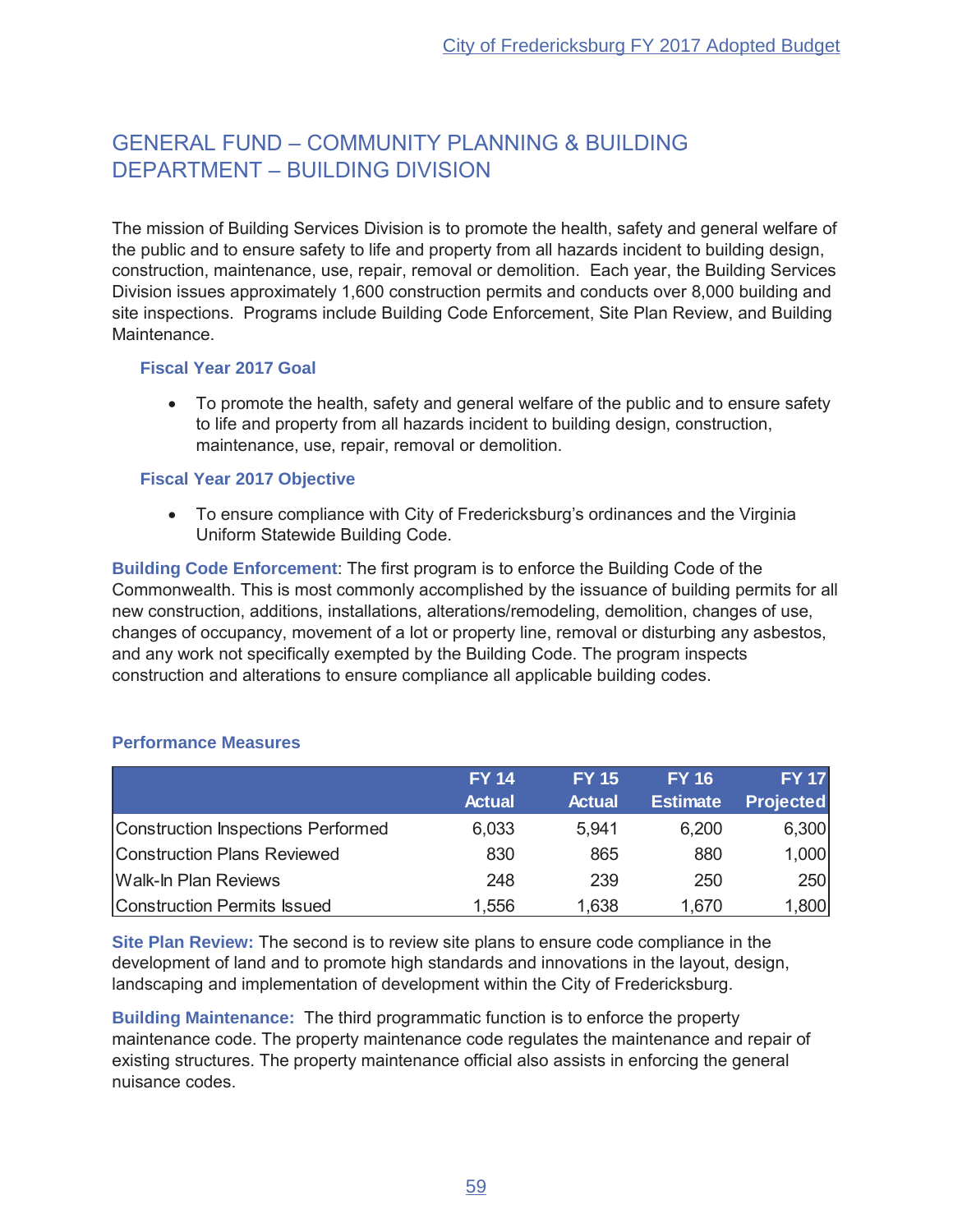## **Performance Measures**

|                                      | <b>FY 14</b>  | <b>FY 15</b> | <b>FY 16</b> | <b>FY 17</b>              |
|--------------------------------------|---------------|--------------|--------------|---------------------------|
|                                      | <b>Actual</b> | Actual       |              | <b>Estimate Projected</b> |
| Inoperative Vehicle Complaints       |               | -37          | 45           | 401                       |
| Building Maintenance Code Violations | 266           | 624          | 500          | 500                       |

## **Budget Summary**

|                                |    |                |     | FY 2015        |      | FY 2015 |     |                |     | FY 2016        |      | FY 2017        | $\frac{9}{6}$ |
|--------------------------------|----|----------------|-----|----------------|------|---------|-----|----------------|-----|----------------|------|----------------|---------------|
| <b>Expenditures</b>            |    | FY 2014 Actual |     | <b>Adopted</b> |      | Amended |     | FY 2015 Actual |     | <b>Adopted</b> |      | <b>Adopted</b> | <b>Change</b> |
| Salaries & Wages               |    | 536.746        |     | 567.285        |      | 567,285 |     | 521,184        |     | 591,165        |      | 531,105        | $-10.16%$     |
| <b>Fringe Benefits</b>         |    | 223,674        |     | 276,945        |      | 276,945 |     | 229,691        |     | 273,475        |      | 244,464        | $-10.61%$     |
| <b>Purchased Services</b>      |    | 2,986          |     | 7,000          |      | 7,000   |     | 2,453          |     | 4,250          |      | 4,550          | 7.06%         |
| Util, Comm, Rentals, Etc.      |    | 6,884          |     | 11.000         |      | 11.000  |     | 7,917          |     | 10.000         |      | 9,400          | $-6.00\%$     |
| Travel & Training              |    | 3,194          |     | 2,800          |      | 2,800   |     | 745            |     | 2,800          |      | 2,800          | 0.00%         |
| Dues & Memberships             |    | 550            |     | 1.000          |      | 1,000   |     | 820            |     | 1,000          |      | 1,000          | 0.00%         |
| Materials & Supplies           |    | 10,710         |     | 13,000         |      | 13,000  |     | 15,045         |     | 12,000         |      | 14,750         | 22.92%        |
| Capital Outlay                 |    | 144            |     | 1,000          |      | 1,000   |     | 350            |     | 23,000         |      |                | $-100.0\%$    |
| <b>Total Expenditures</b>      | Ŝ. | 784,889        | \$  | 880,030        | \$   | 880,030 | \$  | 778,205        | S   | 917,690 \$     |      | 808,069        | $-11.95%$     |
|                                |    |                |     |                |      |         |     |                |     |                |      |                |               |
| <b>Revenues</b>                |    |                |     |                |      |         |     |                |     |                |      |                |               |
| <b>Building Permits</b>        | \$ | 400,931        | \$  | 550,000        | - \$ | 550,000 | \$  | 347,769        | \$  | 500,000        | -S   | 365,000        | $-27.00\%$    |
| <b>Sign Permits</b>            |    | 7,530          | \$  | 10,000 \$      |      | 10,000  | \$  | 4,101          | \$. | 10,000         | -\$  | 10,000         | 0.00%         |
| <b>Subdivision Review Fees</b> | \$ | 16,300         | \$  | 20,000         |      | 20,000  | \$. | 38,878         | \$. | 20,000         | \$.  | 15,000         | $-25.00\%$    |
| <b>Site Plan Review Fees</b>   | \$ | 60,351         | \$  | 70,000         |      | 70,000  | S   | 65,592         | S   | 70,000         | - \$ | 65,000         | $-7.14%$      |
| <b>Total Revenue</b>           | \$ | 485,112        | -\$ | 650,000        | - \$ | 650,000 | \$  | 456,340        | \$  | 600,000        | -\$  | 455,000        | $-24.17%$     |
| <b>Percent Recovery</b>        |    | 61.81%         |     | 73.86%         |      | 73.86%  |     | 58.64%         |     | 65.38%         |      | 56.31%         | $-3.98%$      |
| <b>Full - Time Positions</b>   |    | 10             |     | 9              |      | 9       |     | 9              |     | 9              |      | 8              |               |

- The decrease in Salaries & Wages and Fringe Benefits reflects currently approved and filled staffing levels.
- The increase in Materials and Supplies is the result of the purchase of new mandatory code books, which is done on a three year cycle.
- The decrease in revenues reflects current and expected trends.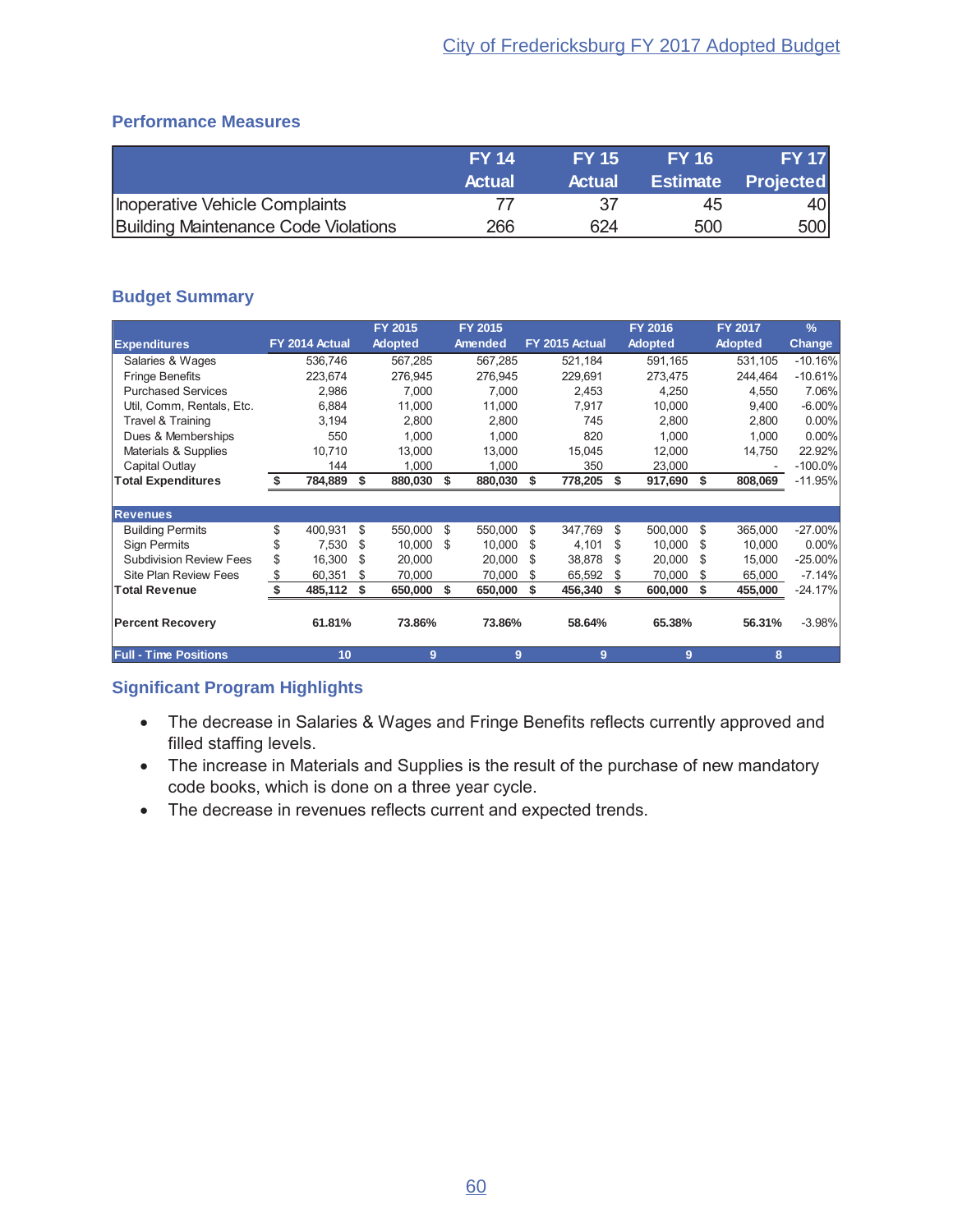## **GENERAL FUND - COMMUNITY PLANNING & BUILDING DEPARTMENT - PLANNING DIVISION**

The Planning and Community Development department is responsible for overseeing and implementing the goals of the City's Comprehensive Plan and enforcement of the Zoning Ordinance to ensure that the land use of the City is in accordance with the wishes of the community and the rights of property owners as prescribed by law. Programs include:

**Planning:** To guide and ensure orderly development in the City by overseeing and implementing the goals of the City's Comprehensive Plan and by reviewing all new development proposals to ensure they reflect this vision.

**Regulatory Processing: Assist citizens and developers** through the land use and development process by

On September 8, 2015 City Council adopted a new **Comprehensive Plan.** The plan lays out a framework for reaching the goals that envision Fredericksburg's future. Comp Plan

providing expertise and technical assistance. Provide staff support Planning Commission, Architectural Review Board, Board of Zoning Appeals, Cable Commission and Wetlands Board.

**Community Development: Administer the City's Community Development Block Grant** (CDBG) program funding to provide qualifying City residents with housing assistance and public services to promote homeownership, maintain affordable housing stock, and reduce and prevent cases of homelessness. CDBG Funding is located in the City Grants Fund. Required local matching support is funded through a transfer from the General Fund into the City Grants Fund.

## **Fiscal Year 2017 Goals**

- Implement the goals, policies, and initiatives of the City's Comprehensive Plan.
- Enforce the Unified Development Ordinance (zoning and subdivision regulations) to ensure that the land use of the City is in accordance with the wishes of the community and the rights of property owners as prescribed by law.

## **Fiscal Year 2017 Objectives**

- Provide high quality professional staff support on land use to the City Council, Planning Commission, Architectural Review Board, FAMPO Technical Committee, Board of Zoning Appeals, and Wetlands Board.
- Begin work on two neighborhood area plans as funded through the City's capital budget.
- Protect the character of the City and the quality of life for residential and commercial neighborhoods by fairly enforcing the provisions of the Unified Development and Nuisance Ordinances as well as other applicable statutes.
- Provide qualifying City residents with housing assistance and public services to promote homeownership, maintain affordable housing stock, and reduce and prevent cases of homelessness.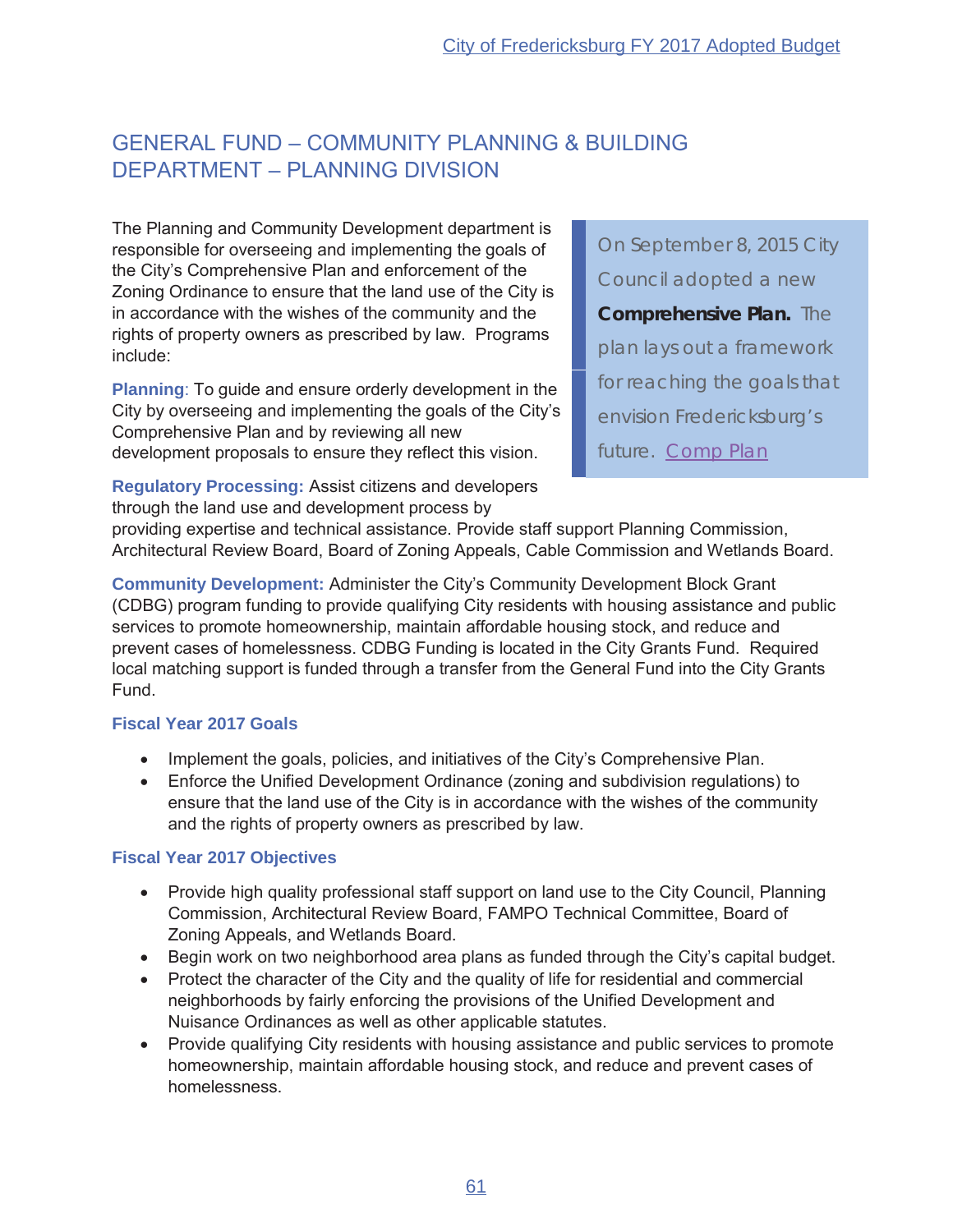## **Performance Measures**

| <b>Application/</b>                               | <b>FY 2014</b> | FY 2015        | <b>FY 2016</b> | <b>FY 2017</b>             |
|---------------------------------------------------|----------------|----------------|----------------|----------------------------|
| <b>Permits</b>                                    | <b>Actual</b>  | <b>Actual</b>  |                | <b>Estimate Projection</b> |
| <b>DESIGN REVIEW (ARB / Corridor Overlay)</b>     |                |                |                |                            |
| Certificate of Appropriateness                    | 56             | 61             | 70             | 70                         |
| <b>Corridor Design Review</b>                     | 1              | 5              | 4              | 4                          |
| <b>DEVELOPMENT REVIEW</b>                         |                |                |                |                            |
| <b>TRC Pre-Submission Applications</b>            | 45             | 53             | 60             | 60                         |
| <b>Preliminary Subdivision Plat</b>               | $\overline{2}$ | 2              | 1              |                            |
| Construction Plan (Subdivision)                   | $0^*$          | 5              | 3              | 3                          |
| <b>Final Subdivision Plat</b>                     | 13             | 25             | 25             | 25                         |
| Residential Lot Grading Plan                      | 50             | 88             | 90             | 90                         |
| <b>Grading Plan</b>                               | $0^*$          | 3              | 3              | 3                          |
| Major Site Plan                                   | 9              | 21             | 15             | 15                         |
| Minor Site Plan                                   | 1              | $\overline{7}$ | 5              | 5                          |
| <b>LAND USE APPLICATIONS (BZA / PC / Council)</b> |                |                |                |                            |
| <b>BZA Appeal / Variance</b>                      | $\mathbf{1}$   | 1              | 4              | 4                          |
| Comprehensive Plan Compliance Review              | 4              | 3              | $\overline{2}$ | $\mathbf{2}$               |
| Right-of-Way Vacation                             | 1              | 1              | $\overline{2}$ | $\overline{2}$             |
| <b>Special Exception</b>                          | $\overline{2}$ | 0              | 4              | $\overline{4}$             |
| <b>Special Use Permit</b>                         | 14             | 8              | 10             | 10                         |
| <b>UDO Text Amendment</b>                         | 11             | 9              | 5              | 5                          |
| Zoning Map Amendment (Rezoning and                |                |                |                |                            |
| Proffer Amendment)                                | 7              | $\overline{2}$ | $\overline{2}$ | 2                          |
| <b>Zoning</b>                                     |                |                |                |                            |
| <b>Administrative Modification</b>                | 1              | $\overline{2}$ | 3              | $\sqrt{3}$                 |
| Antenna Structure                                 | $0^*$          | $0^*$          | 25             | 25                         |
| Certificate of Zoning Use                         | 250            | 216            | 220            | 220                        |
| Certificate of Zoning Use - Waivers               | 75             | 29             | 30             | 30                         |
| Change of Non-Conforming Use                      | $\overline{c}$ | 0              | $\overline{2}$ | $\overline{2}$             |
| Determination / Verification Letters              | 30             | 37             | 100            | 100                        |
| Enforcement / Notices of Violation                | 85             | 199            | 200            | 200                        |
| <b>Fences/Accessory Structures</b>                | 52             | 84             | 75             | 75                         |
| Home Occupation                                   | 59             | 63             | 65             | 65                         |
| Sidewalk Café                                     | 9              | 19             | 25             | 25                         |
| Signs                                             | 110            | 103            | 125            | 125                        |
| <b>Temporary Activity</b>                         | 19             | 20             | 20             | 20 <sub>l</sub>            |

## **Budget Summaries**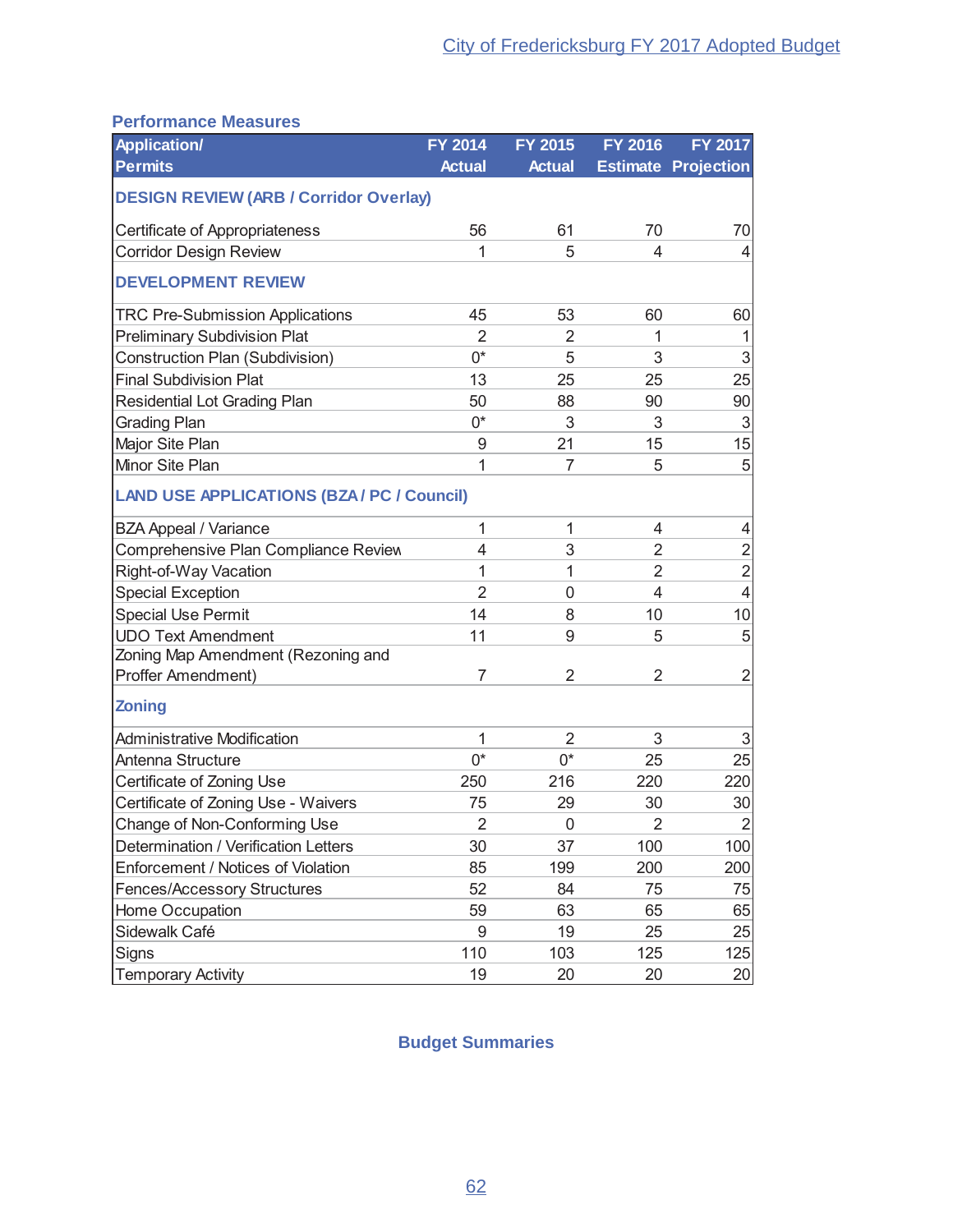## **Planning**

|                               |    |                |      | FY 2015        |    | FY 2015 |                |           | FY 2016        |    | FY 2017        | $\frac{9}{6}$ |
|-------------------------------|----|----------------|------|----------------|----|---------|----------------|-----------|----------------|----|----------------|---------------|
| <b>Expenditures</b>           |    | FY 2014 Actual |      | <b>Adopted</b> |    | Amended | FY 2015 Actual |           | <b>Adopted</b> |    | <b>Adopted</b> | <b>Change</b> |
| Salaries & Wages              |    | 409,415        |      | 485,100        |    | 485,100 |                | 485,465   | 500,720        |    | 505,270        | 0.91%         |
| <b>Fringe Benefits</b>        |    | 162,327        |      | 216,095        |    | 216,095 |                | 203.774   | 214,910        |    | 218.636        | 1.73%         |
| <b>Purchased Services</b>     |    | 29,337         |      | 24,700         |    | 43.700  |                | 37,042    | 41,500         |    | 43,500         | 4.82%         |
| Util, Comm, Rentals, Etc.     |    | 10,559         |      | 5,100          |    | 5,100   |                | 4,145     | 7,000          |    | 6,300          | $-10.00\%$    |
| Travel & Training             |    | 7,398          |      | 5,450          |    | 5,450   |                | 7,882     | 6,500          |    | 5,500          | $-15.38%$     |
| Other Non-Personal            |    |                |      |                |    |         |                | 18,844    |                |    |                |               |
| Dues & Memberships            |    | 1,065          |      | 1,000          |    | 2,000   |                | 1,478     | 2,000          |    | 2,000          | 0.00%         |
| Materials & Supplies          |    | 7,830          |      | 8,100          |    | 8,100   |                | 8,322     | 8,900          |    | 10,900         | 22.47%        |
| Joint Operations              |    |                |      |                |    |         |                |           |                |    |                |               |
| Capital Outlay                |    | 1,844          |      |                |    |         |                | 796       |                |    |                |               |
| <b>Transfers</b>              |    |                |      |                |    |         |                |           |                |    |                |               |
| <b>Total Expenditures</b>     | Ŝ. | 629,775        | - \$ | 745,545        | \$ | 765,545 | \$             | 767,748   | \$<br>781,530  | Ŝ. | 792,106        | 1.35%         |
|                               |    |                |      |                |    |         |                |           |                |    |                |               |
| <b>Revenues</b>               |    |                |      |                |    |         |                |           |                |    |                |               |
| <b>Rezoning Fees</b>          | \$ | 5,650          | - \$ | 1,500          | \$ | 1,500   | \$             | 6,700 \$  | 4,500          | \$ | 1,500          | $-66.67%$     |
| Home Occupation Permits       |    | 5,800          |      | 6,000          |    | 6,000   |                | 6,625     | 6,000          |    | 5,500          | $-8.33%$      |
| <b>Special Use Permits</b>    |    | 1,770          |      | 3,500          |    | 3,500   |                | 450       | 3,500          |    | 5,000          | 42.86%        |
| <b>BZA Variances</b>          |    | 1,100          |      | 1,000          |    | 1,000   |                | 1,950     | 1,000          |    | 2,000          | 100.00%       |
| Certificates of Appropriatene |    | 160            |      | 1,725          |    | 1,725   |                | 2,050     | 1,725          |    | 1,500          | $-13.04%$     |
| <b>Total Revenue</b>          |    | 14,480         | - \$ | 13,725         | Ŝ. | 13,725  | S.             | 17,775 \$ | 16,725 \$      |    | 15,500         | $-7.32%$      |
|                               |    |                |      |                |    |         |                |           |                |    |                |               |
| <b>Full - Time Positions</b>  |    |                |      |                |    |         |                |           |                |    |                |               |
| <b>General Fund</b>           |    | 6              |      | 6              |    | 6       |                |           |                |    |                |               |
| <b>City Grants*</b>           |    |                |      |                |    |         |                |           |                |    |                |               |

\*The Community Development Block Grant Planner is funded through the City Grants Fund, and administers the City's Community Development Block Grant program. This person is housed in the Planning Department.

#### **Boards & Commissions**

|                                      |                |     | <b>FY 2015</b> | FY 2015 |                | <b>FY 2016</b> | <b>FY 2017</b> | $\frac{9}{6}$ |
|--------------------------------------|----------------|-----|----------------|---------|----------------|----------------|----------------|---------------|
| <b>Expenditures</b>                  | FY 2014 Actual |     | <b>Adopted</b> | Amended | FY 2015 Actual | <b>Adopted</b> | Adopted        | Change        |
| Architectural Review Board           |                |     | 2.000          | 2.000   | 570            | 2.000          | 2.000          | $0.00\%$      |
| Board of Zoning Appeals              |                | - S | .400           | 1.400   | 2.342          | 1.400          | 1.400          | $0.00\%$      |
| <b>IClean &amp; Green Commission</b> | 954            |     | 3.000          | 3.000   | 2.452          | 3.000          | 3.000          | $0.00\%$      |

- In FY 2016 Council approved the hiring of a Historic Preservation Planner and Senior Stormwater Management Planner in the Stormwater Management Fund.
- The number of full-time positions in the General Fund did not change. The Senior  $\bullet$ Environmental Planner is part and the Storm Water Administrator/Environmental Planner position was moved to the newly created Storm Water Management Fund.
- Certain expenditures related to storm water management will now be funded from the Storm Water Management Fund. As a result the Planning budget request in Util., Comm, Rental, Etc and Travel & Training has been reduced.
- The maintenance and supply costs for the printer that was funded in the former Graphics Department are now included in the Planning budget. As a result, the Purchased Services and Materials & Supplies lines have increased.
- The decrease in revenues reflects current and expected trends.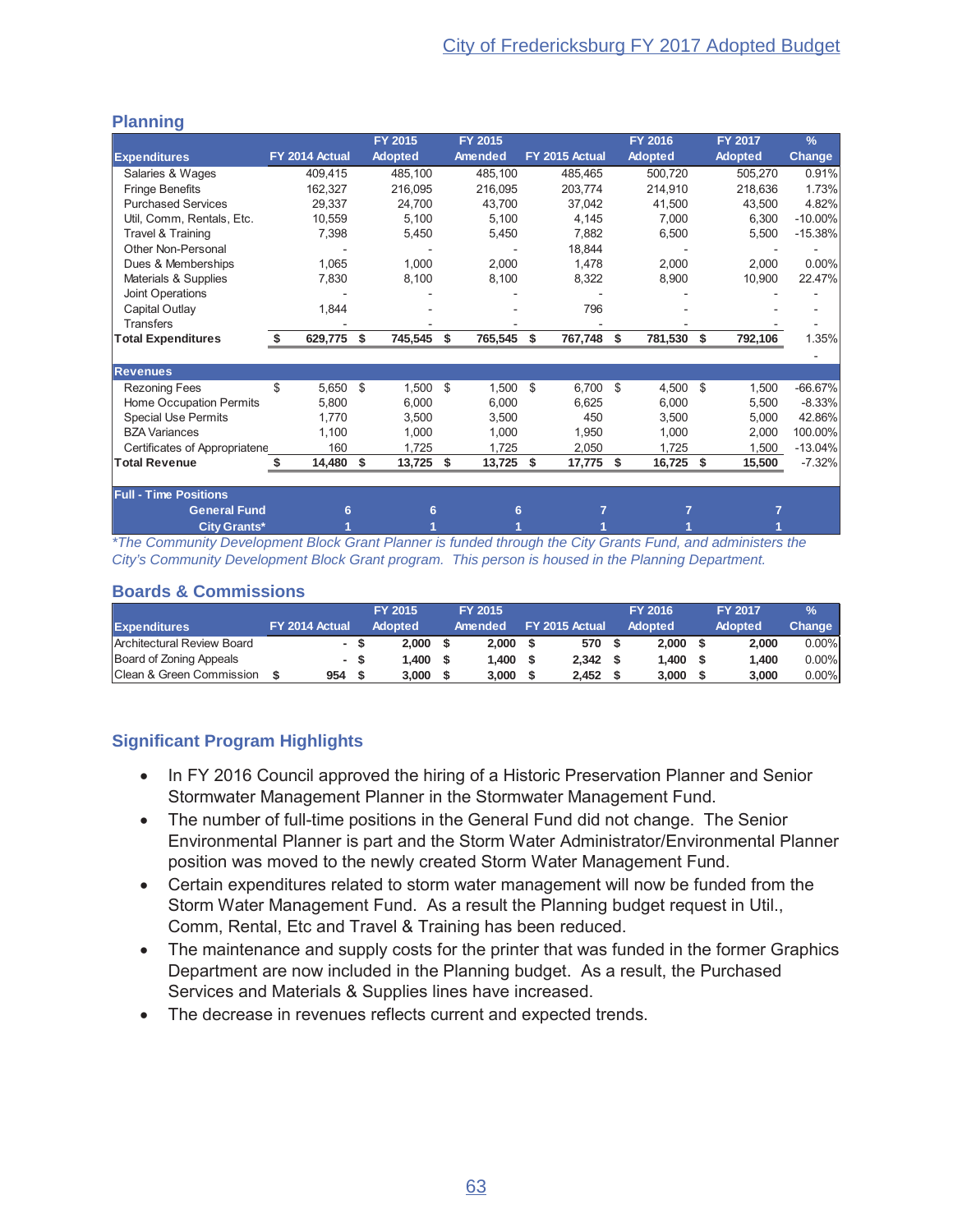## **GENERAL FUND - ECONOMIC DEVELOPMENT & TOURISM**

The Department of Economic Development and Tourism works to increase tax revenues to the City through business expansion, retention, and development. Tourism development and marketing is recognized as an essential revenue generator for the City and receives emphasis beyond a traditional economic development program. Programs include:

Economic Development: Business recruitment and retention, increased and improved employment and increased revenue to the city are the primary functions of economic development. This is achieved through marketing efforts, increased communication and advocacy, and utilizing local, state and federal business programs to the benefit of new or existing city businesses.

#### **Fiscal Year 2017 Goals**

- Attract and retain quality businesses in order to maintain the City's strong tax base and increase employment with the Economic Development Master Plan as a guide.
- Increase the number of businesses that choose Fredericksburg as their business  $\bullet$ location

#### **Fiscal Year 2017 Objectives**

- Continue implementation the Economic Development Master Plan.
- Assist in the development and redevelopment of business locations in the city.
- Assist projects that will improve the utilization of existing parking or increase the parking inventory in the downtown area.

#### **Performance Measures**

|                                                         | <b>FY2014</b><br><b>Actual</b> | <b>FY 2015</b><br><b>Actual</b> | <b>FY2016</b><br><b>Estimated</b> | <b>FY 2017</b><br><b>Projected</b> |
|---------------------------------------------------------|--------------------------------|---------------------------------|-----------------------------------|------------------------------------|
| Meals and lodgings tax<br><i><u><b>Irevenue</b></u></i> | \$10,902,025                   | \$11,445,307                    | \$11,325,000                      | \$11,795,000                       |
| Number of new business<br>licenses issued               | 54                             | 59                              | 65                                | 70                                 |

**Tourism:** Marketing to various travel segments to generate customers for city businesses including historic sites, restaurants, lodging, meeting and conference facilities, retail establishments, entertainment venues, and auto service businesses.

## **Fiscal Year 2017 Goal**

• Promote Fredericksburg to groups, meetings, and conventions.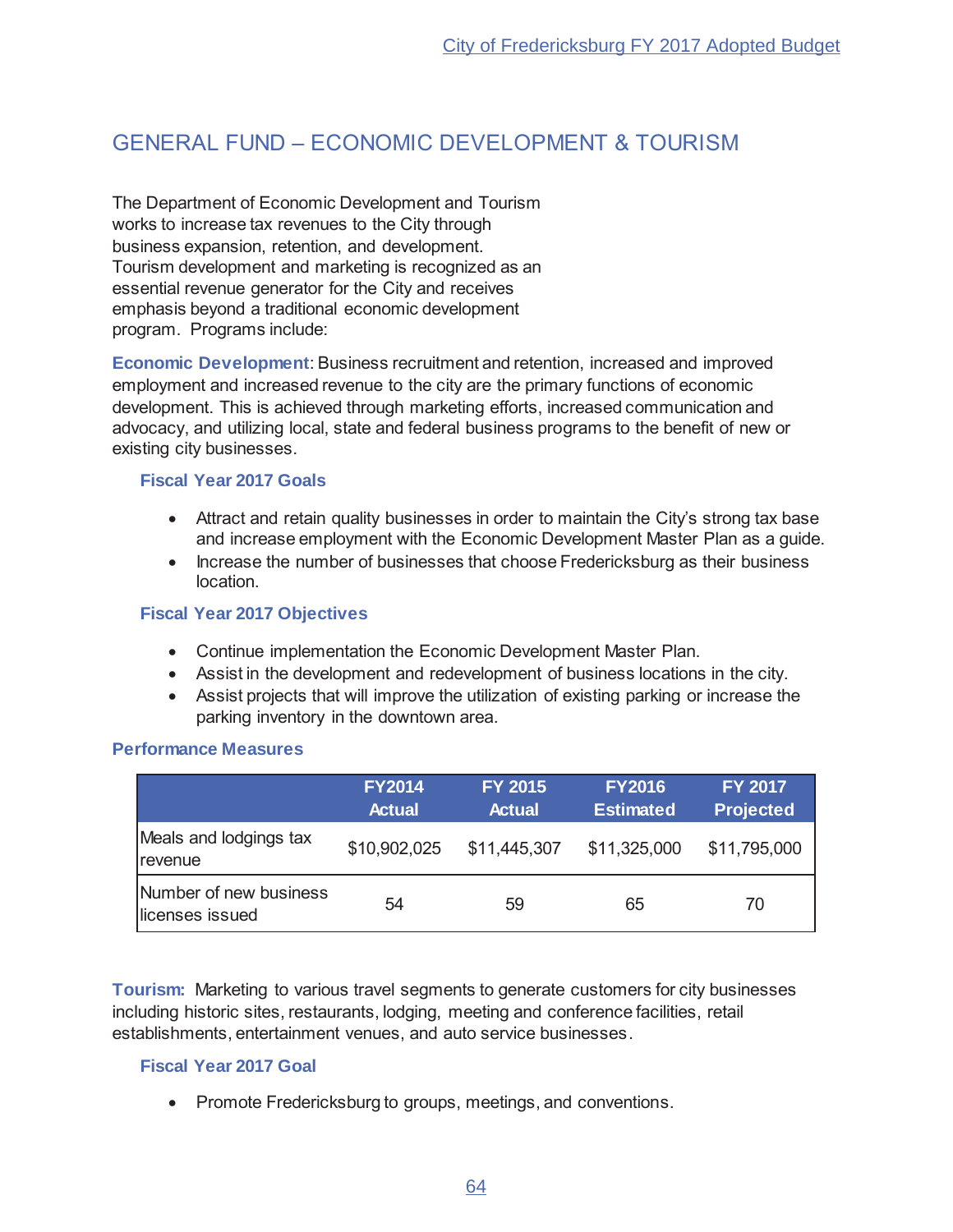Influence travel purchase decisions to the benefit of City businesses.  $\bullet$ 

#### **Fiscal Year 2017 Objectives**

- Market to the heritage tourism visitor.
- Broaden emphasis to additional interest groups including arts, culinary, outdoors and special events.
- Promote Fredericksburg to through travel trade shows, direct sales efforts and a more robust electronic marketing program.
- Improve group sales weblet.

## **Performance Measures**

|                                               | <b>FY2014</b> | <b>FY 2015</b> | <b>FY2016</b>    | <b>FY 2017</b>   |
|-----------------------------------------------|---------------|----------------|------------------|------------------|
|                                               | <b>Actual</b> | <b>Actual</b>  | <b>Estimated</b> | <b>Projected</b> |
| Group & Meeting<br><b>Visitation Bookings</b> | 2,053         | 2,150          | 2,350            | 2,400            |

## **Budget Summary**

|                                    |                |     | FY 2015        | FY 2015        |    |                |    | <b>FY 2016</b> |      | <b>FY 2017</b> | $\frac{9}{6}$ |
|------------------------------------|----------------|-----|----------------|----------------|----|----------------|----|----------------|------|----------------|---------------|
| <b>Expenditures</b>                | FY 2014 Actual |     | <b>Adopted</b> | <b>Amended</b> |    | FY 2015 Actual |    | <b>Adopted</b> |      | <b>Adopted</b> | <b>Change</b> |
| Salaries & Wages                   | 517.233        |     | 550,196        | 550,196        |    | 549.245        |    | 569,650        |      | 568,805        | $-0.15%$      |
| <b>Fringe Benefits</b>             | 173.240        |     | 197,118        | 197,118        |    | 196.892        |    | 196.045        |      | 205.090        | 4.61%         |
| <b>Purchased Services</b>          | 123,105        |     | 135,000        | 143,918        |    | 104,070        |    | 237,000        |      | 160,000        | $-32.49%$     |
| Util, Comm, Rentals, Etc.          | 17,182         |     | 22,550         | 22,550         |    | 10,906         |    | 22,550         |      | 16,550         | $-26.61%$     |
| Travel & Training                  | 30,269         |     | 32,315         | 32.315         |    | 30,533         |    | 32,500         |      | 32,500         | $0.00\%$      |
| Other Non-Personal                 | 7,653          |     | 8,000          | 8.000          |    | 9,569          |    | 8.500          |      | 8,500          | 0.00%         |
| Dues & Memberships                 | 4,735          |     | 6,000          | 6,000          |    | 4,941          |    | 6,000          |      | 6,000          | $0.00\%$      |
| Materials & Supplies               | 40,330         |     | 45,550         | 45,550         |    | 46,219         |    | 49,600         |      | 49,600         | 0.00%         |
| <b>Total Expenditures</b>          | \$<br>916,026  | -\$ | 996,728        | 1,013,562      | S  | 960,284        | S  | 1,121,845      |      | 1,047,045      | $-6.67%$      |
|                                    |                |     |                |                |    |                |    |                |      |                |               |
| <b>Revenues</b>                    |                |     |                |                |    |                |    |                |      |                |               |
| <b>Visitor Center Ticket Sales</b> | \$<br>11.870   | \$  | 11.000         | \$<br>10.000   | \$ | 11.837         | \$ | 12.000         | -S   | 11,000         | $-8.33%$      |
| <b>Visitor Center Retail Sales</b> | \$<br>19,126   |     | 19,000         | 19.000         |    | 24,167         |    | 23,000         |      | 23,000         | $0.00\%$      |
| <b>Total Revenue</b>               | 30,996         | \$  | 30,000         | \$<br>29,000   | \$ | 36,004         | \$ | 35,000         | - \$ | 34,000         | $-2.86\%$     |
| <b>Percent Recovery</b>            | 3.38%          |     | 3.01%          | 2.86%          |    | 3.75%          |    | 3.12%          |      | 3.25%          |               |
| <b>Full - Time Positions</b>       | 6              |     | 6              | 6              |    | 6              |    | 6              |      | 6              |               |

- The decrease in Purchased Services is related to the Economic Development Master Plan, which was funded in FY 2016. Costs associated with implementing the plan are expected to be requested in future budgets.
- The decrease in Util, Comm, Rental, Etc. is related to postage and telecommunication spending.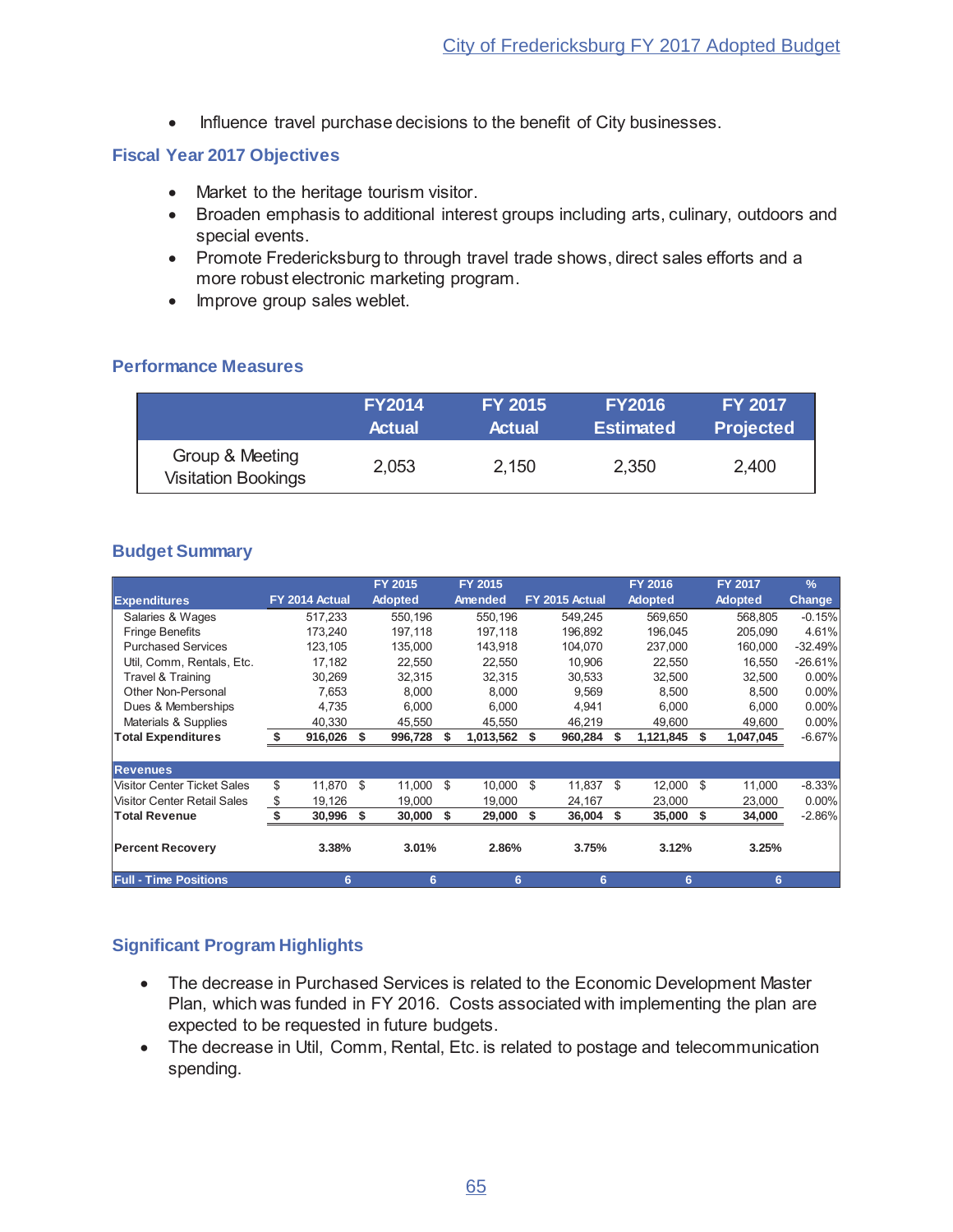## **GENERAL FUND - FIRE**

The mission of the Fredericksburg Fire Department is to enhance the quality of those who live, work or visit the City of Fredericksburg by providing highly trained and courteous personnel for rapid response to their needs. Our mission statement includes, but is not limited to, the preservation of life, property and the environment. The Fredericksburg Fire Department protects an estimated \$5 billion dollars in real and personal property.

Fire Administration This program manages the daily

operations of the Fire Department, support services staff, training, grant processes and Emergency Management. The training aspect provides in-service training for our emergency providers as well as CPR and AED training for all City staff.

#### **Fiscal Year 2017 Goals**

- Educating the public on fire safety has proven to be the best method of prevention.
- Continue education and recertification of staff in order to provide the best service possible in order to mitigate loss of life and property in the event of a fire

#### **Fiscal Year 2017 Objectives**

- Use training, social media and safety videos in order to increase awareness about fire prevention.
- Provide education and recertification to ensure familiarity with new processes, building materials, vehicles and medical protocols.
- Develop a work plan for architectural and engineering services needed to design Fire Station #3.

Fire Prevention this program is responsible for all of the inspections and re-inspections required per the Statewide Fire Prevention Code, inspection of vendors at special events, the issuance of Fire Permits (yearly and special events), Fire Lane violations and the Smoke Detector Program which provides and installs smoke detectors to any Fredericksburg resident.

## **Fiscal Year 2017 Goal**

• Ensure fire prevention through yearly inspections as mandated by the Virginia Statewide Fire Prevention Code.

## **Fiscal Year 2017 Objectives**

- Maintain or increase the number of inspections completed.
- Inspect and permit special events in the City to make sure residents and visitors have a safe experience.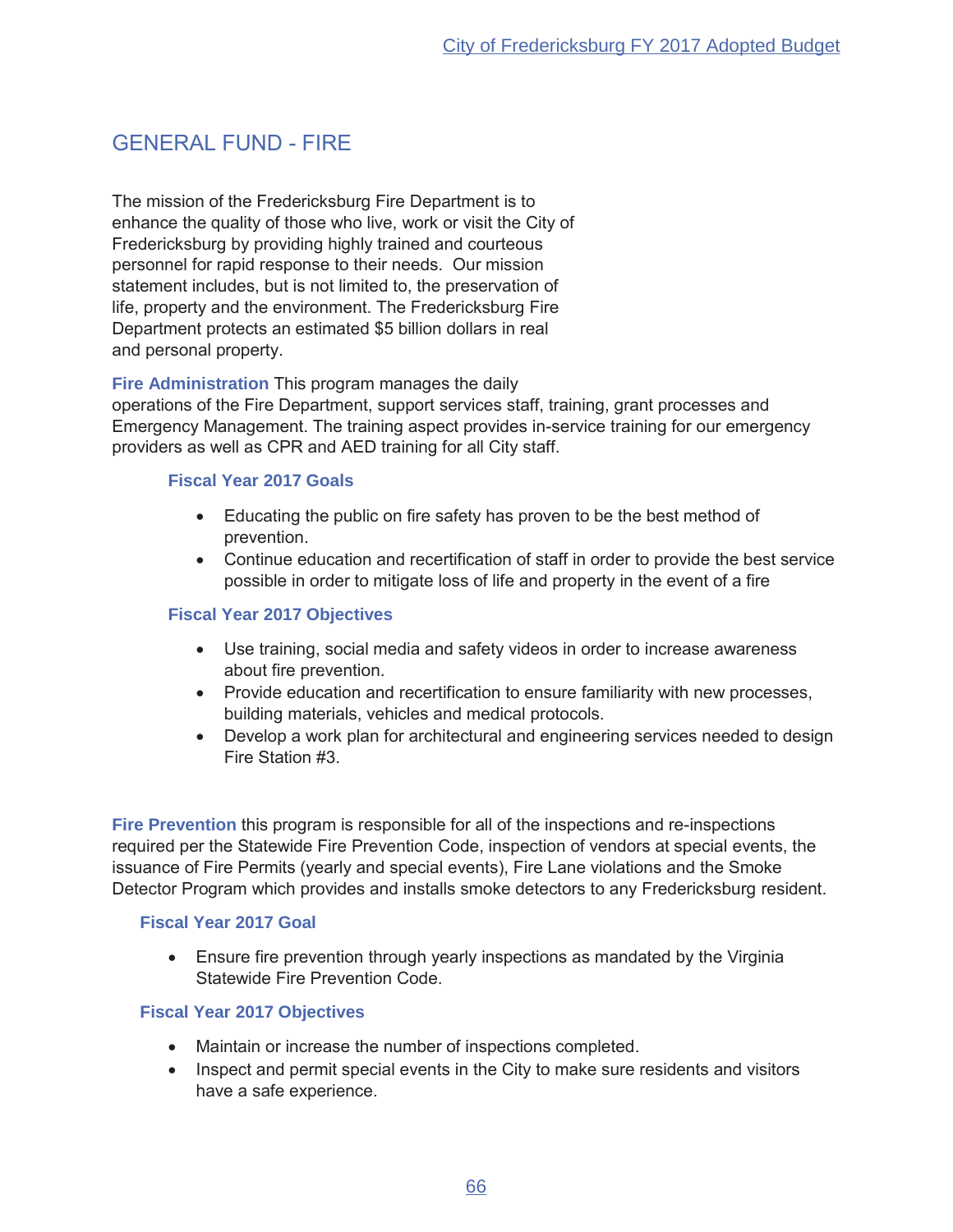| <b>Fire Prevention</b>      | <b>FY 2014</b> | <b>FY 2015</b> | <b>FY 2016</b>  | <b>FY 2017</b>  |
|-----------------------------|----------------|----------------|-----------------|-----------------|
|                             | <b>Actual</b>  | <b>Actual</b>  | <b>Estimate</b> | <b>Estimate</b> |
| <b>Open House Attendees</b> | 500            | 750            | 750             | 750             |
| <b>Fire Safety</b>          | 2,653          | 2,675          | 2,750           | 2,750           |
| Social Media Likes          | 1880           | 2,678          | 3,025           | 3,025           |
| <b>Safety Video Views</b>   | 10,000         | 12,600         | 14,333          | 14,333          |
| <b>Courses</b>              | 10             | 8              | 8               | 81              |
| <b>Hours</b>                | 688            | 625            | 621             | 621             |
| Students                    | 1,852          | 1,371          | 1,228           | 1,228           |

#### **Performance Measures**

Fire Suppression The basic line of defense responding to alarms, public service calls, motor vehicle accidents, gas leaks, structure fires, emergency service lift assists, tours and public education. The Fire Suppression Division consists of a three-platoon system which provides fire suppression and medic assistance to City residents. Each platoon consists of one Battalion Chief, one Lieutenant, two Sergeants and nine Firefighters/EMTs/Paramedics.

## **Fiscal Year 2017 Goals**

• Continue safe response to calls for service within the City and mutual aid for surrounding localities while minimizing loss of property and lives and maintaining NFPA compliance.

## **Fiscal Year 2017 Objectives**

- Maintain or decrease average response time to calls for services
- Maintain or decrease number of mutual aid calls received.

| <b>Fire Suppression</b>         | <b>FY 2014</b><br><b>Actual</b> | <b>FY 2015</b><br><b>Actual</b> | <b>FY 2016</b><br><b>Estimate</b> | <b>FY 2017</b><br><b>Estimate</b> |
|---------------------------------|---------------------------------|---------------------------------|-----------------------------------|-----------------------------------|
| <b>Calls for Service</b>        | 5,311                           | 5,568                           | 6,237                             | 6,410                             |
| Average Response Time (minutes) | 6.6                             | 6.4                             | 6.3                               | 6.3                               |
| Mutual Aid Given                | 235                             | 240                             | 192                               | 198                               |
| Mutual Aid Received             | 785                             | 771                             | 630                               | 604                               |

#### **Performance Measure**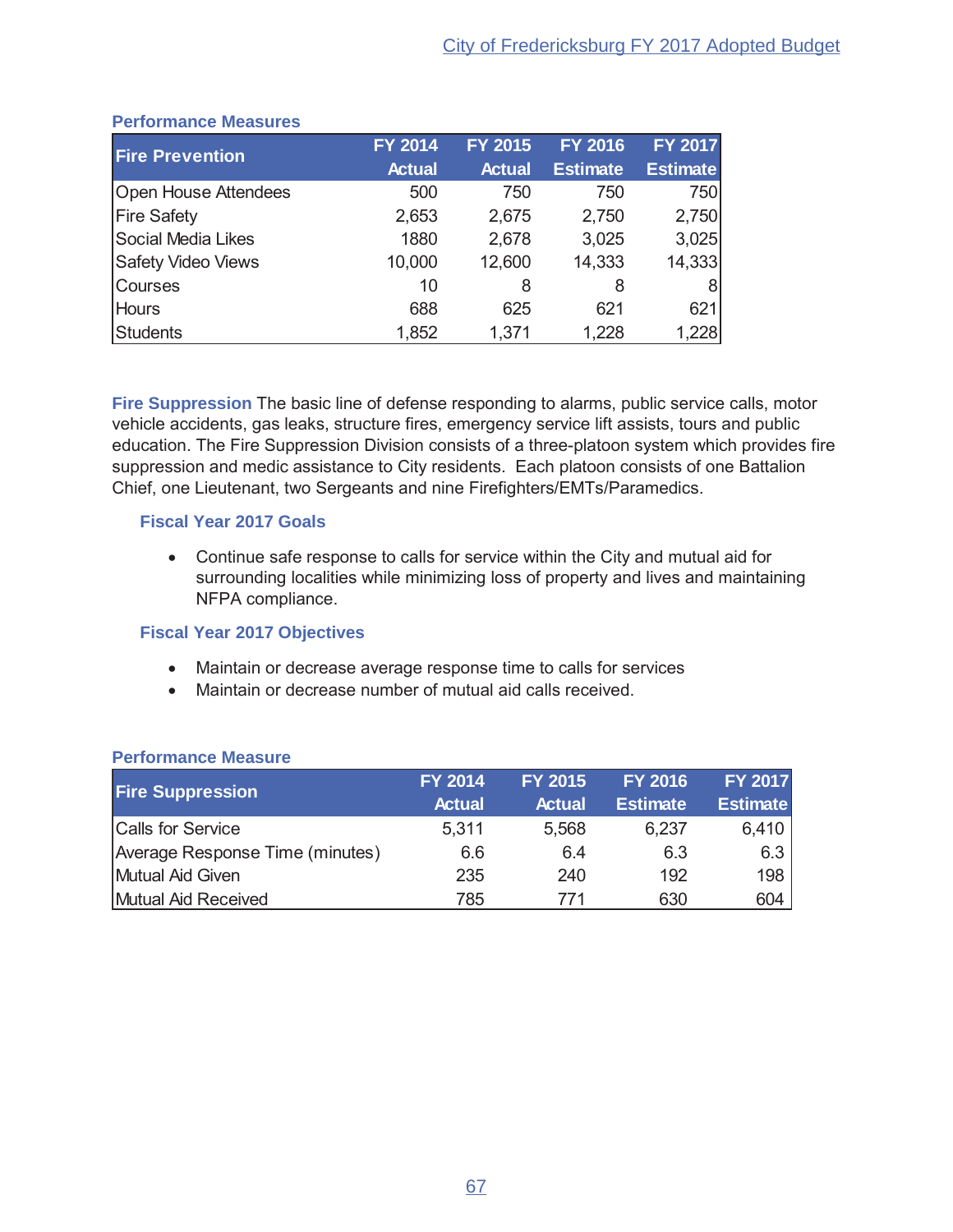|                              |                | <b>FY 2015</b> | FY 2015   |                | <b>FY 2016</b> | <b>FY 2017</b> | $\frac{9}{6}$ |
|------------------------------|----------------|----------------|-----------|----------------|----------------|----------------|---------------|
| <b>Expenditures</b>          | FY 2014 Actual | <b>Adopted</b> | Amended   | FY 2015 Actual | <b>Adopted</b> | <b>Adopted</b> | <b>Change</b> |
| Salaries & Wages             | 2.748.405      | 2,803,135      | 2.803.135 | 2.879.708      | 2,850,920      | 2,899,580      | 1.71%         |
| <b>Fringe Benefits</b>       | 1.317.062      | 1.437.040      | 1,437,040 | 1.463.775      | 1,406,865      | 1,485,341      | 5.58%         |
| <b>Purchased Services</b>    | 222.635        | 166.750        | 166.750   | 178.905        | 226,850        | 225.900        | $-0.42%$      |
| Util, Comm, Rentals, Etc.    | 52.213         | 46.500         | 46.500    | 54.021         | 49.500         | 49.500         | 0.00%         |
| Travel & Training            | 7,922          | 5.500          | 5.500     | 7.861          | 7.500          | 7.300          | $-2.67%$      |
| Dues & Memberships           | 1.833          | 1.900          | 1.900     | 2,209          | 1.900          | 1.900          | 0.00%         |
| Materials & Supplies         | 152.502        | 173.750        | 171.983   | 146.819        | 165.325        | 159.075        | $-3.78%$      |
| <b>Capital Outlay</b>        | 77.652         | 174.100        | 184.731   | 169.557        | 104.000        | 70,000         | $-32.69%$     |
| <b>Total Expenditures</b>    | 4,580,224 \$   | 4,808,675      | 4,817,539 | 4,902,855      | 4,812,860      | 4,898,596      | 1.78%         |
|                              |                |                |           |                |                |                |               |
| <b>Full - Time Positions</b> | 44             | 44             | 44        | 44             | 44             | 44             |               |

#### **Budget Summary**

## **Significant Program Highlights**

• The increase in Fringe Benefits is related to increases in Health care premiums for current employees and retirees.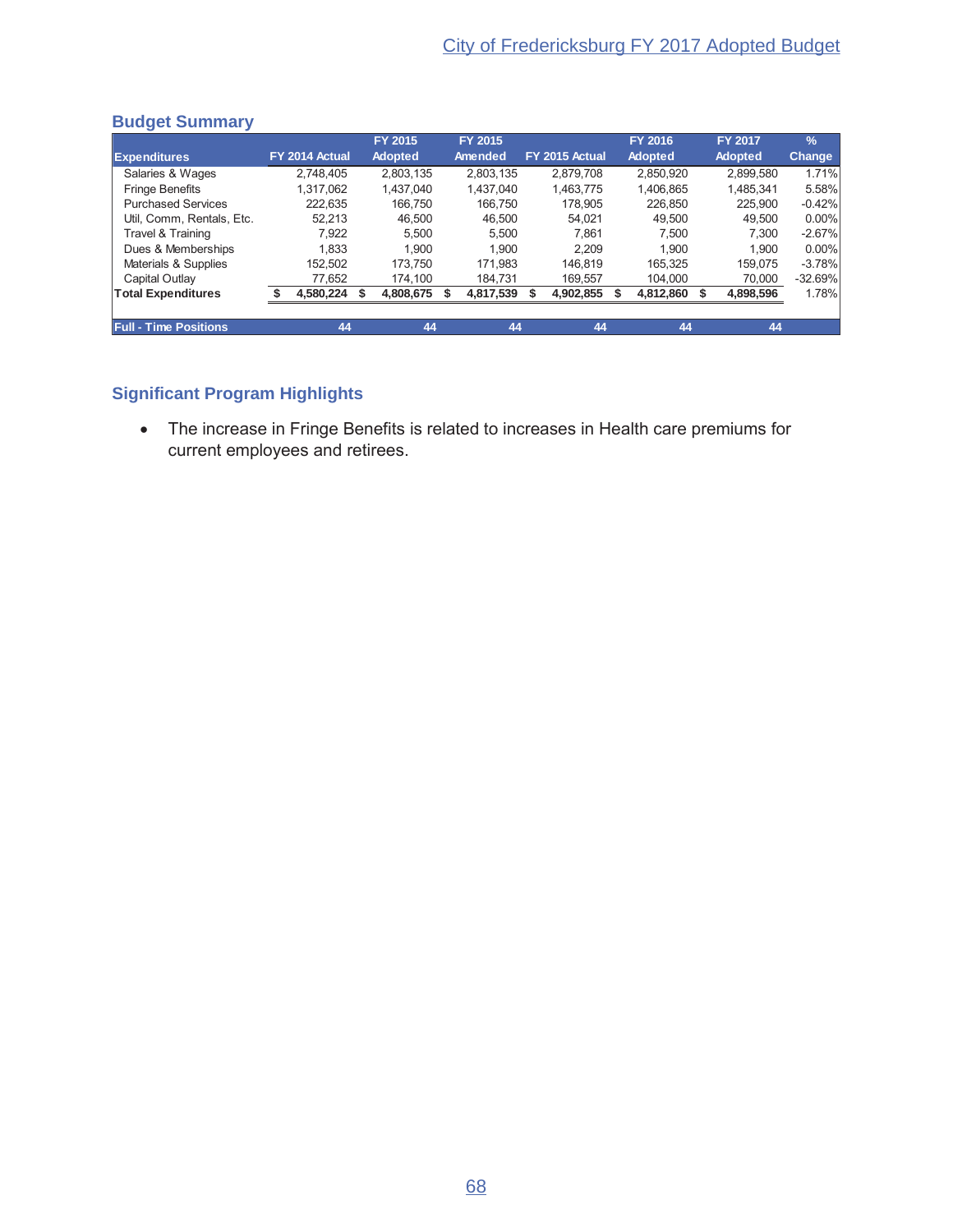## **GENERAL FUND - FIRE - EMERGENCY MEDICAL SERVICES**

Fredericksburg Fire Department EMS Division provides emergency medical care and transport service to the citizens of Fredericksburg and its visitors. The EMS Division also provides services through mutual aid agreements for emergency service to our neighboring counties. The fourteen positions in the EMS Division are filled by Emergency Medical Intermediates and Emergency Medical Paramedics, which provides Advanced Life Support (ALS) medic coverage to the community. The EMS Division also employs qualified part-time personnel that are utilized when employees are sick, on vacation, training, or a vacancy exists. The EMS Division staffs two advanced life units for treatment and transport and respond to over 3,000 emergency calls from Fire Station 1 and Fire Station 2.

## **Fiscal Year 2017 Goal**

- The City Council has increased the number of full-time ALS medics by six since FY 2014 - from eight to fourteen. This is in response to a City Council Initiative to provide 24/7 ALS coverage through this division, which supplements our partnership with the Fredericksburg Rescue Squad for BLS (Basic Life Support) coverage during nights and weekends.
	- In January 2016, one of the two units was transitioned to 24/7 ALS coverage,  $\bullet$ which provides an FFD ALS Medic unit to the community for nights and weekends. The second unit remains in service for daytime hours, providing two FFD units during Monday-Friday. Additional personnel will be needed to transition the second unit to 24/7 coverage.

## **Fiscal Year 2017 Objectives**

- Continue to increase the number of calls for service answered by either the Fredericksburg Fire Department EMS Division or Fredericksburg Rescue Squad in order to reduce the number of mutual aid calls and calls for assistance answered by ALScertified Fire Suppression personnel of the Fire Department.
- Continue to provide staff support, in conjunction with our partners at Fredericksburg Rescue Squad and other providers, for special events such as the Marine Corps Half Marathon and outdoor concerts to provide emergency medical coverage to participants and attendees.

#### **Performance Measure**

|                  | <b>FY 2013</b> | $2014$<br>EV. | <b>FY 2015</b> | FY 2016 (Est.) |
|------------------|----------------|---------------|----------------|----------------|
| <b>EMS Calls</b> | 2361           | 2763          | 2820           | 3021           |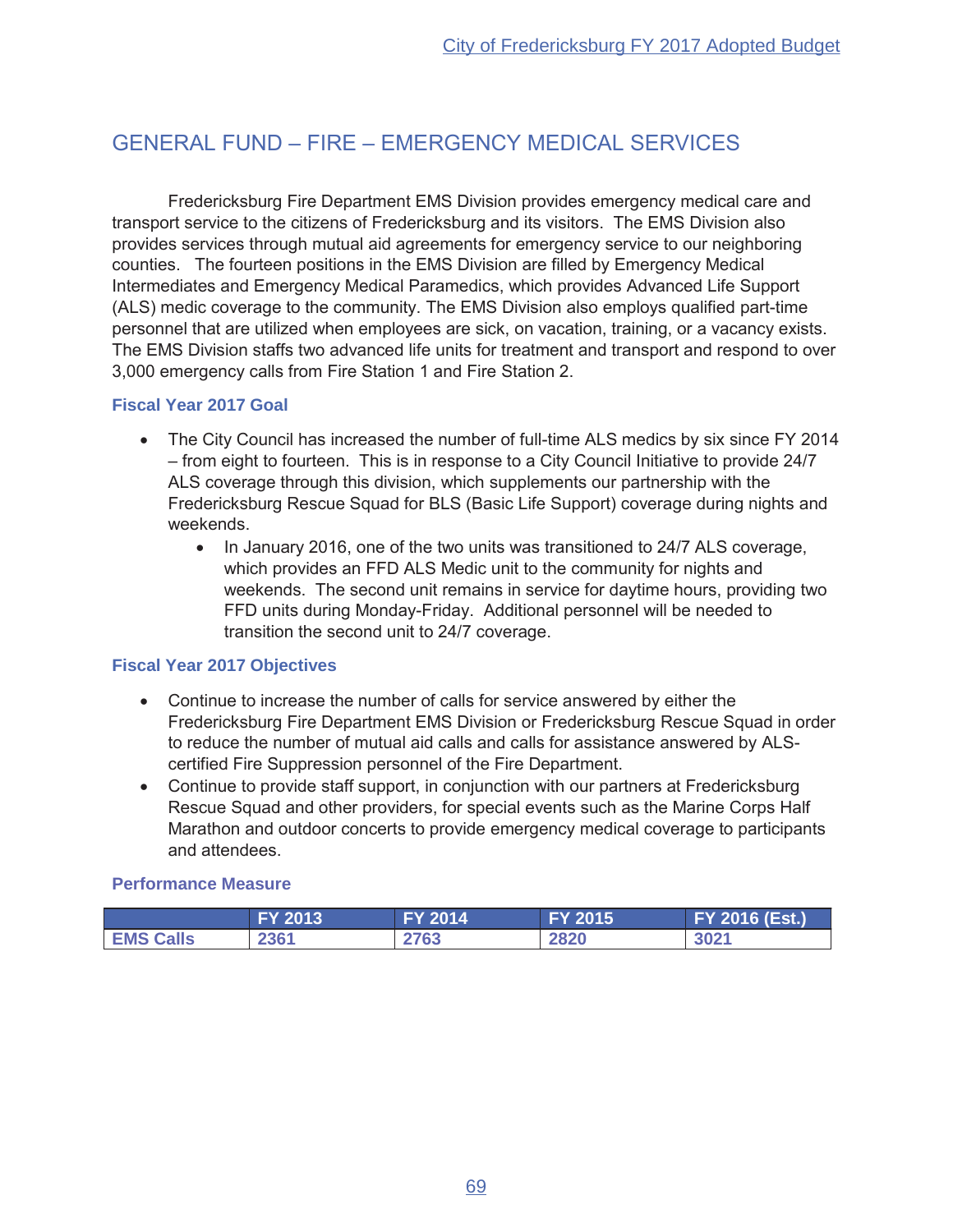|                              |                | FY 2015                  | FY 2015                  |                | FY 2016        | FY 2017        | $\frac{9}{6}$ |
|------------------------------|----------------|--------------------------|--------------------------|----------------|----------------|----------------|---------------|
| <b>Expenditures</b>          | FY 2014 Actual | <b>Adopted</b>           | Amended                  | FY 2015 Actual | <b>Adopted</b> | <b>Adopted</b> | Change        |
| Salaries & Wages             | 496.244        | 652.475                  | 652.475                  | 555.110        | 776.990        | 799.514        | 2.90%         |
| <b>Fringe Benefits</b>       | 227.526        | 305.077                  | 305.077                  | 255.254        | 365,885        | 403,505        | 10.28%        |
| <b>Purchased Services</b>    | 47.923         | 60.560                   | 60.560                   | 72.705         | 72.060         | 72.060         | 0.00%         |
| Travel & Training            | 1.470          | 2.310                    | 2.310                    | 2.474          | 2.000          | 2.000          | 0.00%         |
| Other Non-Personal           | 43.404         | 40.000                   | 40.000                   | 41.927         | 45.000         | 45.000         | 0.00%         |
| Materials & Supplies         | 75.286         | 83.900                   | 85.293                   | 87.715         | 97.400         | 97.000         | $-0.41%$      |
| Capital Outlay               | 13,892         | $\overline{\phantom{a}}$ | $\overline{\phantom{a}}$ |                | 12,500         | 15,000         | 20.00%        |
| <b>Total Expenditures</b>    | 905,746        | 1,144,322                | 1,145,715                | 1,015,185<br>S | 1,371,835      | 1,434,079      | 4.54%         |
|                              |                |                          |                          |                |                |                |               |
| <b>Full - Time Positions</b> | 8              | 11                       | 11                       | 11             | 13             | 14             |               |

#### **Budget Summary**

- The increase in the Salary & Wages line reflects the addition of a new ALS Medic and VID MULTURUM MULTURG<br>salary increases based on personnel obtaining additional certifications.
- The budget includes funding for a new ALS Medic. The City will continue to evaluate in future cycles the addition of Medics to supplement the ALS coverage hours and respond to an increasing volume of calls.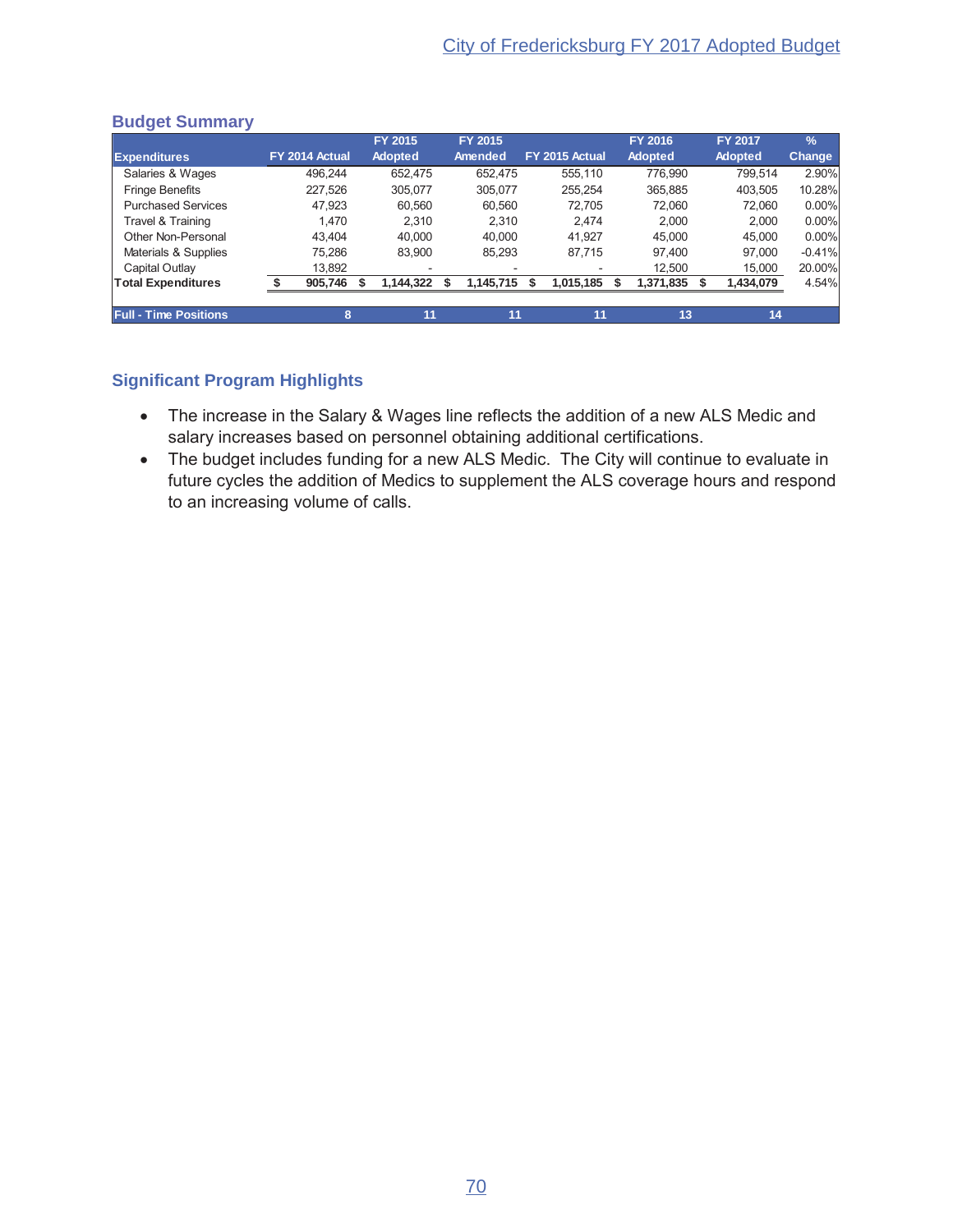## GENERAL FUND - FIRE - HAZARDOUS MATERIALS

The Fredericksburg Fire Department Hazardous Materials Team consists of highly specialized personnel that provide assistance to other jurisdictions in emergency situations by request from the Virginia Emergency Operations Center (VEOC). The Fredericksburg team is one of 13 teams throughout the Commonwealth and covers 10 localities. The team certification levels range from the Technician (80 hours of specialized training) to the Specialist (240 of specialized training).

#### **Fiscal Year 2017 Goal**

• Continue to keep members trained certified in the highly specialized area of hazardous material response.

#### **Fiscal Year 2017 Objective**

• Secure grant funding to update Hazmat specific equipment.

#### **Performance Measures**

|                         | FY 2014 FY 2015 FY 2016 FY 2017 |                |  |
|-------------------------|---------------------------------|----------------|--|
|                         | Actual Actual Estimate Estimate |                |  |
| <b>Team Activations</b> |                                 | $\overline{a}$ |  |

#### **Budget Summary**

|                           |                | FY 2015  | FY 2015                  |                | <b>FY 2016</b> | <b>FY 2017</b> | $\frac{9}{6}$ |
|---------------------------|----------------|----------|--------------------------|----------------|----------------|----------------|---------------|
| <b>Expenditures</b>       | FY 2014 Actual | Adopted  | Amended                  | FY 2015 Actual | Adopted        | <b>Adopted</b> | Change        |
| Salaries & Wages          | 11.479         | 15,000   | 15.000                   | 8.110          | 15,000         | 15.000         | $0.00\%$      |
| <b>Fringe Benefits</b>    | 1.319          |          |                          | 1.021          |                | 1.648          |               |
| <b>Purchased Services</b> | 15.019         | 26.480   | 25.045                   | 18.055         | 26.480         | 26.480         | $0.00\%$      |
| Materials & Supplies      | 8.562          | <b>1</b> | 1.435                    | 2.569          |                |                |               |
| Capital Outlay            | 10             |          | $\overline{\phantom{0}}$ | 3.248          |                |                |               |
| <b>Total Expenditures</b> | 36,388         | 41,480   | 41,480                   | 33,003         | 41,480         | 43.128         | 3.97%         |
| <b>Team Activation</b>    |                |          |                          |                |                |                |               |

- Materials & Supplies is allocated in order to allow for the purchase of hazardous materials response supplies. The state will reimburse the City for the cost of hazardous material incident responses.
- To better categorize costs, beginning in FY 2015 it was recommended that the Hazmat overtime be directly paid out of this departmental budget to ease tracking for reimbursement and better categorize local expenditures. The FY 2017 budget includes Fringe Benefits.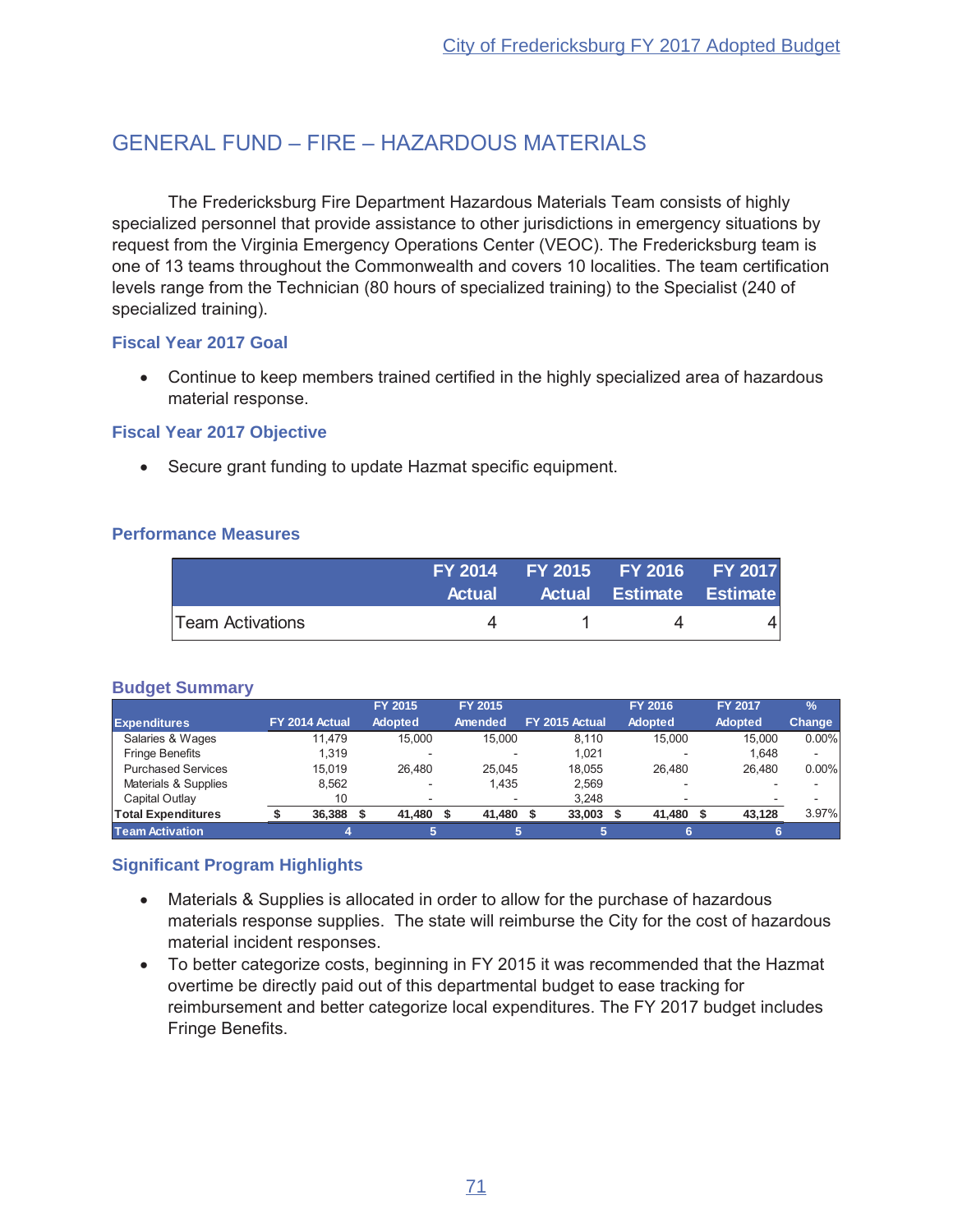## **GENERAL FUND - FIRE - PUBLIC SAFETY RADIOS**

The Public Safety Radio Program is a partnership with Stafford County that allows the City to use the County's existing public safety radio system. One of City Council's Goals and Initiatives for the 2015-2016 biennium was to investigate the City's public safety radio system. Based on that investigation, joining the Stafford system was the most advantageous for the City in improving the public safety communication needs based on the following reasons:

- Best radio signal coverage.
- Provides interoperability with neighboring jurisdictions.
- Eliminates channel congestion present on current system.
- Provides opportunity to join an existing and mature radio system.
- Provides exceptional cost effectiveness by leveraging existing hardware and software already in place in Stafford County.

In FY 2016, the City appropriated capital funds to purchase the radios and equipment necessary to operate on Stafford system. It is expected to be operational by the end of FY 2016. FY 2017 will be the first full year of operations for the system. The system is managed by Fire Department staff. However, the system will be used by Police, Sheriff, EMS, Fredericksburg Rescue Squad as well as the Fire Department.

#### **Budget Summary**

|                           |                |   | <b>FY 2015</b> |                          | <b>FY 2015</b>           |                          | FY 2016 | <b>FY 2017</b> | $\%$                     |
|---------------------------|----------------|---|----------------|--------------------------|--------------------------|--------------------------|---------|----------------|--------------------------|
| <b>Expenditures</b>       | FY 2014 Actual |   | <b>Adopted</b> |                          | Amended                  | FY 2015 Actual           | Adopted | <b>Adopted</b> | <b>Change</b>            |
| <b>Purchased Services</b> |                |   |                |                          | -                        |                          |         | 285,000        |                          |
| Util, Comm, Rentals, Etc. |                |   |                | $\overline{\phantom{0}}$ | -                        |                          |         | 3.600          | $\overline{\phantom{a}}$ |
| Capital Outlay            |                | - |                | $\overline{\phantom{0}}$ | $\overline{\phantom{a}}$ | $\overline{\phantom{a}}$ |         | 10.000         |                          |
| <b>Total Expenditures</b> |                | ٠ |                | $\overline{\phantom{a}}$ | $\blacksquare$           |                          |         | 298,600        |                          |
|                           |                |   |                |                          |                          |                          |         |                |                          |

- This is the first year of operating funding for the Public Safety Radio system.
- Additional increases in the FY 2018 budget are anticipated.
	- The contract with Stafford County has a 5% per year escalation. The FY 2018 payment for the use of the system will increase to \$299,250.
	- Beginning in FY 2018, the City will need to fund a maintenance service contract estimated at \$65,000.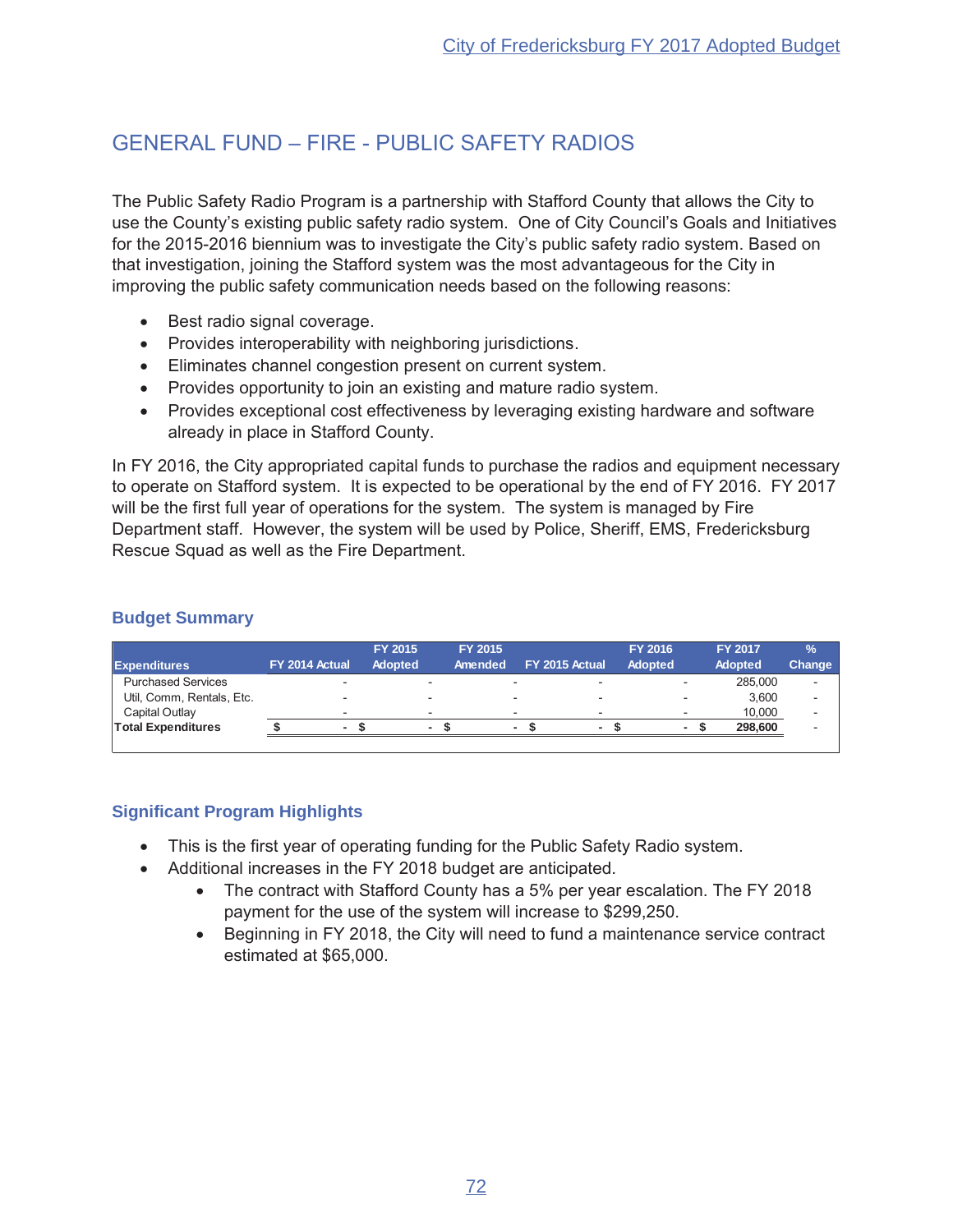## **GENERAL FUND - FISCAL AFFAIRS**

The Department of Fiscal Affairs manages the accounting and auditing functions for the City of Fredericksburg. This includes the centralized accounting, the centralized processing of payroll, and the processing of the City's accounts payable transactions. The City's utility billing functions are also coordinated by the Department of Fiscal Affairs; however, the funding for the Utility Billing function is located in the Water and Sewer Funds. The preparation of bills for monthly parking contract customers using the Parking Garage usage is another function performed by the Fiscal Affairs Department.

Accounting and Audit Preparation: The Department of Fiscal Affairs is responsible for keeping accurate accounting records for all City financial transactions. The City Fiscal Affairs Department prepares the financial reports for the City, including the reports necessary for the annual audit and the production of the City's Comprehensive Annual Financial Report. The City's independent auditors evaluate and report on the City's efforts in this regard.

Utility Billing: The Department of Fiscal Affairs houses the utility billing function for the City, which is financed by the Water and Wastewater Operating Funds. Utility Billing prepares bills and maintains utility accounts. Field work, such as meter reading, is handled by Public Works employees, and the sending and collecting of bills is conducted by the City Treasurer. Budgetary information for Utility Billing is reflected in the Water and Wastewater Operating Fund summary tables.

#### FY 2017 Goals

- Account and Record all City Financial transactions accurately and efficiently.
- Manage the billing, customer service and account manage aspects for water, sewer and trash services.

## **FY 2017 Objectives**

- Produce a Comprehensive Annual Financial Report that wins a Government Finance **Officer Association Award.**
- Assist Treasurer's office with financial reporting and in the procurement of banking services.
- Continue to improve tracking and data collection for utilities services.
- Reduce the total number of checks written to vendors by at least 20% through increased use of electronic transfers and purchasing cards.

|                   | <b>FY 2013</b> | <b>FY 2014</b> | <b>FY 2015</b>  | FY 2016'        |
|-------------------|----------------|----------------|-----------------|-----------------|
|                   | <b>Actual</b>  | <b>Actual</b>  | <b>Estimate</b> | <b>Estimate</b> |
| <b>GFOA Award</b> | YES.           | YES            | YES             | <b>YES</b>      |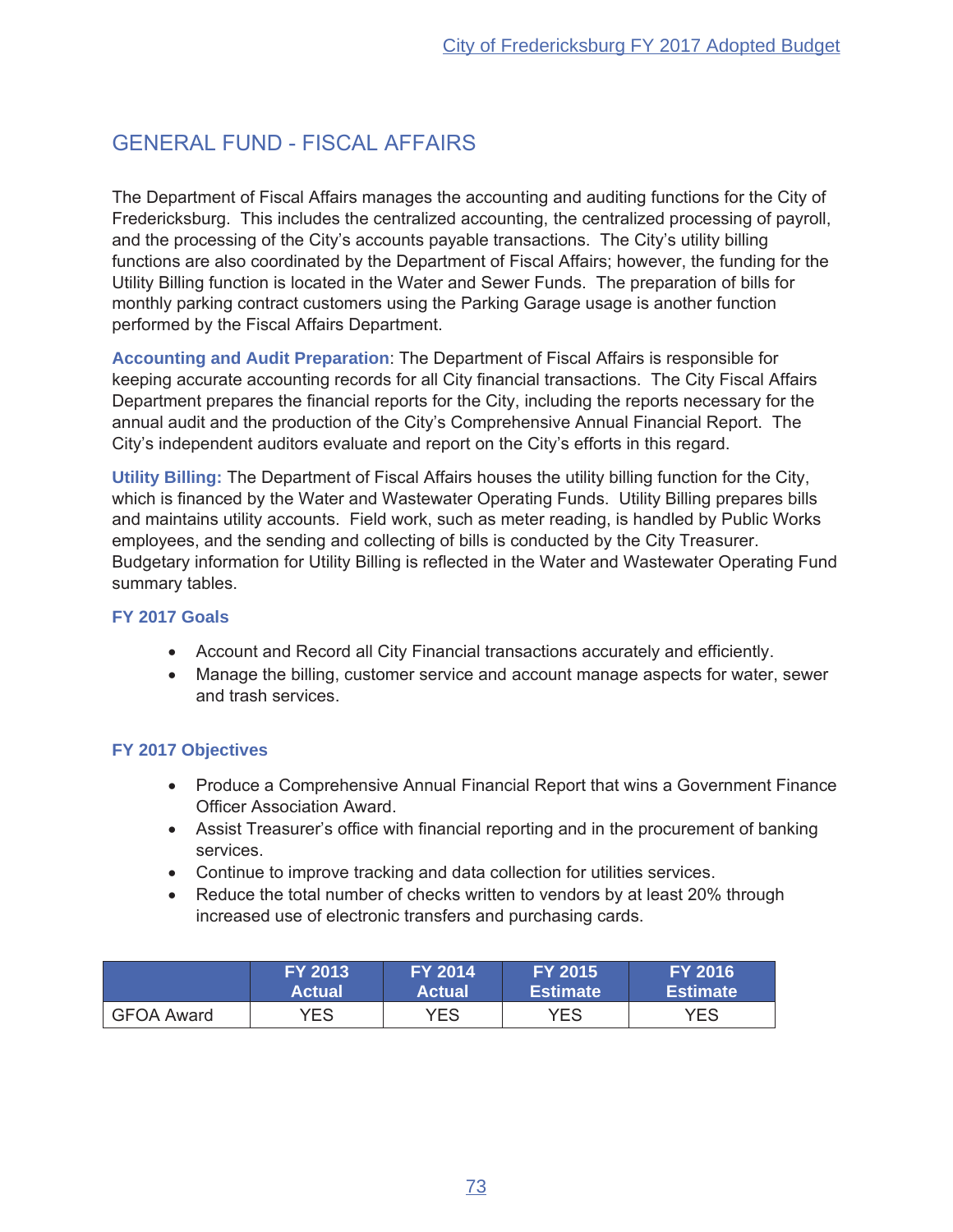## **Fiscal Affairs**

|                              |                |      | FY 2015        | FY 2015 |                | FY 2016        | <b>FY 2017</b> | $\frac{9}{6}$ |
|------------------------------|----------------|------|----------------|---------|----------------|----------------|----------------|---------------|
| <b>Expenditures</b>          | FY 2014 Actual |      | <b>Adopted</b> | Amended | FY 2015 Actual | <b>Adopted</b> | <b>Adopted</b> | <b>Change</b> |
| Salaries & Wages             | 437.815        |      | 452.540        | 452.540 | 418.027        | 517.125        | 512.885        | $-0.82%$      |
| <b>Fringe Benefits</b>       | 173.978        |      | 205.990        | 205.990 | 162.204        | 230.610        | 236.779        | 2.68%         |
| <b>Purchased Services</b>    | 17.310         |      | 25.600         | 25.600  | 20.107         | 25,300         | 25.300         | $0.00\%$      |
| Util, Comm, Rentals, Etc.    | 6.011          |      | 3.900          | 3.900   | 5.285          | 6.150          | 5.650          | $-8.13%$      |
| Travel & Training            | 512            |      | 700            | 700     | 1.315          | 3.000          | 4,000          | 33.33%        |
| Dues & Memberships           | 2.145          |      | 1.875          | 1.875   | 1.565          | 2.500          | 3.000          | 20.00%        |
| Materials & Supplies         | 5.869          |      | 4.850          | 4.850   | 6.770          | 4.700          | 4,700          | $0.00\%$      |
| <b>Total Expenditures</b>    | 643,640        | - \$ | 695,455        | 695,455 | 615,593 \$     | 789,385        | 792,314        | 0.37%         |
| <b>Full - Time Positions</b> |                |      |                |         |                |                |                |               |
| <b>Fiscal Affairs</b>        | 7              |      | ⇁              | ⇁       | 7              | 8              | 8              |               |
| <b>Utility Billing</b>       | $\mathbf{2}$   |      | 2              | 2       | $\overline{2}$ | 2              | $\overline{2}$ |               |

#### **Independent Auditor**

|                           |                | <b>FY 2015</b> | <b>FY 2015</b> |                |                          | <b>FY 2016</b> | <b>FY 2017</b> | $\frac{9}{6}$ |
|---------------------------|----------------|----------------|----------------|----------------|--------------------------|----------------|----------------|---------------|
| <b>Expenditures</b>       | FY 2014 Actual | <b>Adopted</b> | Amended        | FY 2015 Actual |                          | <b>Adopted</b> | <b>Adopted</b> | <b>Change</b> |
| <b>Purchased Services</b> | 78.789         | 67.250         | 67.250         |                | 72.490                   | 71.150         | 71.150         | $0.00\%$      |
| Util, Comm, Rentals, Etc. | 29             | 50             | 50             |                | 29                       |                |                |               |
| Dues & Memberships        |                | 800            | 800            |                | $\overline{\phantom{a}}$ | 800            | 800            | $0.00\%$      |
| <b>Total Expenditures</b> | 78.818         | 68.100         | 68.100         |                | 72.519                   | 71.950         | 71.950         | $0.00\%$      |

#### **Postage Machine – City Hall**

|                           |                |       | FY 2015 |       | FY 2015 |                | <b>FY 2016</b> | <b>FY 2017</b> | $\frac{9}{6}$ |
|---------------------------|----------------|-------|---------|-------|---------|----------------|----------------|----------------|---------------|
| <b>Expenditures</b>       | FY 2014 Actual |       | Adopted |       | Amended | FY 2015 Actual | Adopted        | Adopted        | Change'       |
| <b>Purchased Services</b> |                | 3.168 |         | 5.000 | 5.000   | 3.168          | 4.000          | 4.000          | $0.00\%$      |
| <b>Total Expenditures</b> |                | 3.168 |         | 5.000 | 5.000   | 3.168          | 4.000          | 4.000          | $0.00\%$      |

## **Copy Machine – City Hall**

|                           |                | FY 2015        | <b>FY 2015</b> |                | FY 2016        | <b>FY 2017</b> | $\frac{9}{6}$ |
|---------------------------|----------------|----------------|----------------|----------------|----------------|----------------|---------------|
| <b>Expenditures</b>       | FY 2014 Actual | <b>Adopted</b> | Amended        | FY 2015 Actual | <b>Adopted</b> | Adopted        | Change '      |
| Util, Comm, Rentals, Etc. | 16.781         | 15.350         | 15.350         | 15.979         | 16.900         | 16.900         | $0.00\%$      |
| Materials & Supplies      | (3.706)        | 3.000          | 3.000          | 2.557          | 3.700          | 3.700          | $0.00\%$      |
| Total Expenditures        | 13.075         | 18.350         | 18,350         | 18.536         | 20,600         | 20,600         | $0.00\%$      |

## **Significant Budgetary Highlights**

- The increases in Dues & Membership & Travel and Training are related to the procurement function. This new position was funded in FY 2016.
- The increase in Fringe Benefits is related to higher health insurance premiums.
- The decrease in Util, Comm, Rentals, Etc. reflects cost saving from the Voice over IP telephone system upgrade.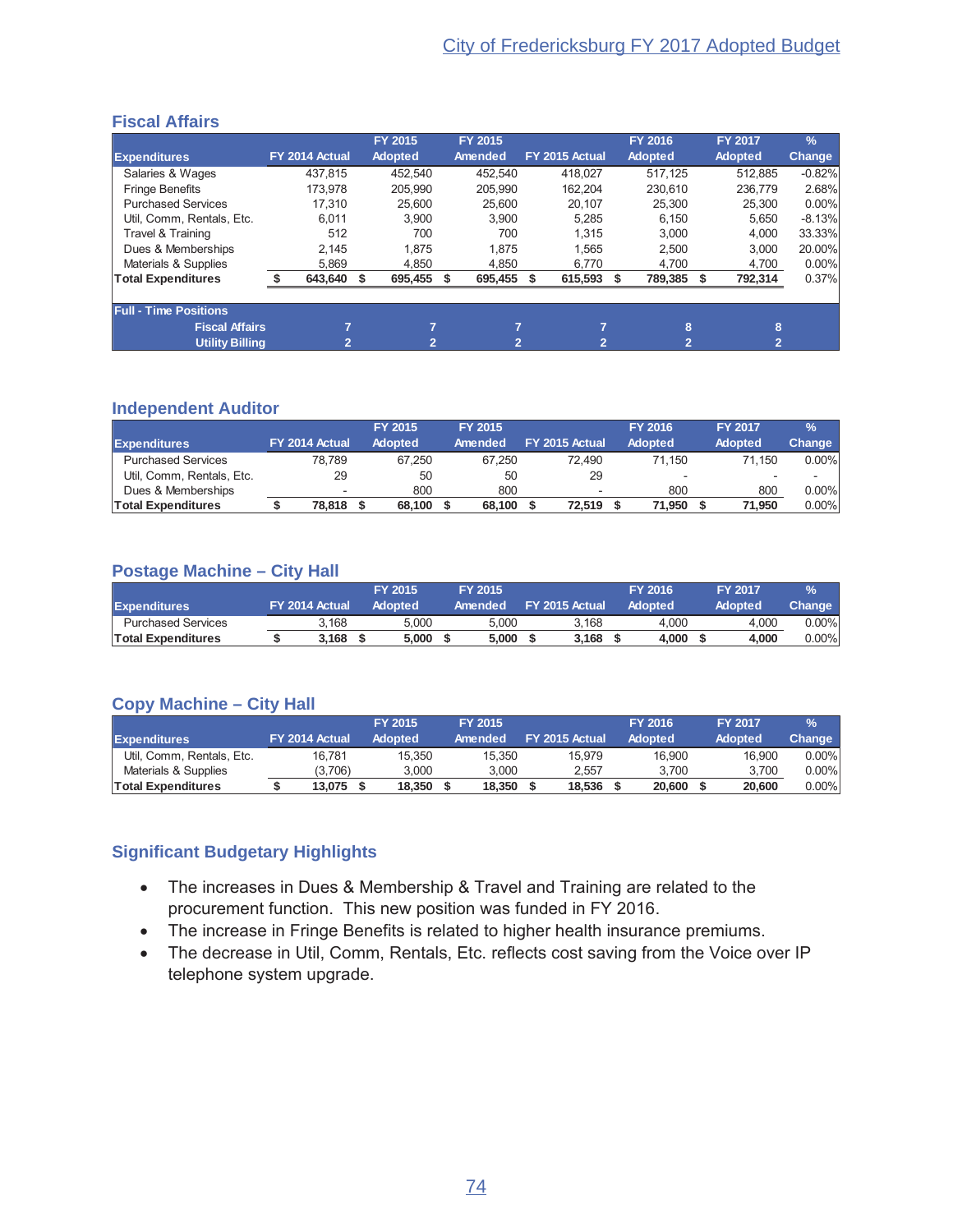## **GENERAL FUND - HUMAN RESOURCES**

The Human Resources Department is responsible for a variety of activities which can be summarized as Human Resources Administration. This includes recruitment and selection, employee training, classification and compensation, administering employee grievances, and general policy formulation and administration. The City is responsible for writing, revising, and administering a variety of Human Resources policies, some of which are internal and some of which are responses to external mandates, such as the Fair Labor Standards Act or the Family and Medical Leave Act.

## **Fiscal Year 2017 Goals**

- Compete for top area talent with effective recruitment strategies and efficient recruitment processes.
- Support the talent development of our employees through professional and career development.
- Provide for a policy review of Human Resources policies to ensure that they are adequate, up-to-date, and that management and supervisory employees are well-trained and knowledgeable on them.
- Work to improve internal communications with employees.
- Conduct a Compensation and Classification Study.

## **Fiscal Year 2017 Objectives**

- Improve the application process for candidates to offer them the best information about an open position and a convenient way to apply.
- With the assistance of the City Attorney's Office, finalize and implement a Hiring Manual to assist the organization in the hiring process. Other policies and procedures scheduled for review and / or training include:
	- Discipline and grievance procedures  $\bullet$  .
	- $\bullet$ Family & Medical Leave Act and other leave policies.
- Improve internal communications with employees through an employee newsletter and information technology (such as the web page).
- Increase the trainings offered employees to aid in their development.
- Select and manage the consultant who will perform the Compensation and Classification Study.
- Procure health insurance administrative services.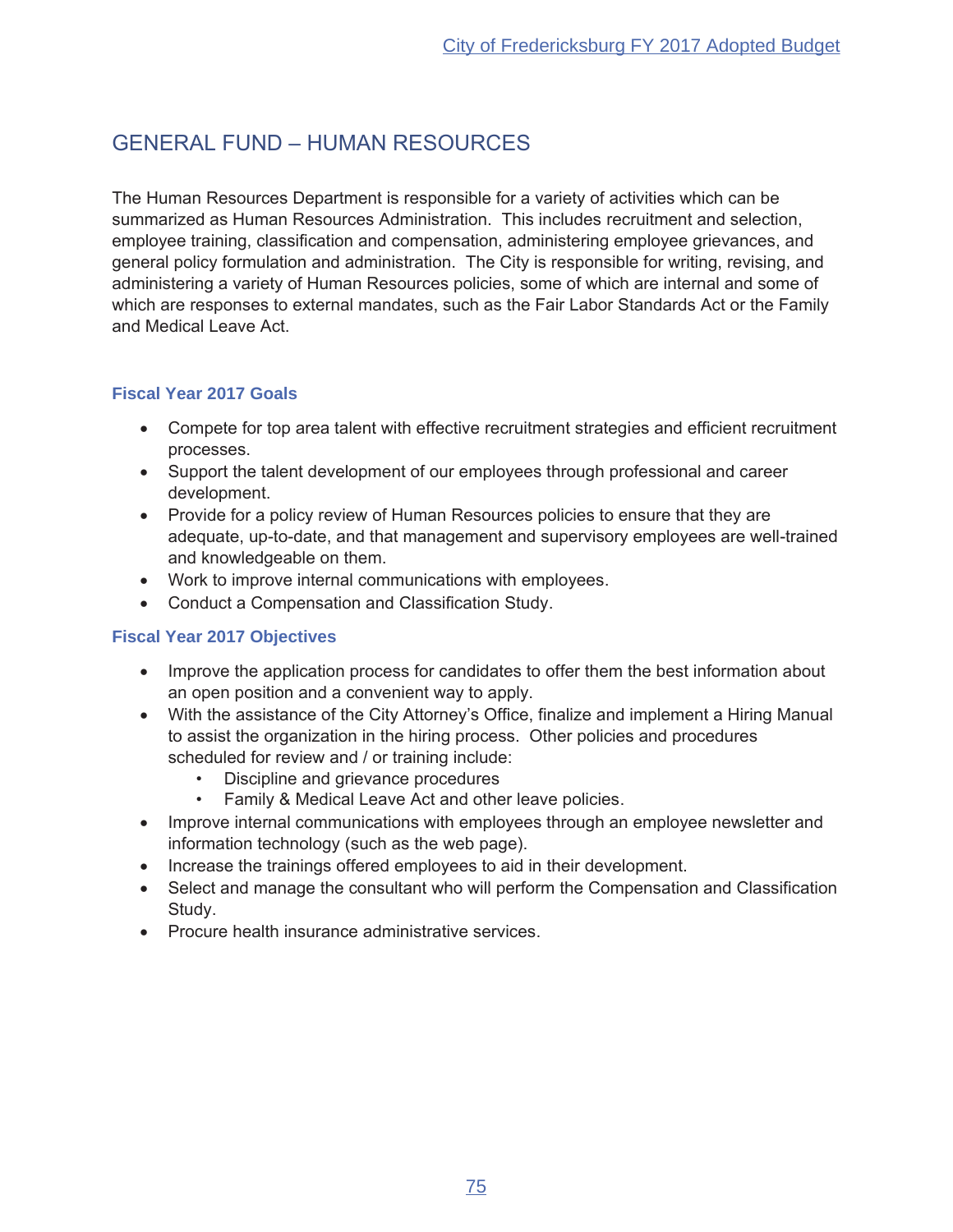## **Performance Measures**

|                                     | <b>FY 14</b><br><b>Actual</b> | <b>FY 15</b><br><b>Actual</b> | <b>FY 16</b><br><b>Estimate</b> | <b>FY17</b><br><b>Projection</b> |
|-------------------------------------|-------------------------------|-------------------------------|---------------------------------|----------------------------------|
| Applications received               | 2,711                         | 2,000                         | 4,000                           | 3,500                            |
| <b>Payroll Changes</b><br>Processed | 1,287                         | 1,440                         | 1,700                           | 1,650                            |
| <b>Scheduled Orientations</b>       | 26                            | 33                            | 35                              | 26                               |

## **Budget Summary**

|                              |                | FY 2015        | FY 2015 |                | FY 2016        | <b>FY 2017</b> | $\frac{9}{6}$ |
|------------------------------|----------------|----------------|---------|----------------|----------------|----------------|---------------|
| <b>Expenditures</b>          | FY 2014 Actual | <b>Adopted</b> | Amended | FY 2015 Actual | <b>Adopted</b> | <b>Adopted</b> | <b>Change</b> |
| Salaries & Wages             | 188.619        | 195.510        | 195.510 | 192.759        | 200.550        | 201.505        | 0.48%         |
| <b>Fringe Benefits</b>       | 70.258         | 92.450         | 92.450  | 80.858         | 92.845         | 92.552         | $-0.32%$      |
| <b>Purchased Services</b>    | 46.914         | 51.200         | 51,200  | 72.063         | 60.750         | 150,750        | 148.15%       |
| Util, Comm, Rentals, Etc.    | 1.688          | 2.300          | 2.300   | 1.659          | 1.950          | 1.650          | $-15.38%$     |
| Travel & Training            | 5.362          | 2.750          | 2.750   | 4.959          | 4.800          | 4.800          | $0.00\%$      |
| Dues & Memberships           | 889            | 1.000          | 1.000   | 1.010          | 1.000          | 1.000          | $0.00\%$      |
| Materials & Supplies         | 4.293          | 4.600          | 4.600   | 3.571          | 4.200          | 4,200          | $0.00\%$      |
| <b>Total Expenditures</b>    | 318,022        | 349,810        | 349,810 | 356,879        | 366,095        | 456,457        | 24.68%        |
|                              |                |                |         |                |                |                |               |
| <b>Full - Time Positions</b> | 3              |                | 3       | 3              |                | 3              |               |

- The increase in Purchased Services reflects the cost of a Compensation and Classification Study to begin in FY 2017. Periodic comprehensive updates to the City's pay scale are important to maintain competitiveness and internal and external equity.
- The decrease in Util, Comm, Rentals, Etc. reflects cost savings from the Voice over IP telephone system upgrade.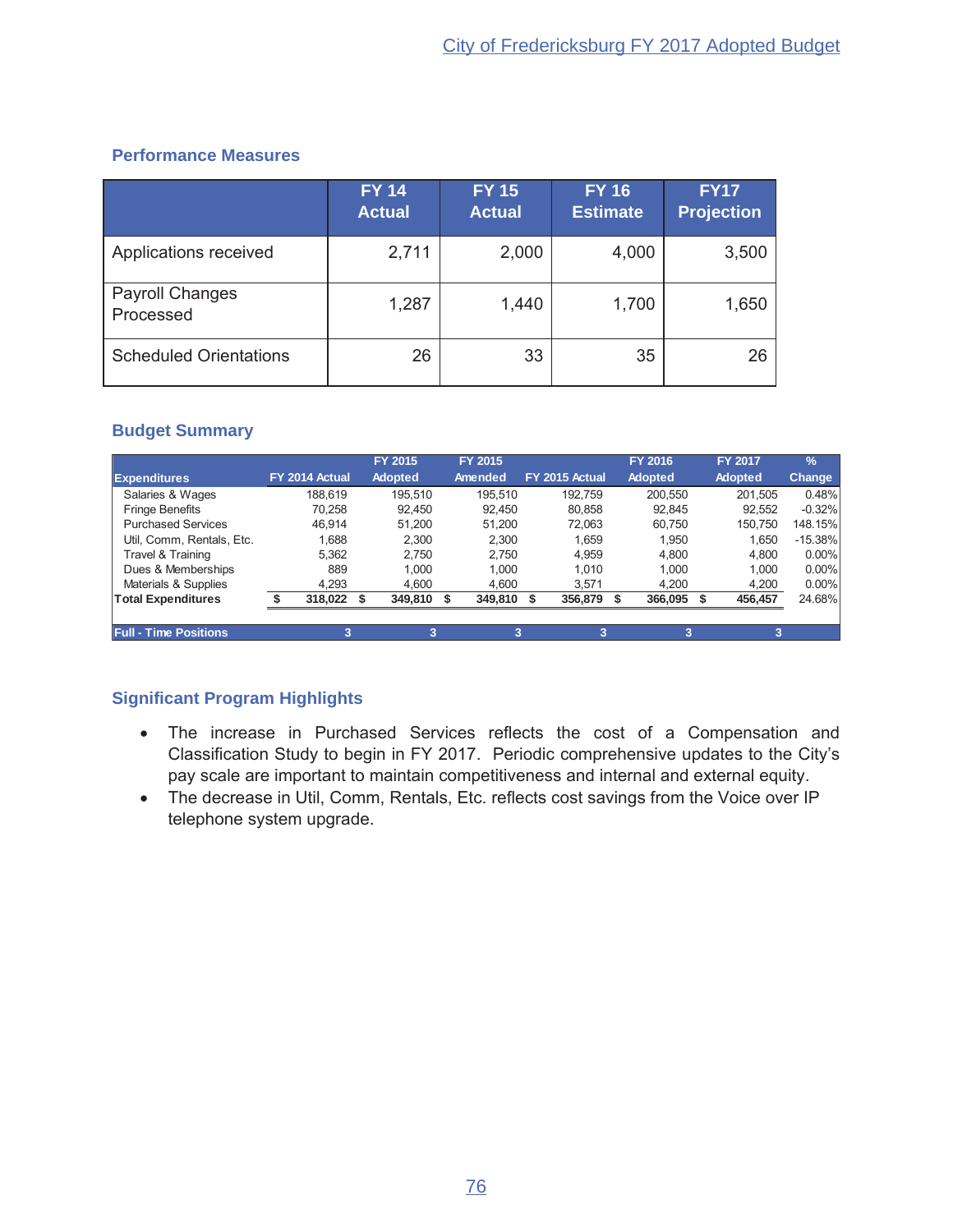## GENERAL FUND - INSURANCE

The City accounts for general liability insurance in the General Fund through a nondepartmental set of accounts.

#### **FY 2017 Goal**

• The City must maintain liability and worker's compensation insurance in order to protect the community against claims related to City operations. There are no positions associated with these accounts.

#### **Performance Measures**

|                                 | <b>FY 2011</b> | <b>FY 2012</b> | <b>FY 2013</b> | <b>FY 2014</b> | <b>FY 2015</b> |
|---------------------------------|----------------|----------------|----------------|----------------|----------------|
| <b>Worker's Comp Incurred</b>   | \$1,594,053    | \$631,638      | \$396,329      | \$198,156      | \$228,735      |
| <b>Worker's Comp Loss Ratio</b> | 289.36         | 97.35          | 80.14          | 39.24          | 38.38          |
| General Liability Incurred      | \$176,301      | \$266,811      | \$379,747      | \$206,696      | \$207,673      |
| General Liability Loss Ratio    | 29.11          | 42.21          | 50.76          | 27.97          | 25.86          |

Note: Loss Ratio is a comparison between incurred losses and premiums paid. Because cases are kept open beyond the fiscal year, these ratios are subject to change in the future. This table is as of December 2015.

#### **Budget Summary**

|                           |                |         | FY 2015        | <b>FY 2015</b> |                | <b>FY 2016</b> | <b>FY 2017</b> | $\frac{9}{6}$ |
|---------------------------|----------------|---------|----------------|----------------|----------------|----------------|----------------|---------------|
| <b>Expenditures</b>       | FY 2014 Actual |         | <b>Adopted</b> | Amended        | FY 2015 Actual | <b>Adopted</b> | <b>Adopted</b> | Change        |
| Salaries & Wages          |                |         |                |                |                |                |                |               |
| <b>Fringe Benefits</b>    |                | 10.290  | 33.000         | 33,000         |                | 35,000         | 30,000         | $-14.29%$     |
| <b>Purchased Services</b> |                |         | 23.000         | 23,000         |                | 25,000         | 35,000         | 40.00%        |
| Util, Comm, Rentals, Etc. |                | 697.233 | 816.990        | 816,990        | 746.208        | 841.700        | 836,000        | $-0.68%$      |
| <b>Total Expenditures</b> |                | 707.523 | 872.990        | 872.990        | 746.208        | 901.700        | 901.000        | $-0.08%$      |

## **Significant Program Highlights**

• The City uses the Insurance set of accounts to budget reserves for Unemployment Insurance and Payment of Deductibles. These amounts are transferred to other budgets throughout the year as the need arises.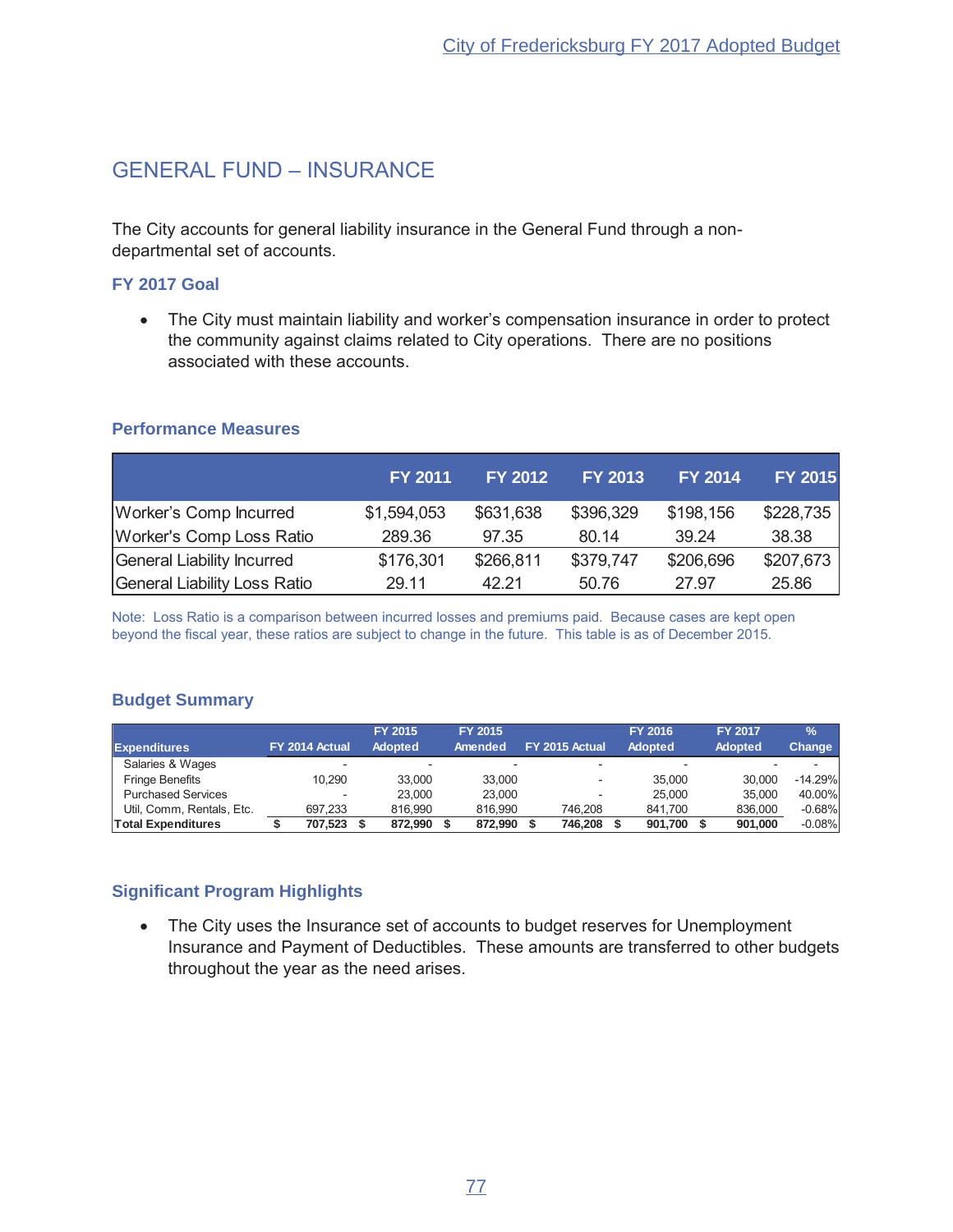# GENERAL FUND - INFORMATION TECHNOLOGY

The mission of the Information Technology Department is to provide secure, efficient and effective information technology systems and services to support City departments in accomplishing their missions and goals. Information Technology affects the quality of work in all departments, and every employee in their service to the citizens of Fredericksburg.

Applications: IT provides comprehensive services in the research, evaluation and deployment of new application systems, support and enhancement of existing business systems, process improvement/re-engineering, systems acquisition support, project management, and day to day problem identification and resolution.

## **FY 2017 Goals**

- $\bullet$  Research, evaluate and deploy new application systems.
- Support and enhance existing business systems through systems acquisition support, project management, and day to day problem identification and resolution.

## **FY 2017 Objectives**

- Complete at least 30 projects per year for City stakeholders.
- Work with stakeholders to manage the vendor selection process, subsequent contracts, project schedule, and deliverables.
- Budget for the effective and efficient implementation and maintenance of systems at the agreed upon due date and established budget at least 85% of the time.

|                                 | <b>FY2014</b><br><b>Actual</b> | <b>FY 2015</b><br><b>Actual</b> | <b>FY2016</b><br><b>Estimated</b> | <b>FY 2017</b><br><b>Projected</b> |
|---------------------------------|--------------------------------|---------------------------------|-----------------------------------|------------------------------------|
| Number of Projects Completed    |                                | 45                              | 42                                | 44                                 |
| Percent Completed On-Time       | 85%                            | 89%                             | 90%                               | 90%                                |
| Percent Completed within Budget | 93%                            | 94%                             | 95%                               | 95%                                |

## **Performance Measure:**

*Analysis of the data:* The goal for this measure is to provide high quality project management.

**eGovernment** - IT offers webpage design and support services for all City departments and agencies, and provides methods of communication with the public which have been expanded to include on-line fillable form submission. Citizens can pay City bills on-line and use other eServices.

## **FY 2017 Goal**

Maintain and continuously enhance the City's Website by keeping it up-to-date and optimized, enabling citizens to communicate with the City anytime, anywhere.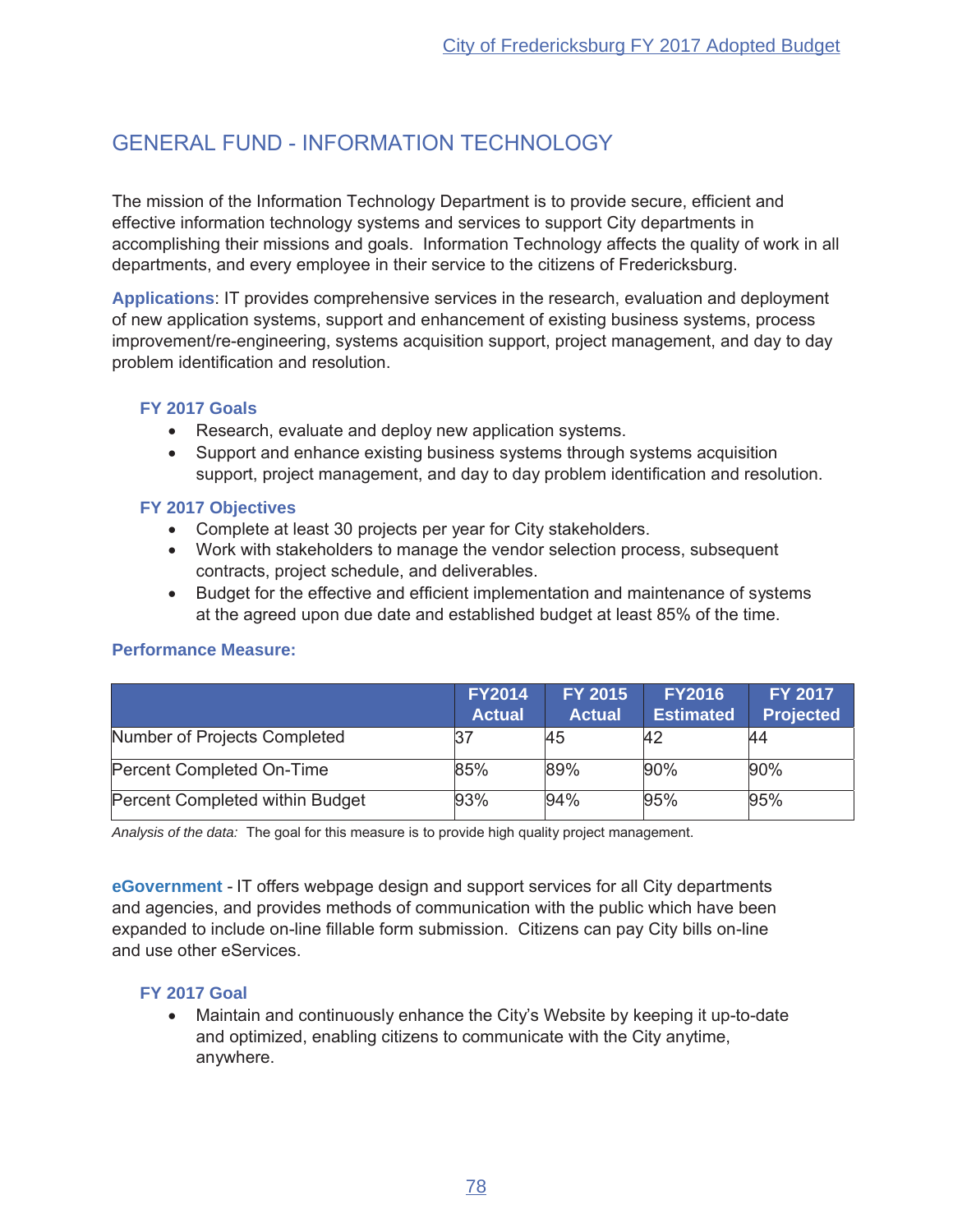## **FY 2017 Objective**

• Enable individual departments to update citizens and other website visitors with important and current City information by providing ongoing training and support, maintaining a user-friendly content management system, and providing automated notification functionality

#### **Performance Measure:**

|                               | <b>FY2014</b><br><b>Actual</b> | <b>FY 2015</b><br><b>Actual</b> | <b>FY 2016</b><br><b>Estimated</b> | <b>FY 2017</b><br><b>Projected</b> |
|-------------------------------|--------------------------------|---------------------------------|------------------------------------|------------------------------------|
| Number of Website Visits      | 617,458                        | 617,458                         | 642,400                            | 675,900                            |
| Citizen Outreach (Fred Alert) | 2,882                          | 4.814                           | 6,094                              | 7,094                              |

**Geographic Information Systems: IT provides geographical information to citizens and staff** through the Internet, Intranet, desktop applications, direct system interfaces, and traditional mapping products. GIS is used for the enhancement of public safety, land development, and business systems by providing seamless access and easy methodologies to spatially view data according to geographical location.

#### **Fiscal Year 2017 Goal**

• Provide geographical information to citizens and staff through various mediums for the enhancement of public safety, land development, and business systems.

#### **Fiscal Year 2017 Objective**

• Maintain parcel information, build new data layers and access paths to aid departments in leveraging the City's GIS in service to our citizens.

## **Performance Measure:**

|                                        | <b>FY2014</b><br><b>Actual</b> | <b>FY 2015</b><br><b>Actual</b> | <b>FY2016</b><br><b>Estimated</b> | FY 2017<br><b>Projected</b> |
|----------------------------------------|--------------------------------|---------------------------------|-----------------------------------|-----------------------------|
| Percentage of departments<br>using GIS | 81%                            | 81%                             | 86%                               | 86%                         |
| <b>GIS Website Pageviews</b>           | 123,622                        | 138,832                         | 141,209                           | 144,033                     |
| Pictometry Views – (output)            | 4,338                          | 2,843                           | 4,278                             | 4,218                       |

**Network Security: IT designs, administers, maintains, supports and optimizes the City's local** and wide area network systems (including the new Citywide Fiber Network), servers and firewalls, ensures the stability, security and integrity of all systems through the appropriate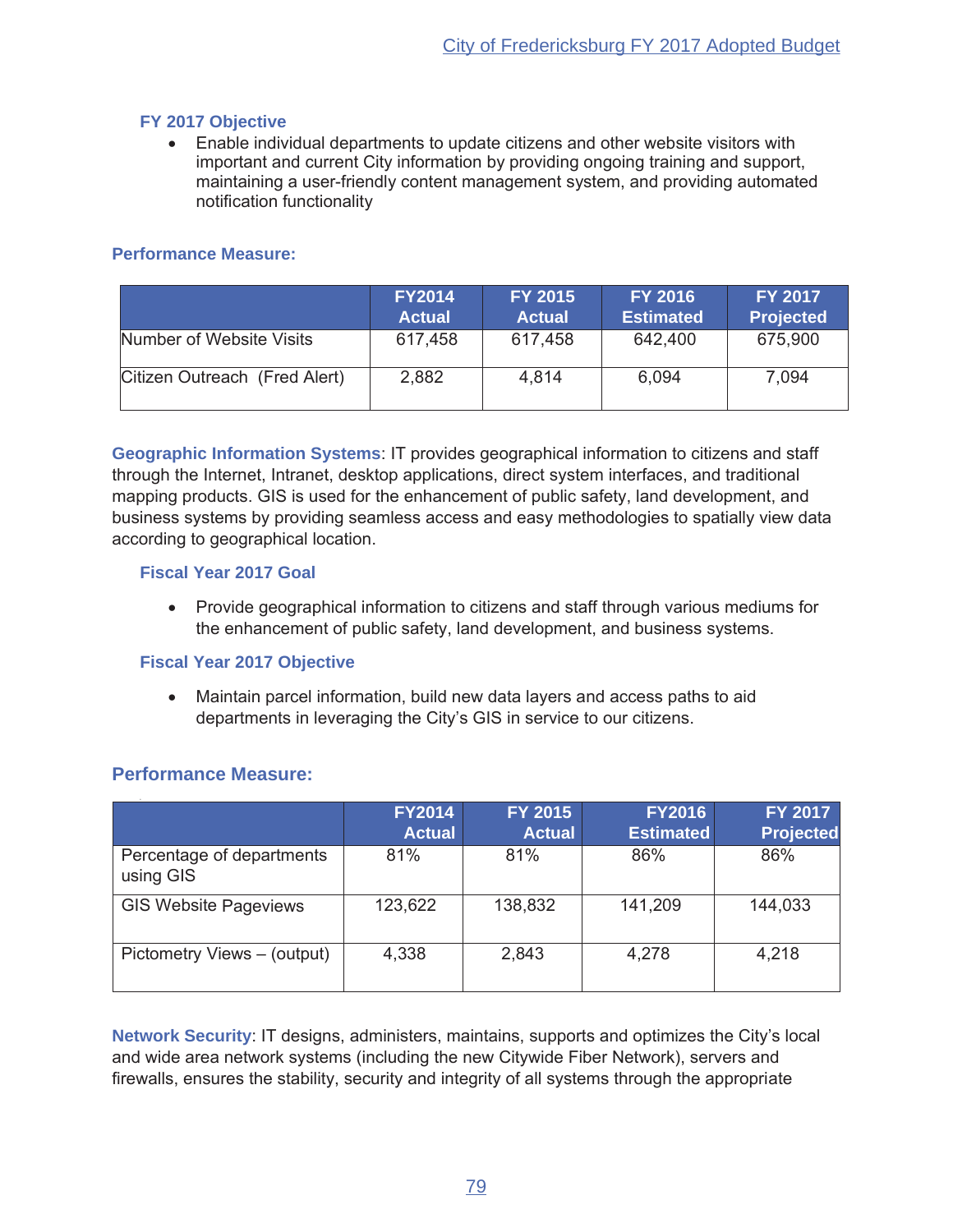application of anti-virus and content filtering. Work involves monitoring operations of critical equipment, as well as reviewing log files and reports to prevent security breaches.

#### **Fiscal Year 2017 Goals**

**E** Ensure the stability, security and integrity of all systems through the appropriate application of anti-virus and content filtering.

## **Fiscal Year 2017 Objectives**

- Prevent security breaches and meet PCI compliance, which requires all staff be trained annually on IT security.
- Maintain adequate data backups, and ensure system availability at least 98% of the time through critical security updates and policy application.

|                              |                | FY 2015        | FY 2015   |                | FY 2016        | <b>FY 2017</b> | $\frac{9}{6}$ |
|------------------------------|----------------|----------------|-----------|----------------|----------------|----------------|---------------|
| <b>Expenditures</b>          | FY 2014 Actual | <b>Adopted</b> | Amended   | FY 2015 Actual | <b>Adopted</b> | <b>Adopted</b> | <b>Change</b> |
| Salaries & Wages             | 387.413        | 422.030        | 412.749   | 414.874        | 482.405        | 469.970        | $-2.58%$      |
| <b>Fringe Benefits</b>       | 170.740        | 183.125        | 183.125   | 178.297        | 228.695        | 209.088        | $-8.57\%$     |
| <b>Purchased Services</b>    | 410.319        | 455.250        | 502.310   | 449.423        | 515.250        | 561.250        | 8.93%         |
| Util. Comm. Rentals. Etc.    | 55.846         | 53.885         | 55.485    | 55.028         | 58.720         | 53.720         | $-8.51%$      |
| Travel & Training            | 1.732          | 9.230          | 9.230     | 7.404          | 8.700          | 8.700          | $0.00\%$      |
| Dues & Memberships           | 988            | 1.710          | 1.710     | 568            | 1.400          | 1.400          | 0.00%         |
| Materials & Supplies         | 10.544         | 11.150         | 7.855     | 7.166          | 9.690          | 9.690          | $0.00\%$      |
| Capital Outlay               | 35.607         |                | 1.138     | 1,182          |                |                |               |
| <b>Total Expenditures</b>    | 1,073,189      | 1,136,380      | 1,173,602 | 1,113,942      | 1.304.860      | 1,313,818      | 0.69%         |
|                              |                |                |           |                |                |                |               |
| <b>Full - Time Positions</b> | 6              | 6              | 6         | 6              |                |                |               |

#### **Budget Summary**

- The decrease in Salaries & Wages reflects declines in projected overtime. This also impacts the Fringe Benefits line.
- The increase in Purchased Services reflects new maintenance contracts and anticipated increases in existing contracts as they are renewed.
- The decrease in Util, Comm, Rentals, Etc. is the result of the City no longer making rental payments for the AS-400. The City now owns the system which houses the City's central financial, personnel, building permits, and inspections systems. The Enterprise Resource Planning (ERP) system that is included in the FY 2018 CIP will replace the AS-400.
- It is anticipated that the FY 2018 IT Department will include a new business analyst position to coordinate implementation and management of the ERP system.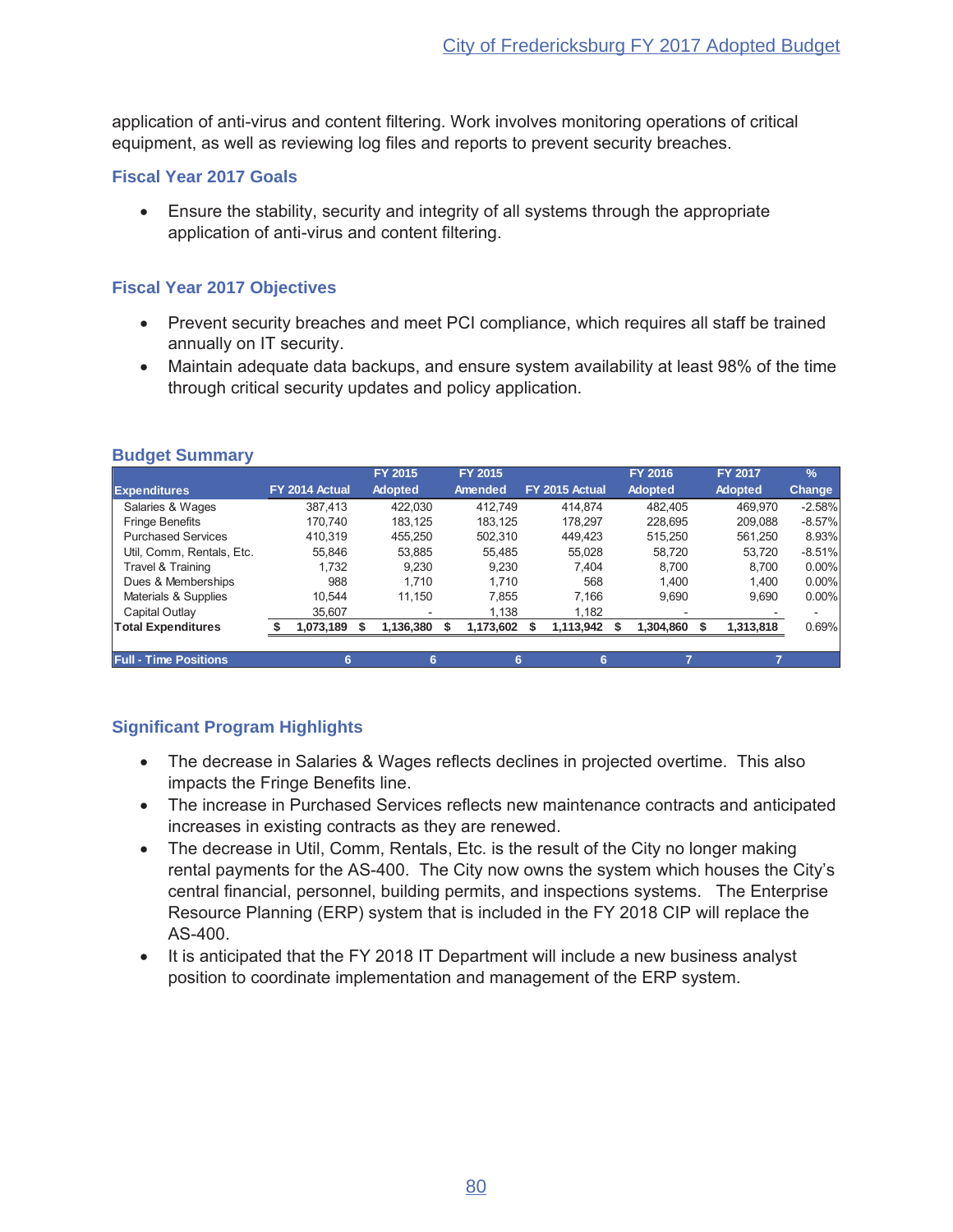# **GENERAL FUND - POLICE**

The City of Fredericksburg Police Department is a full service law enforcement organization and is subdivided into three divisions: Patrol, Detective, and Support Services. Each division is commanded by a Captain who reports directly to the Chief of Police. The Police Department has been awarded full accreditation by the Commission on Accreditation for Law Enforcement Agencies, and provides continuous law enforcement protection to the community.



City of Fredericksburg police are certified to train officers in Fair and Impartial Policing.

Patrol Division: The Patrol Division is comprised of VA DCJS-certified police officers, supervisors, and

specialists, enables the Fredericksburg Police Department to provide competent and professional police services to the citizens of Fredericksburg. The Patrol Division has overall law enforcement jurisdiction within the city limits, which encompasses criminal and traffic jurisprudence outlined in the Code of Virginia and the Ordinances of the City of Fredericksburg. Additional officers assigned to the Patrol Division include Community Policing, Animal Control, Parking Enforcement, Auxiliary, K-9 and School Resource. The ancillary functions of Crisis Negotiation and the Special Equipment Tactical Team (SETT) are also under the command of the Patrol Division.

#### **Fiscal Year 2017 Goals**

- Increase Highway Safety
- Reduce Fear and Enhance Personal Safety

#### **Fiscal Year 2017 Objectives**

- Enforce high-risk driving offenses (speeding, red lights, reckless and impaired driving)
- Engage in crime prevention and safety education and reduce complaints

#### **Performance Measures**

| <b>Highway Safety</b>                        | <b>FY 2014</b> | <b>FY 2015</b> | <b>FY 2016</b>  | <b>FY 2017</b>    |
|----------------------------------------------|----------------|----------------|-----------------|-------------------|
|                                              | <b>Actual</b>  | <b>Actual</b>  | <b>Estimate</b> | <b>Projection</b> |
| All Accidents with Injury or Possible Injury | 59             | 38             | 30              | 25                |
| <b>Impaired Driving Accidents</b>            | 51             | 31             | 25              | 20                |
| <b>DUI</b>                                   | 197            | 187            | 250             | 250               |
| <b>Reckless Driving</b>                      | 237            | 204            | 250             | 275               |
| <b>Red Light</b>                             | 220            | 241            | 300             | 325               |
| Speeding                                     | 1,780          | 1,602          | 1,700           | 1750              |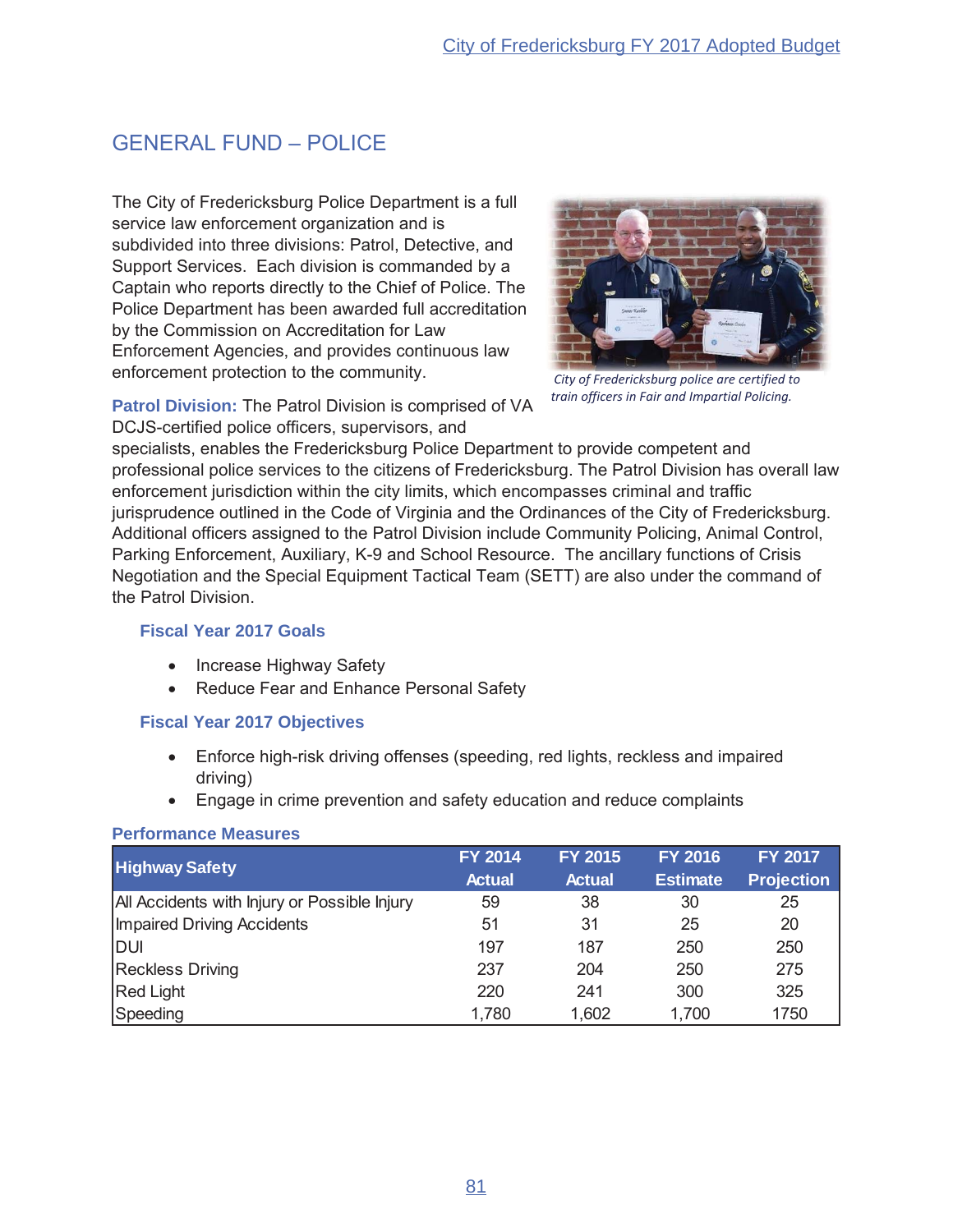| <b>Personal Safety</b>                       | <b>FY 2014</b><br><b>Actual</b> | <b>FY 2015</b><br><b>Actual</b> | <b>FY 2016</b><br><b>Estimate</b> | <b>FY 2017</b><br><b>Projection</b> |
|----------------------------------------------|---------------------------------|---------------------------------|-----------------------------------|-------------------------------------|
| <b>Crime Prevention Classes/Events</b>       | 15                              | 19                              | 25                                | 30                                  |
| <b>Personal Safety Classes/Events</b>        | 5                               | 22                              | 25                                | 30                                  |
| Citizen Generated Quality of Life Complaints | 632                             | 598                             | 550                               | 500                                 |

**Detective Division:** The Detective Division supports patrol officers by providing follow-up investigations on major and specialized crime incidents. Examples of some of the crimes that are investigated by the Detective Division are homicides and suspicious deaths, sex crimes, serial assaults, burglaries, arsons, frauds, domestic violence, forgeries, worthless checks and white collar crimes

## **Fiscal Year 2017 Goals**

- Hold Offenders to Account
- Reduce Domestic Violence Victimization

## **Fiscal Year 2017 Objectives**

- Use investigative technology to meet or exceed the national clearance rate
- Utilize best practices in domestic violence response; utilize victim advocate services within agency

#### **Performance Measures**

| <b>Investigative Technology</b>                    | <b>FY 2014</b><br><b>Actual</b> | <b>FY 2015</b><br><b>Actual</b> | <b>FY 2016</b><br><b>Estimate</b> | FY 2017<br><b>Projection</b> |
|----------------------------------------------------|---------------------------------|---------------------------------|-----------------------------------|------------------------------|
| <b>DNA Submissions</b>                             | 24                              | 26                              | 28                                | 30                           |
| LInX Usages (Number of Log-ins)                    | 2,224                           | 3,118                           | 3,000                             | 3,400                        |
| <b>Field Contact Entries</b>                       | 274                             | 284                             | 290                               | 300                          |
| <b>City Offense Clearance Rates</b>                | <b>FY 2014</b>                  | <b>FY 2015</b>                  | <b>FY 2016</b>                    | <b>FY 2017</b>               |
| National Average Listed with each Offense Category | <b>Actual</b>                   | <b>Actual</b>                   | <b>Estimate</b>                   | <b>Projection</b>            |
| Robbery (28%)                                      | 46%                             | 23%                             | 33%                               | 35%                          |
| Aggravated Assault (55%)                           | 77%                             | 78%                             | 69%                               | 75%                          |
| Burglary (12%)                                     | 15%                             | 24%                             | 30%                               | 25%                          |
| Larceny $(22%)$                                    | 36%                             | 42%                             | 35%                               | 40%                          |
| Motor Vehicle Theft (11%)                          | 28%                             | 27%                             | 22%                               | 25%                          |
|                                                    |                                 |                                 |                                   |                              |
| <b>Domestic Violence Response</b>                  | <b>FY 2014</b><br><b>Actual</b> | <b>FY 2015</b><br><b>Actual</b> | <b>FY 2016</b><br><b>Estimate</b> | FY 2017<br><b>Projection</b> |
| <b>Repeat Domestic Violence Offenders</b>          | 49                              | 41                              | 35                                | 30                           |

**Support Services:** The Administrative Services Divisions main purpose is to support the working functions of the Patrol Division, Detective Division and Emergency 911 Center. It is primarily comprised of non-sworn personnel responsible for payroll, supply, evidence storage, records retention, data entry, crime analysis and applicant processing.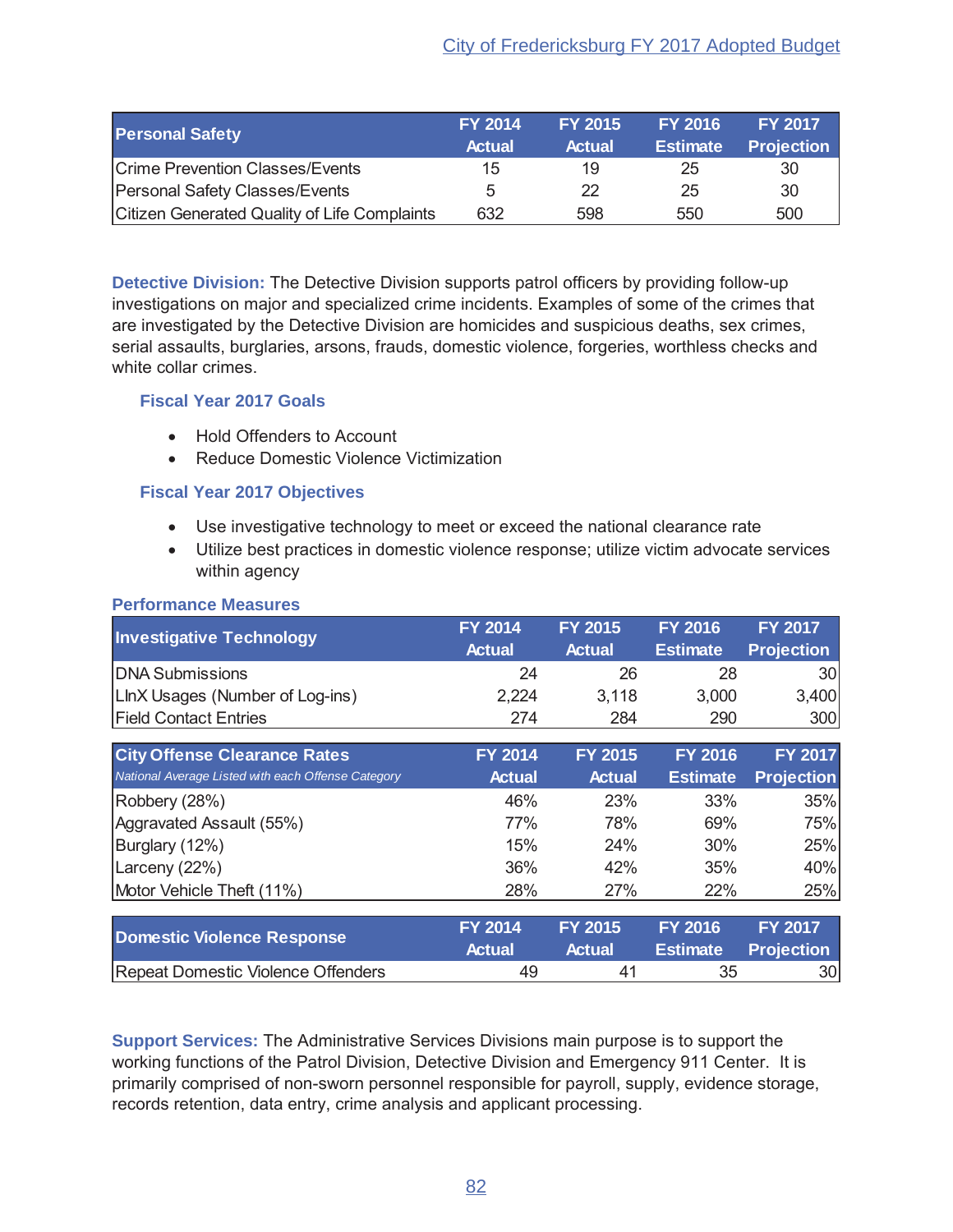## **Fiscal Year 2017 Goals**

- Affirm Police Legitimacy
- Enhance Transparency

## **Fiscal Year 2017 Objectives**

- Engage the community and uphold professional standards to affirm police legitimacy
- Respond to all Freedom of Information Act (FOIA) inquiries from the public in a timely manner

#### **Performance Measures**

| <b>Affirm Legitimacy</b>                                      | <b>FY 2014</b><br><b>Actual</b> | <b>FY 2015</b><br><b>Actual</b> | <b>FY 2016</b><br><b>Estimate</b> | <b>FY 2017</b><br><b>Projection</b> |
|---------------------------------------------------------------|---------------------------------|---------------------------------|-----------------------------------|-------------------------------------|
| Number of Sustained Complaints Against<br>Employees           | 16                              | 18                              |                                   | 16 <sup>1</sup>                     |
| Number of Events of Non-Compliant with<br>Use of Force Policy |                                 |                                 |                                   | ΩI                                  |

| <b>Transparency</b>               | <b>FY 2014</b><br><b>Actual</b> | <b>FY 2015</b><br>Actual | <b>FY 2016</b><br><b>Estimate</b> | <b>FY 2017</b><br><b>Projection</b> |
|-----------------------------------|---------------------------------|--------------------------|-----------------------------------|-------------------------------------|
| Number of FOIA Requests Received  | 127                             | 130                      | 140                               | 160                                 |
| Number of FOIA Requests Responded | 127                             | 130                      | 140                               | 160                                 |

## **Budget Summary**

#### **Police**

|                              |    |                |    | FY 2015        |   | FY 2015   |    |                | FY 2016        |     | <b>FY 2017</b> | $\frac{9}{6}$ |
|------------------------------|----|----------------|----|----------------|---|-----------|----|----------------|----------------|-----|----------------|---------------|
| <b>Expenditures</b>          |    | FY 2014 Actual |    | <b>Adopted</b> |   | Amended   |    | FY 2015 Actual | <b>Adopted</b> |     | <b>Adopted</b> | <b>Change</b> |
| Salaries & Wages             |    | 4,200,668      |    | 4,446,950      |   | 4.450.994 |    | 4,525,055      | 4,727,465      |     | 4,641,095      | $-1.83%$      |
| <b>Fringe Benefits</b>       |    | 2,129,515      |    | 2,362,831      |   | 2,362,831 |    | 2,310,081      | 2,422,900      |     | 2,484,168      | 2.53%         |
| <b>Purchased Services</b>    |    | 180.000        |    | 204.540        |   | 212,380   |    | 191.763        | 212,240        |     | 208,540        | $-1.74%$      |
| Util, Comm, Rentals, Etc.    |    | 157,753        |    | 161,400        |   | 161,400   |    | 156,289        | 159,000        |     | 161,875        | 1.81%         |
| Travel & Training            |    | 25,918         |    | 25,115         |   | 41,115    |    | 38,189         | 31,615         |     | 31,615         | $0.00\%$      |
| Other Non-Personal           |    | 1.742          |    | 2,000          |   | 2.000     |    | 599            | 2,000          |     | 2.500          | 25.00%        |
| Dues & Memberships           |    | 5.577          |    | 5.325          |   | 5.325     |    | 5.422          | 5.525          |     | 5,525          | $0.00\%$      |
| Materials & Supplies         |    | 366,724        |    | 351.735        |   | 333,538   |    | 327.746        | 339,035        |     | 306,485        | $-9.60%$      |
| <b>Joint Operations</b>      |    | 32.334         |    | 36,000         |   | 36,000    |    | 36,000         | 36.000         |     | 37,000         | 2.78%         |
| Capital Outlay               |    | 302,583        |    | 210,500        |   | 222,600   |    | 251,858        | 206,500        |     | 220,925        | 6.99%         |
| <b>Total Expenditures</b>    | S  | 7,402,815      |    | 7,806,396      |   | 7,828,183 | S  | 7,843,002      | 8,142,280      | -S  | 8,099,728      | $-0.52%$      |
|                              |    |                |    |                |   |           |    |                |                |     |                |               |
| <b>Revenues</b>              |    |                |    |                |   |           |    |                |                |     |                |               |
| State Assistance - HB 599    | \$ | 814,730        | \$ | 778,544        | S | 778,545   | \$ | 754,854        | \$<br>755,000  | \$. | 780,000        | 3.31%         |
| <b>Total Revenue</b>         |    | 814,730        | Ŝ. | 778,544        | S | 778,545   | \$ | 754,854        | 755,000        |     | 780,000        | 3.31%         |
| <b>Full - Time Positions</b> |    | 79             |    | 80             |   | 80        |    | 80             | 81             |     | 80             |               |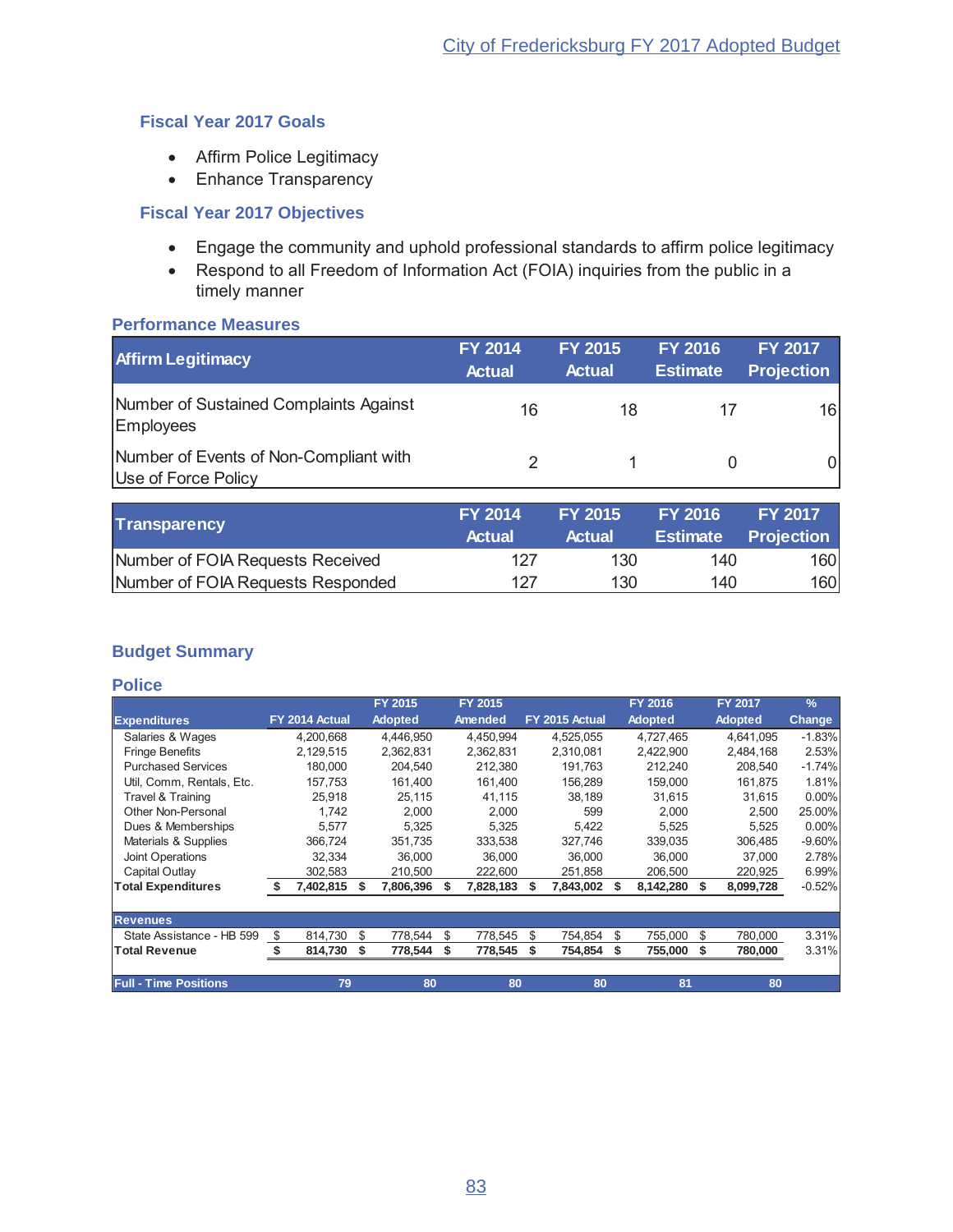|                           |                | FY 2015        | <b>FY 2015</b> |                | <b>FY 2016</b> | <b>FY 2017</b>           | $\frac{9}{6}$ |
|---------------------------|----------------|----------------|----------------|----------------|----------------|--------------------------|---------------|
| <b>Expenditures</b>       | FY 2014 Actual | <b>Adopted</b> | Amended        | FY 2015 Actual | Adopted        | <b>Adopted</b>           | Change        |
| Salaries & Wages          | 49.552         | 50.780         | 15.438         | 15.438         | $\sim$         | -                        | -             |
| <b>Fringe Benefits</b>    | 20.888         | 26.745         | 3.796          | 3.793          | $\sim$         | $\overline{\phantom{a}}$ | ۰             |
| <b>Purchased Services</b> | 26.104         | 25.270         | 64.614         | 60.284         | 120.000        | 121.400                  | 1.17%         |
| Materials & Supplies      | 1.468          | 2.500          | 1.000          | 1.000          |                |                          |               |
| <b>Total Expenditures</b> | 98.012         | 105.295        | 84,848         | 80.515         | 120,000        | 121.400                  | 1.17%         |

## **Animal Control**

- At the beginning of FY 2016, a full-time equivalent was transferred to the Commonwealth's Attorney's Office from the Police Department for the Victim Advocate position.
- The decrease in Materials & Supplies is the result of anticipated fuel savings.
- The City's share of the Criminal Justice Academy increased by \$1,000 as reflect in the Joint Operation category.
- The budget includes the purchase of six police vehicles in the Capital Outlay category.
- Capital Outlay also includes funding for new forensics software.
- The City also expects to receive a modest increase in State assistance, as shown in the revenue line
- The City contracts with Spotsylvania County for Animal Control services and use of Animal Shelter. The increase is based on the renewal of the animal shelter contract.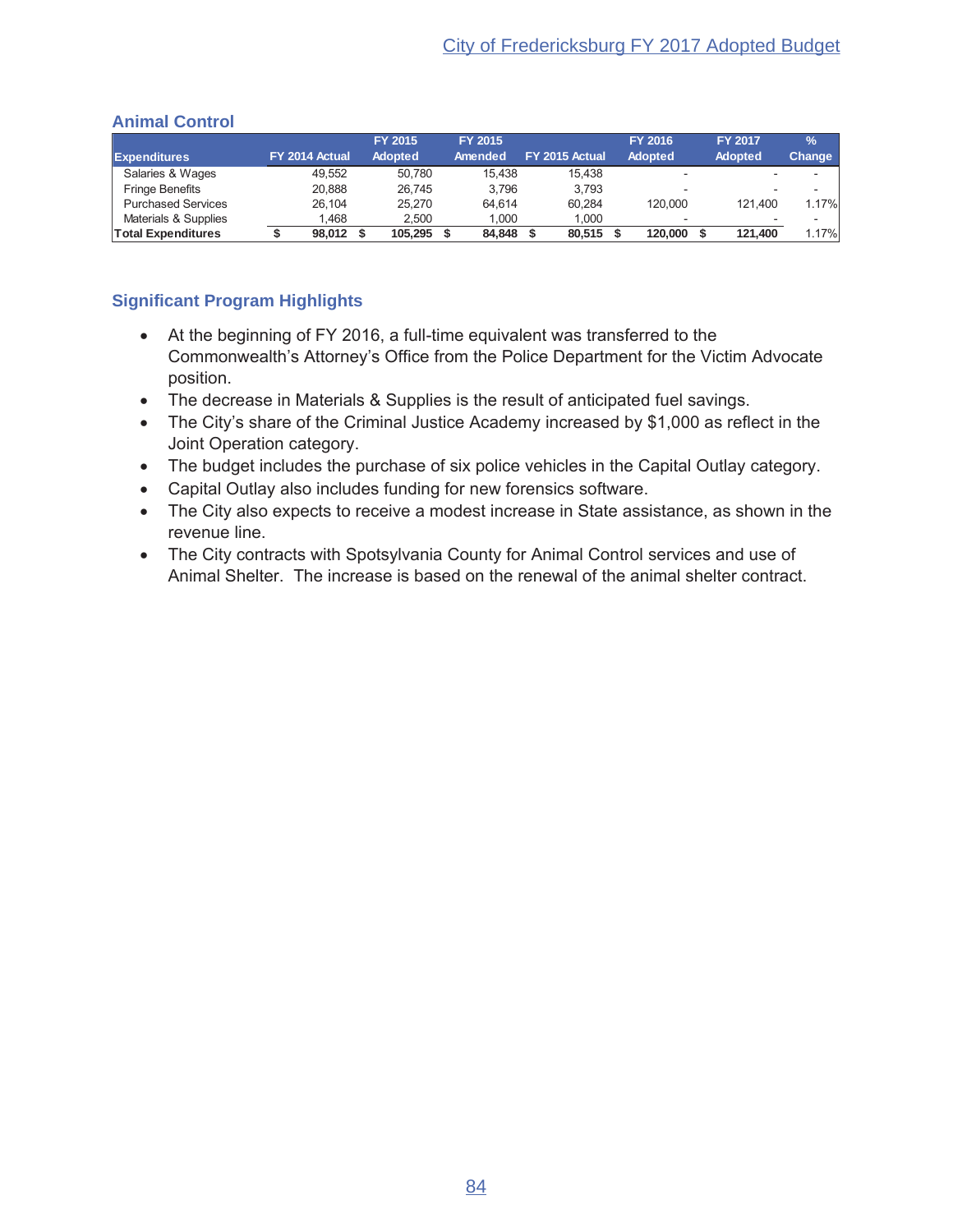# **GENERAL FUND - POLICE - F911**

The City of Fredericksburg provides an emergency communications center that serves as the initial point of contact for public safety calls for the City, including police, fire, and emergency medical services. The Police department operates and maintains a modern state-of-the-art public safety communications system, appropriately identified as the "Fredericksburg" Emergency Communications Center." The communications center is a consolidated environment that coordinates the response efforts for Police, Fire, and Emergency Medical Services within the city limits, as well as to areas surrounding the city through mutual aid agreement. High quality equipment and personnel serve to enhance the ability of the center to maximize the response of public safety personnel and equipment in meeting the needs of the service area.

The Emergency Communications Center is staffed by certified communications personnel and provides twenty-four (24) hour, telephone access for emergency or non-emergency requests for service.

#### **Fiscal Year 2017 Goal**

• Effectively and Efficiently Process Calls in the E911 Communications/Public Safety Answering Point (PSAP)

## **Fiscal Year 2017 Objective**

Process calls as outlined in national standards  $\bullet$ 

#### **Performance Measures**

| <b>Calls Dispatched</b>                                         | FY 2014<br><b>Actual</b> | <b>FY 2015</b><br><b>Actual</b> | <b>FY 2016</b><br><b>Estimate</b> | FY 2017<br><b>Projection</b> |
|-----------------------------------------------------------------|--------------------------|---------------------------------|-----------------------------------|------------------------------|
| % under 2 minutes*                                              | 97.0%                    | 94.6%                           | 96.0%                             | 98.0%                        |
| % under 6 minutes**                                             | 80.2%                    | 78.0%                           | 80.0%                             | 82.0%                        |
| Answer 95% of calls within 15 seconds                           | 99.7%                    | 99.7%                           | 99.7%                             | 99.8%                        |
| Answer 99% of calls within 40 seconds                           | 100.0%                   | 100.0%                          | 100.0%                            | 100.0%                       |
| Answer 90% of calls within 10 seconds<br>during busy day/hour   | 95.2%                    | 95.8%                           | 97.5%                             | 98.0%                        |
| Forward 80% to dispatch within 60<br>seconds***                 | 71.5%                    | 83.1%                           | 86.6%                             | 87.0%                        |
| Forward 90% to dispatch within 90<br>seconds****                | 78.0%                    | 83.5%                           | 94.7%                             | 94.0%                        |
| Forward 95% to dispatch within 106<br>seconds***                | 93.5%                    | 96.6%                           | 96.9%                             | 97.0%                        |
| Forward 99% to dispatch within 120<br>seconds****               | 87.8%                    | 91.1%                           | 94.7%                             | 94.0%                        |
| Dispatch 90% of calls within 60 seconds<br>(excludes cancelled) | 85.9%                    | 88.4%                           | 89.4%                             | 90.0%                        |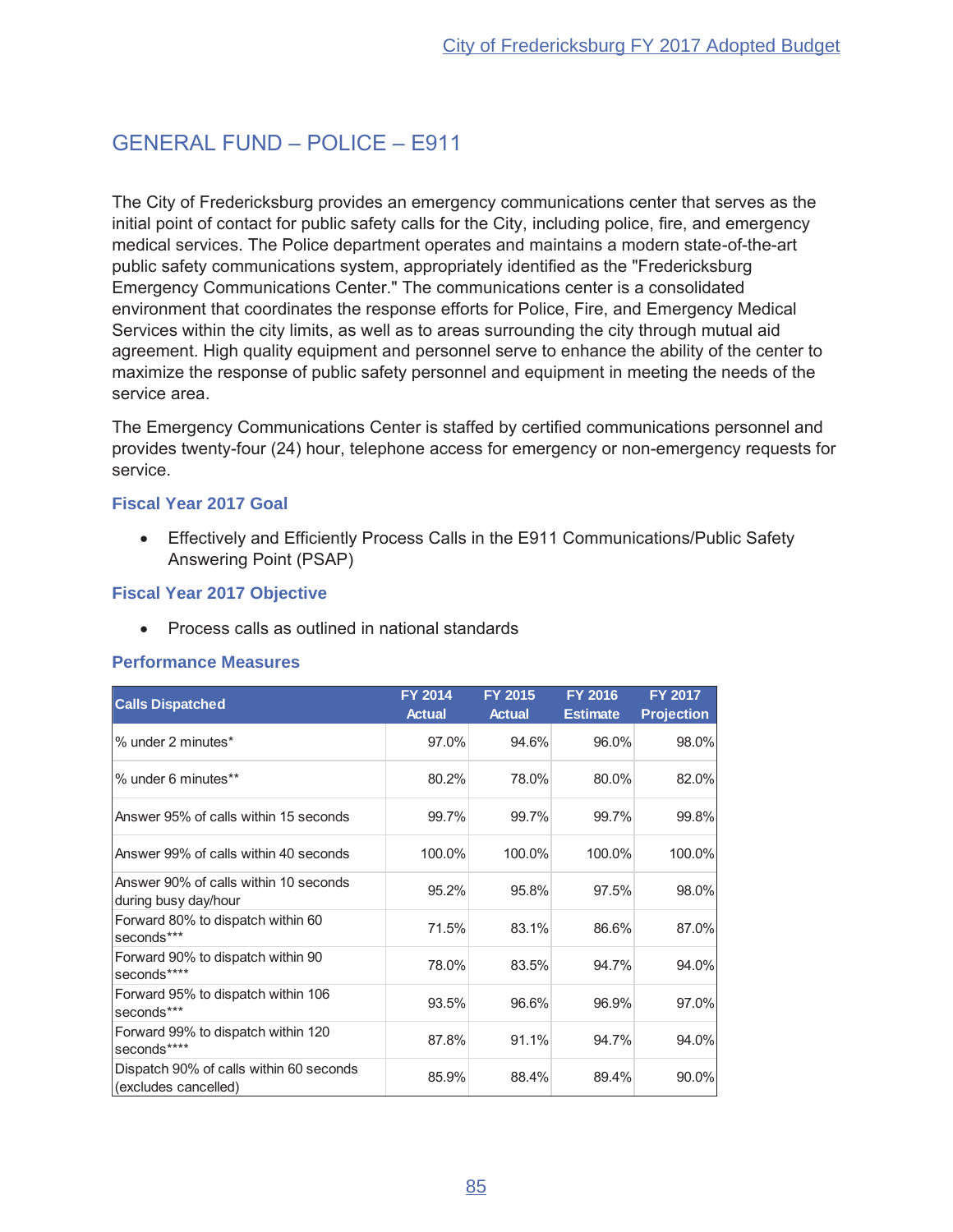|                              |                |     | FY 2015        | FY 2015   |                | <b>FY 2016</b> | <b>FY 2017</b> | $\frac{9}{6}$ |
|------------------------------|----------------|-----|----------------|-----------|----------------|----------------|----------------|---------------|
| <b>Expenditures</b>          | FY 2014 Actual |     | <b>Adopted</b> | Amended   | FY 2015 Actual | <b>Adopted</b> | <b>Adopted</b> | Change        |
| Salaries & Wages             | 756.505        |     | 752.847        | 752.847   | 789.335        | 777.555        | 815.125        | 4.83%         |
| <b>Fringe Benefits</b>       | 307.190        |     | 374.133        | 374.133   | 327.090        | 381.750        | 413.438        | 8.30%         |
| <b>Purchased Services</b>    | 23.466         |     | 16.840         | 15.694    | 14.688         | 53,385         | 53.385         | $0.00\%$      |
| Util, Comm, Rentals, Etc.    | 61.817         |     | 64,525         | 64,525    | 61.944         | 33,055         | 33,055         | $0.00\%$      |
| Travel & Training            | 6.389          |     | 6.000          | 6.000     | 5.754          | 6.000          | 6.000          | $0.00\%$      |
| Materials & Supplies         | 11.204         |     | 8.750          | 9.777     | 9.543          | 7.950          | 7.950          | $0.00\%$      |
| Capital Outlay               | 13.104         |     | 2.960          | 3.079     | 890            | 2,100          | 400            | $-80.95%$     |
| <b>Total Expenditures</b>    | 1,179,674      | \$. | 1,226,056      | 1,226,055 | 1,209,244      | 1,261,795      | 1,329,353      | 9.93%         |
| <b>Full - Time Positions</b> | 16             |     | 16             | 16        | 16             | 16             | 17             |               |

### **Budget Summary**

## **Significant Program Highlights**

• The 2017 Budget includes the addition of a Communication Officer for the E-911 Center to assure that the Center maintains the current authorized minimum staffing levels.

Emergency calls include all police events

<sup>\*\*</sup>Number includes only "Law" and excludes the following types of calls: cancelled, delayed, paperwork supplements, document service, other, phone message, transport (extraditions), BOLO, utilities, parking, police information, police advice, funeral escorts, or self-initiated and telephonic reports as sources. All Fire/EMS events are considered emergency dispatch.

<sup>\*\*\*</sup> Excludes the following types of calls: HAZMAT, Suicide, Shooting Injury, Stabbing, Confined Space, Vertical Rescue, Water Rescue, Trench Rescue, Aircraft Standby, Standby and Mental Subject.

<sup>\*\*\*\*</sup>Includes only the following types of calls: HAZMAT, Suicide, Shooting Injury, Stabbing, Confined Space, Vertical Rescue, Water Rescue, Trench Rescue, Aircraft Standby, Standby and Mental Subject.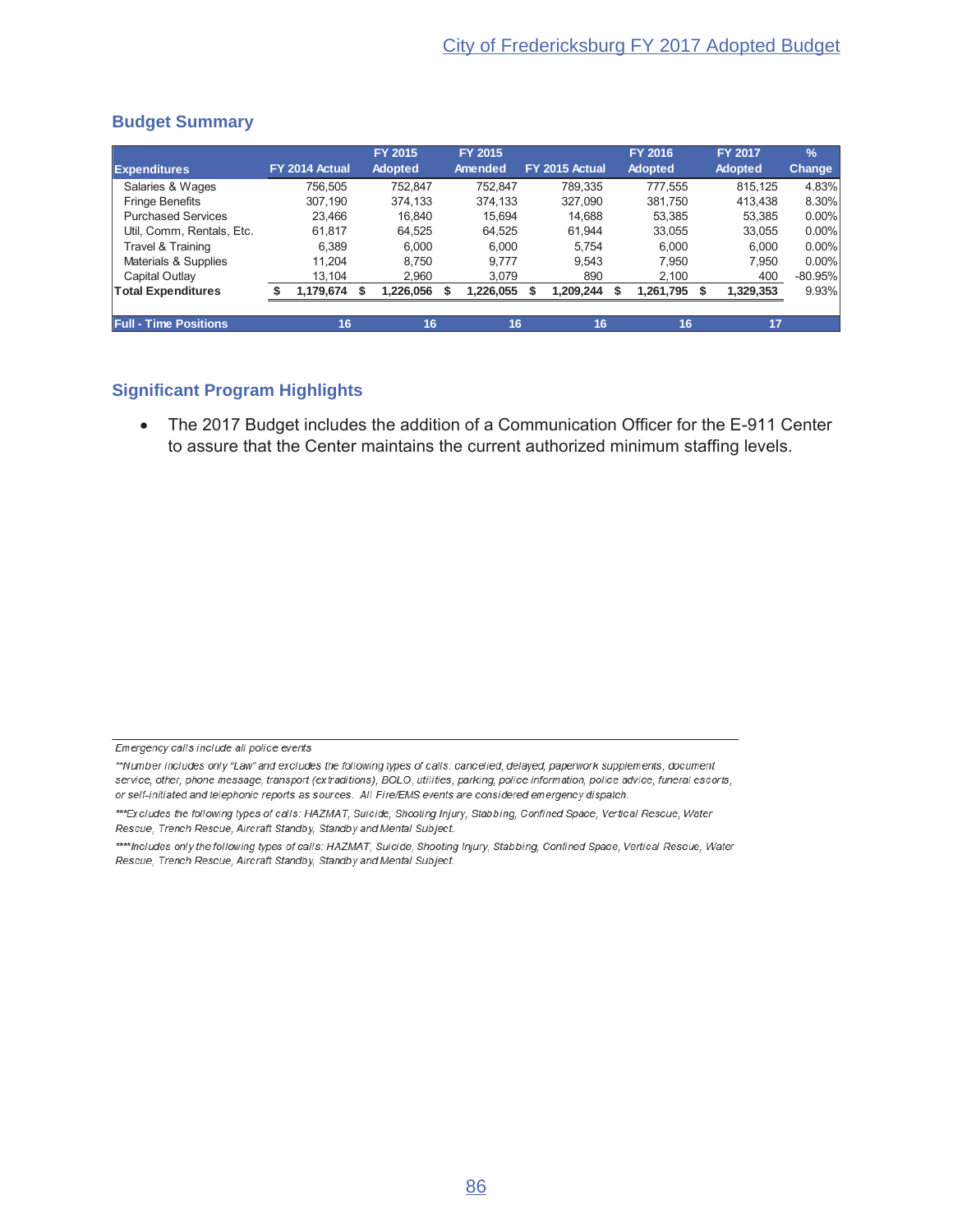# PARKS, RECREATION & PUBLIC FACILITIES - ADMINISTRATION

The Administration Division of the Parks, Recreation & Public Facilities Department provides the administrative basis for the overall department, with offices located in the Dorothy Hart Community Center. The Administration Division of the Parks, Recreation & Public Facilities Department also provides staff support to the City's Recreation Commission.

## **Fiscal Year 2017 Goals**

- Work with the Recreation Commission, City Council, and the City Manager's Office to continue to manage the affairs of the Parks, Recreation, and Public Facilities Department, in a way that provides quality recreational opportunities at affordable fees to the community.
- Work with the Recreation Commission, the City Council, the City Manager's Office and others to administer the operations and maintenance of the City's parks system and the City's public buildings.

## **Fiscal Year 2017 Objectives**

- Continue to provide program information and updates to the community and program participants through the use of the City's website, the alert system, social media, traditional catalogs and flyers, and other methods.
- Continue to provide overall management to PRPF Special Events and Special Programs, including but not limited to:
	- Christmas Parade
	- Farmer's Market
	- $\bullet$  Soap Box Derby
	- Heritage Festival

## **Budget Summary**

|                              |                | FY 2015        | FY 2015 |                | <b>FY 2016</b> | <b>FY 2017</b> | $\frac{9}{6}$ |
|------------------------------|----------------|----------------|---------|----------------|----------------|----------------|---------------|
| <b>Expenditures</b>          | FY 2014 Actual | <b>Adopted</b> | Amended | FY 2015 Actual | <b>Adopted</b> | <b>Adopted</b> | <b>Change</b> |
| Salaries & Wages             | 377.175        | 384.138        | 384.138 | 390.212        | 396.250        | 384.395        | $-2.99%$      |
| <b>Fringe Benefits</b>       | 142.578        | 153.639        | 153.639 | 156.645        | 151.845        | 148.585        | $-2.15%$      |
| <b>Purchased Services</b>    | 3.960          | 19.250         | 19.250  | 10.374         | 18.950         | 18,950         | $0.00\%$      |
| Util, Comm, Rentals, Etc.    | 49.861         | 57.000         | 57.000  | 47.843         | 50.000         | 50,000         | $0.00\%$      |
| Travel & Training            | 3.795          | 3.750          | 3.750   | 8.678          | 6.000          | 6.000          | $0.00\%$      |
| Other Non-Personal           | 11.409         | 12.000         | 12.000  | 16.550         | 14,000         | 14.000         | $0.00\%$      |
| Dues & Memberships           | 3.645          | 5.000          | 5.000   | 2.534          | 5.000          | 5.000          | $0.00\%$      |
| Materials & Supplies         | 13.023         | 17.500         | 17.500  | 12.069         | 15.000         | 15.000         | $0.00\%$      |
| Capital Outlay               | 3.739          |                |         | 348            |                |                |               |
| <b>Transfers</b>             |                |                |         |                |                |                |               |
| <b>Total Expenditures</b>    | 609,185        | 652,277<br>\$  | 652,277 | 645,253        | 657,045        | 641,930        | $-2.30%$      |
| <b>Full - Time Positions</b> |                | 5              | 5       | 5              | 5              | 5              |               |

## **Significant Program Highlights**

• There are no significant program changes.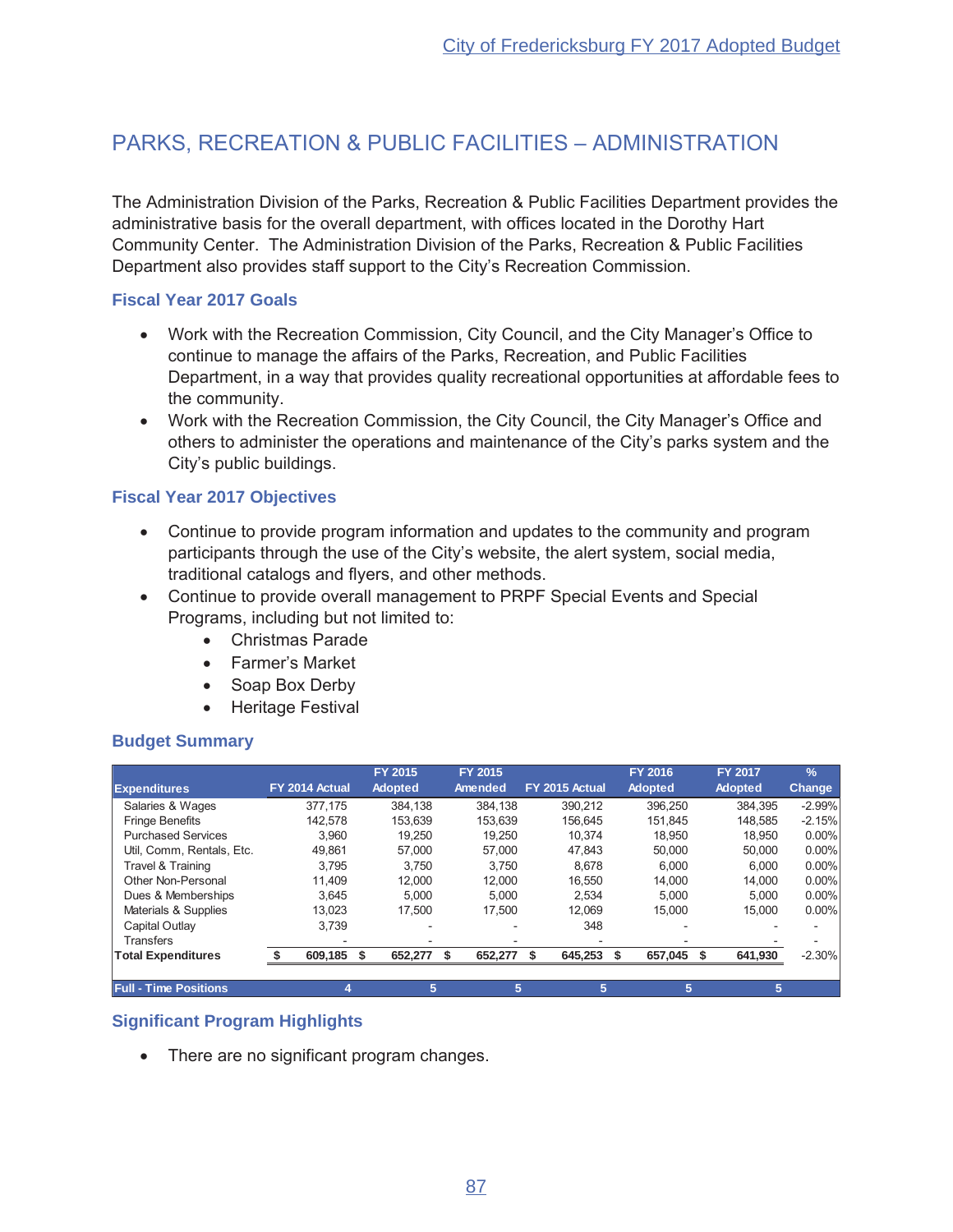# GENERAL FUND - PARKS, RECREATION & PUBLIC FACILITIES -AQUATICS

The Dixon Aquatics Facility is located in Dixon Park and includes a pool with a zero-depth entry area, lap pool, waterslide, bath house, concession area, outdoor pavilion, and sunbathing area. The facility is available for general use, water classes, swimming lessons, special events and rentals for private events. City Council declared that City residents were to be admitted to the Facility free of charge. Non-city residents are still required to pay an admission fee.



## **Fiscal Year 2017 Goal**

• Provide a safe and fun environment for pool attendees during the summer season.

#### **Fiscal Year 2017 Objective**

• Ensure the safety, welfare and security of residents and visitors who utilize Dixon Pool by maintaining certifications of "C.P.R. for the Professional Rescuer" for all guards.

#### **Performance Measure**

| <b>Aquatics Metrics</b>  | <b>FY 14</b>  | <b>FY 15</b> | <b>FY 16</b>                      | <b>FY 17</b> |
|--------------------------|---------------|--------------|-----------------------------------|--------------|
|                          | <b>Actual</b> |              | <b>Actual Projected Projected</b> |              |
| <b>City Attendees</b>    | 13.674        | 13,005       | 13,700                            | 13,700       |
| Non-City Attendees       | 3,151         | 3,588        | 3,600                             | 3,700        |
| Swimmers in Swim Lessons | 325           | 330          | 340                               | 345          |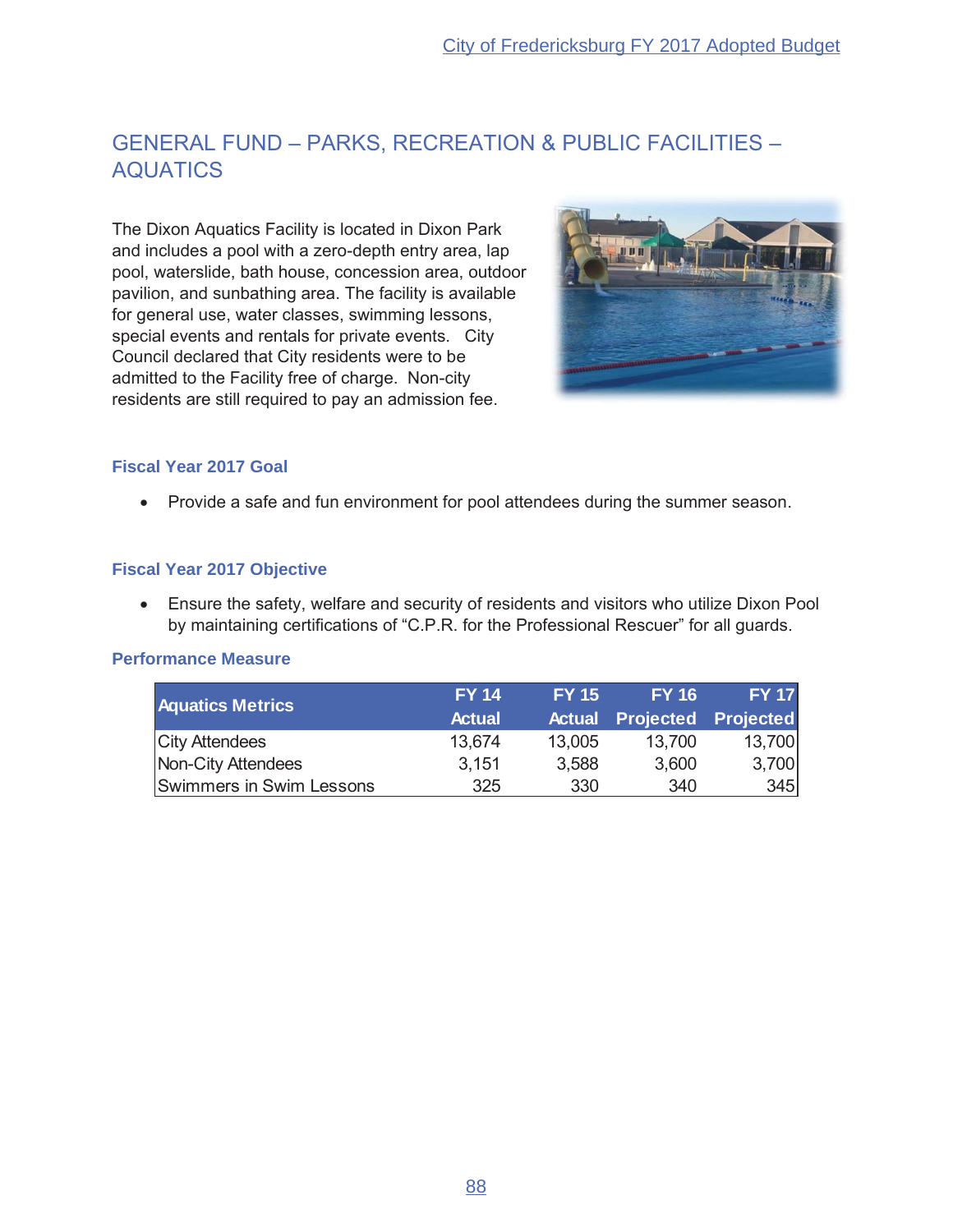|                           |                |      | <b>FY 2015</b> |      | FY 2015 |    |                |    | <b>FY 2016</b> |      | <b>FY 2017</b> | $\frac{9}{6}$ |
|---------------------------|----------------|------|----------------|------|---------|----|----------------|----|----------------|------|----------------|---------------|
| <b>Expenditures</b>       | FY 2014 Actual |      | <b>Adopted</b> |      | Amended |    | FY 2015 Actual |    | <b>Adopted</b> |      | <b>Adopted</b> | <b>Change</b> |
| Salaries & Wages          | 74.081         |      | 90.000         |      | 90.000  |    | 72.917         |    | 90.000         |      | 90.000         | $0.00\%$      |
| <b>Fringe Benefits</b>    | 7.333          |      | 8.630          |      | 8.630   |    | 7.357          |    | 8.685          |      | 8.685          | $0.00\%$      |
| <b>Purchased Services</b> | 2.467          |      | 5.000          |      | 5.000   |    | 3,100          |    | 3.500          |      | 3.500          | $0.00\%$      |
| Util, Comm, Rentals, Etc. | 17.383         |      | 14,500         |      | 14,500  |    | 16,534         |    | 17.500         |      | 17.500         | $0.00\%$      |
| Travel & Training         |                |      |                |      |         |    |                |    | 500            |      | 500            | $0.00\%$      |
| Materials & Supplies      | 12.757         |      | 15,800         |      | 15,800  |    | 15,223         |    | 14,750         |      | 14,750         | $0.00\%$      |
| Capital Outlav            | 2,784          |      | 8,000          |      | 10,799  |    | 34,032         |    | 7,485          |      | 8,000          | 6.88%         |
| <b>Total Expenditures</b> | 116,805 \$     |      | 141,930        | S.   | 144,729 | S  | 149,163        | S  | 142,420 \$     |      | 142,935        | 0.36%         |
|                           |                |      |                |      |         |    |                |    |                |      |                |               |
| <b>Revenues</b>           |                |      |                |      |         |    |                |    |                |      |                |               |
| <b>Admission Fees</b>     | \$<br>30.989   | - \$ | 25.000         | - \$ | 25.000  | \$ | 27.327         | \$ | 25,000 \$      |      | 30,000         | 20.00%        |
| <b>Concession Revenue</b> | 979            |      | 1.500          |      | 1.500   |    | 1,000          |    | 1.000          |      | 1.000          | $0.00\%$      |
| Program Fees              | 9,187          |      | 10.000         |      | 10.000  |    | 8.406          |    | 9.500          |      | 5,670          | $-40.32%$     |
| Donations                 | 50.715         |      | 60,000         |      | 60,000  |    | 52,634         |    | 60,000         |      | 60,000         | $0.00\%$      |
| <b>Total Revenue</b>      | 91,870         | - \$ | 96,500         | -\$  | 96,500  | S  | 89,367         |    | 95,500         | - \$ | 96,670         | 1.23%         |

#### **Budget Summary**

- Included in this Capital Outlay line are funds for replacing pool furniture.
- The City has received very generous support from the Sunshine Lady Foundation for this program. This support has enabled the City to allow City children free admission to the pool. The anticipated donation for FY 2017 is approximately \$60,000.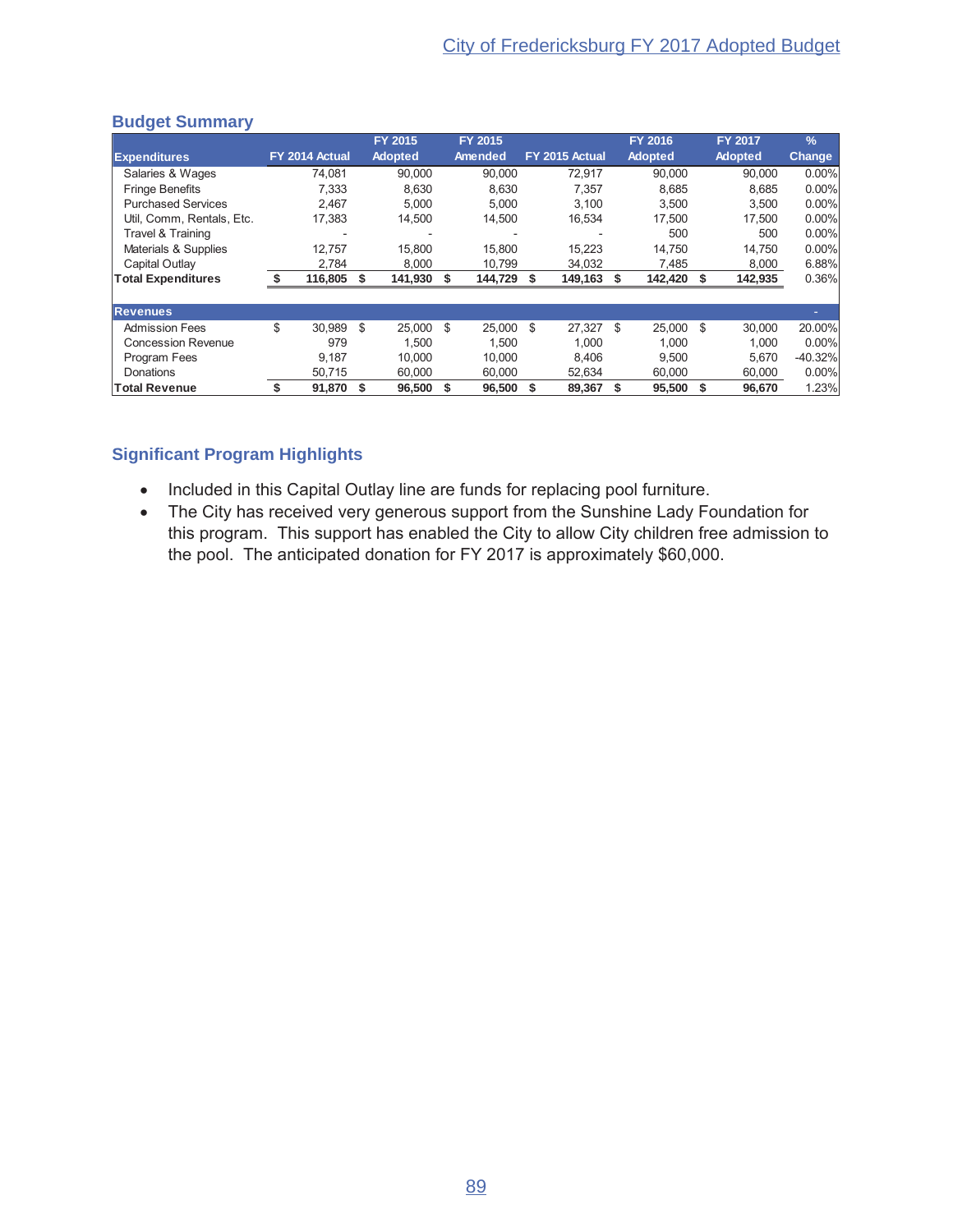# **PARKS, RECREATION & PUBLIC FACILITIES - PUBLIC FACILITIES**

The Public Facilities Division of the Parks, Recreation, and Public Facilities Department is responsible for the operational and logistical support of building management and facility maintenance activity. The Division is responsible for the operation and maintenance of the Facility Management System, which monitors and controls, via computer interface, all Heating, Ventilation, and Air Conditioning (HVAC) systems in twelve key City buildings. It is also responsible for the total and first-line preventive maintenance of 30 City-owned and operated buildings as well as scheduling and monitoring all contract maintenance performed by building maintenance contractors. This division also manages the materials distribution network and inventory control for all building maintenance and janitorial supplies. It performs all custodial activity in City buildings, and operates the City's 24-hour / 7 day per week Work Order Control System.

#### **Fiscal Year 2017 Goals**

- The Maintain the standards, as set forth by the International Facility Management Association (IFMA) for building maintenance in a municipal setting.
- Plan and provide the routine cleaning of City buildings to achieve the standard of care and to make City buildings clean and accessible for citizens as well as staff.

## **Fiscal Year 2017 Objectives**

- Ensure that the proper equipment for maintenance is either in inventory or can be contracted.
- $\bullet$  Evaluate the forecasted work to see which approach would be most efficient  $$ contracted service or staff performance.
- Identify repairs as they arise in order to maintain the City's buildings and other facilities in good condition.
- Oversee Public Facilities capital projects, including:
	- Old Stone Warehouse structural repairs
	- Old Mill Park restroom

#### **Performance Measures**

|                              | <b>FY 14</b>  | <b>FY 15</b><br><b>Actual</b> | <b>FY 16</b>     | <b>FY 17</b>     |
|------------------------------|---------------|-------------------------------|------------------|------------------|
|                              | <b>Actual</b> |                               | <b>Projected</b> | <b>Projected</b> |
| <b>Public Facilities</b>     |               |                               |                  |                  |
| <b>Buildings Maintained</b>  | 31            | 31                            | 32               | 32               |
| Square Ft Maintained         | 462,295       | 511,175                       | 528,219          | 528,219          |
| Square Ft Cleaned            | 351,100       | 287,842                       | 232,112          | 231,112          |
| Routine Work Orders          | 1.250         | 1,256                         | 1,300            | 1,350            |
| <b>Emergency Work Orders</b> | 203           | 190                           | 200              | 175              |
| <b>Courthouse Facilities</b> |               |                               |                  |                  |
| Square Ft Cleaned            |               |                               | 93,782           | 93,782           |
| Routine Work Orders          |               |                               |                  | 25               |
| <b>Emergency Work Orders</b> |               |                               |                  | 2                |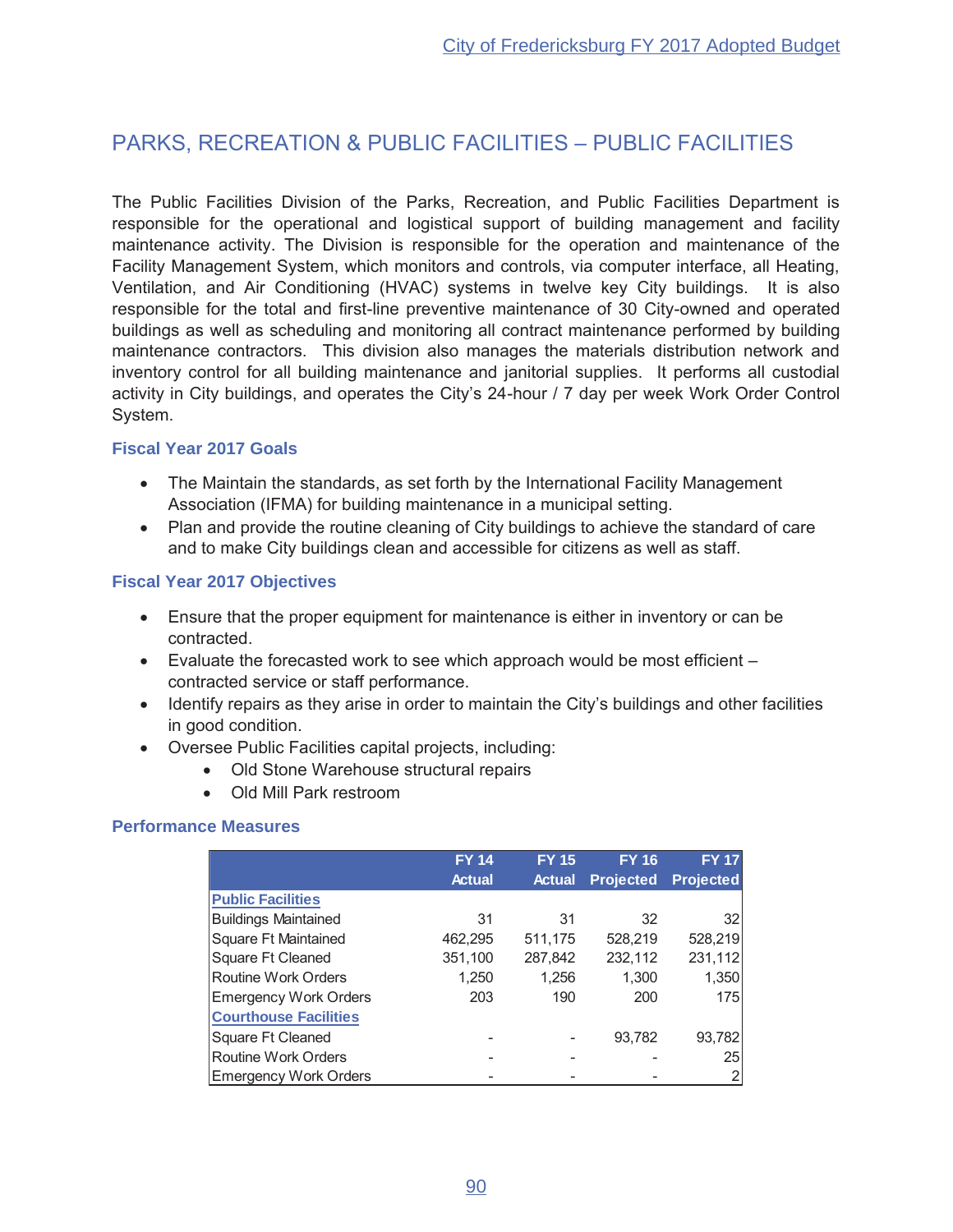## **Budget Summaries**

#### **Public Facilities**

|                              |                | <b>FY 2015</b> | FY 2015   |                | <b>FY 2016</b> | <b>FY 2017</b> | $\frac{9}{6}$ |
|------------------------------|----------------|----------------|-----------|----------------|----------------|----------------|---------------|
| <b>Expenditures</b>          | FY 2014 Actual | <b>Adopted</b> | Amended   | FY 2015 Actual | <b>Adopted</b> | <b>Adopted</b> | <b>Change</b> |
| Salaries & Wages             | 638.068        | 613.120        | 613.120   | 596.099        | 648.665        | 631.990        | $-2.57%$      |
| <b>Fringe Benefits</b>       | 300.574        | 328.913        | 328.913   | 286.236        | 316.620        | 339.147        | 7.11%         |
| <b>Purchased Services</b>    | 397.839        | 437.270        | 446.527   | 359.936        | 452.270        | 419.800        | $-7.18%$      |
| Util. Comm. Rentals. Etc.    | 457.948        | 548.270        | 548.270   | 441.362        | 528.200        | 555.343        | 5.14%         |
| Travel & Training            | 2.500          | 3.000          | 3.000     | (454)          | 4.500          | 4.500          | $0.00\%$      |
| Other Non-Personal           | 11.031         | 10.800         | 10.800    | 20.799         | 11.000         | 20,900         | 90.00%        |
| Dues & Memberships           | 45             | 1.600          | 1.600     |                | 1.800          | 1.800          | $0.00\%$      |
| Materials & Supplies         | 121.237        | 120.000        | 123.070   | 114.769        | 124.500        | 128.125        | 2.91%         |
| Capital Outlay               | 1.820          | 68,000         | 75.400    | 33.424         | 35,000         | 60,000         | 71.43%        |
| <b>Total Expenditures</b>    | .931,062       | 2,130,973      | 2,150,700 | 1,852,171      | 2,122,555      | 2,161,605      | 1.84%         |
|                              |                |                |           |                |                |                |               |
| <b>Full - Time Positions</b> | 15             | 13             | 13        | 13             | 13             | 13             |               |

## **Public Facilities - Courthouse Maintenance**

| <b>Expenditures</b>       | FY 2014 Actual | <b>FY 2015</b><br>Adopted |                          | <b>FY 2015</b><br>Amended | FY 2015 Actual | <b>FY 2016</b><br>Adopted | <b>FY 2017</b><br><b>Adopted</b> | $\frac{9}{6}$<br><b>Change</b> |
|---------------------------|----------------|---------------------------|--------------------------|---------------------------|----------------|---------------------------|----------------------------------|--------------------------------|
| Salaries & Wages          |                |                           |                          | $\overline{\phantom{0}}$  |                |                           | 18,000                           | $\overline{\phantom{0}}$       |
| <b>Fringe Benefits</b>    |                |                           | $\overline{\phantom{0}}$ | $\overline{\phantom{0}}$  |                |                           | 1.377                            | $\overline{\phantom{a}}$       |
| <b>Purchased Services</b> |                |                           | <b>100</b>               | $\overline{\phantom{0}}$  |                |                           | 64.428                           | $\overline{\phantom{a}}$       |
| Util, Comm, Rentals, Etc. |                |                           |                          |                           |                |                           | 61.500                           | -                              |
| Materials & Supplies      |                |                           |                          | $\overline{\phantom{0}}$  |                |                           | 3,050                            | -                              |
| <b>Total Expenditures</b> |                |                           |                          | ۰                         |                |                           | 148.355                          |                                |

## **Significant Program Highlights**

- The FY 2017 budget includes additional funding for part-time custodial support.
- Overall the two funds account for an 8.8% increase in the Public Facilities Maintenance Budget.
- The decrease in Maintenance Services for Public Facilities reflects that the costs for certain contracts related to court facilities have been move the Courthouse Maintenance Department.
- The increase in the Util, Comm, Rental, Etc of the Public Facilities Budget is due to the rental of a warehouse facility to house City owned vehicles and equipment, especially for the Fire Department.
- The increase in Other Non-Personal reflects condo fee and real estate taxes for Maury Commons and other private property the City uses.
- Repairs to the Old Stone Warehouse are included in the Capital Outlay category.

Special Note - The City financial system maintained two Special Revenue Funds that were set up to help segregate reserves for the Train Station maintenance (Regional Transportation Fund, Fund 222) and Courthouse Maintenance (Courthouse Maintenance Fund, Fund 208). The FY 2017 Budget closes these two funds and moves these expenditures into the General Fund. This is recommended to simplify the budget going forward. Courthouse Maintenance expenditures are segregated using a new account code for tracking, while train station maintenance has been combined into the main Public Facilities account.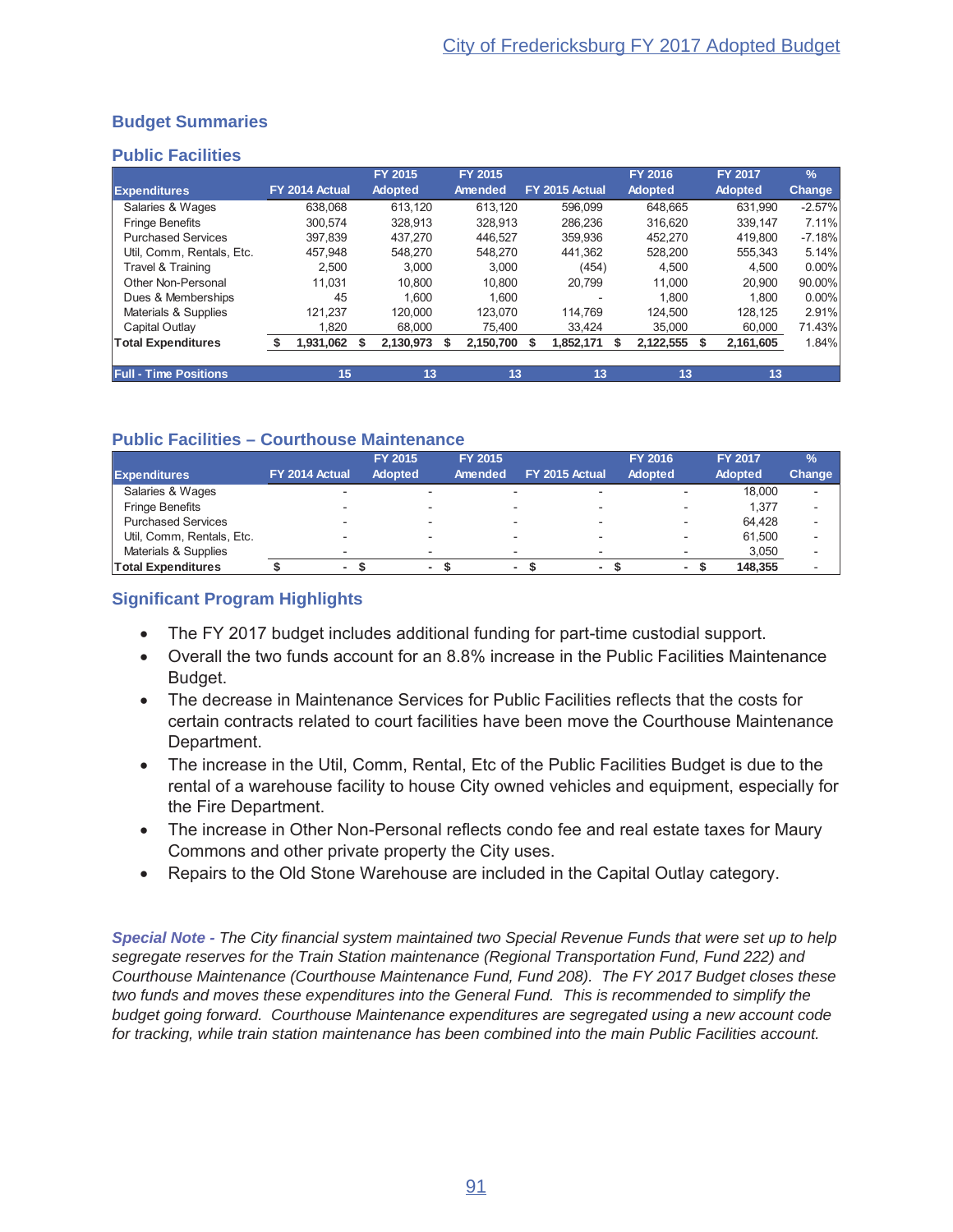# GENERAL FUND - PARKS, RECREATION & PUBLIC FACILITIES -PARKS MAINTENANCE

Fredericksburg Parks, Recreation and Facilities Department Division of Park Maintenance supports parks and greenspaces throughout the City. The duties of Park Maintenance include all logistical and operational support for park operations, maintenance, landscaping of parks and City facilities, event support, and marina operations. These efforts are supported by nine fulltime, seventeen part time, and six seasonal employees though two programs: Park Maintenance Program and Motts Run Reservoir.

**Park Maintenance:** Staff in this program is responsible for park maintenance, landscaping and gardening at ninety-five beautification sites and thirty-one park or green space locations throughout the City. Other duties include opening, closing and routine maintenance of the Dixon Park Pool; athletic field and sports turf management; and calibration of irrigation systems at Dixon Park, Dixon Park Pool and Snowden Park.

#### **Fiscal Year 2017 Goals**

- Maintain the standards, as set forth by the National Recreation & Park Society (NRPA) for grounds maintenance in a park setting to include both structured and non-structured program activities.
- Continue to work on various park improvements and upgrades.

#### **Fiscal Year 2017 Objectives**

• Ensure that staff or contractor has the proper safety training to perform the assigned work toward the standard.

| <b>Parks Maintenance</b>            | <b>FY 14</b>  | <b>FY 15</b> | <b>FY 16</b>                      | <b>FY 17</b> |
|-------------------------------------|---------------|--------------|-----------------------------------|--------------|
|                                     | <b>Actual</b> |              | <b>Actual Projected Projected</b> |              |
| Acres of Parks                      | 1,140         | 1,140        | 1,140                             | 1,140        |
| Acres of Turf Mowed                 | 198           | 198          | 200                               | 200          |
| Hours of Support for Special Events | 1,100         | 1.110        | 1,200                             | 1,210        |
| Miles of Trails                     | 18            | 21.5         | 23.2                              | 23.2         |

#### **Performance Measures**

**Motts Run Reservoir: The staff at the Motts Run Reservoir program operate and maintain a** marina and nature center. Marina operations include a several fishing docks as well as boat, canoe and kayak rentals. The nature center program includes the nature center building and play space; a small amphitheater; and a wide variety of hiking trails and mountain biking trails. In addition to City employees, a significant number of volunteers contribute to the success of the Motts Run Reservoir program.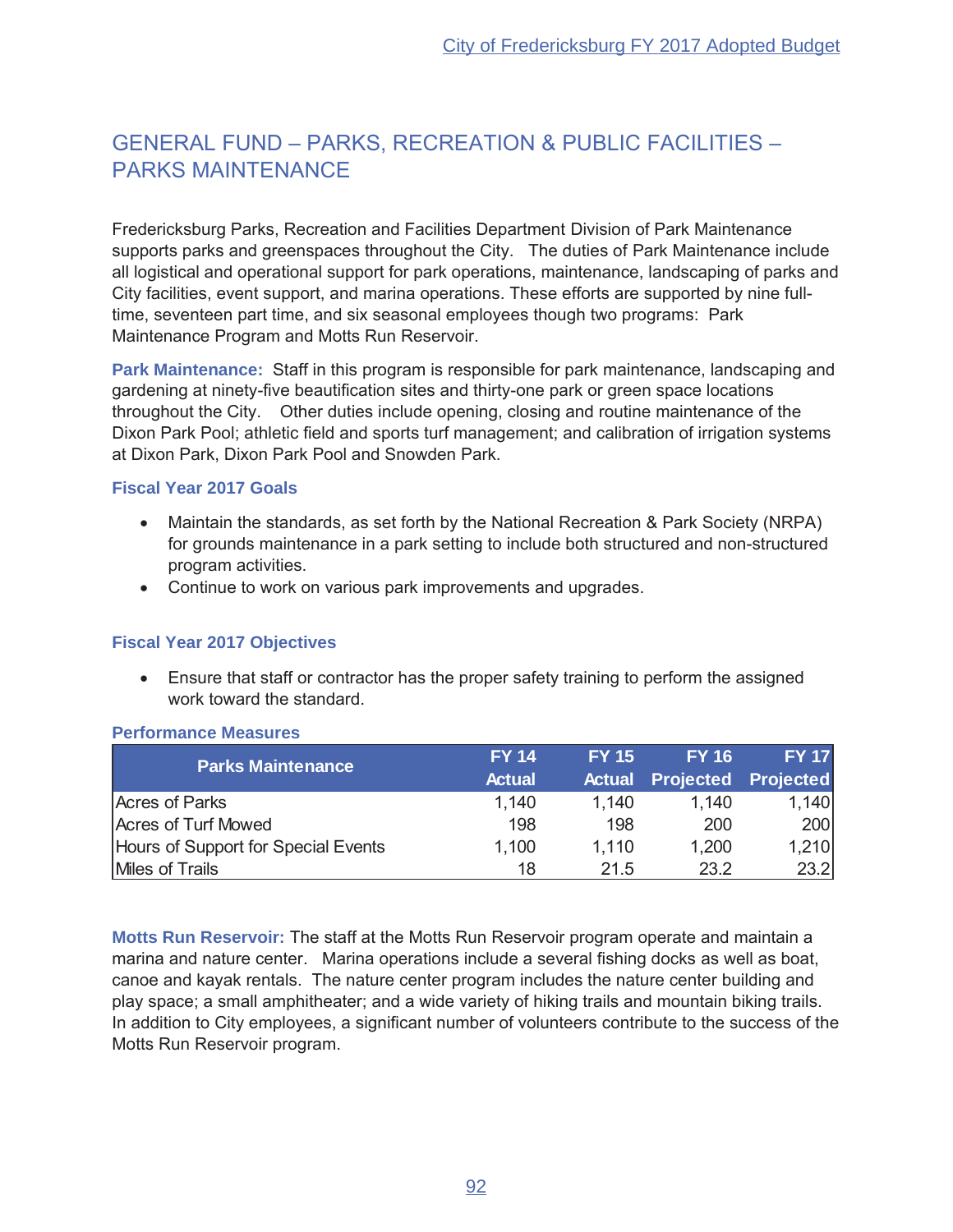## **Performance Measures**

| Motts Run Reservoir                  | <b>FY 14</b>             | <b>FY 15</b>             | <b>FY 16</b>                      | <b>FY 17</b> |
|--------------------------------------|--------------------------|--------------------------|-----------------------------------|--------------|
|                                      | <b>Actual</b>            |                          | <b>Actual Projected Projected</b> |              |
| <b>Boat rentals</b>                  |                          |                          | 2,860                             | 2,990        |
| <b>Fishing Passes Sold</b>           | $\overline{\phantom{0}}$ | $\overline{\phantom{a}}$ | 2.950                             | 3,100        |
| Volunteer Hours in the Nature Center | -                        | $\overline{\phantom{0}}$ | 310                               | 350          |

#### **Budget Summary**

|                              |      |                |    | FY 2015        |    | FY 2015        |   |                |    | FY 2016        |      | FY 2017        | $\frac{9}{6}$ |
|------------------------------|------|----------------|----|----------------|----|----------------|---|----------------|----|----------------|------|----------------|---------------|
| <b>Expenditures</b>          |      | FY 2014 Actual |    | <b>Adopted</b> |    | <b>Amended</b> |   | FY 2015 Actual |    | <b>Adopted</b> |      | <b>Adopted</b> | <b>Change</b> |
| Salaries & Wages             |      | 544.405        |    | 559,185        |    | 559,185        |   | 524,405        |    | 579,105        |      | 573,514        | $-0.97%$      |
| <b>Fringe Benefits</b>       |      | 216,032        |    | 236,852        |    | 236,852        |   | 224,076        |    | 229,415        |      | 239,506        | 4.40%         |
| <b>Purchased Services</b>    |      | 43.976         |    | 71,500         |    | 71,500         |   | 57,292         |    | 66.500         |      | 66.500         | 0.00%         |
| Util, Comm, Rentals, Etc.    |      | 68,561         |    | 51,000         |    | 51,000         |   | 76,362         |    | 60,000         |      | 70,000         | 16.67%        |
| Travel & Training            |      | 876            |    | 1,450          |    | 1,450          |   | 1,891          |    | 2,000          |      | 2,000          | $0.00\%$      |
| Dues & Memberships           |      | 1.330          |    | 1,250          |    | 1.250          |   | 1.137          |    | 1.250          |      | 1.250          | $0.00\%$      |
| Materials & Supplies         |      | 154,699        |    | 157,100        |    | 146,468        |   | 144.879        |    | 157,250        |      | 149,725        | $-4.79%$      |
| Capital Outlay               |      | 27,422         |    | 60,000         |    | 70,632         |   | 70.098         |    | 45,000         |      | 10,000         | -77.78%       |
| <b>Total Expenditures</b>    | - \$ | 1,057,301      | S  | 1,138,337      | S  | 1,138,337      | S | 1,100,140      |    | 1,140,520      | S.   | 1,112,495      | $-2.46%$      |
|                              |      |                |    |                |    |                |   |                |    |                |      |                |               |
| <b>Revenues</b>              |      |                |    |                |    |                |   |                |    |                |      |                |               |
| Marina & Landing Fees        | \$   | 54,752         | \$ | 41,500         | S  | 41,500         | S | 47,642         | \$ | 45,000         | -S   | 45,000         | $0.00\%$      |
| <b>Total Revenue</b>         |      | 54,752         | S  | 41,500         | \$ | 41,500         | S | 47,642         | S  | 45,000         | - \$ | 45,000         | $0.00\%$      |
|                              |      |                |    |                |    |                |   |                |    |                |      |                |               |
| <b>Percent Recovery</b>      |      | 5.18%          |    | 3.65%          |    | 3.65%          |   | 4.33%          |    | 3.95%          |      | 4.04%          |               |
|                              |      |                |    |                |    |                |   |                |    |                |      |                |               |
| <b>Full - Time Positions</b> |      | 9              |    | 9              |    | 9              |   | 9              |    | 9              |      | 9              |               |

- The increase in Util, Comm, Rental, Etc. reflects actual spending related to electricity and the rental of temporary restroom facilities.
- The decrease in Materials & Supplies is the result of decreased fuel costs somewhat offset by purchase of required safety gear.
- Included in the Capital Outlay line is funding for a pavilion over the raised stage area at W.L. Harris Park.
- The FY 2017 Budget includes two park improvements in the CIP. The first is the he renovation of restrooms in Memorial Park and the second is the replacement of a nature trail bridge near Fall Hill Avenue.
- Revenue from Marina & Boat Landing Fees is expected to cover 68% of expenses for Motts Run Reservoir in the budget.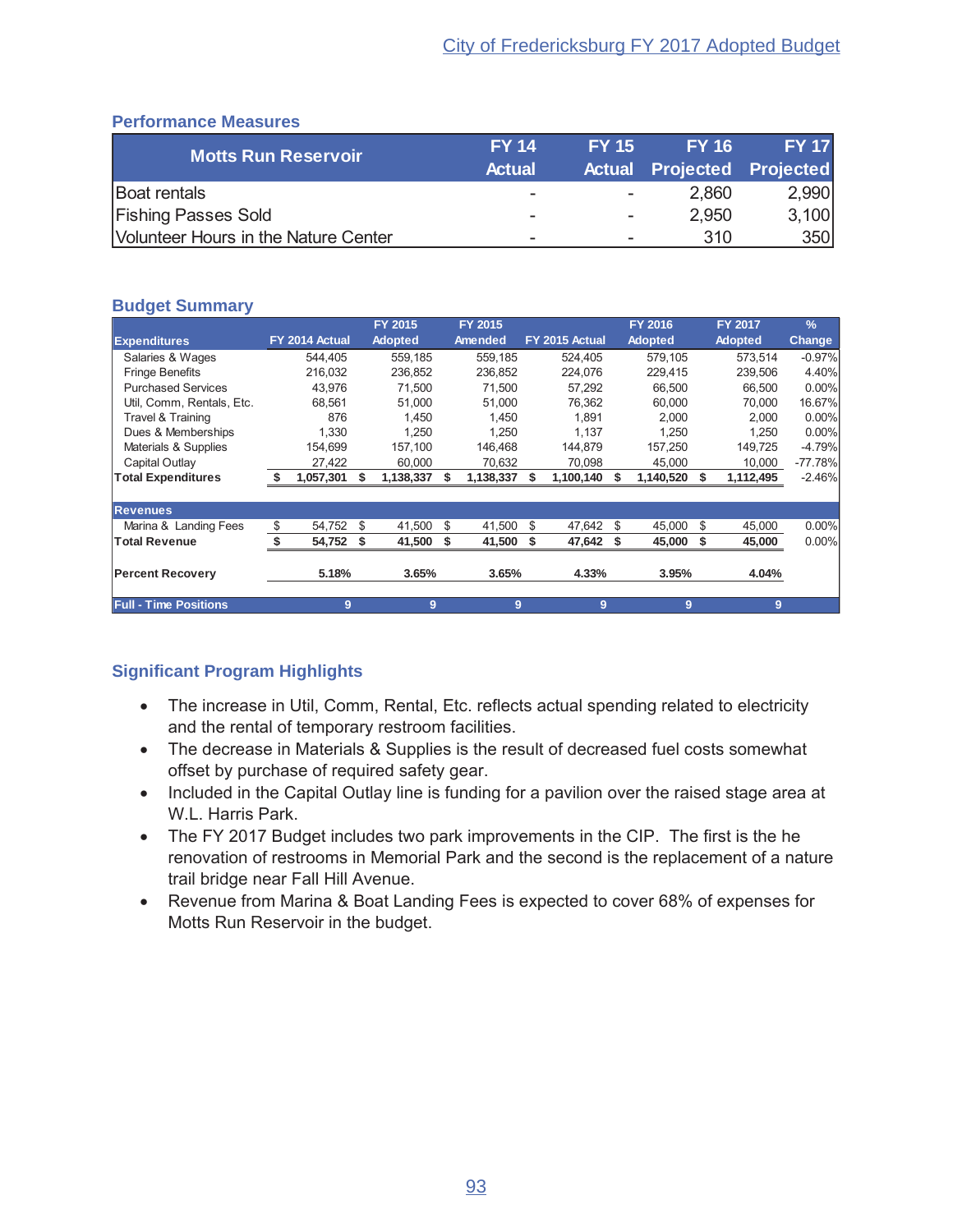# **GENERAL FUND - PARKS, RECREATION & PUBLIC FACILITIES -SUPERVISION**

The Supervision Division of the Parks, Recreation and Public Facilities Department is the source of program and activity facilitation and provision. Special events, leisure, recreation and sports programs are the primary categories in this area. The Dorothy Hart Community Center is the primary location for indoor programs, but programs are also held at (22) additional locations throughout the community, including Alum Spring Park, the Motts Nature Center, area schools, local parks and private facilities. Program supervisors are augmented by part-time personnel and contracted services. Volunteers are also a major resource, especially as coaches in our youth sports programs and at the Motts Reservoir Nature Center.

#### **Fiscal Year 2017 Goal**

• Plan and provide both creative and in-demand programming for all ages in the areas of leisure, nature, athletic, fitness, and aquatic programming.

#### **Fiscal Year 2017 Objectives**

- Continue to evaluate program offerings on an ongoing basis to introduce new programs and continue successful programs, while at the same time eliminating unsuccessful offerings for the general public.
- Administer the youth and adult sports programs, leisure programs, nature and other educational programs, and similar recreation programs.
- Continue cooperative efforts with the Fredericksburg City Public Schools in a variety of ways – programs, facilities, and other ways – to enhance program offerings for the community.

#### **Performance Measures**

|                                   | FY 2014<br><b>Actual</b> | FY 2015<br><b>Actual</b> | <b>FY 2016</b><br><b>Estimates</b> | <b>FY 2017</b><br><b>Projected</b> |
|-----------------------------------|--------------------------|--------------------------|------------------------------------|------------------------------------|
| Number of Programs                | 414                      | 397                      | 399                                | 415                                |
| Number of Program<br>Participants | 14,177                   | 13,966                   | 14,000                             | 14,200                             |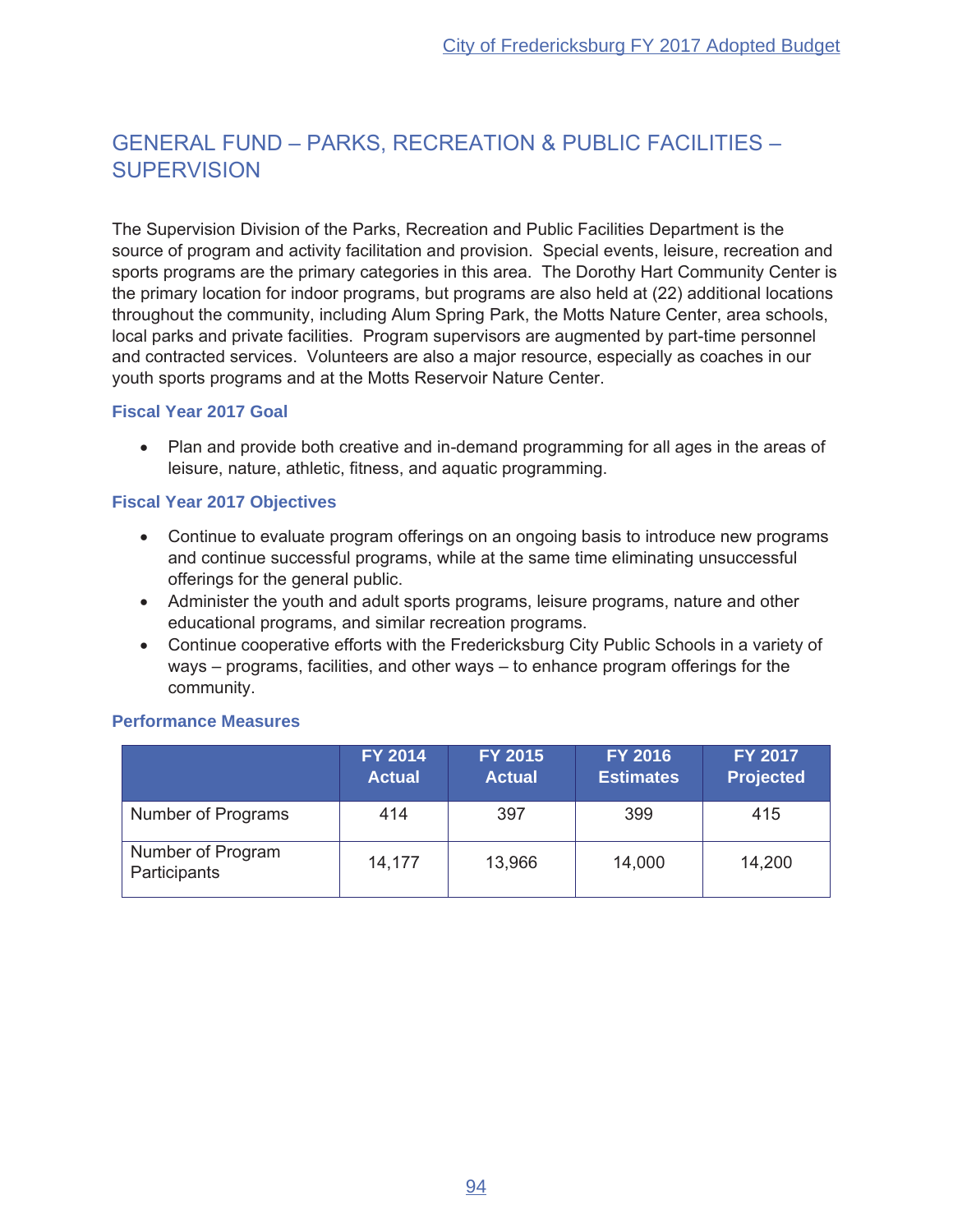## **Budget Summary**

|                              |                |      | <b>FY 2015</b> |    | FY 2015 |                |        | FY 2016        |         |     | FY 2017        | $\frac{9}{6}$ |
|------------------------------|----------------|------|----------------|----|---------|----------------|--------|----------------|---------|-----|----------------|---------------|
| <b>Expenditures</b>          | FY 2014 Actual |      | <b>Adopted</b> |    | Amended | FY 2015 Actual |        | <b>Adopted</b> |         |     | <b>Adopted</b> | <b>Change</b> |
| Salaries & Wages             | 315,868        |      | 357,172        |    | 357,172 | 334,045        |        |                | 365,250 |     | 363,790        | $-0.40%$      |
| <b>Fringe Benefits</b>       | 101,776        |      | 139,190        |    | 139,190 | 113,713        |        |                | 141,820 |     | 145,234        | 2.41%         |
| <b>Purchased Services</b>    | 177.244        |      | 134,500        |    | 134,500 | 164.045        |        |                | 147.500 |     | 147.500        | $0.00\%$      |
| Util, Comm, Rentals, Etc.    | 2,056          |      |                |    |         |                | 1,934  |                | 2,250   |     | 2,250          | $0.00\%$      |
| Travel & Training            | 2,229          |      | 1,000          |    | 1,000   |                | 4,488  |                | 5,500   |     | 5,500          | 0.00%         |
| Dues & Memberships           | 2,392          |      | 1,000          |    | 1,000   |                | 2,088  |                | 2,400   |     | 2,400          | 0.00%         |
| Materials & Supplies         | 59,499         |      | 77,200         |    | 77,200  |                | 66,793 |                | 67,200  |     | 67,200         | $0.00\%$      |
| Capital Outlay               |                |      |                |    |         |                |        |                |         |     |                |               |
| <b>Total Expenditures</b>    | 661,064        | - \$ | 710,061        | S  | 710,062 | 687,106<br>S   |        | S              | 731,920 | - S | 733,874        | 0.27%         |
|                              |                |      |                |    |         |                |        |                |         |     |                |               |
| <b>Revenues</b>              |                |      |                |    |         |                |        |                |         |     |                |               |
| <b>Admission Fees</b>        | \$<br>372,532  | \$   | 375,000        | \$ | 375,000 | 406,578<br>S   |        | \$             | 375,000 | -S  | 375,000        | $0.00\%$      |
| <b>Total Revenue</b>         | 372,532        | - 5  | 375,000        |    | 375,000 | 406,578        |        |                | 375,000 |     | 375,000        | $0.00\%$      |
|                              |                |      |                |    |         |                |        |                |         |     |                |               |
| <b>Percent Recovery</b>      | 56.35%         |      | 52.81%         |    | 52.81%  |                | 59.17% |                | 51.24%  |     | 51.10%         |               |
|                              |                |      |                |    |         |                |        |                |         |     |                |               |
| <b>Full - Time Positions</b> | 4              |      | 5              |    | 5       |                | 5      |                | 5       |     | 5              |               |

## **Significant Program Highlights**

• The Midnight Madness program will continue to be supported by the PRPF Department. Funding is included in the transfer to the City Grants Fund in the amount of \$13,000 for  $YY$  2017 to assist with program expenses.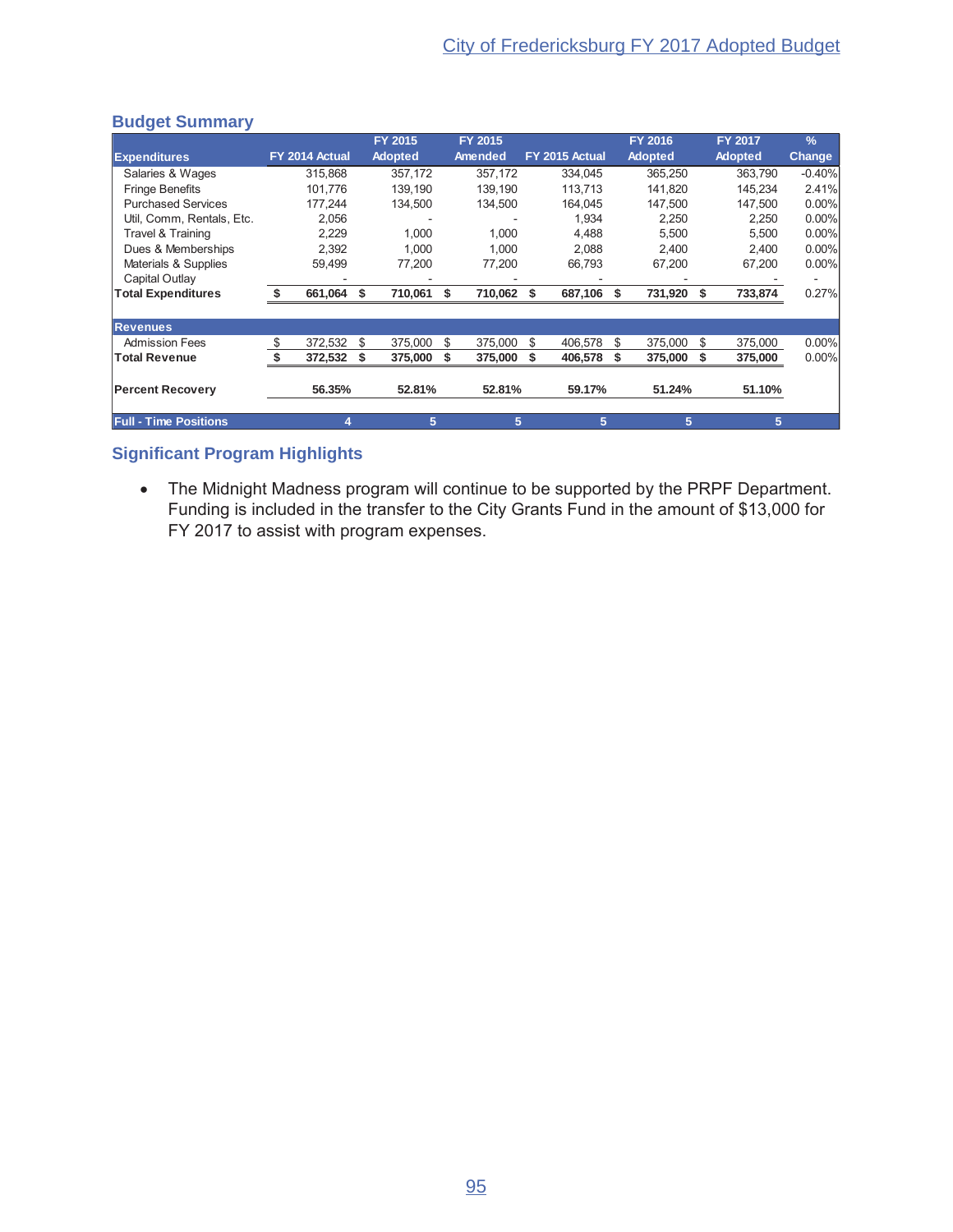# **GENERAL FUND - PUBLIC WORKS - DRAINAGE**

The four position drainage crew performs all phases of storm drainage work, including repair and cleaning of catch basins, drain ditches and storm drain lines. The crew also continues to install new design catch basin tops to minimize personal and property damage claims. Funds are requested for contract maintenance of approximately 20 City owned storm water retention facilities. The City must meet storm water facility maintenance and inspection requirements regulated by the Department of Environmental Quality. The members of the Drainage crew also perform duties as necessary for snow removal or storm response.

#### **Fiscal Year 2017 Goal**

• Support the operation and inspection requirements of the City's MS4 permit while maintaining and improving the local storm water infrastructure and easements.

## **Fiscal Year 2017 Objectives**

- Perform storm water system assessment with assistance from third party consultant as required by MS4 permit
- Continue to maintain and inspect storm water retention ponds as required by the MS4 permit with the assistance of contractors
- Continue to place emphasis on preventive maintenance to existing drainage system.
- Implement phase II of the storm water GIS database development process by outsourcing file conversion and in-field data collection

#### **Performance Measures**

|                                                                      | <b>FY 2014</b><br><b>Actual</b> |         | FY 2015 FY 2016 FY 2017<br><b>Actual Estimated Projected</b> |         |
|----------------------------------------------------------------------|---------------------------------|---------|--------------------------------------------------------------|---------|
| Debris removed from drainage<br>infrastructures and easements (lbs.) | 29,210                          | 49,560  | 40,000                                                       | 40,000  |
| Sweeper collection (lbs.)                                            | 697,940                         | 880,000 | 900,000                                                      | 900,000 |

## **Budget Summary**

| <b>Expenditures</b>          | FY 2014 Actual | FY 2015<br><b>Adopted</b> |        | FY 2015<br>Amended | FY 2015 Actual | FY 2016<br><b>Adopted</b> | <b>FY 2017</b><br><b>Adopted</b> | $\frac{9}{6}$<br>Change |
|------------------------------|----------------|---------------------------|--------|--------------------|----------------|---------------------------|----------------------------------|-------------------------|
| Salaries & Wages             | 111.097        | 126.155                   |        | 126.155            | 126.670        | 132.800                   | 131.350                          | $-1.09%$                |
| <b>Fringe Benefits</b>       | 66.459         | 91.315                    |        | 91.315             | 77.606         | 89.490                    | 94.037                           | 5.08%                   |
| <b>Purchased Services</b>    | 33.617         |                           | 28,000 | 29,000             | 4.443          | 41,000                    | 41,000                           | $0.00\%$                |
| Util, Comm, Rentals, Etc.    | 5.203          |                           | 4.700  | 4.100              | 1.440          | 4.600                     | 1.600                            | $-65.22%$               |
| Dues & Memberships           | 1.200          |                           | 1.000  | 1.000              | 1.248          | 1.200                     | 1.200                            | $0.00\%$                |
| Materials & Supplies         | 12.799         |                           | 12.000 | 12.000             | 13.637         | 12.000                    | 12.000                           | $0.00\%$                |
| Capital Outlay               | -              |                           | 9.550  | 14.550             | 12.567         |                           |                                  |                         |
| <b>Total Expenditures</b>    | 230,376        | 272,720<br>S.             | \$     | 278,120            | 237,611<br>S   | 281,090<br>\$             | 281,187<br>- \$                  | 0.03%                   |
| <b>Full - Time Positions</b> |                |                           |        |                    |                |                           |                                  |                         |

## **Significant Program Highlights**

• There are no significant program changes.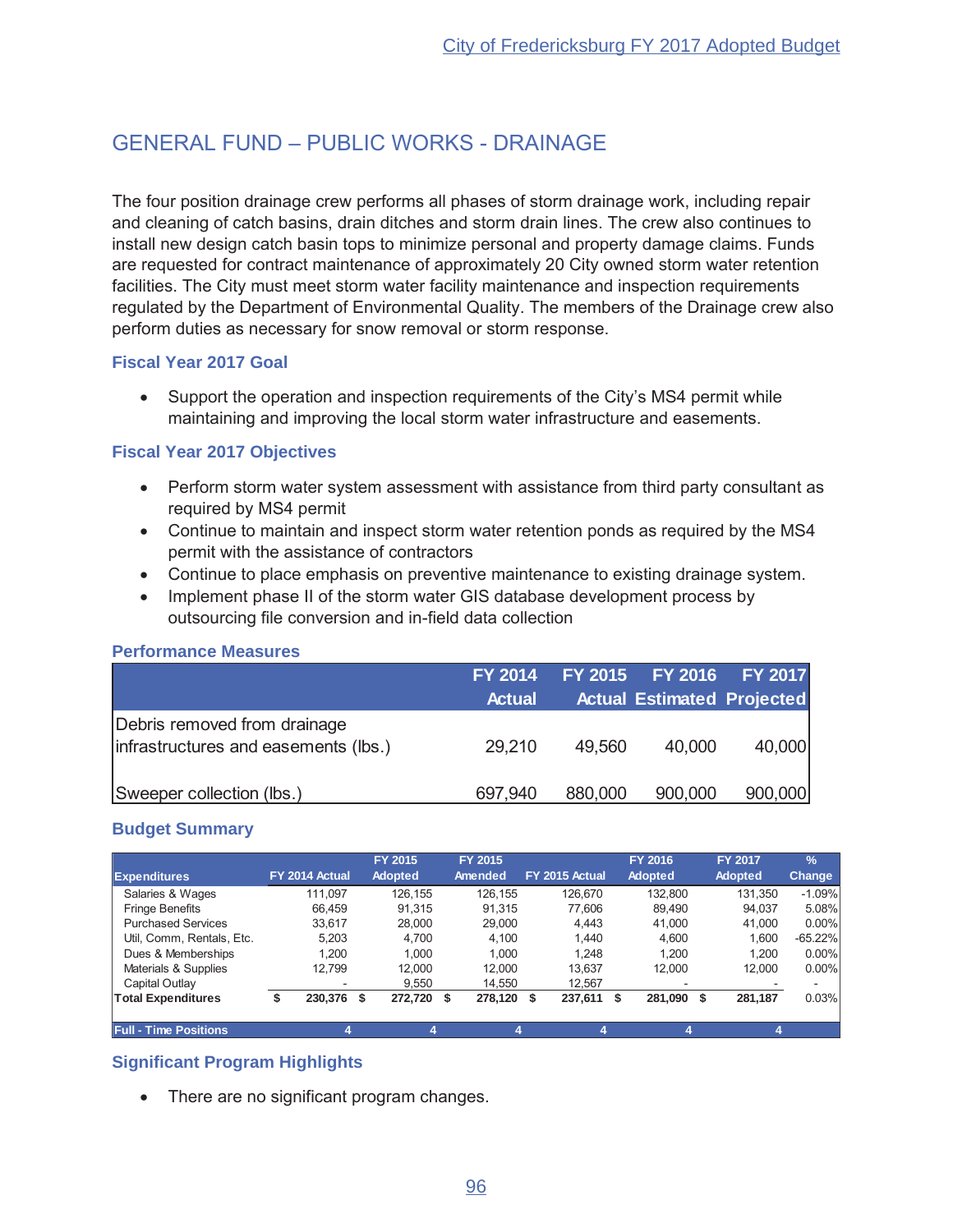# **GENERAL FUND - PUBLIC WORKS - ENGINEERING & ADMINISTRATION**

The function of Engineering/Administration is to provide project design, contract administration, construction supervision and inspection for various public works projects, in addition to the management of the day to day operations of the Public Works Department, including street lighting, sidewalk maintenance, street maintenance, bridge maintenance, tree maintenance, solid waste management, water and sewer utilities, wastewater treatment, storm water, watershed property management, railroad spur maintenance and landfill post-closure maintenance and monitoring. Engineering and Administration also reviews requests for special use of public streets including placement of dumpsters, handicap parking spaces, utility permits, reserved parking for special events and maintenance related activities. Engineering and Administration also provides support for numerous events and responds to citizen concerns regarding public works services.

## **Fiscal Year 2017 Goal**

• To manage and oversee all aspects of the public works operations with a specific focus on engineering and capital project management.

## **Fiscal Year 2017 Objectives**

- Coordinate the FY17 Asphalt-Concrete Rehabilitation Program
- Manage the implementation of FY17 requirements of Virginia MS4 permit and remain compliant with previously instituted requirements, including a comprehensive storm water facilities study

|                              |                | FY 2015        | FY 2015 |                | FY 2016        | <b>FY 2017</b> | $\frac{9}{6}$ |
|------------------------------|----------------|----------------|---------|----------------|----------------|----------------|---------------|
| <b>Expenditures</b>          | FY 2014 Actual | <b>Adopted</b> | Amended | FY 2015 Actual | <b>Adopted</b> | <b>Adopted</b> | Change        |
| Salaries & Wages             | 501.197        | 499.640        | 499.640 | 538.432        | 524.535        | 525,390        | 0.16%         |
| <b>Fringe Benefits</b>       | 213.356        | 230.790        | 230.790 | 231.006        | 229.360        | 226.896        | $-1.07\%$     |
| <b>Purchased Services</b>    | 42.720         | 65.850         | 62.894  | 79.702         | 77.850         | 77.850         | 0.00%         |
| Util, Comm, Rentals, Etc.    | 8,993          | 10.200         | 10.200  | 8.245          | 10.200         | 7.640          | $-25.10%$     |
| Travel & Training            | 2.761          | 3.600          | 3.600   | 3.478          | 4.400          | 4.400          | $0.00\%$      |
| Dues & Memberships           | 1.375          | 1.350          | 1.350   | 1.095          | 1.350          | 1.350          | 0.00%         |
| Materials & Supplies         | 4.726          | 3.700          | 5.200   | 5.420          | 3.700          | 3.700          | 0.00%         |
| Capital Outlay               | -              |                | 1.456   | 1.469          |                |                |               |
| <b>Total Expenditures</b>    | 775,128        | 815,130 \$     | 815,130 | 868,847        | 851,395        | 847,226        | $-0.49%$      |
|                              |                |                |         |                |                |                |               |
| <b>Full - Time Positions</b> |                |                |         |                |                |                |               |

## **Budget Summary**

- There are no significant program changes in the recommended budget.
- The decrease in Utilities reflects cost savings from the Voice over IP telephone system upgrade.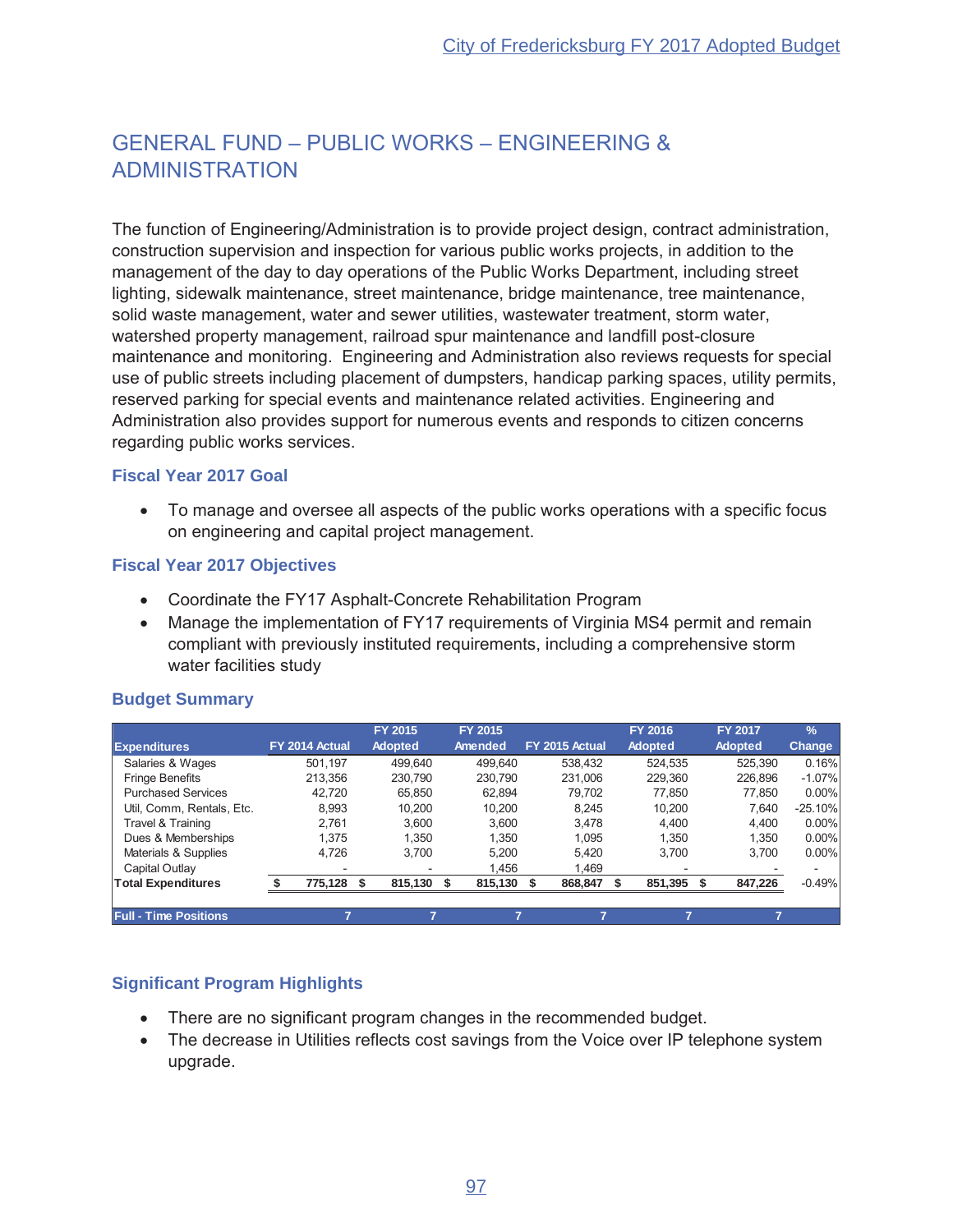# GENERAL FUND - PUBLIC WORKS - INDUSTRIAL RAIL SPUR

The City maintains a rail spur in the Battlefield Industrial Park that provides dependable rail service to the businesses in the Industrial Park. The spur is located on property owned by the City. The funds in this budget are used to maintain and repair the spur.

## **Budget Summary**

|                           |                | <b>FY 2015</b> | <b>FY 2015</b> |                | FY 2016 | <b>FY 2017</b> | $\frac{9}{6}$ |
|---------------------------|----------------|----------------|----------------|----------------|---------|----------------|---------------|
| <b>Expenditures</b>       | FY 2014 Actual | <b>Adopted</b> | Amended        | FY 2015 Actual | Adopted | Adopted        | Change '      |
| <b>Purchased Services</b> | 14.884         | 15.500         | 15.500         | 15.480         | 15.500  | 15.500         | $0.00\%$      |
| Total Expenditures        | 14.884         | 15.500         | 15.500         | 15.480         | 15.500  | 15.500         | $0.00\%$      |

## **Significant Program Highlights**

• The FY 2017 recommended budget represents the same service level as the FY 2016 budget. The City uses surplus motor fuels taxes to help fund the rail line maintenance.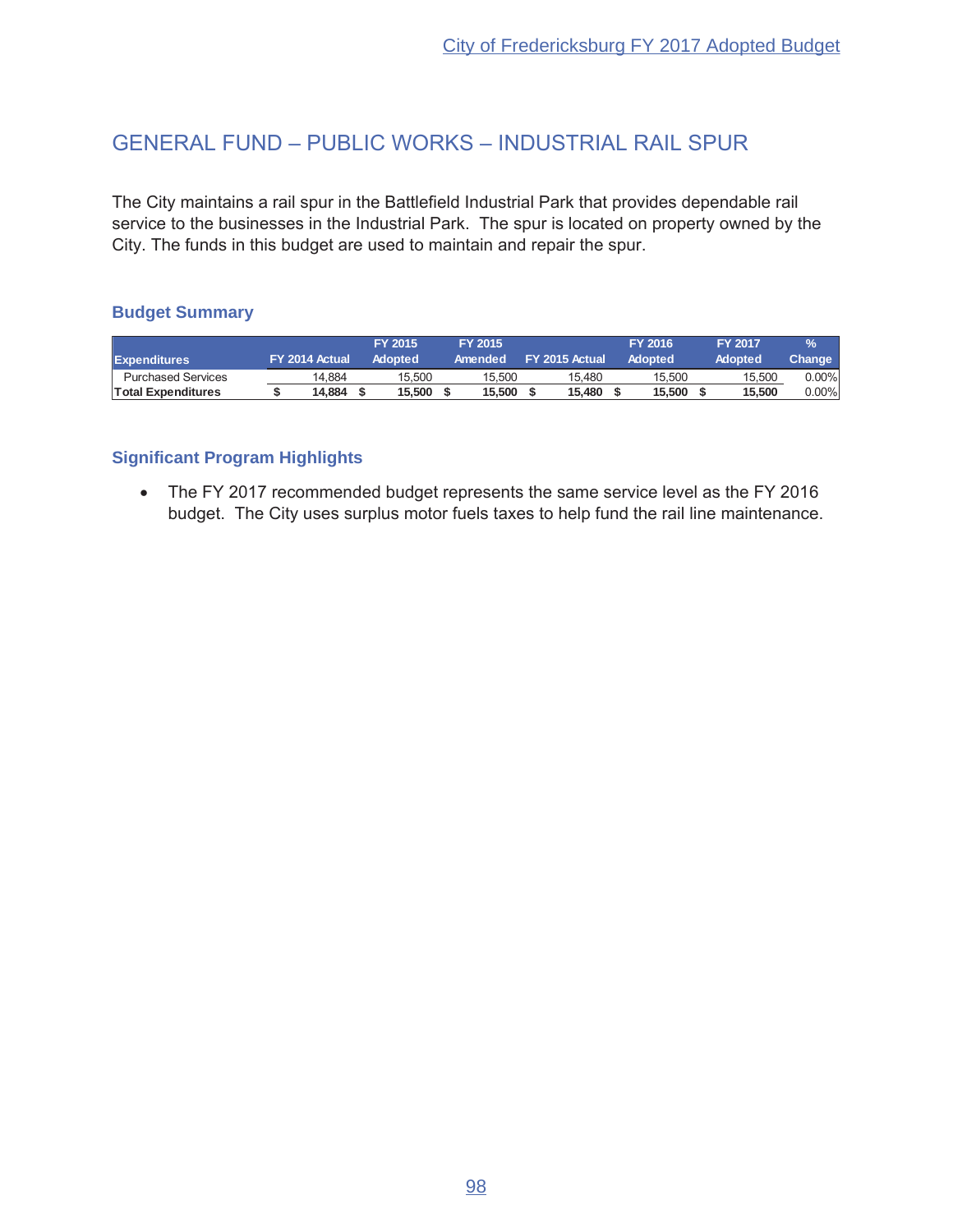# GENERAL FUND - PUBLIC WORKS - RECYCLING COLLECTION

The two-position Recycling Crew provides a weekly curbside service for approximately 5,500 customers. Each customer is provided with a plastic recycling container that is placed at the curb on the scheduled pickup day. As neighborhoods are converted to the cart based refuse collection system, refuse customers are provided a recycling cart to replace the containers and their recyclables are collected from that point forward from the cart. Currently, the collected recyclable materials are delivered to the Rappahannock Regional Landfill in Stafford County.

## **Fiscal Year 2017 Goal**

• Continued to utilize single-stream recycling methods to serve the City of Fredericksburg while using both curbside and roll out cart collection methods.

#### **Fiscal Year 2017 Objectives**

- Convert the remaining phases of the modified collection plan.
- Continue to generate more interest and increase participation in recycling program.
- Continue to reduce refuse taken to the regional landfill for disposal.

|                                                                                                                                                                                                              | <b>FY 2014</b> |      | FY 2015 FY 2016                   | <b>FY 2017</b> |
|--------------------------------------------------------------------------------------------------------------------------------------------------------------------------------------------------------------|----------------|------|-----------------------------------|----------------|
|                                                                                                                                                                                                              | <b>Actual</b>  |      | <b>Actual Estimated Projected</b> |                |
|                                                                                                                                                                                                              |                |      |                                   |                |
| Single Stream Recycling (tons)                                                                                                                                                                               | 566            | 824* | 900                               | 900            |
| *The significant increase in tonnage from Fiscal Year 2014 to Fiscal Year 2015 may be a result of the overall<br>growing interest in recycling, and the R-Board's implementation of residential refuse fees. |                |      |                                   |                |

## **Performance Measures**

#### **Budget Summary**

| <b>Expenditures</b>          | FY 2014 Actual | FY 2015<br><b>Adopted</b> | <b>FY 2015</b><br>Amended | FY 2015 Actual |         | <b>FY 2016</b><br><b>Adopted</b> | <b>FY 2017</b><br><b>Adopted</b> | $\frac{9}{6}$<br>Change |
|------------------------------|----------------|---------------------------|---------------------------|----------------|---------|----------------------------------|----------------------------------|-------------------------|
| Salaries & Wages             | 67.527         | 70.150                    | 70.150                    |                | 71.902  | 73.525                           | 72.960                           | $-0.77%$                |
| <b>Fringe Benefits</b>       | 47.235         | 43.195                    | 43.195                    |                | 52.269  | 47.500                           | 49.311                           | 3.81%                   |
| Materials & Supplies         | 27.644         | 8.880                     | 8.880                     |                | 7.935   | 9.000                            | 9.000                            | $0.00\%$                |
| Capital Outlay               | 4.500          | $\overline{\phantom{a}}$  | $\overline{\phantom{a}}$  |                |         |                                  |                                  |                         |
| <b>Total Expenditures</b>    | 146.906        | 122.225                   | 122.225                   |                | 132.471 | 130.025                          | 131,271                          | 0.96%                   |
| <b>Full - Time Positions</b> | ≘              | ≘                         | ≘                         |                | 2       | G                                | 2                                |                         |

## **Significant Program Highlights**

• There are no major changes in the FY 2017 program budget.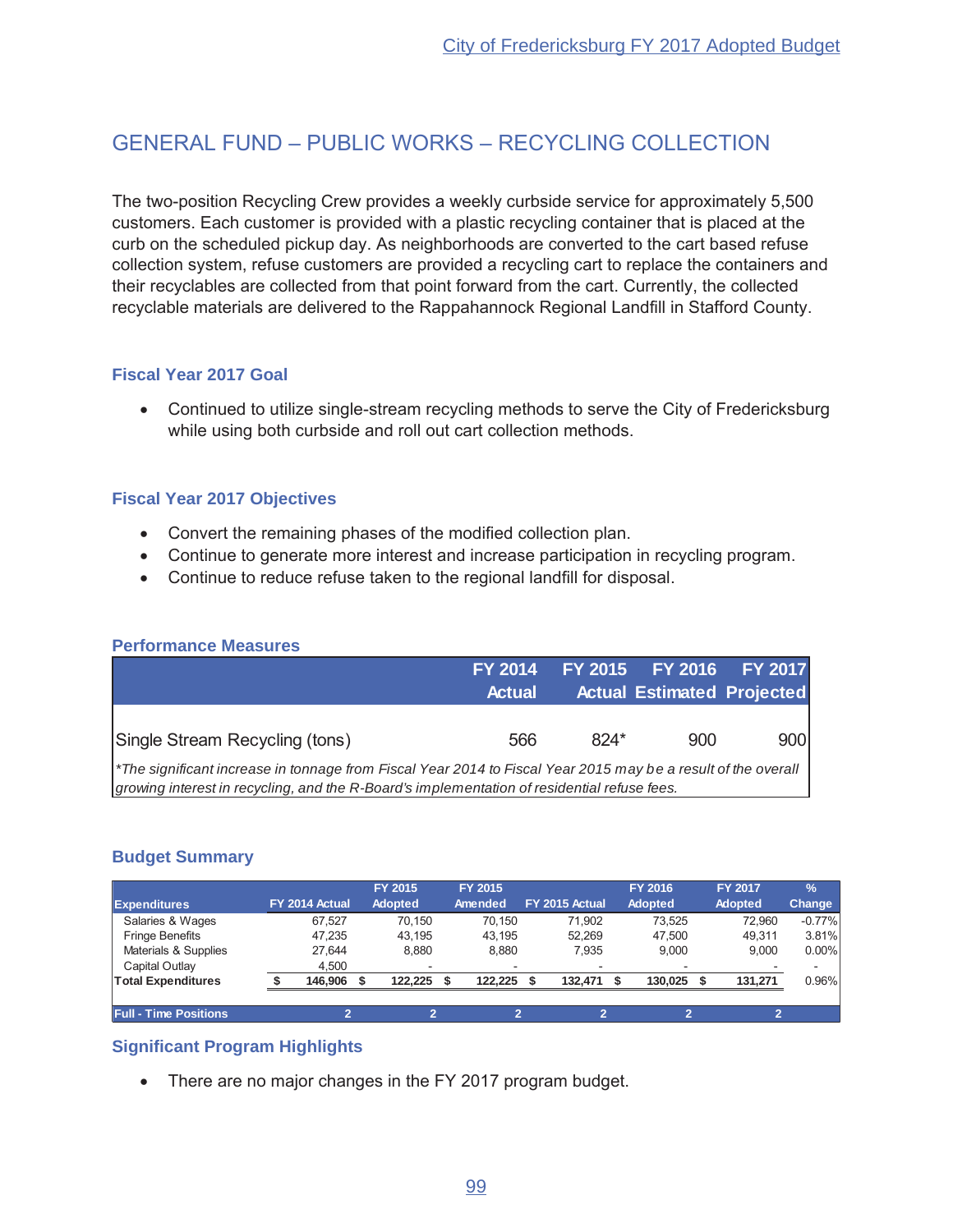# GENERAL FUND - PUBLIC WORKS - REFUSE COLLECTION

The eleven position Refuse Collection crew provides twice weekly sanitation service to 4,000 refuse customers. Collected refuse is taken to the Rappahannock Regional Landfill in Stafford County for disposal. The volume of refuse collected and delivered to the landfill for disposal has been reduced as a result of the City's recycling program.

#### **Fiscal Year 2017 Goal**

• Continued to utilize single-stream recycling methods to serve the City of Fredericksburg while using both curbside and roll out cart collection methods.

#### **Fiscal Year 2017 Objectives**

- Continue to generate more interest and increase participation in recycling program.
- Continue to reduce refuse taken to the regional landfill for disposal.

#### **Performance Measures**

|                            |               |       | FY 2014 FY 2015 FY 2016 FY 2017   |          |
|----------------------------|---------------|-------|-----------------------------------|----------|
|                            | <b>Actual</b> |       | <b>Actual Estimated Projected</b> |          |
| Total tons disposed (tons) | 5.732         | 8.840 | 9.000                             | 9.000    |
| Customer accounts          | 3.768         | 3.864 | 4.000*                            | $4.000*$ |

*\*After the R Board implemented residential fees for trash disposal at the convenience centers, the City received a surge of new customers. As the City has converted neighborhoods to the wheeled cart system, the Department has seen an approximate 15% increase in refuse accounts within the three neighborhoods (College Heights, Darbytown, and Mayfield).* 

#### **Budget Summary**

|                              |                | FY 2015                  | FY 2015   |                |    | FY 2016        |     |    | <b>FY 2017</b> | $\%$          |
|------------------------------|----------------|--------------------------|-----------|----------------|----|----------------|-----|----|----------------|---------------|
| <b>Expenditures</b>          | FY 2014 Actual | <b>Adopted</b>           | Amended   | FY 2015 Actual |    | <b>Adopted</b> |     |    | <b>Adopted</b> | <b>Change</b> |
| Salaries & Wages             | 374.831        | 393.050                  | 393.050   | 394.769        |    | 419.825        |     |    | 412.475        | $-1.75%$      |
| <b>Fringe Benefits</b>       | 240.519        | 271.160                  | 271.160   | 260.784        |    | 271.120        |     |    | 285.091        | 5.15%         |
| <b>Purchased Services</b>    | 38             | 600                      | 600       |                |    |                | 600 |    | 600            | $0.00\%$      |
| Travel & Training            |                |                          |           | 2.173          |    |                |     |    |                |               |
| Materials & Supplies         | 23.526         | 18.930                   | 18.930    | 17.856         |    | 19.750         |     |    | 19.750         | $0.00\%$      |
| Capital Outlay               | 45.828         | $\overline{\phantom{0}}$ | 350,000   |                |    |                |     |    |                |               |
| <b>Total Expenditures</b>    | 684,742 \$     | 683,740                  | 1,033,740 | 675,582        |    | 711,295        |     | S. | 717,916        | 0.93%         |
|                              |                |                          |           |                |    |                |     |    |                |               |
| <b>Full - Time Positions</b> | 11             | 11                       | 11        |                | 11 |                | 11  |    | 11             |               |

#### **Cost Recovery Table**

Revenues from solid waste fees charged to City customers cover approximately 85% of the costs related to refuse collection, refuse disposal, and recycling collection.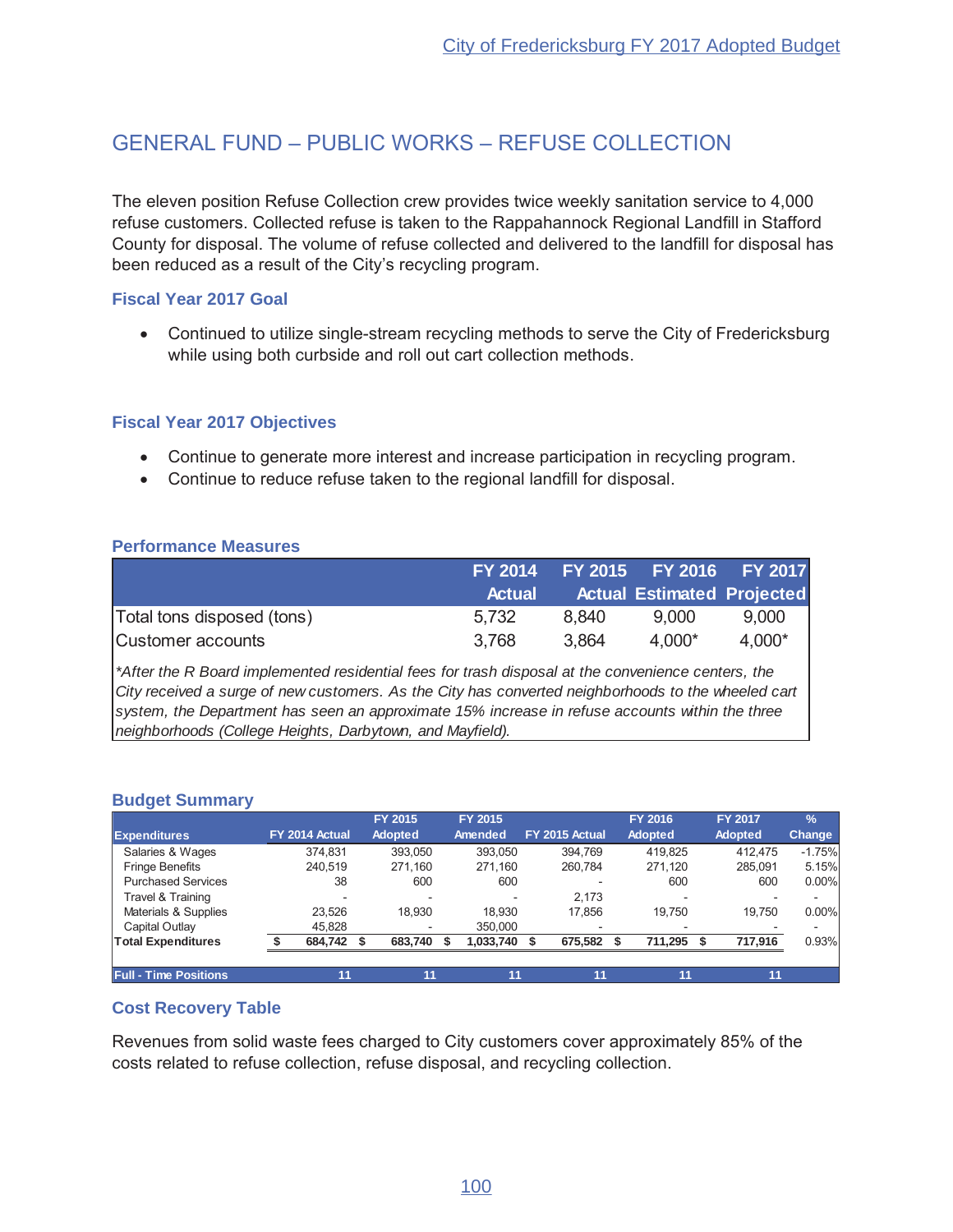|                             | <b>FY 2014</b> |    | FY 2015       | <b>FY 2016</b> |          | <b>FY 2017</b>   | <b>FY 2017</b> |          |
|-----------------------------|----------------|----|---------------|----------------|----------|------------------|----------------|----------|
| <b>Expenditures</b>         | <b>Actual</b>  |    | <b>Actual</b> | <b>Budget</b>  |          | <b>Requested</b> | <b>Adopted</b> | % Change |
| Refuse Disposal             | \$<br>142,557  | S  | 337,450       | \$<br>311,350  | - \$     | 424,150          | \$<br>311,350  | $0.00\%$ |
| Refuse Collection           | 684.742        |    | 675.582       | 711.295        |          | 698.358          | 717.916        | 0.93%    |
| <b>Recycling Collection</b> | 146,906        |    | 132,471       | 130,025        |          | 129,223          | 131,271        | 0.96%    |
| <b>Total Expenditures</b>   | \$<br>974,205  |    | 1,145,503     | 1,152,670      | <b>S</b> | 1,251,731        | 1,160,537      | 0.68%    |
| <b>Revenues</b>             |                |    |               |                |          |                  |                |          |
|                             |                |    |               |                |          |                  |                |          |
| <b>Solid Waste Fees</b>     | \$<br>828.049  | \$ | 967.732       | \$<br>981,650  | - \$     | 981.650          | \$<br>981.650  | $0.00\%$ |
| <b>Percent Recovery</b>     | 85.00%         |    | 84.48%        | 85.16%         |          | 78.42%           | 84.59%         |          |

## **Significant Program Highlights**

• The City continues to transition to the roll-out cart system.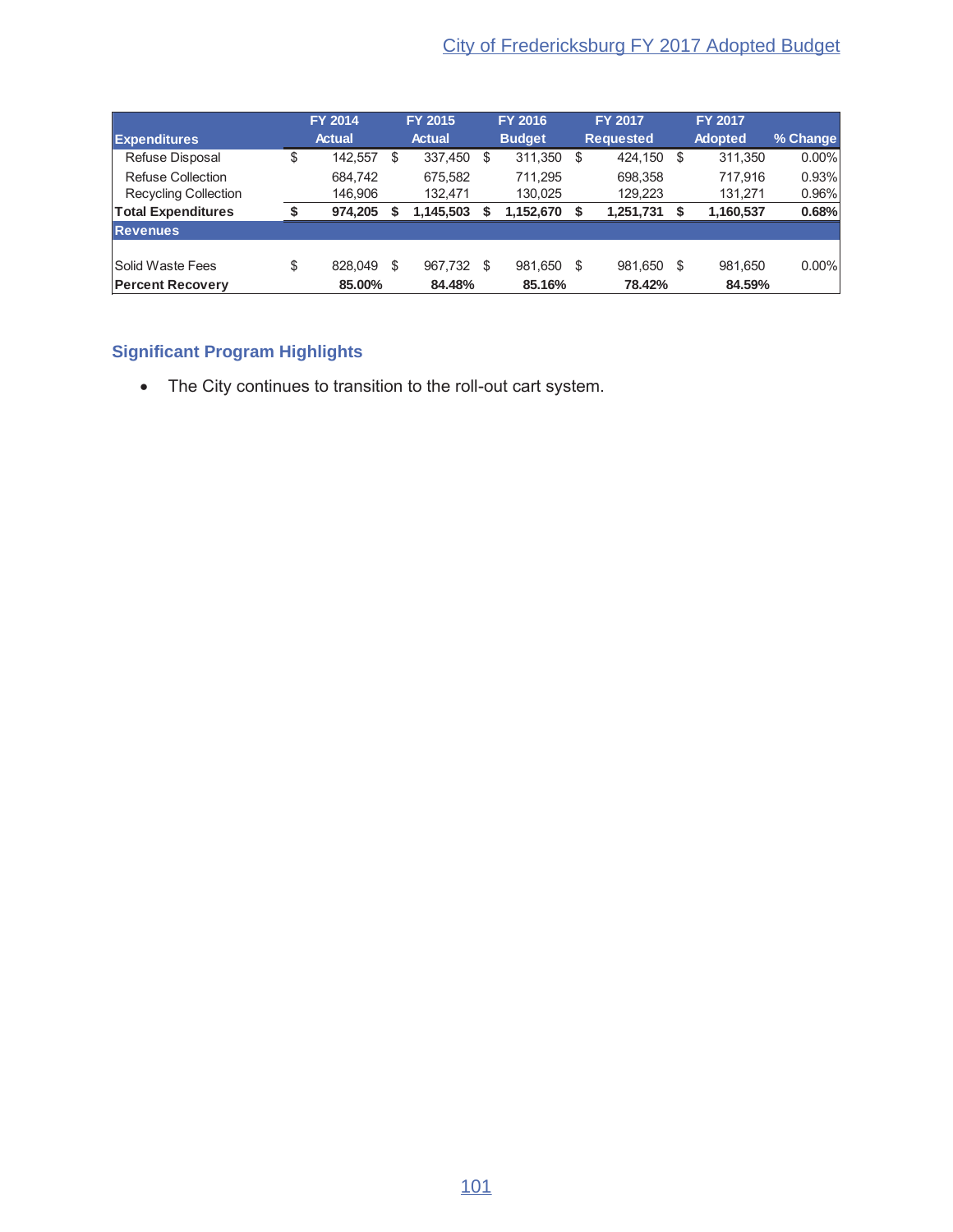# GENERAL FUND - PUBLIC WORKS - REFUSE DISPOSAL

Included in the budget for Refuse Disposal are tipping fees to the R-Board which runs a landfill in Stafford County and monitoring costs for a City owned landfill which is closed.

The R-Board is a joint operation of the City and Stafford County. Stafford County serves as the fiscal agent for R-Board operations. The City issued bonds on behalf of the R-Board in FY 2016 to build a new cell at the landfill. Debt service is supported by R-Board revenues. Recently enacted flow control ordinances in the City and Stafford County are expected to positively impact R-Board operations. Tipping fees increased significantly in FY 2015, but are expected to remain level in FY 2017.

The City owns a closed landfill on Cool Springs Road in Stafford County. Although no waste is received at this facility, the City must maintain the facility to federal and state environmental standards. This primarily takes the form of operation and maintenance of the methane gas monitoring and extraction system and performing groundwater inspections as required by the Virginia Department of Environmental Quality.

#### **R-Board Landfill (Active)**

#### **Fiscal Year 2017 Goal**

• Assist as necessary in the operation and oversight of the R-Board landfill to restore the financial balance sheet of the R-Board landfill.

#### **Fiscal Year 2017 Objectives**

- As reflected in an amendment to the FY 2016 adopted budget debt service funds, provide for the financing of the construction of Cell F2 at the R-Board landfill. Cell F2 will be able to handle the solid waste disposal needs of the City and Stafford County for the next eight years.
- The budget amendment does not affect the City's General Fund or Public Works Operations. The borrowed funds are provided to Stafford County as fiscal agent for the R-Board, and debt service is paid by the City for the City's share of the debt from tipping fees collected by the R-Board.
- Continue efforts of accurately tracking material and tipping weights with R-Board.

#### **Cool Springs Landfill (Closed)**

#### **Fiscal Year 2017 Goal**

• Perform maintenance of the Cool Springs Landfill and work the R-Board Landfill staff to insure its viability as a disposal site in the future.

#### **Fiscal Year 2017 Objectives**

• Continue monitoring of gas levels and performing groundwater inspections as required by Department of Environmental Quality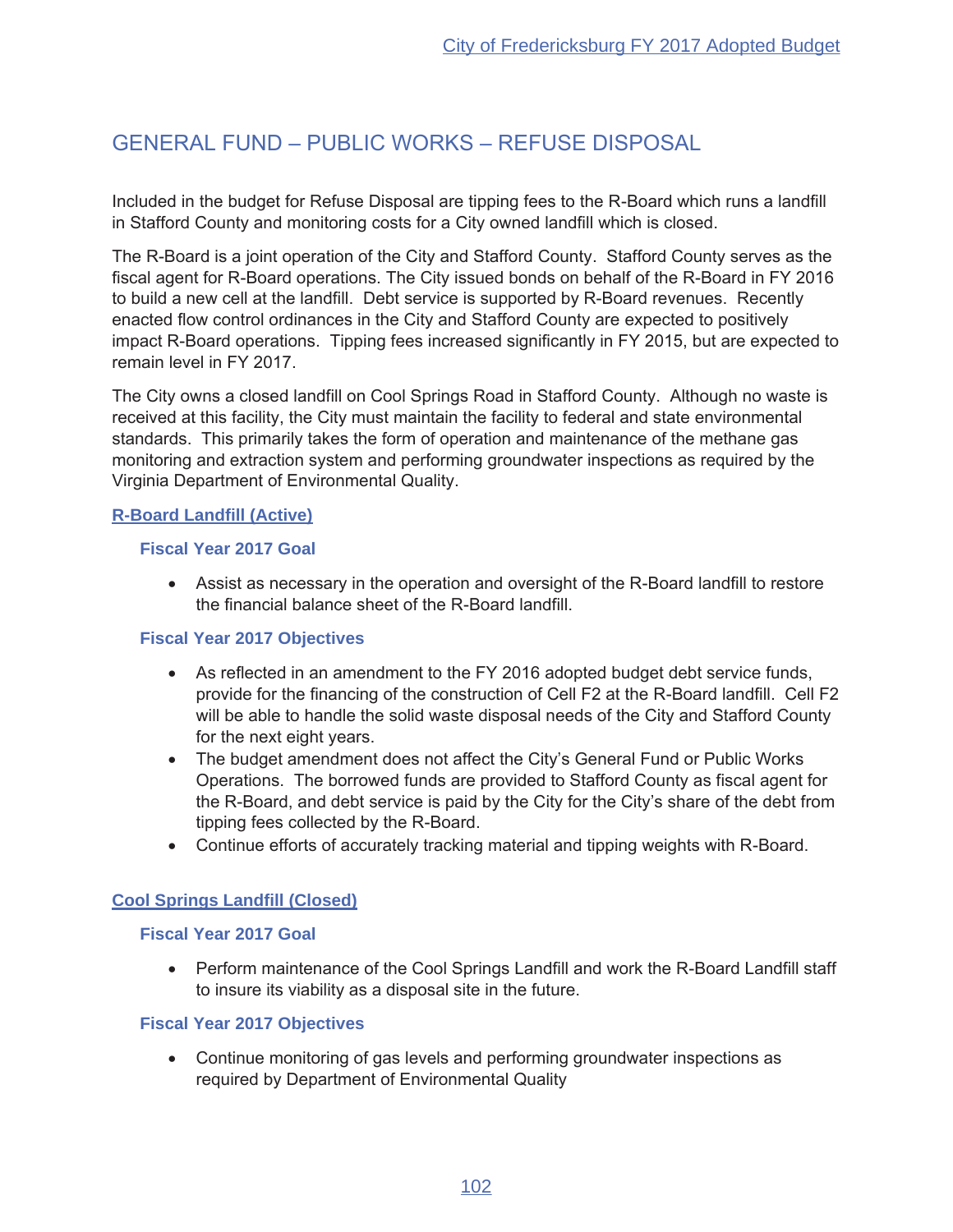• Continue to make improvements to minimize leachate problems and perform maintenance to landfill site and burner unit.

## **Budget Summary**

|                           |                | <b>FY 2015</b> | FY 2015 |                |         | <b>FY 2016</b> | <b>FY 2017</b> | $\frac{9}{6}$ |
|---------------------------|----------------|----------------|---------|----------------|---------|----------------|----------------|---------------|
| <b>Expenditures</b>       | FY 2014 Actual | <b>Adopted</b> | Amended | FY 2015 Actual |         | <b>Adopted</b> | <b>Adopted</b> | Change        |
| <b>Purchased Services</b> | 82.648         | 113.650        | 113.650 |                | 102.214 | 113.650        | 113.650        | $0.00\%$      |
| Materials & Supplies      | 816            | 27.000         | 27.000  |                | 170     | 2.000          | 2.000          | $0.00\%$      |
| Joint Operations          | 56.544         | 193.700        | 193.700 |                | 122.910 | 193.700        | 193.700        | $0.00\%$      |
| <b>Total Expenditures</b> | 142.557        | 337.450        | 337.450 |                | 228.251 | 311.350        | 311.350        | $0.00\%$      |

## **Significant Program Highlights**

• Joint Operations represents the tipping fees charged to the City by the R-Board Landfill.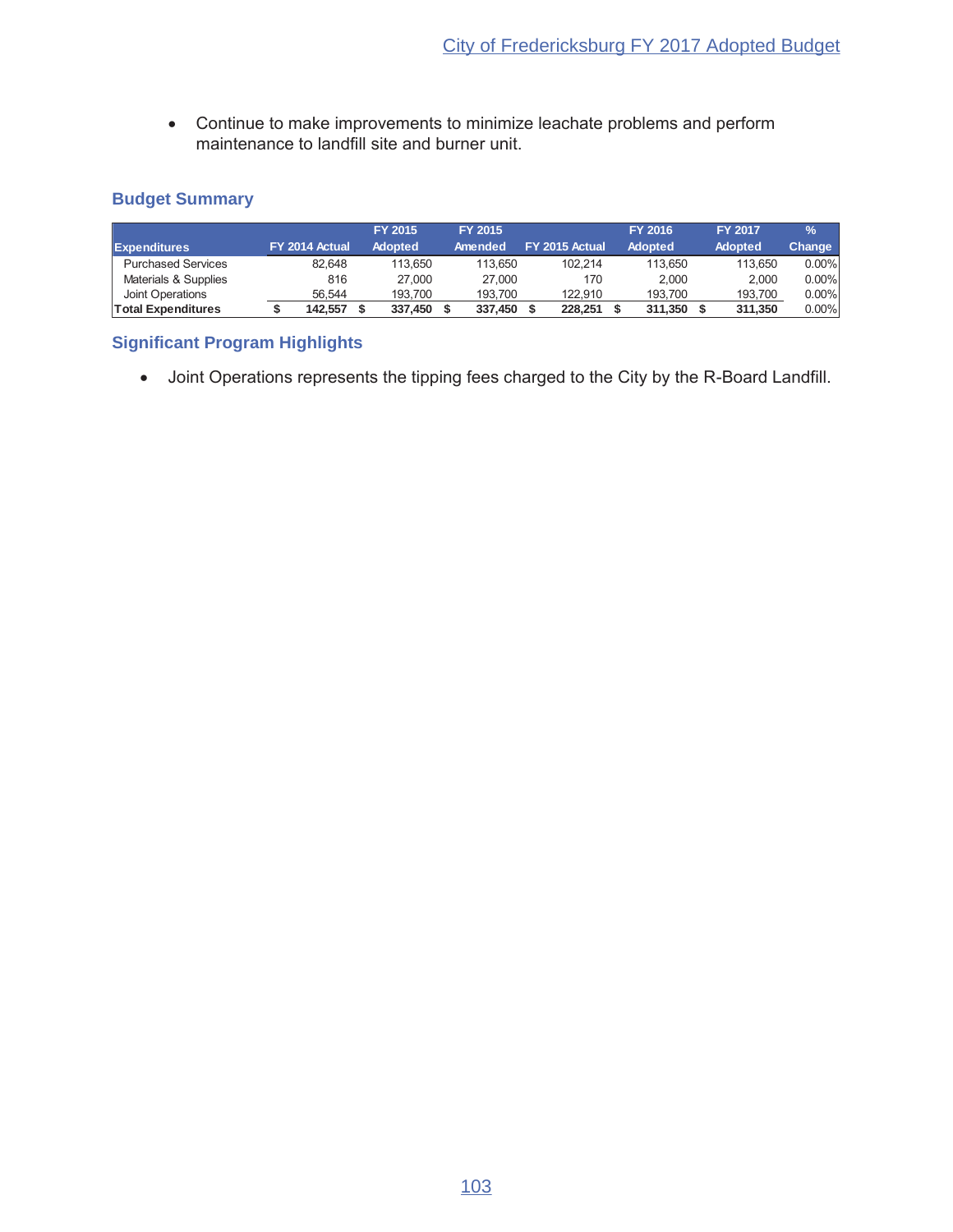# GENERAL FUND - PUBLIC WORKS - SHOP AND GARAGE

The Shop and Garage Division of the Public Works Department is responsible for the maintenance of the vehicle and equipment fleet for the City, with the exception of Transit and School Board. Automotive and equipment maintenance is performed on approximately 150 cars, trucks, and other self-propelled units. The Department also maintains approximately 140 pieces of non-propelled equipment, such as weed eaters, chain saws, trash pumps, air compressors, stump grinders, etc. In addition, the Division includes purchasing, utility CAD and inventory control for the entire Department.

## **Fiscal Year 2017 Goal**

• Continue to manage the daily public works operations in all divisions including the safe, efficient, and environmentally sound repair and maintenance of the City's automotive and equipment fleet.

## **Fiscal Year 2017 Objectives**

- Increase productivity by minimizing vehicle and equipment breakdowns and improve tracking by implementing a fleet management software.
- Continue fabrication and construction of new design concrete tops for catch basins.

|                              |                | FY 2015        | FY 2015   |                | <b>FY 2016</b> | <b>FY 2017</b> | $\frac{9}{6}$ |
|------------------------------|----------------|----------------|-----------|----------------|----------------|----------------|---------------|
| <b>Expenditures</b>          | FY 2014 Actual | <b>Adopted</b> | Amended   | FY 2015 Actual | <b>Adopted</b> | <b>Adopted</b> | Change        |
| Salaries & Wages             | 552.726        | 576.295        | 576.295   | 588.218        | 597.365        | 594.920        | $-0.41%$      |
| <b>Fringe Benefits</b>       | 288.491        | 339.755        | 339.755   | 335.871        | 327.625        | 343,286        | 4.78%         |
| <b>Purchased Services</b>    | 7.364          | 6.640          | 6.640     | 7.673          | 6.700          | 6.700          | $0.00\%$      |
| Util, Comm, Rentals, Etc.    | 41.396         | 43.800         | 43.800    | 40.629         | 41.300         | 41.300         | $0.00\%$      |
| Travel & Training            | 1.001          | 2.300          | 2.300     | 1.263          | 2.300          | 2.300          | $0.00\%$      |
| Materials & Supplies         | 325.624        | 312.850        | 312.850   | 275.723        | 293.300        | 293.300        | $0.00\%$      |
| Capital Outlay               | 18.265         | 9.905          | 40.638    | 32.792         | 46.915         | 10.000         | $-78.68\%$    |
| <b>Total Expenditures</b>    | 1,234,868      | ,291,545       | 1,322,278 | 1,282,169      | 1,315,505      | 1,291,806      | $-1.80\%$     |
|                              |                |                |           |                |                |                |               |
| <b>Full - Time Positions</b> | 12             | 12             | 12        | 12             | 12             | 12             |               |

## **Budget Summary**

## **Significant Program Highlights**

• Included in the Capital Outlay category is a cargo container to address storage needs.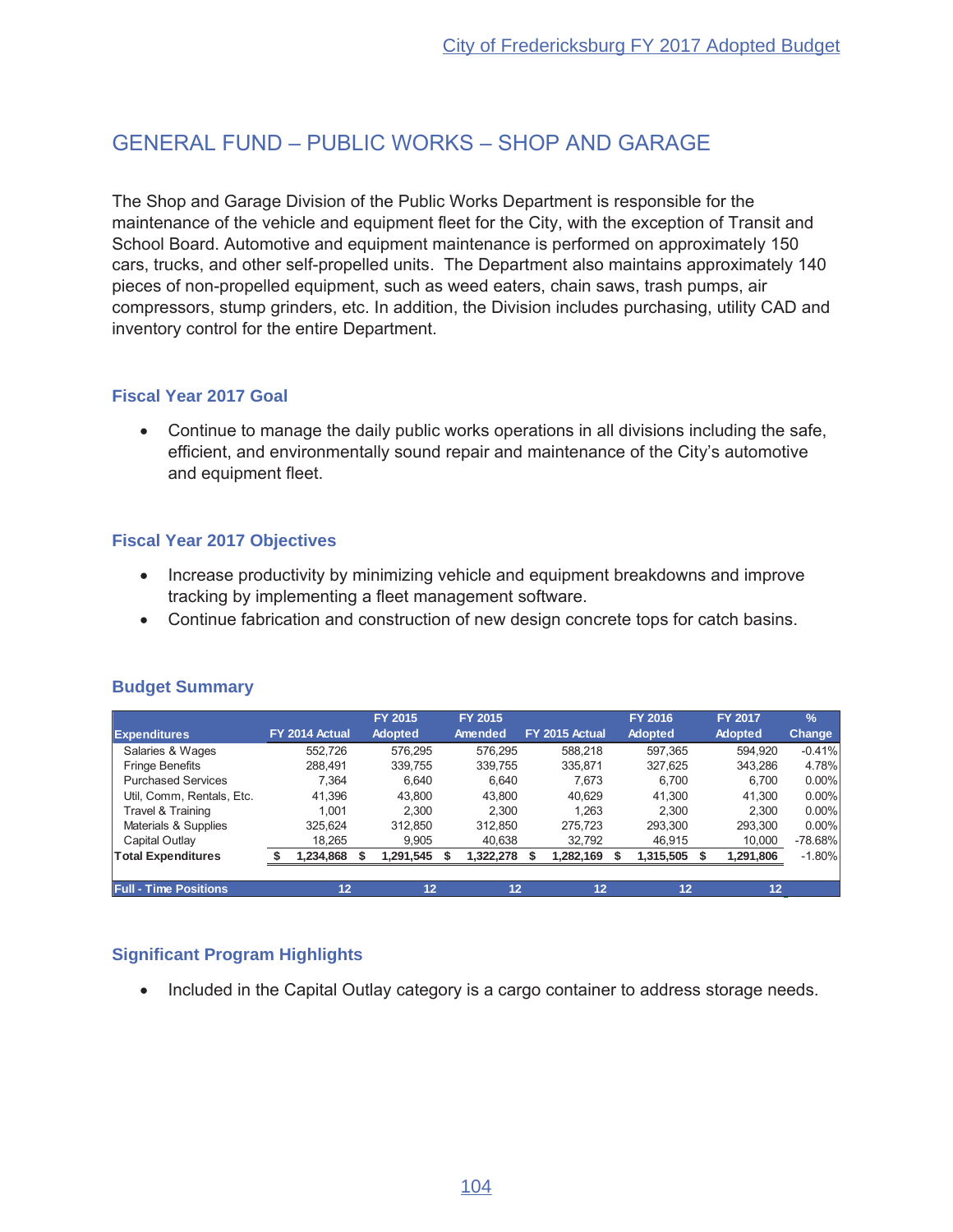# GENERAL FUND - PUBLIC WORKS SNOW REMOVAL

As part of the effort to better manage the City's snow removal efforts, funds for this purpose have been included in a separate funding unit. Costs for snow removal may vary significantly from year to year.

#### **Fiscal Year 2017 Goals**

- Provide safe travel on primary and secondary roads during hazardous winter conditions.
- Continue to strengthen and improve our snow removal plan with trained employees and reliable equipment.

## **Fiscal Year 2017 Objectives**

- Provide snow removal operations for the City of Fredericksburg.
- Continue to provide training for staff.
- Increase productivity by minimizing vehicle/equipment breakdowns.
- Apply chemical and traction products specific to storm types while considering environmental impacts.

#### **Performance Measures**

|                        | <b>FY 2014</b> | <b>FY2015</b> | <b>FY 2016</b>   | <b>FY 2017</b>   |
|------------------------|----------------|---------------|------------------|------------------|
|                        | <b>Actual</b>  | <b>Actual</b> | <b>Projected</b> | <b>Projected</b> |
| Tons of Salt Purchased | 763            | 671           | 750              | 750              |

## **Budget Summary**

|                           |                | FY 2015        | <b>FY 2015</b> |                | <b>FY 2016</b> | <b>FY 2017</b> | $\frac{9}{6}$ |
|---------------------------|----------------|----------------|----------------|----------------|----------------|----------------|---------------|
| <b>Expenditures</b>       | FY 2014 Actual | <b>Adopted</b> | Amended        | FY 2015 Actual | <b>Adopted</b> | <b>Adopted</b> | Change        |
| Salaries & Wages          | 64.377         | 20.810         | 20.810         | 44.776         | 20,000         | 20,000         | 0.00%         |
| <b>Fringe Benefits</b>    | 7.191          | 2.385          | 2.385          | 5.124          | 2.385          | 3.530          | 48.01%        |
| <b>Purchased Services</b> | 52.569         | 50.000         | 50.000         | 29.294         | 50.000         | 50.000         | 0.00%         |
| Materials & Supplies      | 52.248         | 46.000         | 46.000         | 65.500         | 46.000         | 46.000         | 0.00%         |
| Capital Outlay            | 8.990          | 27,000         | 27,000         | 29.346         | 20,000         | 6,000          | $-70.00\%$    |
| <b>Total Expenditures</b> | 185.375        | 146.195        | 146.195        | 174.040        | 138,385        | 125.530        | $-9.29%$      |

- The increase in the Fringe Benefits line is due to recent trends in Worker's Compensation costs within this budget.
- Included in the Capital Outlay is funding for a new snow plow. This will be used for the new dump truck included in the Street Maintenance budget.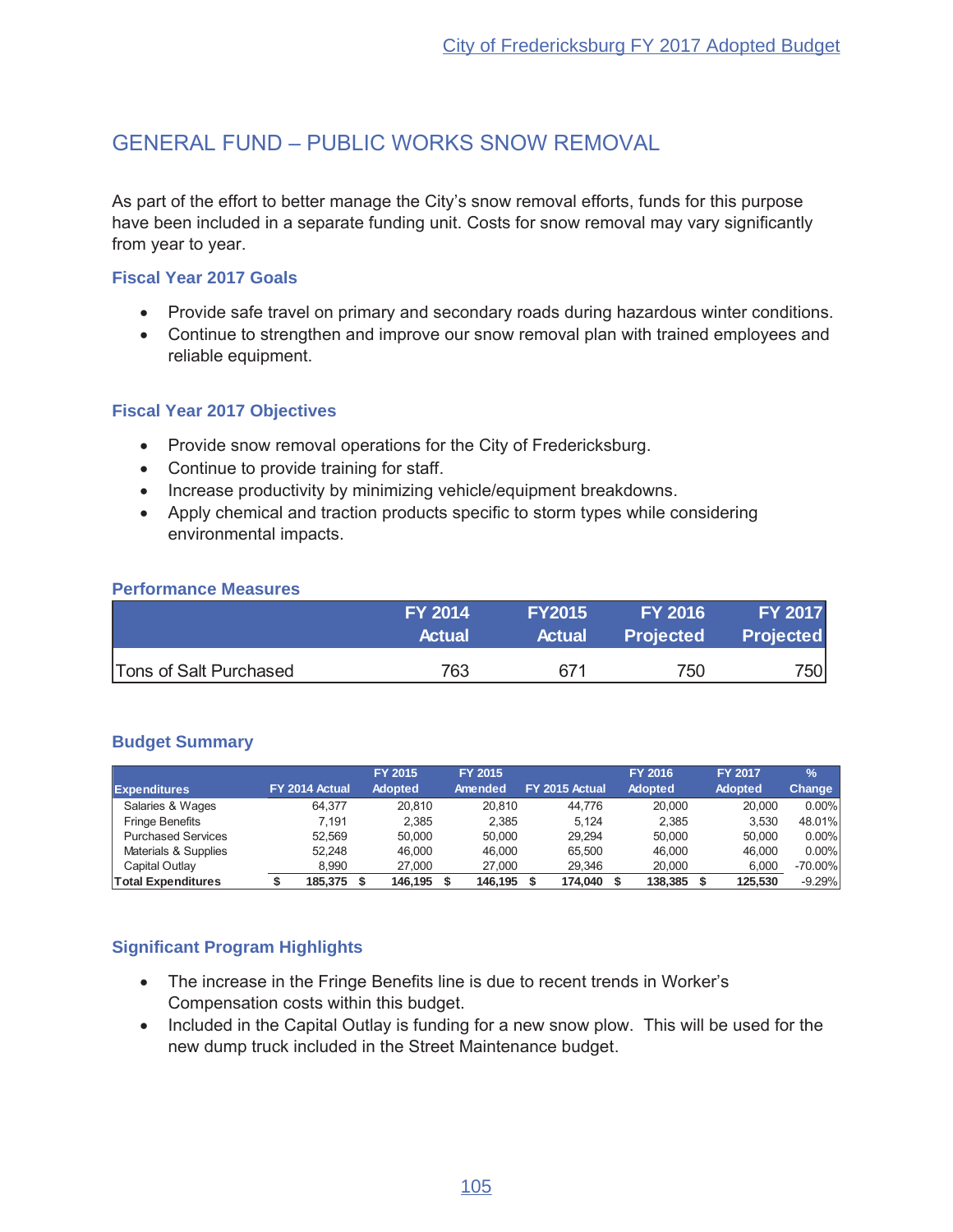# GENERAL FUND - PUBLIC WORKS - STREETI IGHTS

The Engineering/Administration division of the Public Works Department manages the Streetlight program. The Streetlight program funds the installation and maintenance of streetlights and the cost of electric power associated with streetlights and traffic signals throughout the City. The Department of Public Works maintains ornamental streetlights, mainly in the downtown area, and streetlights in municipal parking lots. The Department also coordinates repairs to non-standard ornamental street lighting in the Village of Idlewild and Estates of Idlewild subdivisions. All other streetlights are installed and maintained by Dominion Virginia Power. Staff reviews requests for new streetlights and makes recommendations regarding these requests.

## **Fiscal Year 2017 Goal**

• Provide consistent and efficient lighting services including both traffic lights and street lights in order to maintain safety for those who travel around the City.

## **Fiscal Year 2017 Objectives**

- Continue to maintain and provide streetlight service for the City.
- Evaluate potential savings in ornamental streetlights from new technology.

## **Budget Summary**

|                           |                | <b>FY 2015</b> | <b>FY 2015</b> |                | FY 2016        | <b>FY 2017</b> | $\frac{9}{6}$ |
|---------------------------|----------------|----------------|----------------|----------------|----------------|----------------|---------------|
| <b>Expenditures</b>       | FY 2014 Actual | <b>Adopted</b> | Amended        | FY 2015 Actual | <b>Adopted</b> | <b>Adopted</b> | <b>Change</b> |
| <b>Purchased Services</b> | 5.250          | 10.000         | 10.000         | 8.479          | 10.000         | 10.000         | $0.00\%$      |
| Util. Comm. Rentals. Etc. | 372.033        | 375,000        | 375,000        | 376.278        | 380,000        | 385,000        | 1.32%         |
| Materials & Supplies      | 14.195         | 10.000         | 10.000         | 10.024         | 10.000         | 10.000         | $0.00\%$      |
| Total Expenditures        | 391.478        | 395.000        | 395,000        | 394.781        | 400,000        | 405.000        | 1.25%         |

- The increase in Util, Comm, Rentals, Etc. reflects actual spending.
- \$50,000 is set aside in the CIP for ornamental lights in the downtown historic district.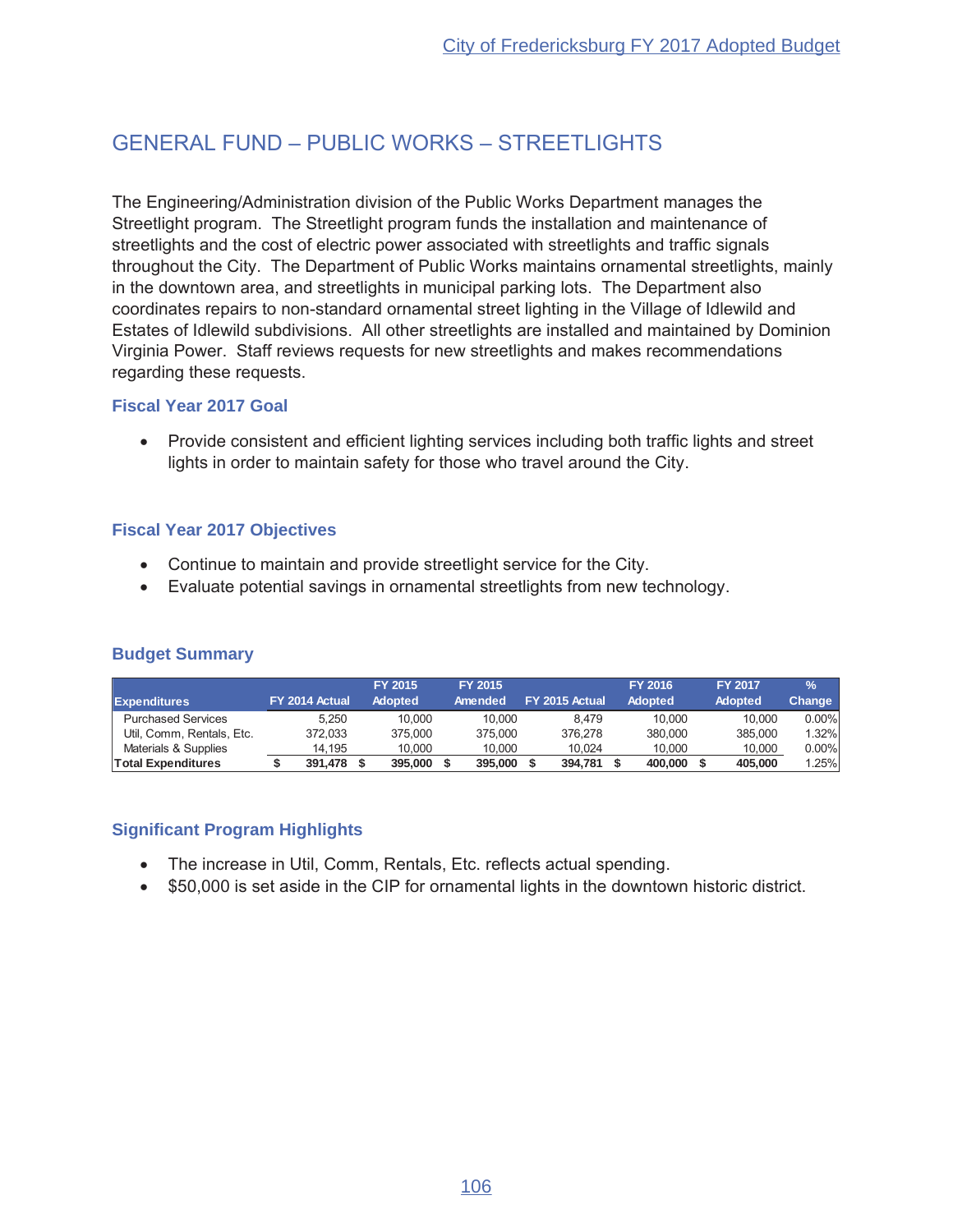## **GENERAL FUND - PUBLIC WORKS - STREET MAINTENANCE**

The Street Maintenance Division of the Public Works Department has three crews: the tree crew, the concrete crew, and the patch and asphalt crew. The tree crew maintains trees within the City's rights-of-way. The concrete crew repairs and replaces the City's concrete sidewalks, curbs, gutters, driveways, handicap ramps, and drainage structures. In addition, this crew is responsible for the repair and installation of brick sidewalks. The patch and asphalt crew performs pothole patching and limited paving for the City's asphalt streets and roadways. All three crews will also perform duties as necessary to assist with flood recovery and snow removal.

#### **Fiscal Year 2017 Goal**

• Complete the FY 2017 paving program, which is funded by a combination of local funds and state revenue sharing funds, to repave, patch or reconstruct street throughout the City.

#### **Fiscal Year 2017 Objectives**

- Continue to improve efforts of recycling demolished concrete to divert waste from landfill
- Increase productivity by minimizing vehicle/equipment breakdowns.
- Improve condition of city sidewalks, curb and gutter, and driveway aprons by developing a balance between inquiry response and preventative maintenance

#### **Performance Measures**

|                                     | <b>FY 2014</b> | <b>FY2015</b> | <b>FY 2016</b>   | <b>FY 2017</b>   |
|-------------------------------------|----------------|---------------|------------------|------------------|
|                                     | <b>Actual</b>  | <b>Actual</b> | <b>Projected</b> | <b>Projected</b> |
| <b>Total Yards Poured</b>           | 250            | 189           | 250              | 250              |
| Square Feet of New Sidewalk         | 10,758         | 13,515        | 10,758           | 10,000           |
| Linear Feet of Curb & Gutter        | 404            | 400           | 404              | 400              |
| Reconstruction of ADA ramps         | 12             | 10            | 12               | 10 <sup>1</sup>  |
| Square feet of Driveway Apron       | 10             | 16            | 10               | 12               |
| <b>Reconstruction of Tree Wells</b> | 28             | 17            | 28               | 40               |
| Square feet of Brick Sidewalk       | 3,240          | 1,930         | 2,000            | 2,000            |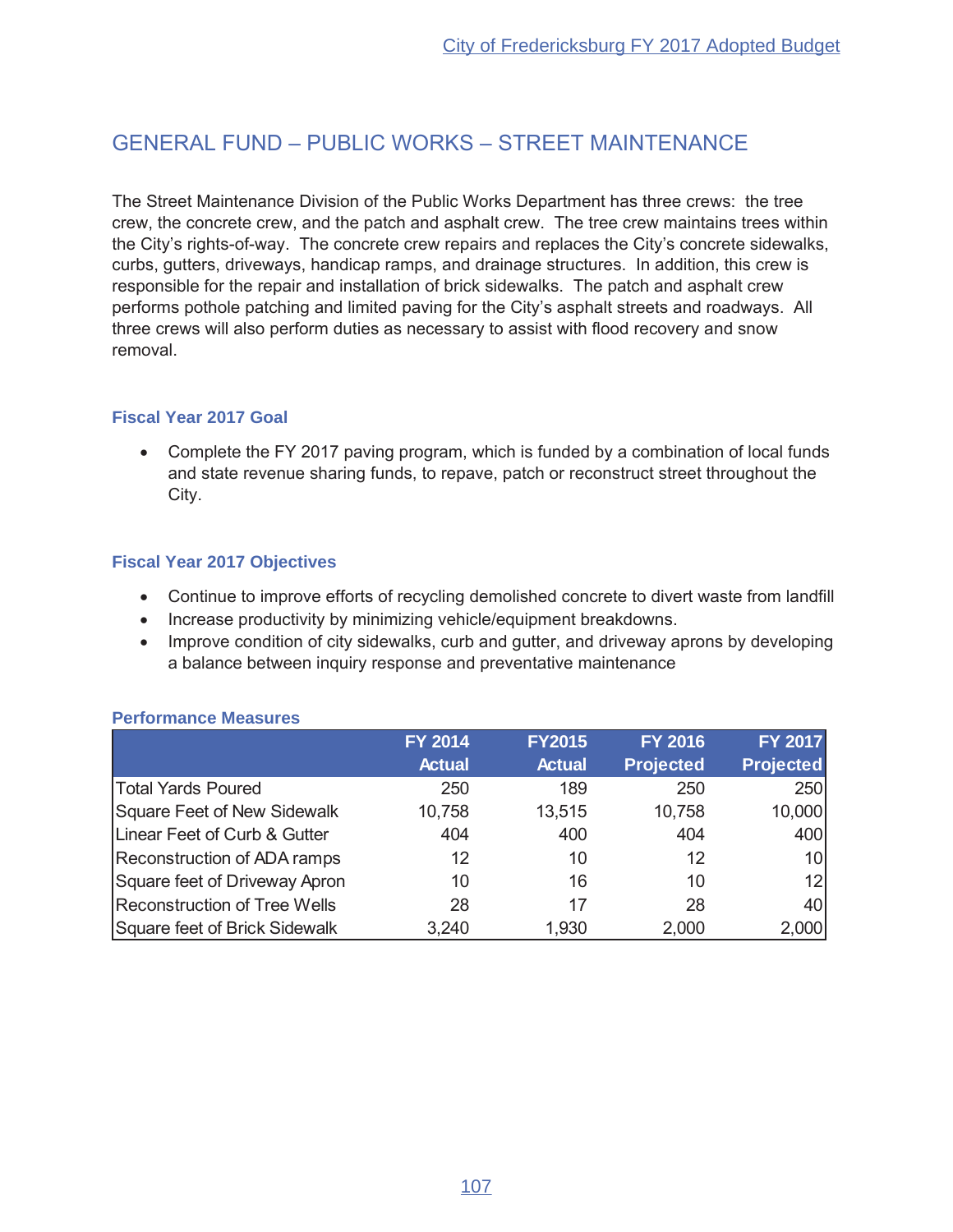## **Budget Summary**

|                              |                | FY 2015        | FY 2015   |                | <b>FY 2016</b> | <b>FY 2017</b> | $\sqrt{2}$ |
|------------------------------|----------------|----------------|-----------|----------------|----------------|----------------|------------|
| <b>Expenditures</b>          | FY 2014 Actual | <b>Adopted</b> | Amended   | FY 2015 Actual | <b>Adopted</b> | <b>Adopted</b> | Change     |
| Salaries & Wages             | 520.718        | 583.950        | 583.950   | 563.241        | 605.620        | 602.420        | $-0.53%$   |
| <b>Fringe Benefits</b>       | 284.144        | 336,880        | 336,880   | 288.417        | 334.750        | 338,915        | 1.24%      |
| <b>Purchased Services</b>    | 41.414         | 50.000         | 30.206    | 26.761         | 50,000         | 50.000         | $0.00\%$   |
| Util, Comm, Rentals, Etc.    | 2.572          | 2.200          | 2.200     | 2.699          | 2.400          | 7.400          | 208.33%    |
| Travel & Training            | 4.148          | 800            | 800       | 1.812          | 800            | 1.100          | 37.50%     |
| Materials & Supplies         | 158.852        | 144.510        | 149.304   | 160.935        | 144.500        | 144.500        | 0.00%      |
| Capital Outlay               | 143.243        | 216,800        | 220,526   | 12.245         | 100,000        | 108,000        | 8.00%      |
| <b>Total Expenditures</b>    | 1,155,090      | 1,335,140      | 1,323,866 | 1,056,110      | 1,238,070      | 1,252,335      | 1.15%      |
|                              |                |                |           |                |                |                |            |
| <b>Full - Time Positions</b> | 13             | 13             | 13        | 13             | 13             | 13             |            |

- Included in the Capital Outlay line is funding to replace a single axle dump truck.
- A snow plow is include in the Snow Removal budget for use with the new dump truck.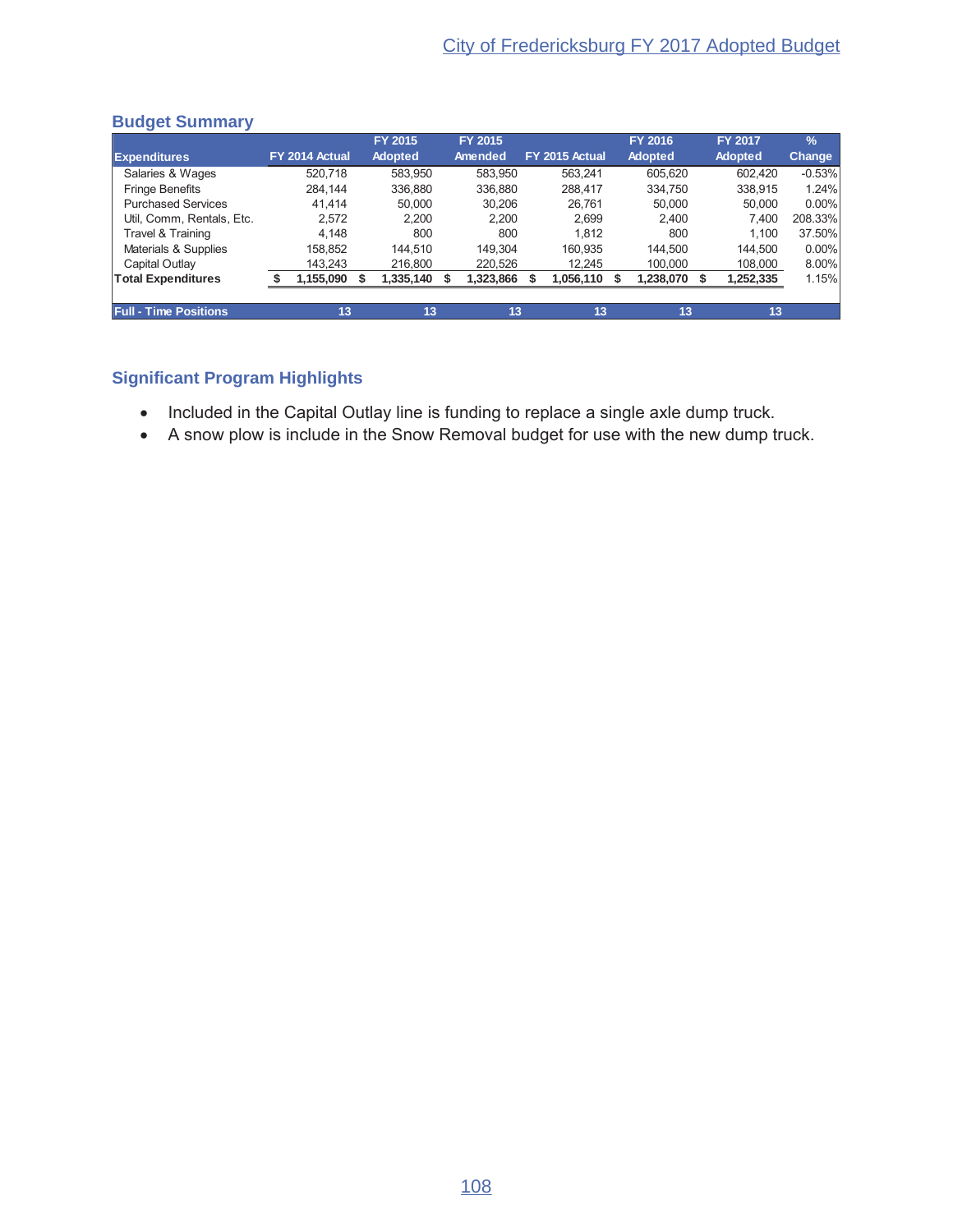# GENERAL FUND - PUBLIC WORKS - STREET SANITATION

Activities for the twelve position Street Sanitation crew include weed and grass cutting, leaf collection, litter control, special collections, maintenance of approximately 135 public trash receptacles (serviced 3x/week), and assistance to other City departments and non-profit groups for activities and events annually. The members of the Street Sanitation crews also perform duties, when needed, related to storm/flooding recovery and snow/ice removal.

## **Fiscal Year 2017 Goal**

Manage right of way vegetation, assist with weed and litter code compliance, assist with special events, and collect leaves during the fall season in order to make the City of Fredericksburg a safe and eye appealing place to work, live and visit.

## **Fiscal Year 2017 Objectives**

- Improved right-of-way sight distances and vegetation management program with the City's purchase of a boom mower attachment for a tractor.
- Continue to improve personnel management, particularly in the fall and spring seasons to most effectively manage leaf collection and vegetation management.
- Improve street cleaning operations and continue to provide personnel and improved cleaning efforts in the Downtown area.

|                       | <b>FY 2014</b> | <b>FY2015</b> | <b>FY 2016</b>   | <b>FY 2017</b>   |
|-----------------------|----------------|---------------|------------------|------------------|
|                       | <b>Actual</b>  | <b>Actual</b> | <b>Projected</b> | <b>Projected</b> |
| Loads of Leaves       | 509            | 516           | 520              | 525              |
| Cubic Yards of Leaves | 5,604          | 5,657         | 5,700            | 5,725            |

## **Performance Measures**

#### **Budget Summary**

|                              |                | FY 2015        | FY 2015   |                | FY 2016        | <b>FY 2017</b> | $\frac{9}{6}$ |
|------------------------------|----------------|----------------|-----------|----------------|----------------|----------------|---------------|
| <b>Expenditures</b>          | FY 2014 Actual | <b>Adopted</b> | Amended   | FY 2015 Actual | <b>Adopted</b> | <b>Adopted</b> | Change        |
| Salaries & Wages             | 419.245        | 445.900        | 457.900   | 436.413        | 446.685        | 444.970        | $-0.38%$      |
| <b>Fringe Benefits</b>       | 231.057        | 282.490        | 282.490   | 249.547        | 282.130        | 297.242        | 5.36%         |
| <b>Purchased Services</b>    | 14.360         | 25.600         | 13.600    | 13.337         | 30.600         | 30.600         | $0.00\%$      |
| Util, Comm, Rentals, Etc.    | 1.481          | 9.200          | 9.200     | 7.052          | 1.200          | 1.200          | $0.00\%$      |
| Materials & Supplies         | 25.760         | 24.050         | 23.618    | 25.496         | 24.200         | 24.200         | $0.00\%$      |
| Capital Outlay               | 14.451         | 29.300         | 379.732   | 23.232         | 18.500         | 111.200        | 501.08%       |
| <b>Total Expenditures</b>    | 706,354 \$     | 816,540        | 1,166,540 | 755,077        | 803,315 \$     | 909,412        | 13.21%        |
|                              |                |                |           |                |                |                |               |
| <b>Full - Time Positions</b> | 12             | 12             | 12        | 12             | 12             | 12             |               |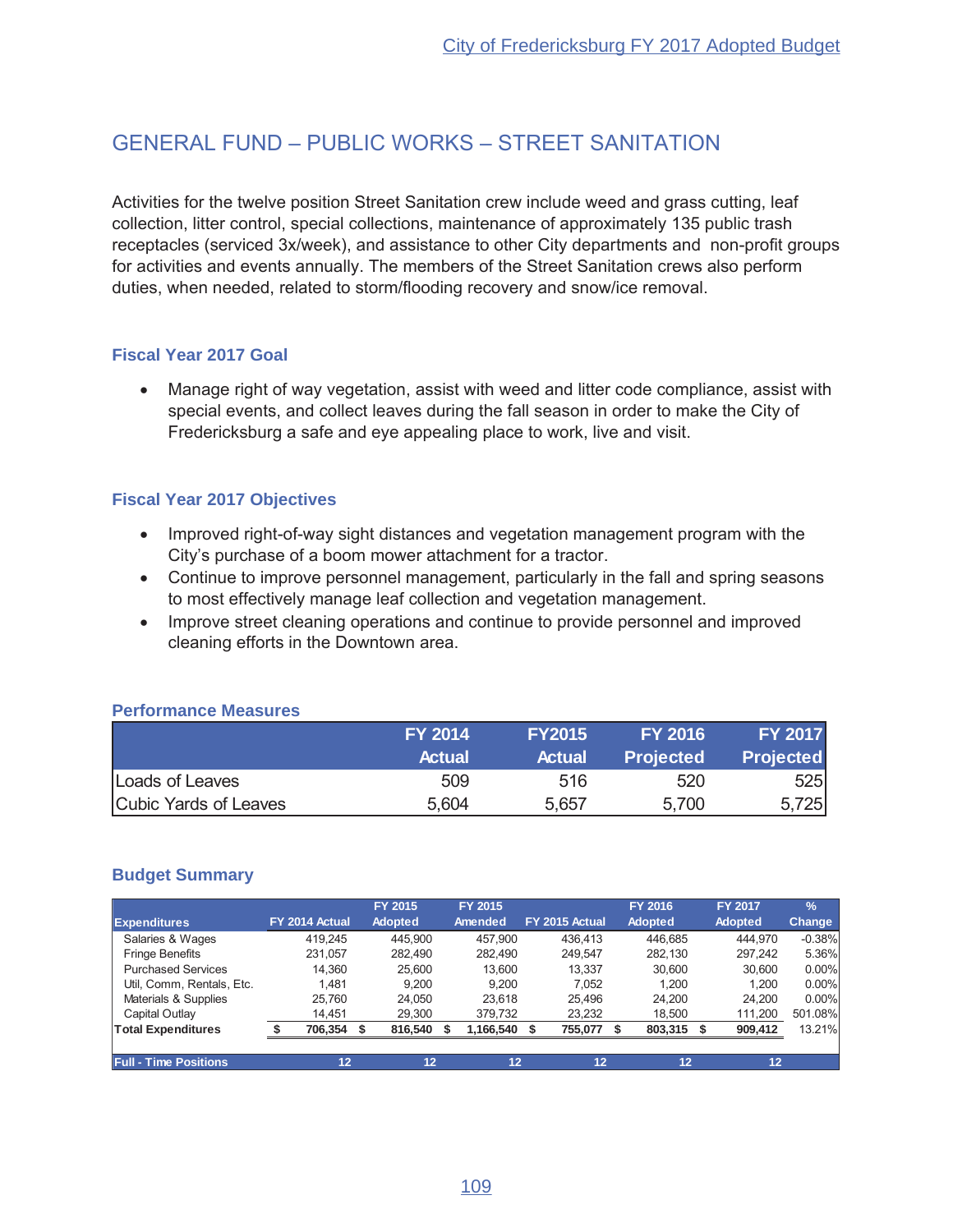- The Capital Outlay line includes funding for a new municipal leaf collection machine, one ton truck with a dump body and a half ton pick-up truck.
- There are no other significant program changes.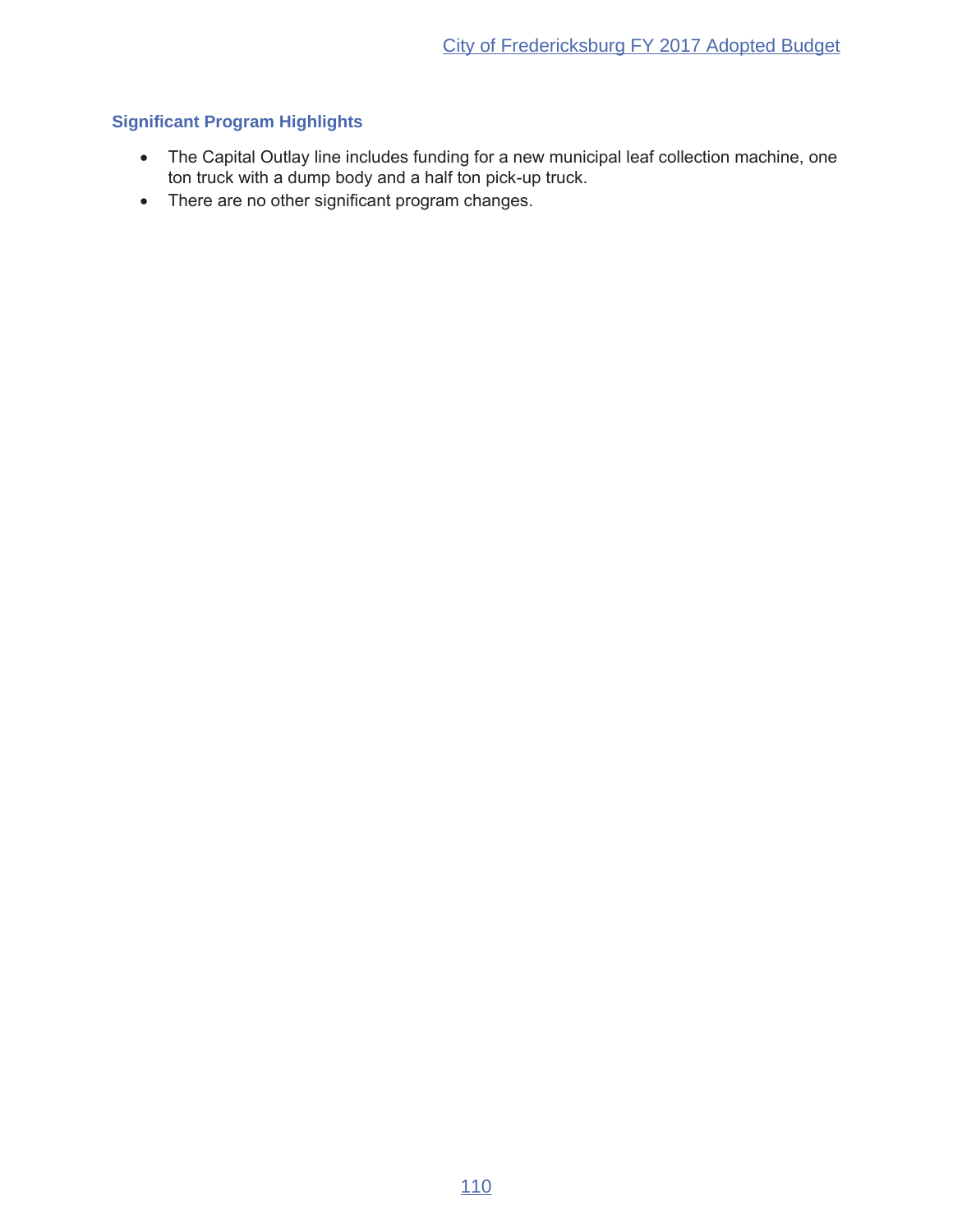# **GENERAL FUND - PUBLIC WORKS - TRAFFIC**

The six personnel of the Traffic crew are responsible for the management, installation, maintenance, and repair of traffic signals, signs, and pavement markings within the City limits. The Traffic Division of Public Works manages more than 150 downtown and public landmark lighting fixtures, presently maintains more than sixty signalized intersections, 6,000 signs, and 10,000 lin. ft. of guardrail. The Traffic Division is responsible for traffic count data collection, surveys, studies, accident investigations, weekly installation of event banners and a Work Zone Safety Program. The work unit supports traffic work zones for Public Works field crews as nonroutine support is required, as well as supporting contractor work zone activities.

The Traffic Division supports efforts such as Christmas lighting and other special event or holiday decorations in the downtown area.

Public Works Traffic activities are generally governed by the Federal Highway Administration (FHWA) regulations - "Manual on Uniform Traffic Control Devices" (MUTCD), Virginia Department of Transportation regulations or other regulations of the Commonwealth of Virginia, and City Code.

The members of the Traffic crew also perform duties, when needed, related to storm/flooding and snow/ice removal as well as emergency responses for traffic signals and signage as necessary.

## **Fiscal Year 2017 Goals**

- Continue efforts to operate and maintain City traffic signals so that they operate safely, efficiently, and are cost-effective.
- Continue to monitor and repair or replace City street signs, quardrails, and pavement markings as necessary to ensure the safety of the travelling public

## **Fiscal Year 2017 Objectives**

- Implement new Traffic Signal Central System and create a TOC (Traffic Operations Center) at the City Shop to effectively manage the development of an advanced traffic network.
- Purchase inventory of new traffic signal controllers, replacement components, and peripherals, and replace obsolete equipment as the budget permits. During FY 2016, traffic signal terminals and cabinets were replaced at six intersections. Four intersections received thermal detection systems to either replace faulty detection equipment or to allow the intersection to operate more efficiently in fully actuated mode. A wireless detection system was also installed at the U.S. 1 / Twin Lakes Drive intersection to allow that intersection to operate more efficiently in fully actuated mode.
- During FY 2016, the City began the process of evaluating several intersections with outdated traffic signals and light traffic volumes for possible replacement with street signs. The results of that evaluation are not yet complete, but should be available to inform the work program in either FY 2017 or FY 2018, depending upon funding requirements.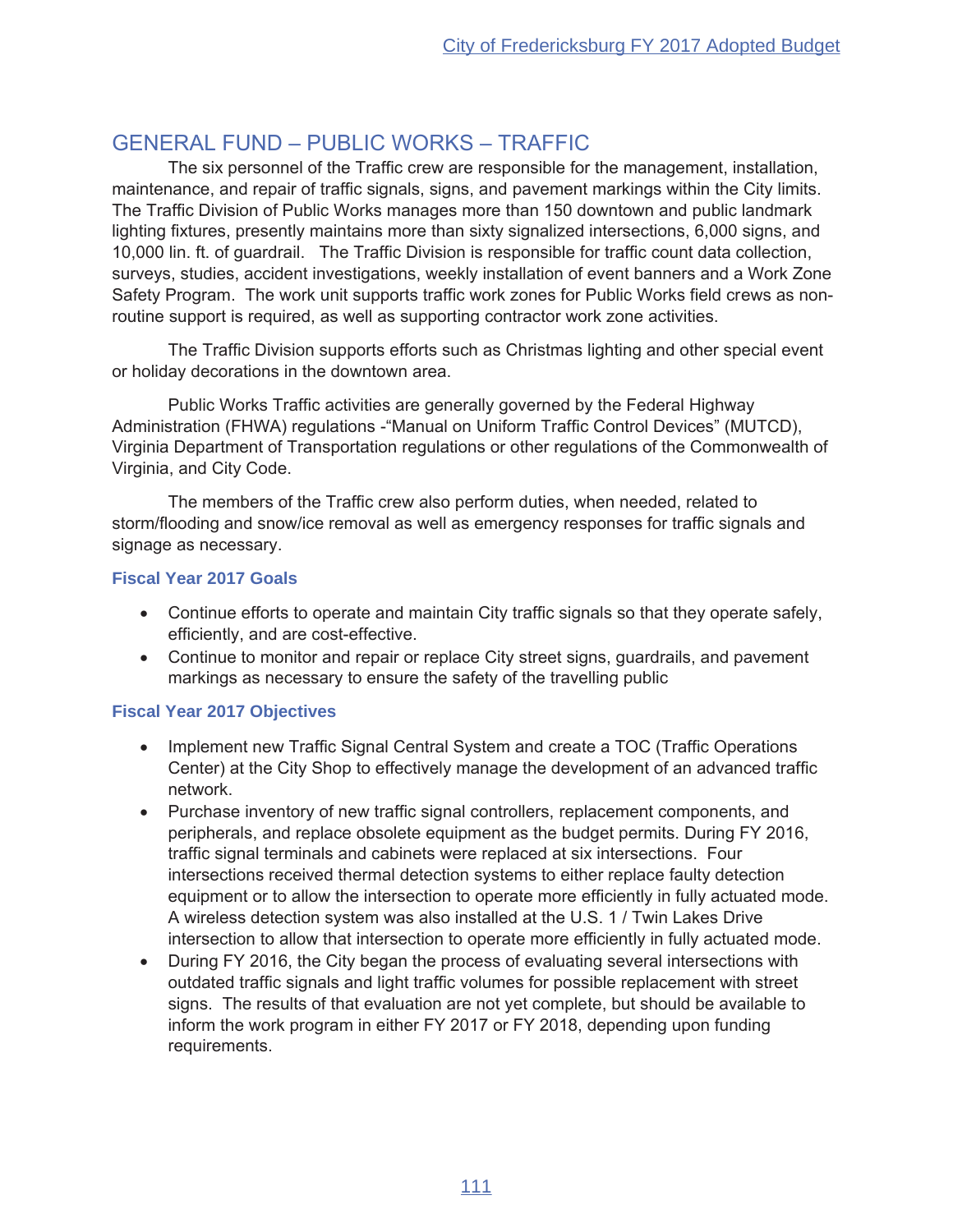- Continue to remove and replace outdated traffic signs. During FY 2016, the Traffic Division replaced or repaired approximately 620 street signs or posts, installed approximately 420 new signs, and removed approximately 80 signs.
- Continue to provide excellent safety training and training for employees to obtain technical certifications through the International Municipal Signal Association.

## **Budget Summary**

|                              |                | FY 2015        | FY 2015 |                | FY 2016        | <b>FY 2017</b> | $\frac{9}{6}$ |
|------------------------------|----------------|----------------|---------|----------------|----------------|----------------|---------------|
| <b>Expenditures</b>          | FY 2014 Actual | <b>Adopted</b> | Amended | FY 2015 Actual | <b>Adopted</b> | <b>Adopted</b> | <b>Change</b> |
| Salaries & Wages             | 273.704        | 314.130        | 314.130 | 295.037        | 301.570        | 315.505        | 4.62%         |
| <b>Fringe Benefits</b>       | 129.703        | 151.075        | 151.075 | 150.017        | 152.615        | 161.945        | 6.11%         |
| <b>Purchased Services</b>    | 44.736         | 97.500         | 63.918  | 53.633         | 92.500         | 97.500         | 5.41%         |
| Util, Comm, Rentals, Etc.    | 15.144         | 22.950         | 22.950  | 17,160         | 22.950         | 22.950         | $0.00\%$      |
| Travel & Training            | 4.545          | 3.410          | 3.410   | 1,379          | 4.750          | 4.750          | $0.00\%$      |
| Dues & Memberships           |                |                |         |                | 450            | 450            | $0.00\%$      |
| Materials & Supplies         | 53.628         | 63.000         | 102.824 | 83.251         | 92.000         | 85.000         | $-7.61%$      |
| Capital Outlay               | 223.643        | 257.900        | 258.321 | 190.321        | 138,000        | 146.000        | 5.80%         |
| <b>Total Expenditures</b>    | 745,103 \$     | 909,965        | 916,628 | 790,798        | 804,835        | 834,100        | 3.64%         |
|                              |                |                |         |                |                |                |               |
| <b>Full - Time Positions</b> | 5.             | 6              | 6       | 6              | 6              | 6              |               |

## **Significant Program Highlights**

• The budget includes funding in Capital Outlay for the replacement of traffic signal controller cabinets and controllers  $(\$111,000)$  and a replacement pickup truck  $(\$35,000)$ .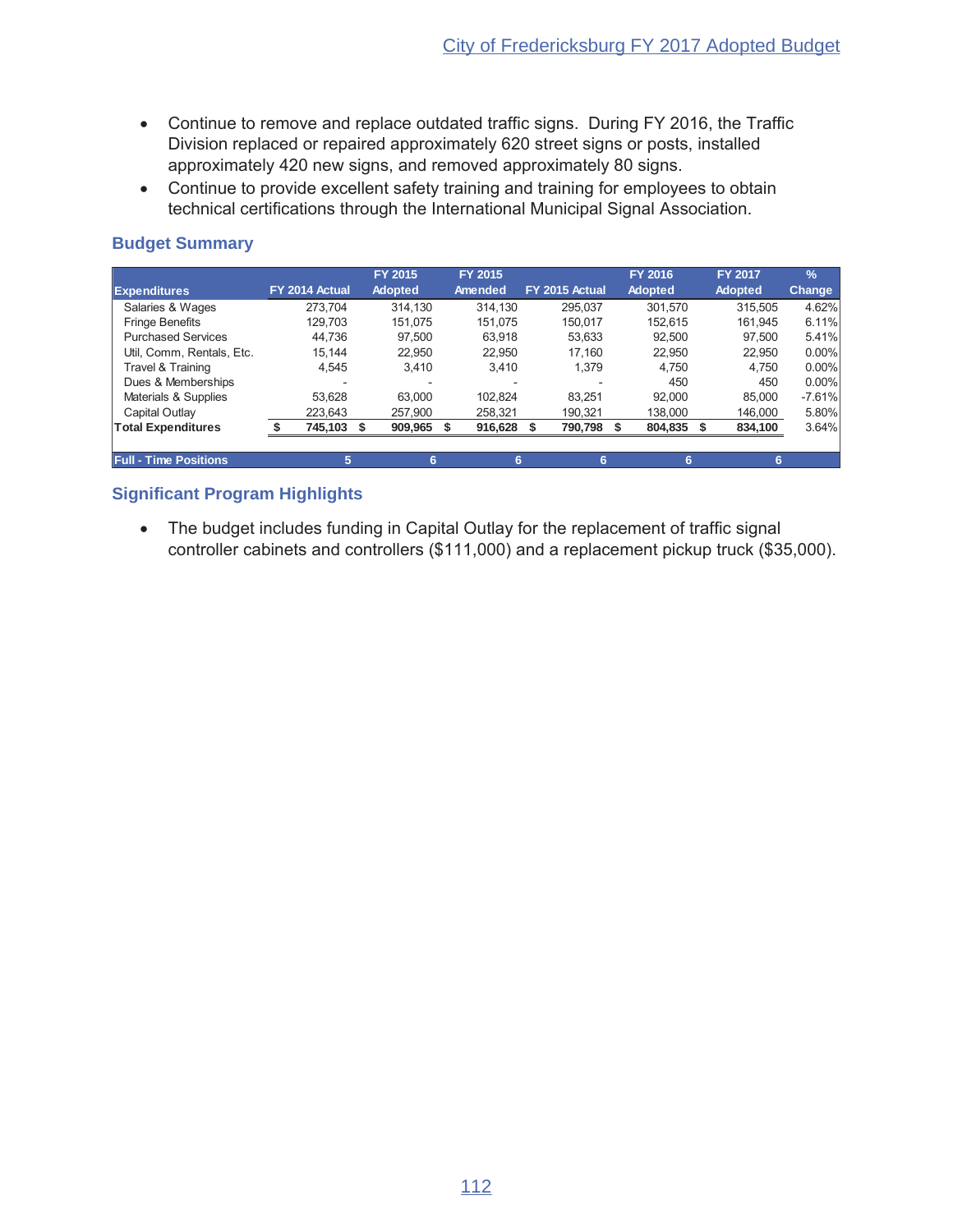## GENERAL FUND - PUBLIC WORKS - TREE PROGRAM

The City maintains a separate set of accounts to assist in the tracking of the street tree planting efforts of the City. Funding for the tree program was budgeted in Street Maintenance until FY 2007. City employees in the Street Maintenance division continue to work on street trees as part of their duties. The program is managed by the Engineering and Administration Division of the Public Works Department.

#### **Fiscal Year 2017 Goal**

• Continue to maintain and plant trees in the City of Fredericksburg to continue the designation of Tree City USA.

#### **Fiscal Year 2017 Objective**

• Continue to maintain the current trees and stay committed to rebuilding the urban forest by planting additional trees.

#### **Budget Summary**

|                           |                |        | FY 2015        | FY 2015 |                | <b>FY 2016</b> | <b>FY 2017</b> | $\frac{9}{6}$ |
|---------------------------|----------------|--------|----------------|---------|----------------|----------------|----------------|---------------|
| <b>Expenditures</b>       | FY 2014 Actual |        | <b>Adopted</b> | Amended | FY 2015 Actual | Adopted        | <b>Adopted</b> | Change        |
| <b>Purchased Services</b> |                | 35.556 | 20,000         | 20,000  | 42.755         | 40,000         | 40.000         | $0.00\%$      |
| Materials & Supplies      |                | 38.345 | 45.000         | 50.528  | 37.926         | 45.000         | 45.000         | $0.00\%$      |
| <b>Total Expenditures</b> |                | 73.901 | 65,000         | 70.528  | 80,681         | 85,000         | 85,000         | $0.00\%$      |

## **Significant Program Highlights**

• There are no other changes to the program budget.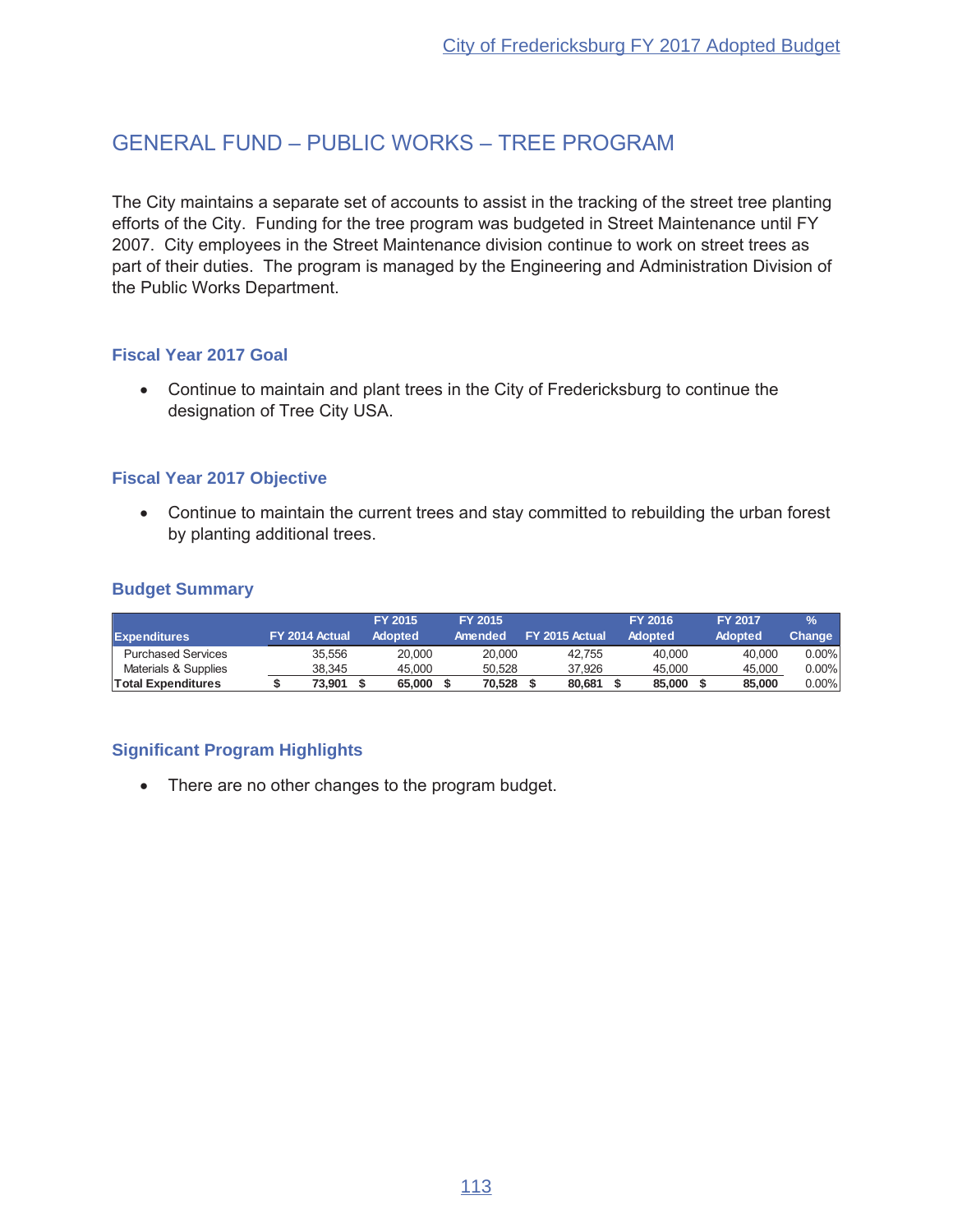# GENERAL FUND - REGIONAL DETENTION FACILITIES

The City of Fredericksburg participates with several regional partners and the state to fund the operations of the Rappahannock Regional Jail and the Rappahannock Juvenile Detention Center. The City's partners for the Rappahannock Regional Jail include Stafford County, Spotsylvania County, and King George County. The Juvenile Center includes those jurisdictions, plus the Counties of Orange, Madison, and Louisa. The City budget also includes a small amount for Medical Examiner services.

### **Budget Summary**

|                           |                |      | <b>FY 2015</b> |    | <b>FY 2015</b> |                | <b>FY 2016</b> | <b>FY 2017</b> | $\frac{9}{6}$ |
|---------------------------|----------------|------|----------------|----|----------------|----------------|----------------|----------------|---------------|
| <b>Expenditures</b>       | FY 2014 Actual |      | Adopted        |    | Amended        | FY 2015 Actual | Adopted        | Adopted        | Change        |
| Juvenile Detention Center | 327.211        |      | 311.975        |    | 311.975        | 294.264        | 348.705        | 450.000        | 29.05%        |
| Regional Jail             | 3.381.710      |      | 3.783.720      |    | 3,783,720      | 3.741.869      | 3.938.720      | 3,853,904      | $-2.15%$      |
| <b>Total Expenditures</b> | 3.708.921      |      | 4.095.695      |    | 4.095.695      | 4,036,133      | 4.287.425      | 4,303,904      | 0.38%         |
|                           |                |      |                |    |                |                |                |                |               |
| Medical Examiner          | 260            | - \$ | 1.200          | -S | 1.200          | 200S           | .000           | 1.000          | $0.00\%$      |

- The Recommend Budget for the Juvenile Detention Center is an increase of 29%. This is due to increased usage by the City relative to the other member jurisdictions. Additional increases are anticipated in FY 2018.
- Although the City's share of the Regional Jail decreased slightly between FY 2017 and FY 2016, it is expected to increase significantly in FY 2018.
- The City's Manager's Budget recommendation included the establishment of a rate stabilization reserve for future jail increases. This was funded before the close of FY 2016.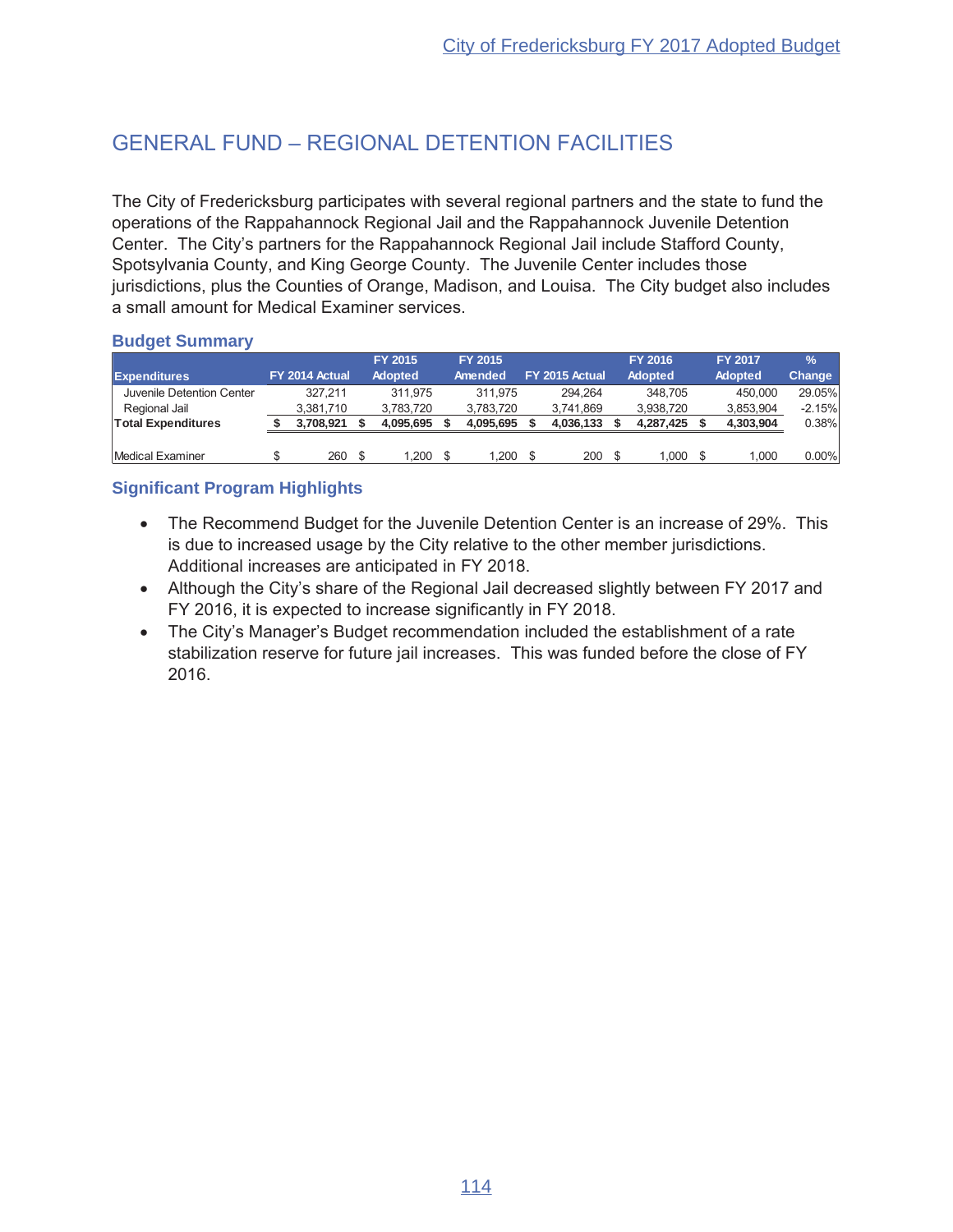## GENERAL FUND - SAFETY AND RISK MANAGEMENT PROGRAM

The Safety and Risk Management program was established to promote a culture of safety for City employees. Through the program, City staff attended 98 training classes covering 20 different topics in FY 2015. The duties of the program include the following:

- Conducting health and safety education programs for City employees,
- Performing review assessments and inspections of work processes, procedures, facilities, and equipment,
- Investigating all work injuries, work related illnesses, or dangerous events, and



*City snow plow crews prepare for the winter 2015016 season through classes provided by the Department of Safety and Risk Management program.*

• Coordinating the corrective action for occupational safety and health hazards.

Staff of the Safety and Risk Management program serve as the primary contact with VML Insurance for our liability claims.

#### **Fiscal Year 2017 Goal**

• Continue to improve the safety of City staff through training, environmental assessments and improvement of personal protection equipment

#### **Fiscal Year 2017 Objectives**

- Continue to cultivate active management involvement and commitment to safety, and active employee participation and responsibility for safe performance.
- Conduct the annual driving matrix records review ensuring that employees comply with the City's policies.
- Monitor and increase the use of appropriate Personal Protective Equipment by City employees.

|                              | <b>FY 2014</b><br><b>Actual</b> | FY 2015<br><b>Actual</b> | <b>FY 2016</b><br><b>Estimate</b> | <b>FY 2017</b><br><b>Projection</b> |
|------------------------------|---------------------------------|--------------------------|-----------------------------------|-------------------------------------|
| <b>Worker's Comp Claims</b>  | 95                              | 93                       | 94                                | 90                                  |
| Value                        | \$198,156                       | \$217,776                | \$200,000                         | \$200,000                           |
| Loss Ratio (Premiums/Claims) | 39.24                           | 36.54                    | 35.00                             | 35.00                               |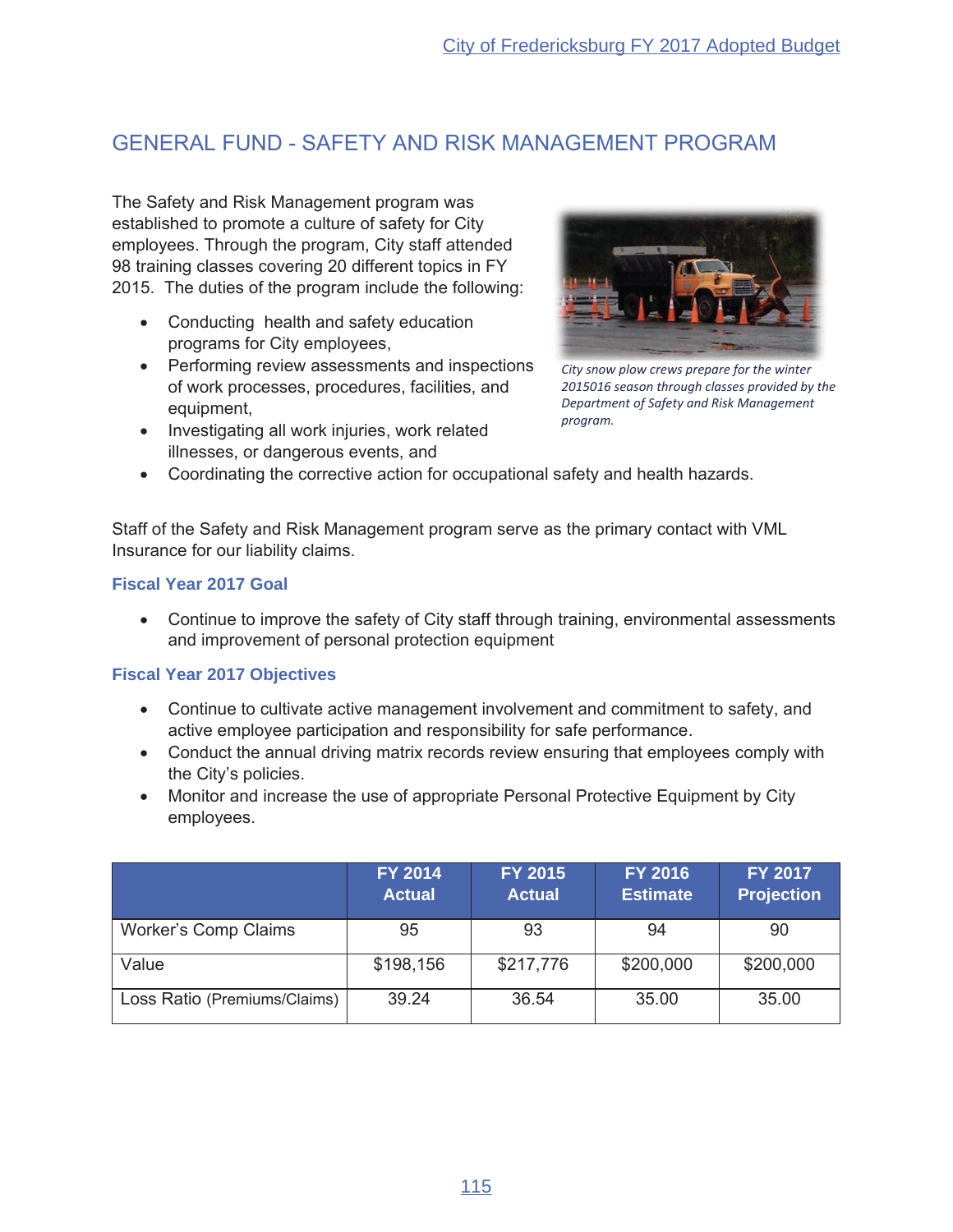|                              |                | FY 2015         | FY 2015 |                          | FY 2016        | <b>FY 2017</b> | $\%$     |
|------------------------------|----------------|-----------------|---------|--------------------------|----------------|----------------|----------|
| <b>Expenditures</b>          | FY 2014 Actual | <b>Adopted</b>  | Amended | FY 2015 Actual           | <b>Adopted</b> | <b>Adopted</b> | Change   |
| Salaries & Wages             | 58.576         | 60.405          | 60.405  | 60.636                   | 62.610         | 67.990         | 8.59%    |
| <b>Fringe Benefits</b>       | 24.742         | 28,585          | 28.585  | 32.781                   | 28,350         | 29.430         | 3.81%    |
| <b>Purchased Services</b>    | 1.894          | 6,500           | 6,500   | 6,019                    | 11,000         | 11.000         | $0.00\%$ |
| Util, Comm, Rentals, Etc.    |                | 600             | 600     | 50                       | 600            | 600            | $0.00\%$ |
| Travel & Training            | 195            | 1.300           | 1.300   | 498                      | 1.300          | 1.300          | $0.00\%$ |
| Dues & Memberships           |                | 95              | 95      | $\overline{\phantom{a}}$ | 95             | 95             | $0.00\%$ |
| Materials & Supplies         | 5.456          | 6.500           | 6.500   | 1.469                    | 7.050          | 7,050          | $0.00\%$ |
| <b>Total Expenditures</b>    | 90,862         | 103,985<br>- \$ | 103,985 | 101,453                  | 111,005<br>- S | 117,465        | 15.78%   |
|                              |                |                 |         |                          |                |                |          |
| <b>Full - Time Positions</b> |                |                 |         |                          |                |                |          |

## **Significant Program Changes**

- The increase in Salaries & Wages reflects the 2% COLA and FY 2016 mid-year adjustments.
- The increase in Fringe Benefits is related to increases in Salaries & Wages and health insurance premiums.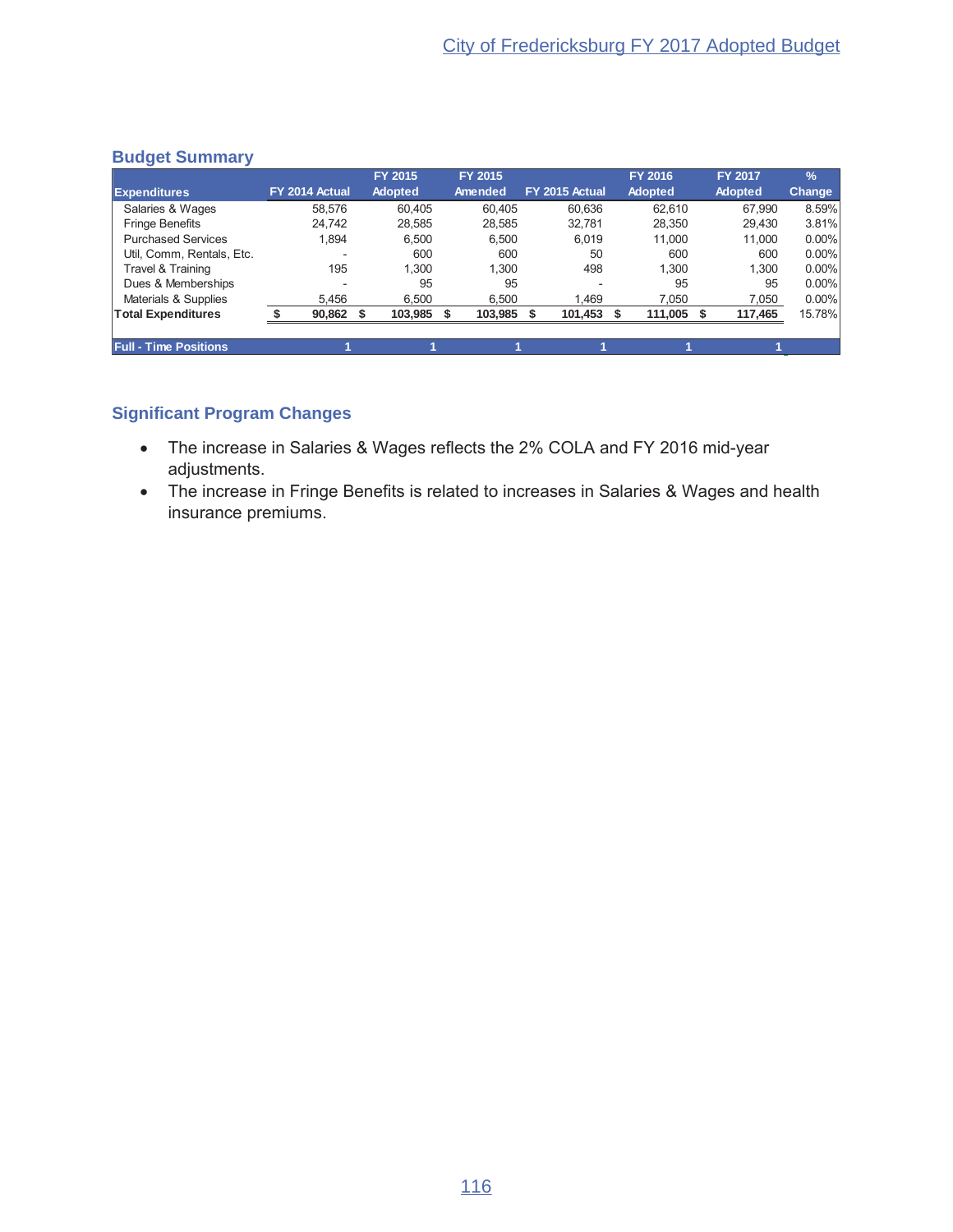## **GENERAL FUND - SHERIFF**

The Fredericksburg City Sheriff is an independent Constitutional Officer elected to a four year term by the citizens of Fredericksburg. The Sheriff and his staff provide court security and facilitate the civil process by serving a variety of legal notices. The Sheriff's Office also provides law enforcement assistance on an as need basis, transports of prisoners and others in custody, as well as performs a variety of other tasks in the community in accordance with the Code of Virginia.

Civil Process: The purpose of Civil Process is to provide timely notice to a person or legal entity of pending legal action. The notice may be in the form of various legal documents and must be served in accordance with the law as it pertains to that particular document. Civil process includes subpoenas, writs, show causes, garnishments, summons, and warrants in debt.

#### **Fiscal Year 2017 Goal**

• Continue to promptly serve Civil Process papers sent to the Fredericksburg Sheriff's Office.

#### **Fiscal Year 2017 Objective**

• Continue to look for ways to streamline the process of delivering civil papers throughout the City.

#### **Performance Measures**

|                         |        |        | FY 2014 FY 2015 FY 2016 FY 2017   |        |
|-------------------------|--------|--------|-----------------------------------|--------|
| <b>Civil Process</b>    |        |        | Actual Estimate Estimate Estimate |        |
| Number of Papers Served | 59.727 | 61.185 | 61,200                            | 61,200 |

Court Security: The deputies work in the courts and are responsible for the security of the Courthouse. Their duties include the protection of life and property for judges, court personnel, attorneys, citizens and prisoners.

#### **Fiscal Year 2017 Goal**

• Continue to provide adequate security for all of the Courts

#### **Fiscal Year 2017 Objectives**

• Continue to train our staff in up to date security measures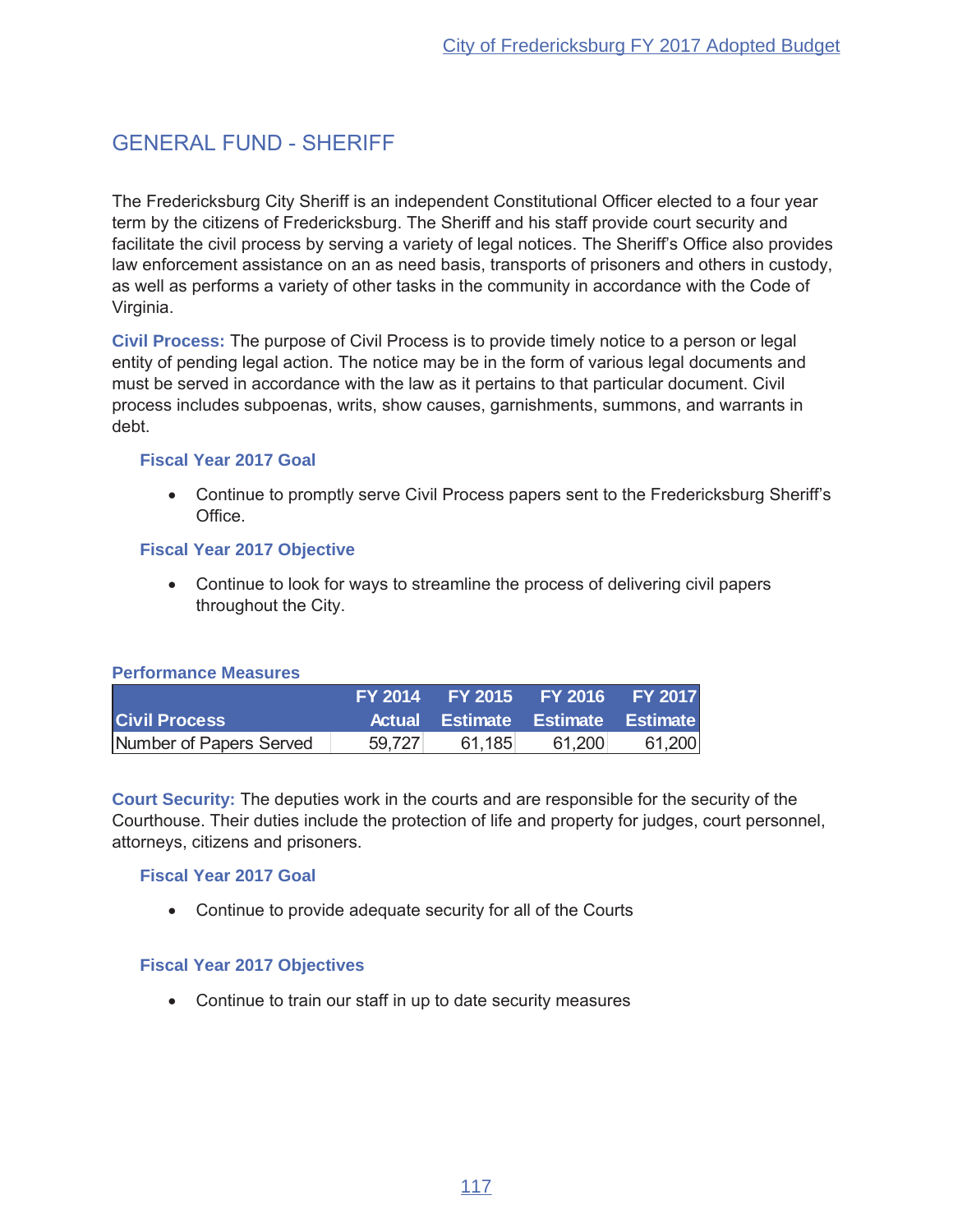#### **Performance Measures**

|                                     | <b>FY 2014</b> | <b>FY 2015</b>  | <b>FY 2016</b>  | <b>FY 2017</b>  |
|-------------------------------------|----------------|-----------------|-----------------|-----------------|
| <b>Court Days</b>                   | <b>Actual</b>  | <b>Estimate</b> | <b>Estimate</b> | <b>Estimate</b> |
| Circuit Court                       | 368            | 370             | 390             | 390             |
| General District Court              | 228            | 225             | 228             | 228             |
| Juvenile & Domestic Relations Court | 351            | 310             | 350             | 350             |

|                   | <b>FY 2014</b> | <b>FY 2015</b>  | <b>FY 2016</b>  | <b>FY 2017</b>  |
|-------------------|----------------|-----------------|-----------------|-----------------|
| <b>Transports</b> | <b>Actual</b>  | <b>Estimate</b> | <b>Estimate</b> | <b>Estimate</b> |
| <b>Inmates</b>    | 742            | 925             | 875             | 1,000           |
| Mental Health     | 118            | 89              | 180             | 105             |

#### **Budget Summary**

|                                 |     |                |      | FY 2015        |    | FY 2015   |    |                | FY 2016        |      | FY 2017        | $\frac{9}{6}$ |
|---------------------------------|-----|----------------|------|----------------|----|-----------|----|----------------|----------------|------|----------------|---------------|
| <b>Expenditures</b>             |     | FY 2014 Actual |      | <b>Adopted</b> |    | Amended   |    | FY 2015 Actual | <b>Adopted</b> |      | <b>Adopted</b> | <b>Change</b> |
| Salaries & Wages                |     | 1,114,020      |      | 1,312,332      |    | 1,312,332 |    | 1,308,220      | 1,362,105      |      | 1,346,180      | $-1.17%$      |
| <b>Fringe Benefits</b>          |     | 469,711        |      | 615,643        |    | 615,643   |    | 567,630        | 618,970        |      | 637,272        | 2.96%         |
| <b>Purchased Services</b>       |     | 10,124         |      | 11,200         |    | 11,200    |    | 10,263         | 11,145         |      | 11,145         | $0.00\%$      |
| Util, Comm, Rentals, Etc.       |     | 96,191         |      | 18,810         |    | 18.810    |    | 28,008         | 19,810         |      | 18,810         | $-5.05%$      |
| <b>Travel &amp; Training</b>    |     | 2,671          |      | 3,000          |    | 3,000     |    | 2,603          | 3,300          |      | 3,300          | $0.00\%$      |
| Dues & Memberships              |     | 1,085          |      | 1,100          |    | 1,100     |    | 1,077          | 1,100          |      | 1,100          | $0.00\%$      |
| Materials & Supplies            |     | 67,846         |      | 68,100         |    | 68,100    |    | 65,890         | 66,100         |      | 66,100         | $0.00\%$      |
| Joint Operations                |     | 8,250          |      | 9,900          |    | 9,900     |    | 9,854          | 10,300         |      | 10,712         | 4.00%         |
| Capital Outlay                  |     | 61,827         |      | 61,000         |    | 61,000    |    | 60,915         | 66,000         |      | 62,000         | $-6.06%$      |
| <b>Total Expenditures</b>       | -\$ | 1,842,217      | S    | 2,101,085      | S  | 2,101,085 | S  | 2,057,910      | 2,158,830      | -S   | 2,156,620      | $-0.10%$      |
|                                 |     |                |      |                |    |           |    |                |                |      |                |               |
| <b>Revenues</b>                 |     |                |      |                |    |           |    |                |                |      |                |               |
| <b>Compensation Board</b>       | \$  | 488,516        | \$   | 488,370        | -S | 488,370   | \$ | 475,793        | \$<br>477,000  | - \$ | 505,000        | 5.87%         |
| <b>Excess Fees</b>              |     | 2,966          |      | 2,800          |    | 2.800     |    | 5,654          | 3,000          |      | 4,800          | 60.00%        |
| <b>Courthouse Security Fees</b> |     | 71,520         |      | 85,000         |    | 85,000    |    | 63,268         | 80,000         |      | 70,000         | $-12.50%$     |
| <b>Total Revenue</b>            | S.  | 563,002        | - \$ | 576,170        | \$ | 576,170   | \$ | 544,715        | \$<br>560,000  | - \$ | 579,800        | 3.54%         |
| <b>Percent Recovery</b>         |     | 30.56%         |      | 27.42%         |    | 27.42%    |    | 26.47%         | 25.94%         |      | 26.88%         |               |
| <b>Full - Time Positions</b>    |     | 19             |      | 23             |    | 23        |    | 23             | 23             |      | 23             |               |

- There are no significant changes.
- The decrease in Util, Comm, Rentals, ETC., reflects the shifting of cell phone costs to the Fringe Benefits line at the request of the Sheriff.
- The increase in the Joint Operations line will cover a 4% increase for the Rappahannock Regional Criminal Justice Academy.
- The Capital Outlay line includes two new vehicles.
- Revenue estimates reflect actual and anticipated revenue trends.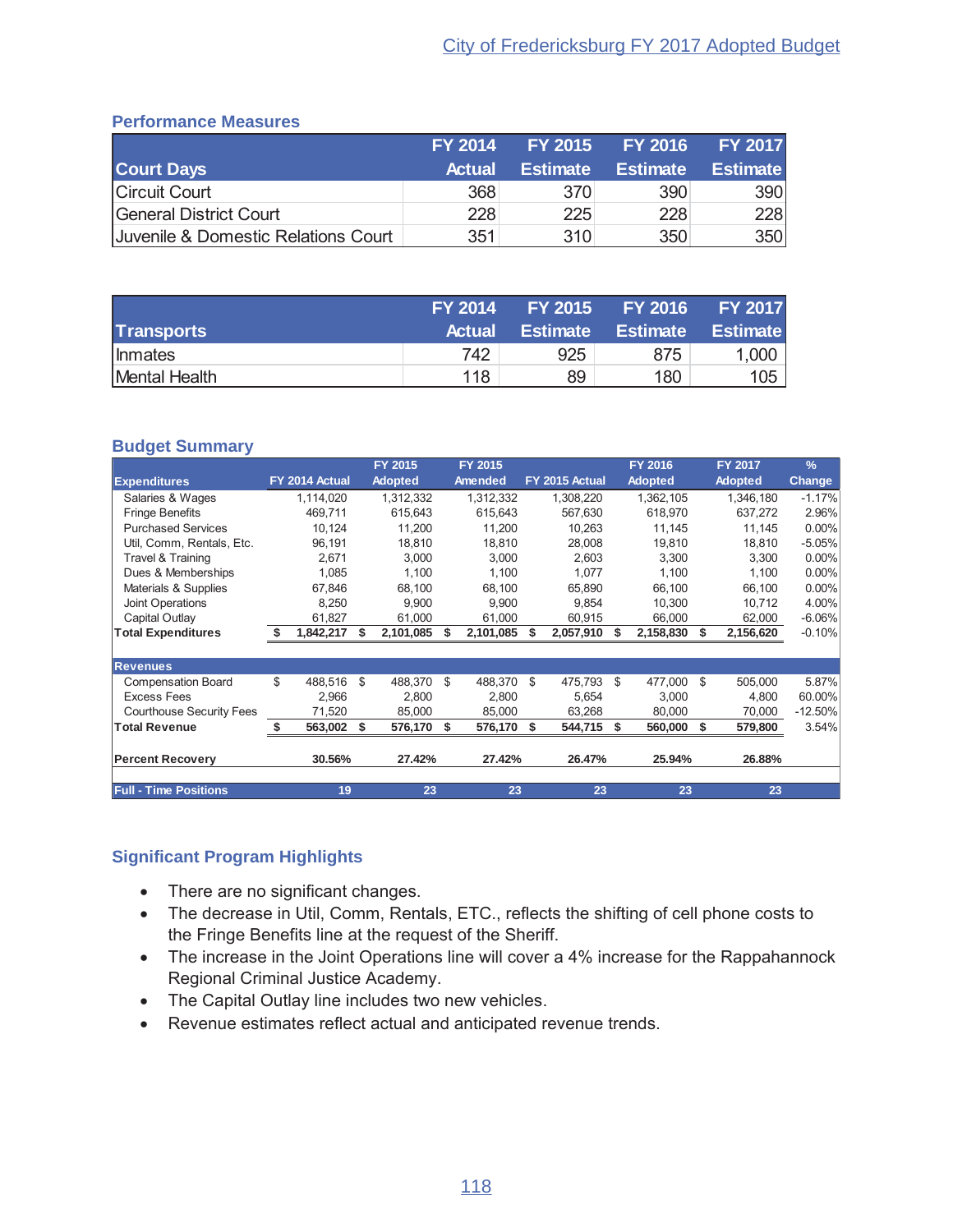## **GENERAL FUND - TRANSFERS AND CONTINGENCY**

The City makes several transfers to other City operating funds from its General Fund, including School Operating, Social Services Operating, City Grants, and Capital Funds. The City also transfers funds as appropriate to the Debt Service Fund to support debt incurred for general government purposes. The General Fund also has a Contingency to address unforeseen needs which may arise during the course of the year.

| <b>Expenditures</b>                                              | <b>FY 2014</b><br><b>Actual</b> | <b>FY 2015</b><br><b>Actual</b> | <b>FY 2016</b><br><b>Adopted</b> | <b>FY 2017</b><br><b>Adopted</b> | % Change<br><b>FY 2016 to</b><br><b>FY 2017</b> |
|------------------------------------------------------------------|---------------------------------|---------------------------------|----------------------------------|----------------------------------|-------------------------------------------------|
|                                                                  |                                 |                                 |                                  |                                  |                                                 |
| <b>Transfer to Schools</b>                                       | \$26,005,000                    | \$26,355,000                    | \$27,394,710                     | \$27,544,710                     | 0.55%                                           |
| Transfer to School Grants - Head                                 |                                 |                                 |                                  |                                  |                                                 |
| <b>Start</b>                                                     | 215,500                         | 215,500                         | 215,500                          | 215,500                          | 0.00%                                           |
| <b>Transfer to Debt Service</b>                                  | 7,180,310                       | 7,693,819                       | 7,303,040                        | 7,352,306                        | 0.67%                                           |
| <b>Transfer to Capital</b>                                       | 1,465,000                       | 1,968,195                       | 2,000,000                        | 2,506,400                        | 25.32%                                          |
| <b>Transfer to Public Assistance</b>                             | 1,011,670                       | 1,039,810                       | 1,157,365                        | 1,067,431                        | $-7.77%$                                        |
| <b>Transfer to CSA Fund</b>                                      | 792,320                         | 675,275                         | 675,275                          | 675,275                          | 0.00%                                           |
| <b>Transfer to Victim-Witness</b>                                | 67,170                          | 58,000                          | 58,000                           | 70,460                           | 21.48%                                          |
| Transfer to Grants - Arts                                        | 10,000                          | 30,000                          | 30,000                           | 35,000                           | 16.67%                                          |
| <b>Transfer to Grants Fund</b>                                   | 162,615                         | 168,810                         | 156,500                          | 155,350                          | $-0.73%$                                        |
| Transfer to City Grants -<br>Regional Tourism                    | 121,000                         | 121,000                         | 121,000                          | 121,000                          | 0.00%                                           |
| <b>Transfer to EDA Fund</b>                                      | 19,744                          | 65,362                          | 30,000                           | 30,000                           | 0.00%                                           |
| <b>Transfer to Stormwater Fund</b>                               |                                 |                                 |                                  | 125,500                          | 100.00%                                         |
| <b>Transfer to Property Maintenance</b><br>and Preservation Fund | 100,000                         |                                 |                                  |                                  | $0.00\%$                                        |
| <b>Attrition Savings</b>                                         |                                 |                                 | (242, 650)                       | (200,000)                        | $-17.58%$                                       |
| Contingency                                                      |                                 |                                 | 496,885                          | 500,000                          | 0.63%                                           |
|                                                                  | 37,150,329                      | 38,390,771                      | 39,395,625                       | 40,198,932                       | 2.04%                                           |

#### **Budget Summary**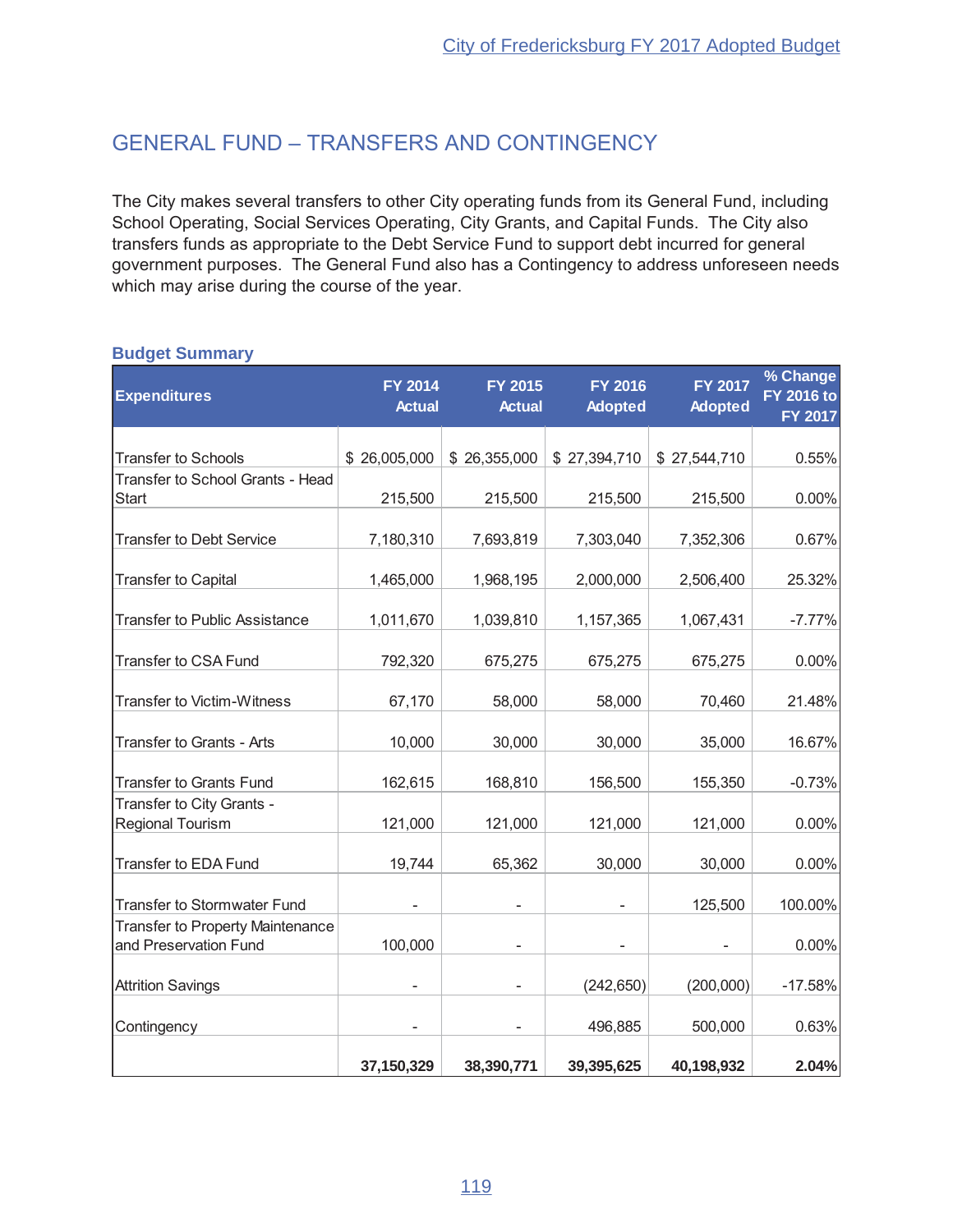- The General Fund Transfer to the City School's for FY 2017 is \$ \$27,544,710, an increase of \$150,000.
- The transfer to the Debt Service Fund allows for the principle and interest on our bond issuances to be paid. Included in the FY 2017 budget are payments associated with the General Fund items associated with the Winter 2016 bond issue.
- Transfer to Capital increased based on a large number of items needed to be completed in FY 2017. The revenue source for the transferred amount is General Fund balance that is assigned for capital projects.
- The City transfer to the Social Services Fund is 1,067,431. The transfer and the use of fund balance in the Social Service Fund account for the local share of \$1.089 million. The overall program budget has decreased slightly in FY 2017 due to one-time capital expenses in FY 2016 and a reduction in rental payments to the City.
- Transfer to the Comprehensive Services Act Fund (CSA Fund) is \$675,275.
- In prior years, the transfer to the Victim-Witness program reflected the use of fund balance in the City Grants Fund. The FY 2017 transfer reflects the City's share of the program costs.
- The \$155,350 transfers to the City the City's Grant Fund is broken down as follows:

| Virginia Domestic Violence    | \$<br>25,000  |
|-------------------------------|---------------|
| Soap Box Derby                | 1,000         |
| <b>Farmer's Market</b>        | 12,500        |
| <b>Midnight Madness</b>       | 13,000        |
| <b>CDBG</b>                   | 43,850        |
| <b>First Night</b>            | 10,000        |
| <b>Regional Group Tourism</b> | 50,000        |
|                               | \$<br>155,350 |

- $\bullet$ Savings from Attrition is an offsetting account that requires the City to not spend \$200,000 in salary and benefits money appropriated in other budget lines in FY 2017. The savings will be achieved through holding positions open longer before filling them or not filling them during this fiscal year. The amount is less than prior year due to expected retirements and turn-over.
- The City does not spend General Fund Contingency directly from that account, but rather transfers it into other line items as appropriate during the course of the year. Prior year actuals are always zero - any amounts taken from Contingency were spent through other line items. The FY 2017 Budget includes the use of General Fund Balance as the source for the General Fund Contingency.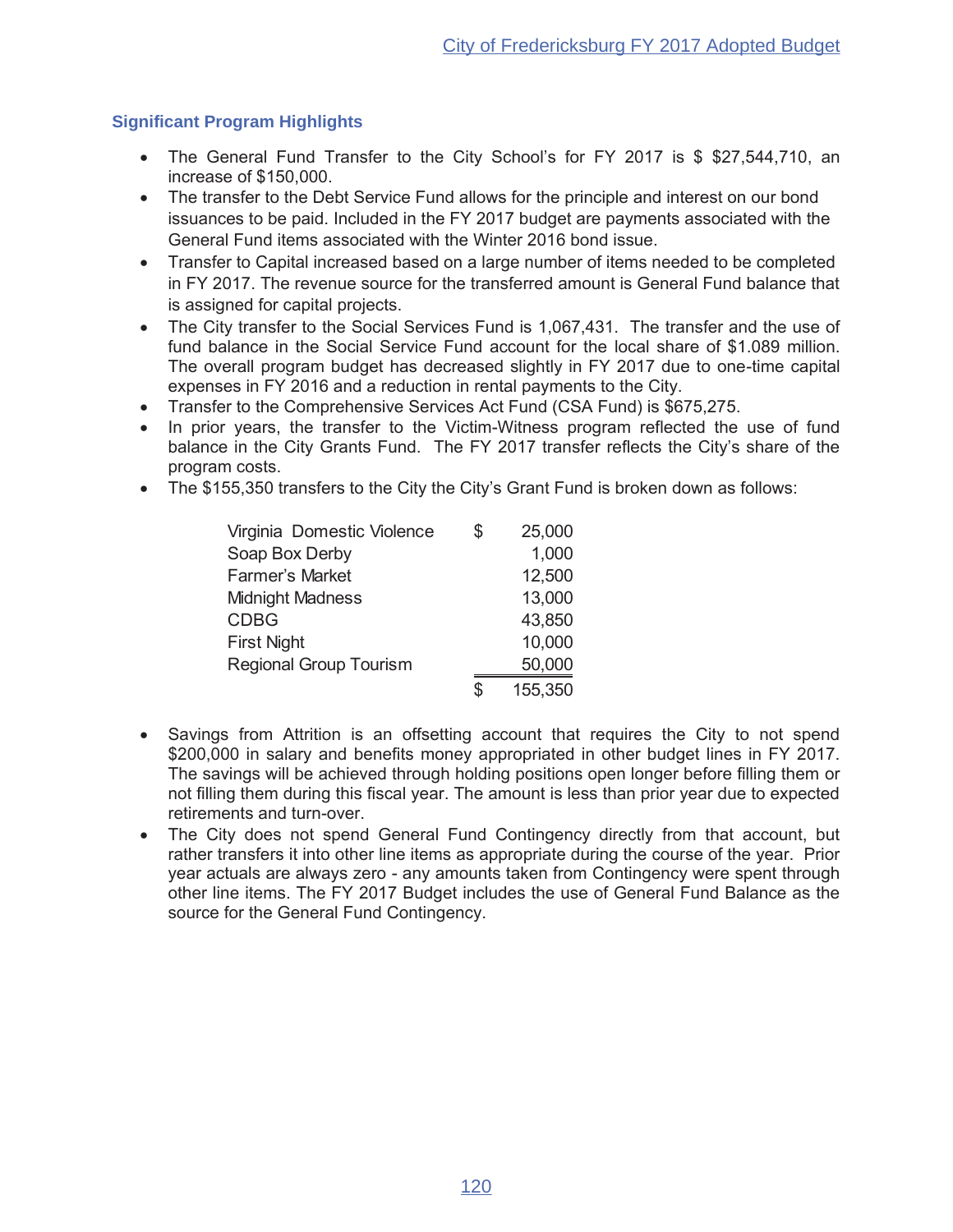# **GENERAL FUND - TREASURER**

The tasks of the Treasurer's Office include but are not limited to the collection and disbursement of all city funds; banking and investment transactions; billing and collection of taxes, parking violations, utility bills, and collection enforcement of delinquent accounts.

Cash Management and Investment Services: The cash management cycle originates in the Treasurer's Office. Daily funds are processed through the revenue system and maintained with proper security and accounting controls in place. The funds are then deposited electronically into a bank that qualifies under the Security for Public Deposits Act. The Treasurer is responsible for reconciling all cash balances with the City's financial institutions within 15 days of month end. The Treasurer is also responsible for overseeing the investment of the City funds.

Collections: This program includes collection of current and delinguent taxes and fees. The Treasurer bills for collection of real estate taxes, personal property taxes, business license taxes and utility use fees. If compliance is not achieved through the billings process, then the Treasurer initiates additional collection methods including delinguent notices, tax liens, booting of vehicles, DMV Registration Withholding, Debt Set Off, warrants in debt, judicial tax sale and other court actions.

### **FY16 Highlights**

- Collected over \$1.1 million in personal property tax revenue in FY 2015 via the Seizure by Booting Program.
- eBilling offered for real estate and personal property as a billing option beginning in November 2015.
- Improved communication with residents regarding due dates through the "NOTIFY ME" option on the City's website.
- Improved collection of retiree health care premiums through VRS payroll deductions.

## **Fiscal Year 2017 Goals:**

- Maintain accurate and up-to-date reconciliation of bank accounts with the City's accounting system.
- Increase technology based services to customers.
- Maintain high collection rates.
- Maintain a high quality of customer service.

#### **Fiscal Year 2017 Objectives:**

- Coordinate request for proposal for new banking services in order to select a vendor.
- Increase technology based services, including electronic vendor payments.
- Continue the use of mass collection tools such as DMV Registration Withholding, State Debt Set Off, Seizure by Booting, and the judicial process.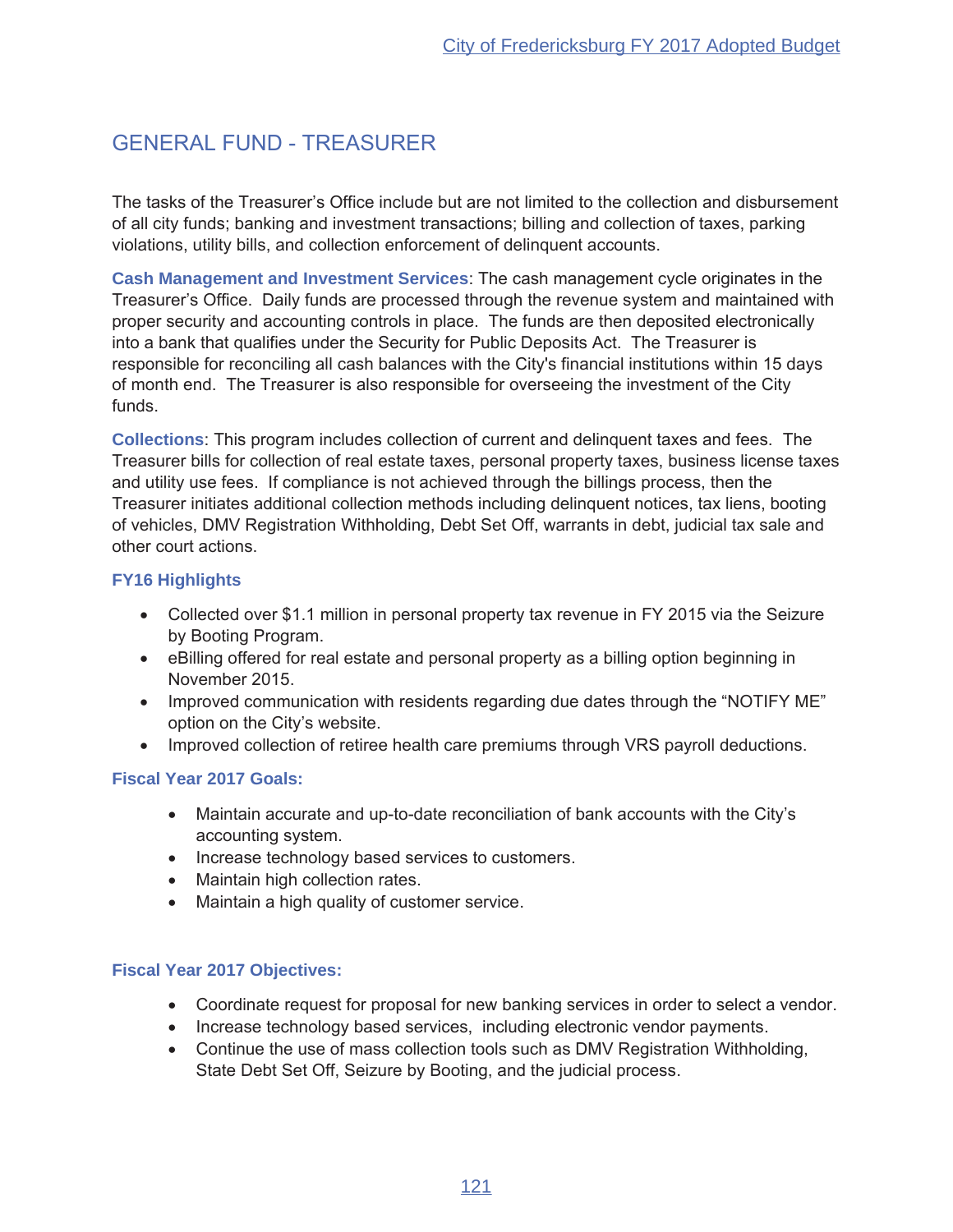- Participate and pass examinations in the required course curriculums as Treasurer and uphold the Treasurer's Association of Virginia Code of Ethics.
- Manage the transition to a new bank as necessary.

|                              |                |   | FY 2015        |    | FY 2015 |    |                |    | <b>FY 2016</b> |    | FY 2017        | $\frac{9}{6}$ |
|------------------------------|----------------|---|----------------|----|---------|----|----------------|----|----------------|----|----------------|---------------|
| <b>Expenditures</b>          | FY 2014 Actual |   | <b>Adopted</b> |    | Amended |    | FY 2015 Actual |    | <b>Adopted</b> |    | <b>Adopted</b> | <b>Change</b> |
| Salaries & Wages             | 385,703        |   | 409.385        |    | 409,385 |    | 376,277        |    | 411,435        |    | 395,985        | $-3.76%$      |
| <b>Fringe Benefits</b>       | 166.694        |   | 210,202        |    | 210,202 |    | 182,055        |    | 197,845        |    | 222.101        | 12.26%        |
| <b>Purchased Services</b>    | 42,550         |   | 85,100         |    | 85,100  |    | 56,268         |    | 85,100         |    | 85,100         | $0.00\%$      |
| Util, Comm, Rentals, Etc.    | 47,261         |   | 39,550         |    | 39,550  |    | 52,515         |    | 44,550         |    | 48,900         | 9.76%         |
| Travel & Training            | 1,838          |   | 2,050          |    | 2,050   |    | 1,397          |    | 2,250          |    | 2,250          | $0.00\%$      |
| Other Non-Personal           | 84.752         |   | 16,000         |    | 16.000  |    | 64,419         |    | 22,500         |    | 77,500         | 244.44%       |
| Dues & Memberships           | 948            |   | 1,000          |    | 1.000   |    | 505            |    | 1.000          |    | 1,000          | $0.00\%$      |
| Materials & Supplies         | 3,666          |   | 4,500          |    | 4,500   |    | 4,484          |    | 4,000          |    | 4,700          | 17.50%        |
| Capital Outlay               |                |   |                |    |         |    |                |    |                |    |                |               |
| <b>Transfers</b>             | 35,555         |   | 30,000         |    | 30,000  |    | 36,297         |    | 35,000         |    | 45,000         | 28.57%        |
| <b>Total Expenditures</b>    | 768,967<br>S   |   | \$<br>797,787  | S  | 797,787 | S  | 774,217        | S  | 803,680        | S. | 882,536        | 9.81%         |
| <b>Revenues</b>              |                |   |                |    |         |    |                |    |                |    |                |               |
| <b>State Revenue</b>         | 97,588<br>\$   |   | \$<br>133,700  | \$ | 105,140 | \$ | 148,289        | \$ | 132,850        |    | 135,000        | 1.62%         |
| <b>Total Revenue</b>         | 97,588         |   | \$<br>133,700  | S  | 105,140 | S  | 148,289        | S  | 132,850        | S. | 135,000        | 1.62%         |
| <b>Percent Recovery</b>      | 12.69%         |   | 16.76%         |    | 13.18%  |    | 19.15%         |    | 16.53%         |    | 15.30%         |               |
| <b>Full - Time Positions</b> |                | 8 | 8              |    | 8       |    | 8              |    | 8              |    | 8              |               |

- The decrease in Salaries & Wages is due to a decline in the request for part-time salaries.
- The increase in Fringe Benefits is related to higher health insurance premiums.
- The increase in Other Non-Personal reflects an expected increase in banking service fees as the City moves to a new provider. The current banking service does not adequately meet the needs of the City. The Treasurer, in conjunction with Fiscal Affairs and Administration, anticipates issuing a request for proposal in FY 2017. This is a high priority and is necessary to maintain the accuracy of banking and financial records
- The increase in Util, Comm, Rentals, Etc. reflects increases in postage relating to actual spending patterns. This was somewhat offset by saving from the Voice over IP telephone system upgrade.
- The increase in Purchased Services reflects one-time costs associated with obtaining new banking services.
- The increase is revenues is based on historical and current revenue trends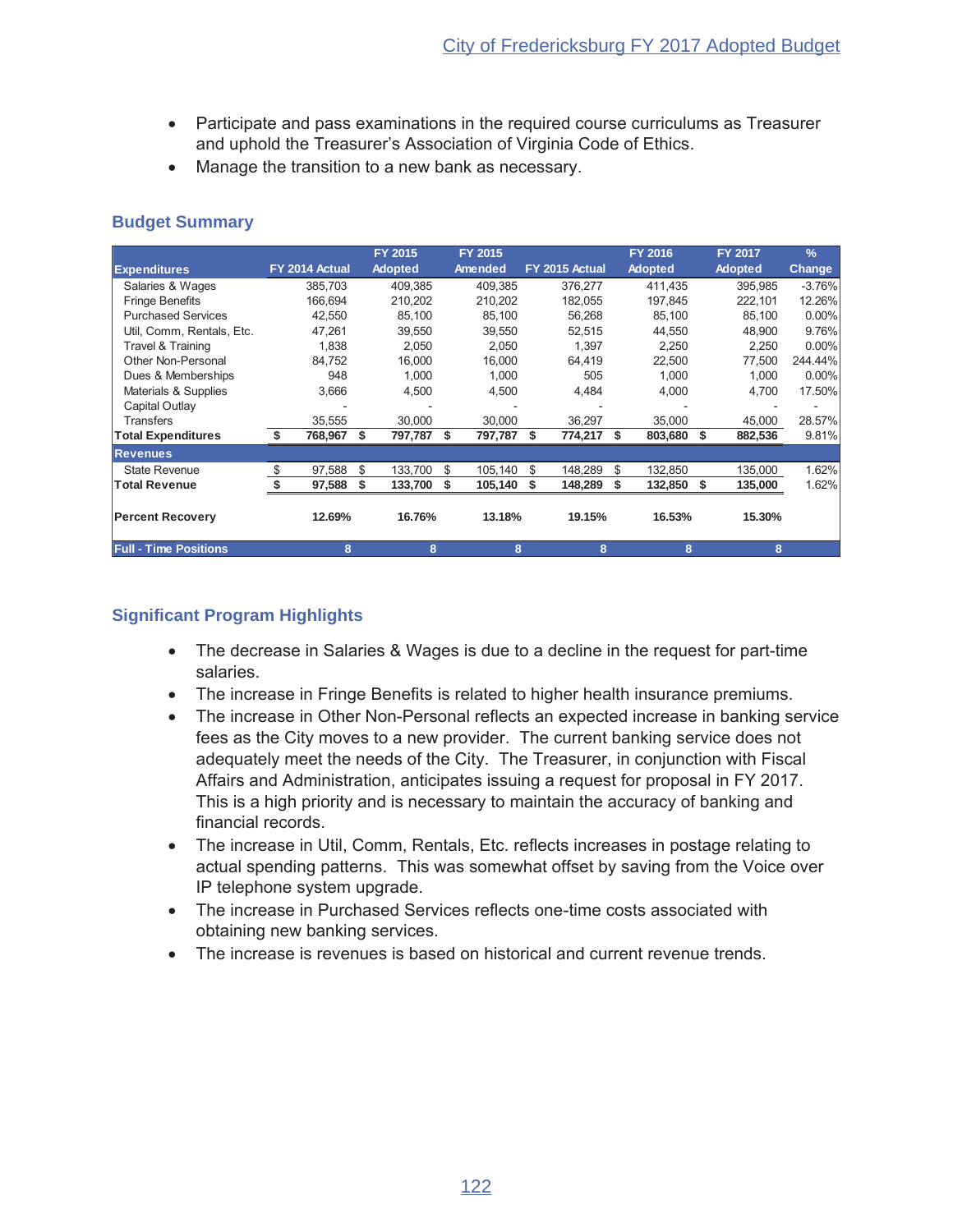## GENERAL FUND - VOTER REGISTRATION AND FLECTIONS

The office of Voter Registration and Elections administers a comprehensive program of uniform statewide voter registration for qualified citizens to vote in federal, state, and local elections. The General Registrar is appointed by and serves at the pleasure of the three member Fredericksburg Electoral Board. The Registrar provides all registration services and those election services delegated by the local electoral board in conformity with the federal and state constitutions, state and local election laws and the policies and regulations established by the General Assembly, State Board of Elections and City Council. The Electoral Board is responsible for ensuring uniformity, fairness, accuracy and purity in all elections in the City of Fredericksburg.

### **Fiscal Year 2017 Goal**

• Continue initiatives to engage all voters in the electoral process in the City of Fredericksburg.

#### **Fiscal Year 2017 Objectives**

- Continue to successfully run local, general, primaries and special elections.
- Continue to develop and update the Officers of Election training program involving electronic pollbooks and voting equipment.
- Assist potential candidates in providing the correct election and campaign forms: Candidate Packet.
- Elections include:
	- November 8, 2016 -
		- General Election (President, U.S. House of Representative)
	- June 13, 2017
		- Primary (if held)
			- Governor, Lieutenant Governor, Attorney General, House of **Delegates**
			- Commonwealth Attorney, Commissioner of Revenue, Treasurer

#### **Budget Summary**

|                              |                |    | <b>FY 2015</b> |    | FY 2015 |                | <b>FY 2016</b> |      | <b>FY 2017</b> | $\frac{9}{6}$ |
|------------------------------|----------------|----|----------------|----|---------|----------------|----------------|------|----------------|---------------|
| <b>Expenditures</b>          | FY 2014 Actual |    | <b>Adopted</b> |    | Amended | FY 2015 Actual | <b>Adopted</b> |      | <b>Adopted</b> | <b>Change</b> |
| Salaries & Wages             | 96.425         |    | 103,532        |    | 103,532 | 100.279        | 116,055        |      | 108,590        | $-6.43%$      |
| <b>Fringe Benefits</b>       | 35,187         |    | 39,770         |    | 39,770  | 39,404         | 43,745         |      | 35,825         | $-18.11%$     |
| <b>Purchased Services</b>    | 78.430         |    | 58,400         |    | 58.400  | 45,407         | 58.400         |      | 63.400         | 8.56%         |
| Util, Comm, Rentals, Etc.    | 3,671          |    | 4,800          |    | 4,800   | 3,732          | 4,200          |      | 4,200          | 0.00%         |
| Travel & Training            | 3,680          |    | 2,250          |    | 2,250   | 1,315          | 2,500          |      | 2,500          | 0.00%         |
| Dues & Memberships           | 625            |    | 500            |    | 500     | 479            | 625            |      | 625            | 0.00%         |
| Materials & Supplies         | 5,230          |    | 8,000          |    | 8,000   | 6,221          | 6,000          |      | 6,000          | 0.00%         |
| Capital Outlay               |                |    |                |    |         |                |                |      | 31,720         |               |
| <b>Total Expenditures</b>    | 223,248        | Ŝ. | 217,252        | S  | 217,252 | 196,837<br>S.  | 231,525        |      | 252,860        | 9.21%         |
| <b>Revenues</b>              |                |    |                |    |         |                |                |      |                |               |
| <b>Compensation Board</b>    | \$<br>41.283   | \$ | 38,000         | \$ | 38,000  | 40.132<br>\$   | \$<br>39,000   |      | 40,000         | 2.56%         |
| <b>Total Revenue</b>         | 41,283         | \$ | 38,000         | \$ | 38,000  | \$<br>40,132   | 39,000         | - \$ | 40,000         | 2.56%         |
| <b>Percent Recovery</b>      | 18.49%         |    | 17.49%         |    | 17.49%  | 20.39%         | 16.84%         |      | 15.82%         | $-6.09%$      |
| <b>Full - Time Positions</b> |                |    |                |    |         |                |                |      |                |               |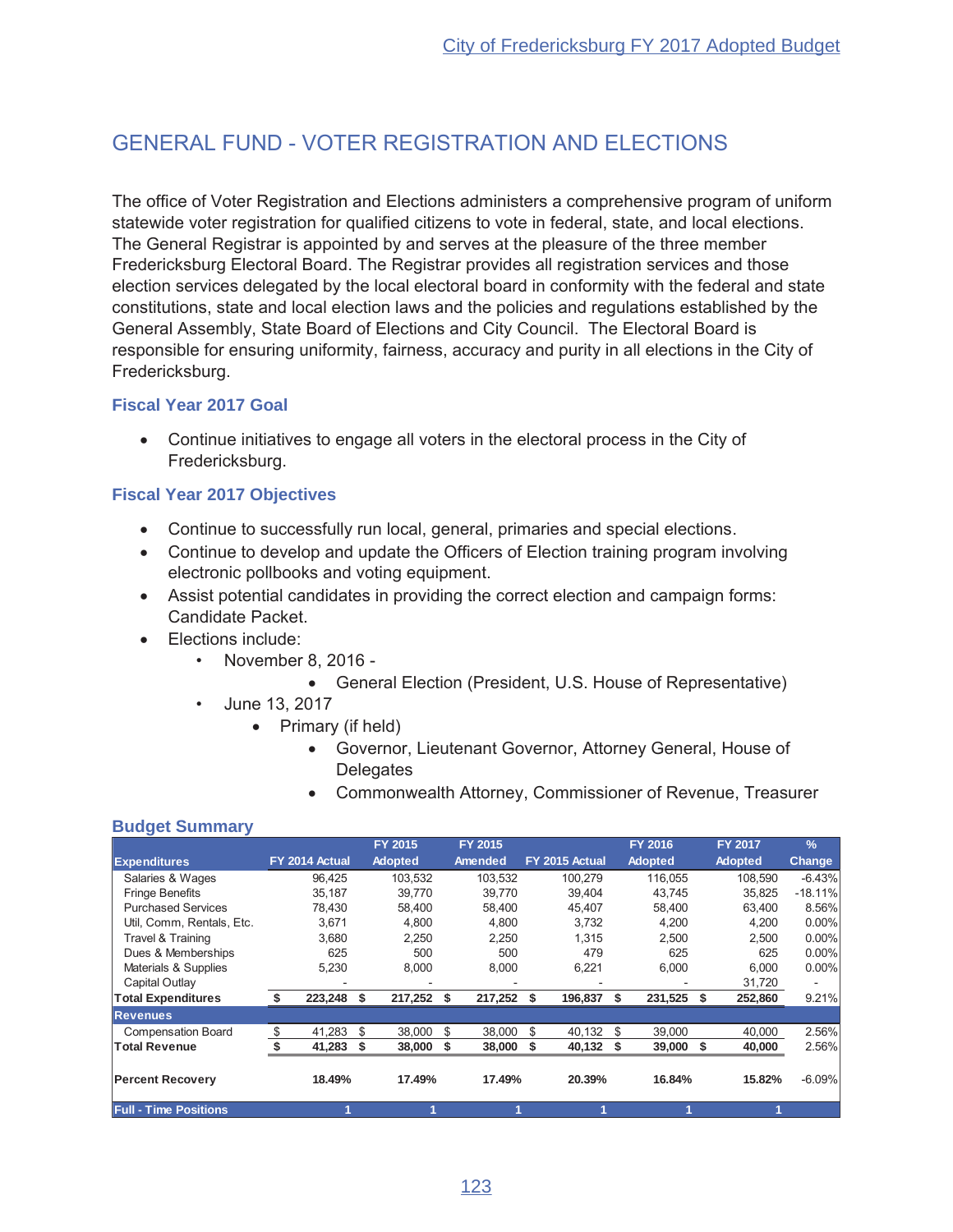### **Significant Program Changes**

- The decrease in Salaries & Wages reflects a lower request for part-time Salaries & Wages.
- The decrease in Fringe Benefits reflects lower withholding taxes related to fewer parttime hours, lower VRS rates, and retiree health insurance.
- The increase in Purchased Services includes additional funds for printing ballots for the November 2016 general election.
- The increase in Capital Outlay is for voting equipment. The City will purchase six new optical scan tabulators prior to the November general election. Six optical scan tabulators were purchased in FY 2016.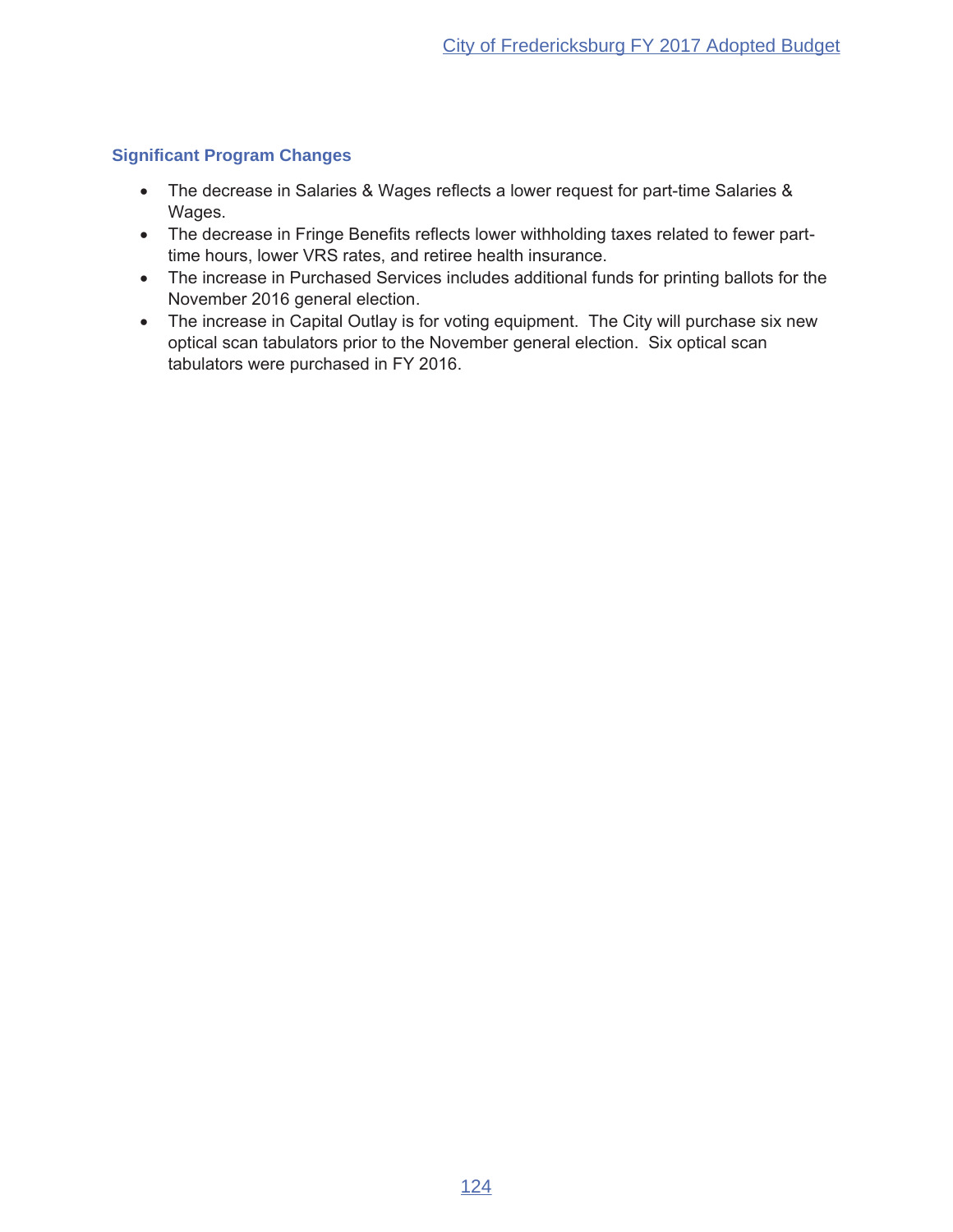## **BLIGHT ABATEMENT FUND**

The Department of Community Planning and Building administers activities within the Blight Abatement Fund. The Blight Abatement program addresses dilapidated or deteriorated structures that endanger or are detrimental to the public health, safety, or welfare. When the City's Property Maintenance Official becomes aware of a structure in poor condition, she contacts the owners and works with them to bring the structure into compliance with the state building code. If property owner cannot or will not repair the structure, Blight Abatement funds are available to repair or demolish the structure. This process requires review by the City Manager and the City Council.

|                           |                          | FY 2015 |                          |      | FY 2015                  |      |                          | FY 2016                  |                          | FY 2017 | $\frac{9}{6}$            |
|---------------------------|--------------------------|---------|--------------------------|------|--------------------------|------|--------------------------|--------------------------|--------------------------|---------|--------------------------|
| <b>Expenditures</b>       | FY 2014 Actual           | Adopted |                          |      | Amended                  |      | FY 2015 Actual           | Adopted                  |                          | Adopted | <b>Change</b>            |
| <b>Purchased Services</b> | $6,875$ \$               |         | $\overline{\phantom{a}}$ |      | $\overline{\phantom{a}}$ | S    | $6.505$ \$               | $\overline{\phantom{a}}$ |                          | 95,000  | ٠                        |
| <b>Total Expenditures</b> | ۰                        |         |                          |      | ٠                        | - 30 | $6,505$ \$               | ۰                        | Ð                        | 95,000  | $\overline{\phantom{a}}$ |
|                           |                          |         |                          |      |                          |      |                          |                          |                          |         |                          |
| <b>Revenues</b>           | n                        |         |                          |      |                          |      |                          |                          |                          |         |                          |
| Penalties and Interest    | ۰.                       | \$      |                          | - \$ | 4.052                    | \$   | $\overline{\phantom{a}}$ | \$                       | \$<br>$\sim$             | -       |                          |
| Reimbursements            | (85)                     |         |                          |      | 15.800                   |      | ٠                        |                          |                          |         |                          |
| General Fund Transfer     | 100,000                  |         | $\overline{\phantom{a}}$ |      | $\overline{\phantom{a}}$ |      |                          |                          |                          |         |                          |
| Fund Balance              | $\overline{\phantom{a}}$ |         | $\overline{\phantom{a}}$ |      | $\overline{\phantom{a}}$ |      | $\overline{\phantom{a}}$ |                          |                          | 95.000  | $\overline{\phantom{a}}$ |
|                           | 99.915 \$                |         | $\overline{\phantom{a}}$ | S.   | 19,852                   |      | $\overline{\phantom{a}}$ |                          | $\overline{\phantom{a}}$ | 95,000  | $\overline{\phantom{a}}$ |

### **Budget Summary**

## **Significant Program Highlights**

The City amended the FY 2016 Budget by \$95,000 to account for costs associated with  $\bullet$ the Blight Abatement program. Unspent funds are rolled from year to year, to ensure resources are available.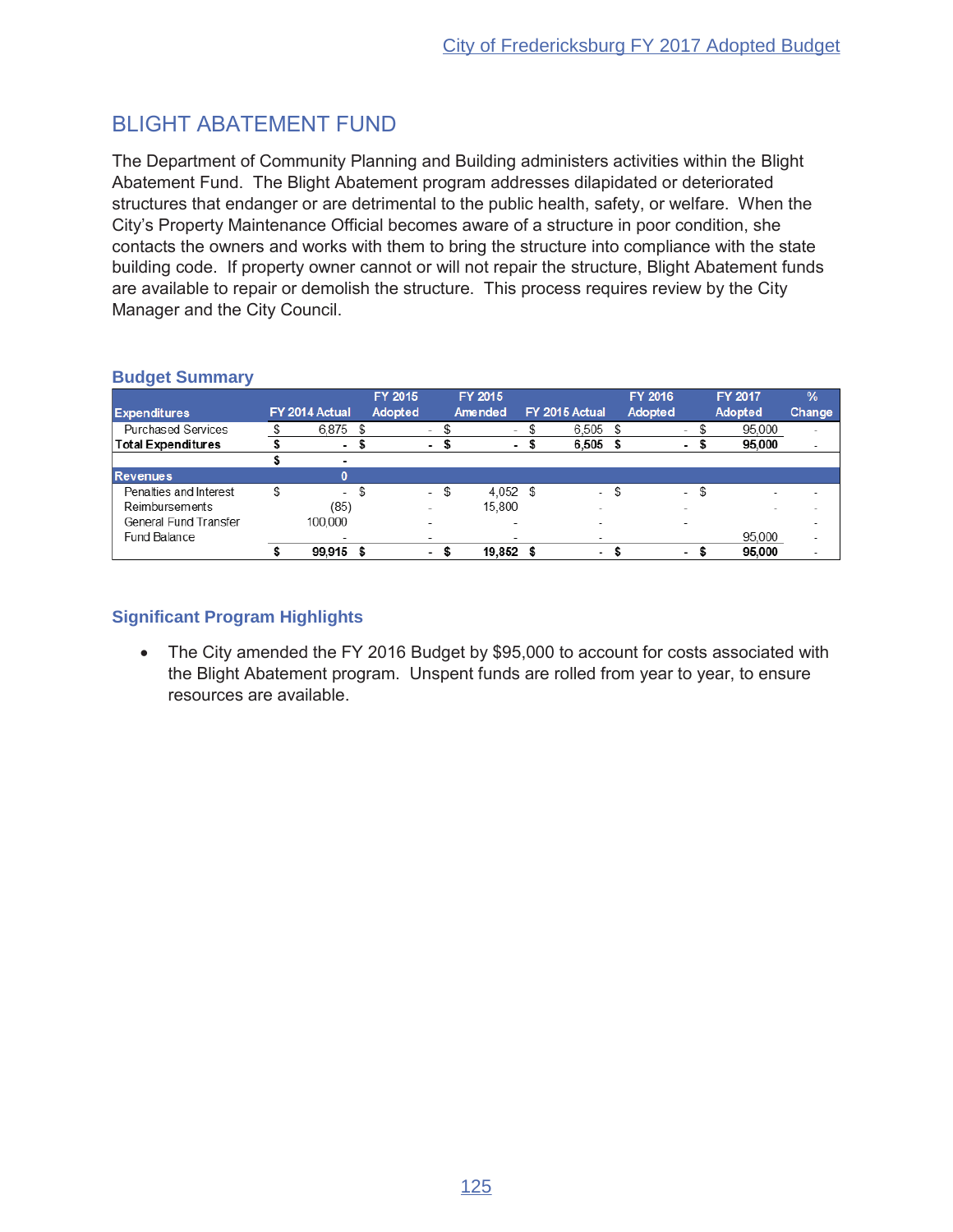# CITY GRANTS FUND

The City Grants Fund is a special revenue fund that accounts for a variety of grant-funded and other special revenue related programs.

| <b>Expenditure Summary</b>                 | FY 2015<br><b>Final</b><br><b>Budget</b> [1] | FY 2015<br><b>Actual</b> | FY 2016<br><b>Adopted</b><br><b>Budget</b> | FY 2016<br>Amended<br><b>Budget</b> | FY 2017<br><b>Adopted</b> | Change<br>FY 2016 -<br>FY 2017 |
|--------------------------------------------|----------------------------------------------|--------------------------|--------------------------------------------|-------------------------------------|---------------------------|--------------------------------|
|                                            |                                              |                          |                                            |                                     |                           |                                |
| <b>Victim Witness</b>                      | 133,590                                      | 136,533                  | 136,110                                    | 136,110                             | 204,186                   | 50.02%                         |
| Virginia Domestic Violence                 | 69,505                                       | 55,687                   | 68,395                                     | 68.395                              | 71,720                    | 4.86%                          |
| <b>Commonwealth Domestic Violence</b>      |                                              | 32,346                   |                                            |                                     |                           |                                |
| <b>Crime Prevention</b>                    |                                              |                          |                                            | 1,200                               |                           |                                |
| DJS Law Enf, Terrorism Prevention          | 6,795                                        | 4,723                    |                                            | 3,456                               |                           |                                |
| <b>DMV</b> Grants                          | 36,934                                       | 35,218                   | 14,500                                     | 27,702                              | 24,025                    | 65.69%                         |
| <b>COP Grant</b>                           | 65,000                                       | 62,044                   |                                            | 526                                 |                           |                                |
| ICAC (Internet Crimes Againast Children)   |                                              |                          |                                            |                                     | 6,000                     |                                |
| Justice Administration Grant               | 4,379                                        | 2,640                    | 21,875                                     | 22,527                              | 14,500                    | $-33.71%$                      |
| Virginia E-911                             |                                              |                          |                                            |                                     | 2,000                     |                                |
| Hazmat Response                            | 105,000                                      | 96,487                   | 30,000                                     | 30,000                              | 30,000                    | $0.00\%$                       |
| <b>Fire Services</b>                       | 98,215                                       | 74,717                   | 73,240                                     | 73,240                              | 76,972                    | 5.10%                          |
| Rescue Squad Assistance Grant              | 26,230                                       | 26,276                   | 35,000                                     | 35,000                              | Ξ.                        | $-100.00\%$                    |
| Rescue - Four-for-Life                     | 25,000                                       | 28,591                   | 25,000                                     | 25,000                              | 25,000                    | $0.00\%$                       |
| Local Emergency Performance Grant          | 10,860                                       | 10,698                   | 10.680                                     | 10,680                              | 10,680                    | 0.00%                          |
| <b>Brownfields EPA Grant</b>               |                                              | 40,899                   |                                            |                                     |                           |                                |
| United Way Special Events                  |                                              | 19,717                   |                                            |                                     |                           |                                |
| Soap Box Derby                             | 28,000                                       | 21,354                   | 28,000                                     | 28,000                              | 21,500                    | $-23.21%$                      |
| Frejus Spots Exchange                      | 17,000                                       |                          | 17,000                                     | 17,000                              | $\overline{\phantom{a}}$  | $-100.00\%$                    |
| <b>Starfires</b>                           | 25,000                                       | 6,947                    | 25,000                                     | 25,000                              | 10,000                    | $-60.00\%$                     |
| <b>Cossey Park</b>                         |                                              | 502                      |                                            |                                     |                           |                                |
| FSPA - Old Mill Park                       |                                              | 1,500                    |                                            |                                     |                           |                                |
| Hurkamp Picnic                             | 8,000                                        | 2,023                    | 8,000                                      | 8,000                               | 8,000                     | $0.00\%$                       |
| <b>Farmer's Market</b>                     | 21,500                                       | 19,509                   | 26,500                                     | 26,500                              | 22,600                    | $-14.72%$                      |
| NRPA Out of School Time                    | 23,800                                       | 189                      |                                            |                                     |                           |                                |
| <b>Midnight Madness</b>                    |                                              |                          | 9,000                                      | 9,000                               | 15,000                    | 66.67%                         |
| Fredericksburg Arts Commission             | 15,000                                       | 29,181                   | 35,000                                     | 35,000                              | 40,000                    | 14.29%                         |
| <b>PEG Access</b>                          | 95,000                                       | 89,229                   | 40,000                                     | 40,000                              | $\overline{\phantom{a}}$  | $-100.00\%$                    |
| CDBG                                       | 192,020                                      | 206,462                  | 177,215                                    | 177,215                             | 200,870                   | 13.35%                         |
| <b>Historic Data</b>                       | 25,000                                       | 20,650                   |                                            |                                     |                           |                                |
| CDBG (Removal of Architectural Barriers)   | 5,000                                        | 5,000                    | 5,000                                      | 5,000                               | 6,000                     | 20.00%                         |
| <b>First Night</b>                         | 63,000                                       | 32,922                   | 63,000                                     | 63,000                              | 50,000                    | $-20.63%$                      |
| Regional Group Tourism                     | 150,000                                      | 106,984                  | 150,000                                    | 150,000                             | 150,000                   | 0.00%                          |
| <b>Regional Consumer Marketing</b>         | 363,000                                      | 400,110                  | 363,000                                    | 363,000                             | 363,000                   | 0.00%                          |
| <b>Total Fund</b>                          | 1,612,828                                    | 1,569,138                | 1,361,515                                  | 1,380,551                           | 1,352,053                 | $-0.69%$                       |
| [1] Adopted FY 2015 Budget was \$1,356,040 |                                              |                          |                                            |                                     |                           |                                |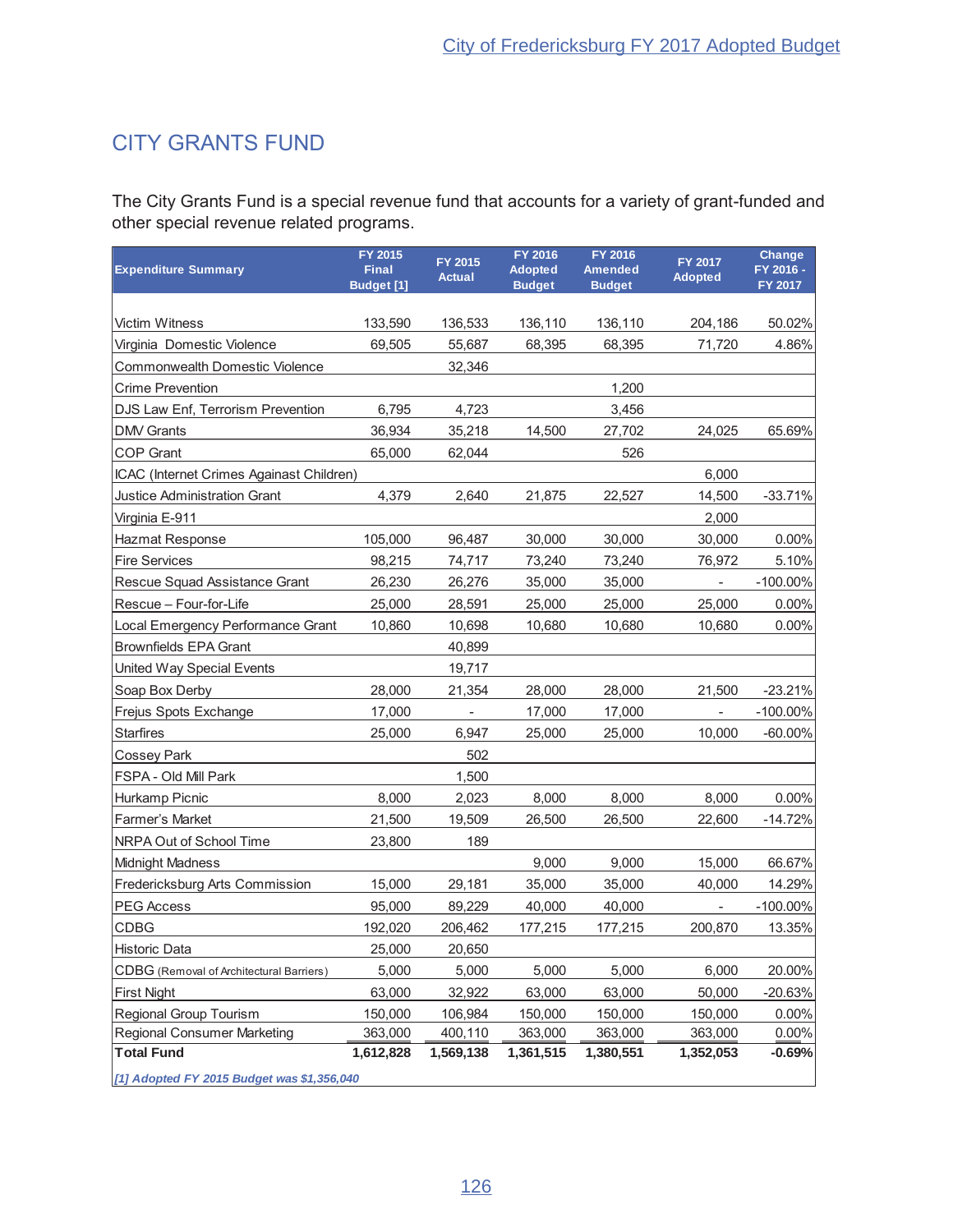The programs within the City Grants receive funding from a variety of sources. The "Other" category includes program fees, donations, or support from other jurisdictions. The following chart is a breakdown of anticipated funding sources.

|                                          |         |              |              | <b>FY17</b>         | Use of City        |              |
|------------------------------------------|---------|--------------|--------------|---------------------|--------------------|--------------|
| <b>Expenditure Summary</b>               | Federal | <b>State</b> | <b>Other</b> | <b>General Fund</b> | <b>Grants Fund</b> | <b>Total</b> |
|                                          |         |              |              | <b>Transfer</b>     | <b>Balance</b>     |              |
| <b>Victim Witness</b>                    | 100,295 | 33,431       |              | 70,460              |                    | 204,186      |
| Virginia Domestic Violence               |         | 40,000       |              | 25,000              | 6,720              | 71,720       |
| <b>DMV</b> Grants                        | 24,025  |              |              |                     |                    | 24,025       |
| <b>ICAC Grant</b>                        |         | 6,000        |              |                     |                    | 6,000        |
| <b>Justice Administration Grant</b>      | 14,500  |              |              |                     |                    | 14,500       |
| Virginia E-911                           |         | 2,000        |              |                     |                    | 2,000        |
| Hazmat Response                          |         | 30,000       |              |                     |                    | 30,000       |
| <b>Fire Services</b>                     |         | 76,972       |              |                     |                    | 76,972       |
| Rescue - Four-for-Life                   |         | 25,000       |              |                     |                    | 25,000       |
| Local Emergency Performance Grant        |         | 10,680       |              |                     |                    | 10,680       |
| Soap Box Derby                           |         |              | 20,500       | 1,000               |                    | 21,500       |
| <b>Starfires</b>                         |         |              | 10,000       |                     |                    | 10,000       |
| Hurkamp Picnic                           |         |              | 8,000        |                     |                    | 8,000        |
| Farmer's Market                          |         |              | 10,100       | 12,500              |                    | 22,600       |
| <b>Midnight Madness</b>                  |         |              | 2,000        | 13,000              |                    | 15,000       |
| Fredericksburg Arts Commission           |         | 5,000        |              | 35,000              |                    | 40,000       |
| <b>CDBG</b>                              | 157,020 |              |              | 43,850              |                    | 200,870      |
| CDBG (Removal of Architectural Barriers) |         |              |              |                     | 6,000              | 6,000        |
| <b>First Night</b>                       |         |              | 40,000       | 10,000              |                    | 50,000       |
| Regional Group Tourism                   |         |              | 100,000      | 50,000              |                    | 150,000      |
| <b>Regional Consumer Marketing</b>       |         |              | 242,000      | 121,000             |                    | 363,000      |
| <b>Total Fund</b>                        | 295,840 | 229,083      | 432,600      | 381,810             | 12,720             | 1,352,053    |

- The transfer from the General Fund is \$381,810, an increase of \$16,310 or 4.46% over FY 2016 level of \$365,500.
- Due to an increase in state funding, a part-time position will be converted to a full-time position in the Victim Witness Program.
- The Soap Box Derby and First Night are not self-supporting and now include General Fund support.
- General Fund support for the Farmer's Market has increased to \$12,500 from \$5,000.
- The budget for the Midnight Madness program had increased to \$15,000 from \$9,000. The General Fund transfer is also increasing to \$13,000 from \$9,000.
- The Frejus Sports exchange is inactive and no longer included in the budget.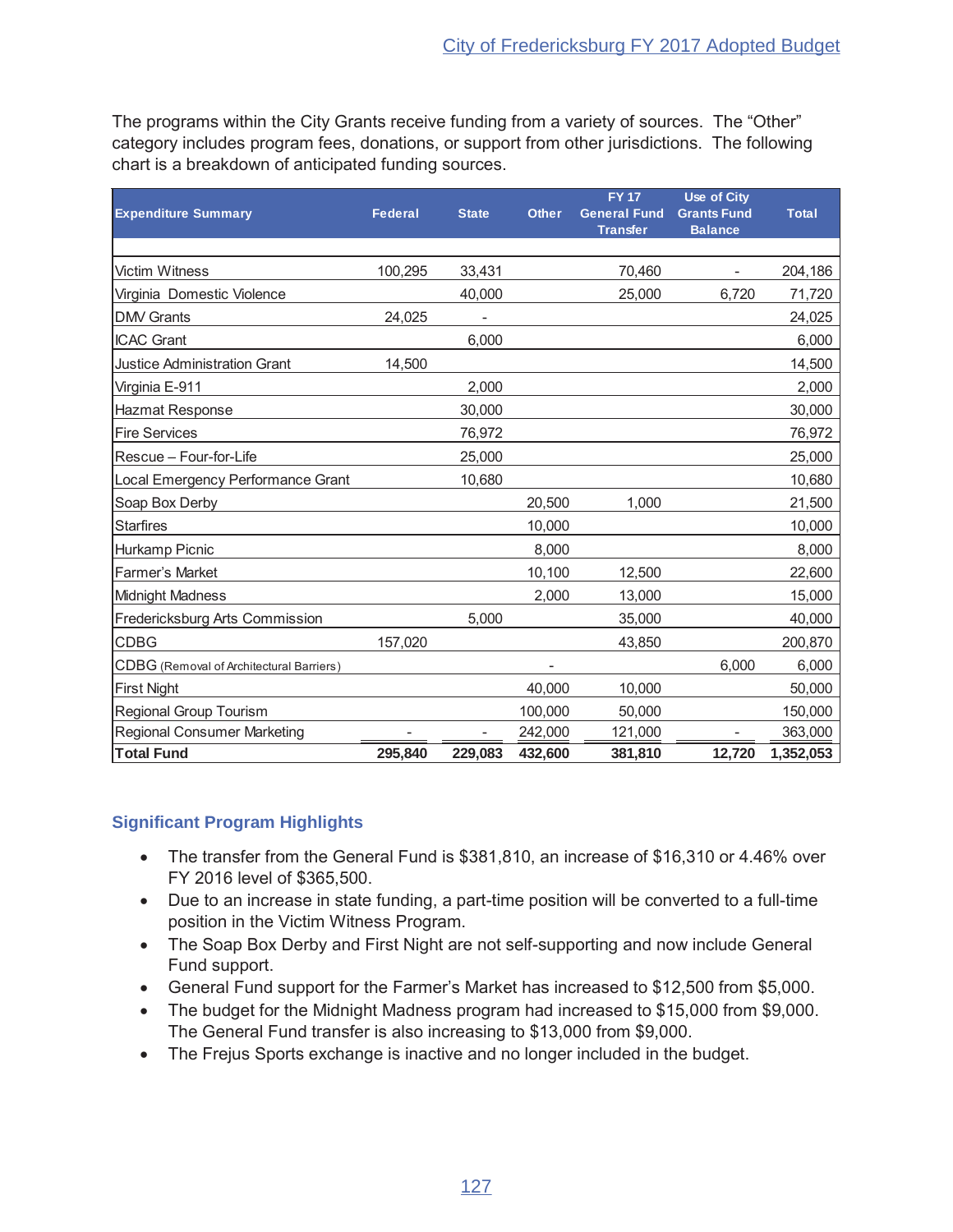# **COMPREHENSIVE SERVICES ACT FUND**

The Fredericksburg Comprehensive Services Act Program (CSA) oversees a collaborative system of services and funding that is child-centered, family focused, and community-based that addresses the strengths and needs of troubled and at-risk youths and their families in the City. It ensures that services and funding are consistent with the Commonwealth's policies of preserving families and providing appropriate services in the least restrictive environment, while protecting the welfare of children, and maintaining the safety of the public. The Fredericksburg CSA program provides agency collaboration through the Community Policy Management Team (CPMT) and Family Assessment Planning Team (FAPT), which oversee accessibility to, and funding for, services.

## **Fiscal Year 2017 Goal**

- Reduce Special Education Day costs by decreasing the length of stay for Private Day Placements.
- Improve outcomes for children and their families in the CSA program by increasing parent/guardian participation.

## **Fiscal Year 2017 Objectives**

- Collaborate with community partners to develop a service to assist families with the transition of their child from Private Day placement to public school.
- To have 75% parent/guardian participation in the FAPT process through the use of telecommunication, surveys, and caseworker contact prior to, and in FAPT meetings.

|                                                               | <b>FY 2014</b><br><b>Actual</b> | <b>FY 2015</b><br><b>Actual</b> | <b>FY 16</b><br><b>Estimated</b> | <b>FY 17</b><br><b>Estimated</b> |
|---------------------------------------------------------------|---------------------------------|---------------------------------|----------------------------------|----------------------------------|
| Special Education Day expenditures                            | \$938,730                       | \$1,199,332                     | \$1,110,994                      | \$1,089,307                      |
| Average number of days a child is in Private<br>Day placement | 533                             | 719                             | 660                              | 600                              |
| <b>Children Served</b>                                        | 25                              | 23                              | 22                               | 22                               |
| Percentage of Parent/Guardian participation<br>in FAPT        | N/A                             | N/A                             | 50%                              | 75%                              |

#### **Performance Measures**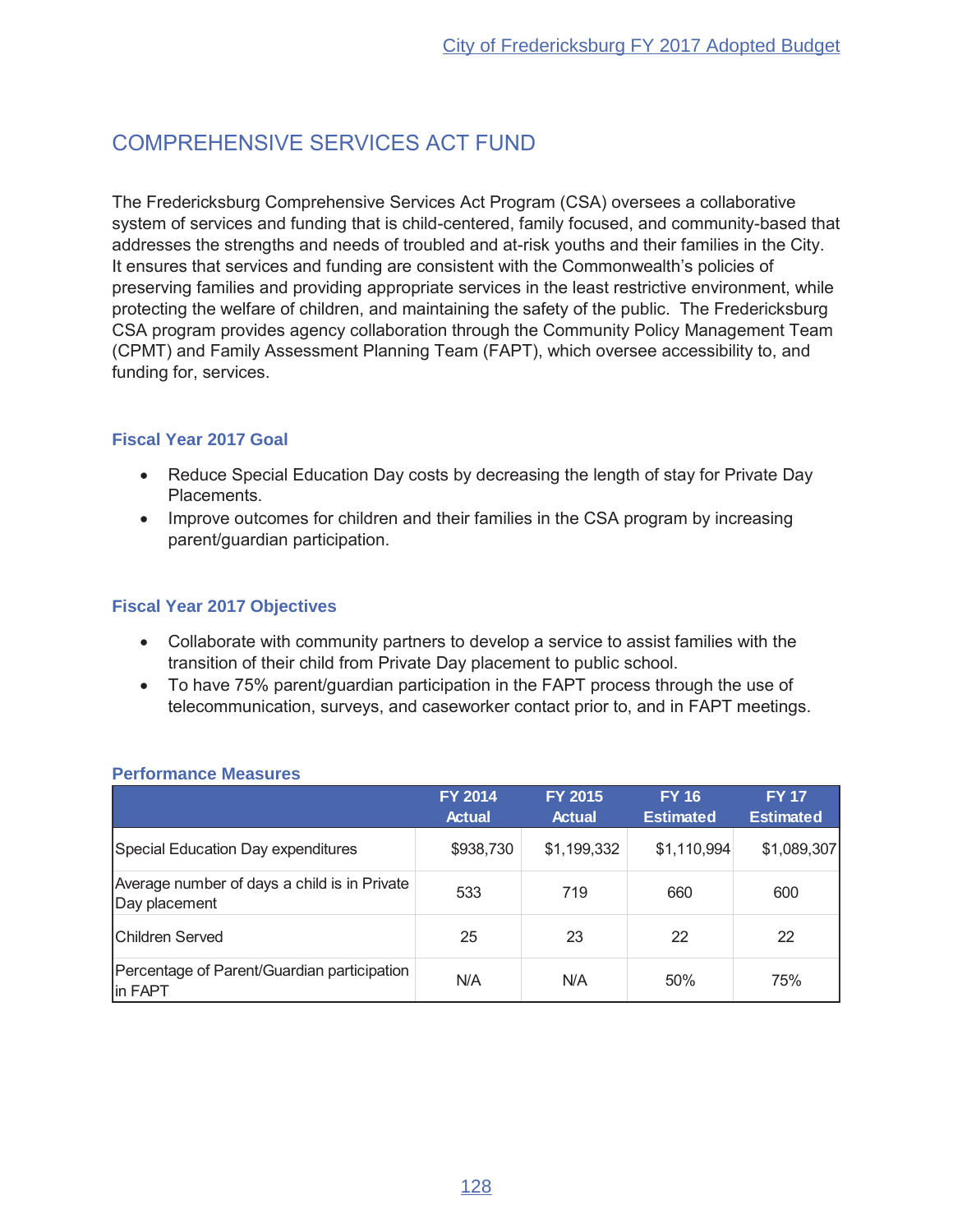|                                   |    |                |      | FY 2015        |      | FY 2015   |     |                |      | FY 2016        |      | <b>FY 2017</b> | $\frac{1}{2}$ |
|-----------------------------------|----|----------------|------|----------------|------|-----------|-----|----------------|------|----------------|------|----------------|---------------|
| <b>Expenditures</b>               |    | FY 2014 Actual |      | <b>Adopted</b> |      | Amended   |     | FY 2015 Actual |      | <b>Adopted</b> |      | <b>Adopted</b> | <b>Change</b> |
| Salaries & Wages                  | S  | 45.692 \$      |      | 46,654         | \$   | 46.654    | S   | 47.299 \$      |      | 48,121 \$      |      | 44.580         | $-7.36\%$     |
| <b>Fringe Benefits</b>            |    | 12.280         | - \$ | 24.393         | - \$ | 24.393    | \$. | 12.629 \$      |      | 24.395         | - \$ | 24.252         | $-0.59%$      |
| Travel & Training                 | \$ | $2.392$ \$     |      | $3,300$ \$     |      | 3.300     | \$  | 3.091          | - \$ | $3.300$ \$     |      | 3.600          | 9.09%         |
| Other Non-Personal                | \$ | .494.098       | S    | 1,800,000      | S    | 1.930.000 | \$  | 1.940.545      | S    | 1,850,354      | \$.  | 1,800,000      | $-2.72%$      |
| Materials & Supplies              |    | 459            | S    | 2.300          | \$   | 2.300     | S   | 927            | S    | 2,300          | - \$ | 2,000          | $-13.04%$     |
| <b>Total Expenditures</b>         |    | 1,554,921      |      | 1,876,647      |      | 2,006,647 | S   | 2,004,491      |      | 1,928,470      | - \$ | 1,874,432      | $-2.80\%$     |
| <b>Revenues</b>                   |    |                |      |                |      |           |     |                |      |                |      |                |               |
| State Revenue                     | \$ | 923.630        | \$.  | 1.108.290      | \$.  | 1.108.290 | \$  | 1.100.119      | \$.  | 1.050.200      | - \$ | 1.085.199      | 3.33%         |
| Other Revenue                     |    | 53.690         |      | 23,090         |      | 23.090    |     | 49.446         |      | 41.155         |      | 41.153         | $0.00\%$      |
| Transfer from the General<br>Fund |    | 792.320        |      | 675.275        |      | 675.275   |     | 675.275        |      | 675.275        |      | 675,265        | $0.00\%$      |
| <b>Fund Balance</b>               |    |                |      | 69,992         |      | 199.992   |     | -              |      | 161.840        |      | 72.815         | $-55.01%$     |
| <b>Total Revenue</b>              |    | 769,640,       |      | 1,876,647      |      | 2,006,647 |     | 1,824,840      | S    | 1,928,470      |      | 1,874,432      | $-2.80%$      |

- Other Non-Personal funding includes the majority of program expenses, which are mainly contracted services from outside service providers.
- Fredericksburg CSA Program has consistently accessed alternate funding sources such as Medicaid, Title IV-E, PSSF, and PD-16 in an attempt to contain local funding requirements.
- There continues to be significant costs associated with Special Education services which are IEP (Individual Education Plan) driven and mandated.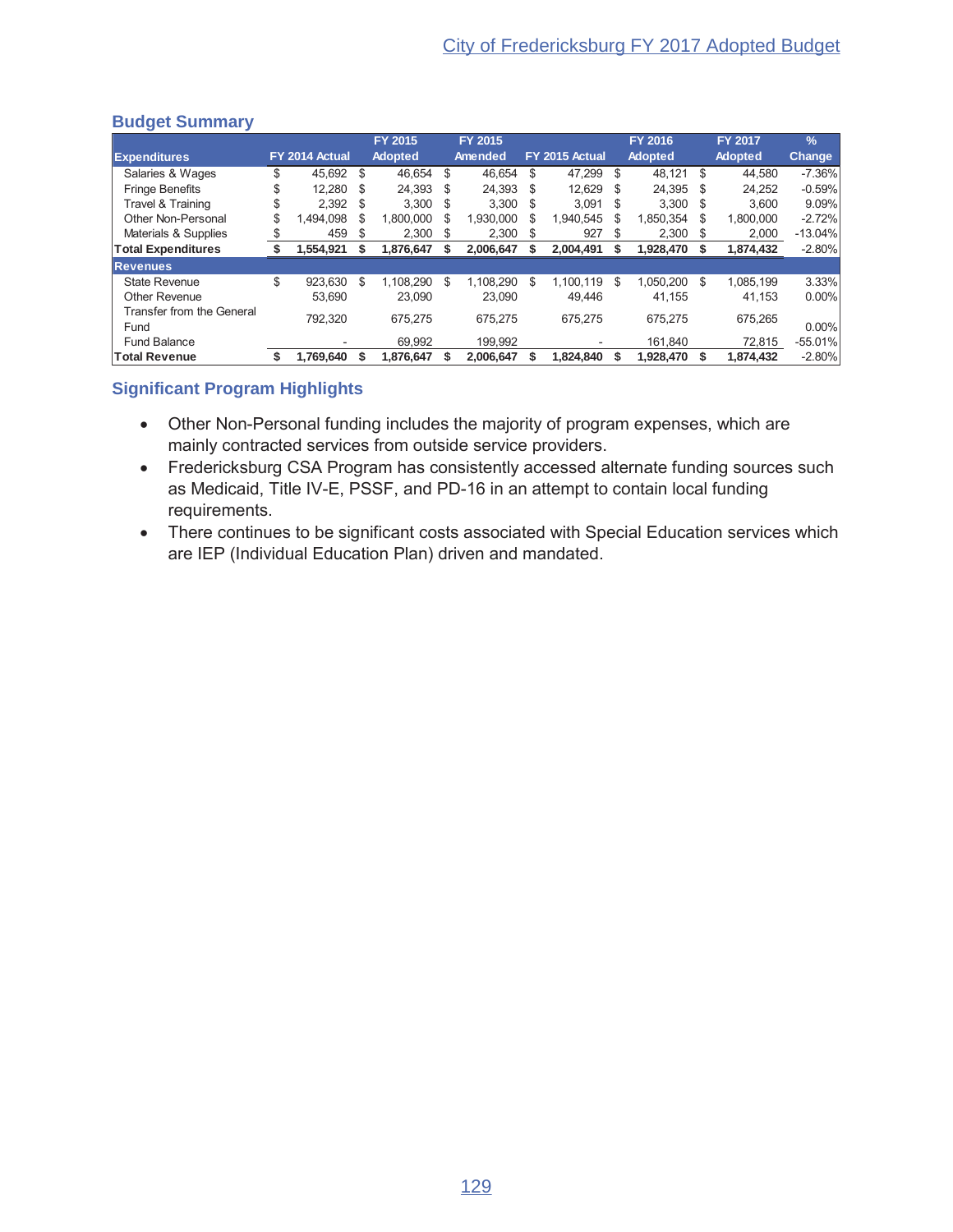# **SOCIAL SERVICES FUND**

The Fredericksburg Department of Social Services' Mission, "Helping People Triumph over Hardships to Promote Healthier Futures within Our Community" is part of every employee's daily work. The Department provides, financial, medical, food, heating and cooling assistance, family services, protects the safety of children and adults, provides safe foster homes for children and provides adoption services to the neediest children in our community.

**Helping People Triumph** over Hardships to **Promote Healthier Futures Within Our Community** 

#### **Fiscal Year 2017 Goal**

- Work with families and individuals to endure independence, safety, and preservation
- Serve families to ensure that children are raised in a safe, stable, and nurturing environment.
- Assist community members in need by determining eligibility for benefits programs and making community resource referrals.
- Provide a safety net for individuals in need by increasing access to those benefits and services to promote self-sufficiency.

## **Fiscal Year 2017 Objectives**

- Collaborate with community partners to develop a service to assist families with the Establish permanent connections for children in foster care
- Provide benefit determination in a timely manner; 97% processed on time
- Because employment is the foundation for self-sufficiency, assist customers secure and maintain employment



#### **Performance Measures**

Graph 1. FDSS Caseload Data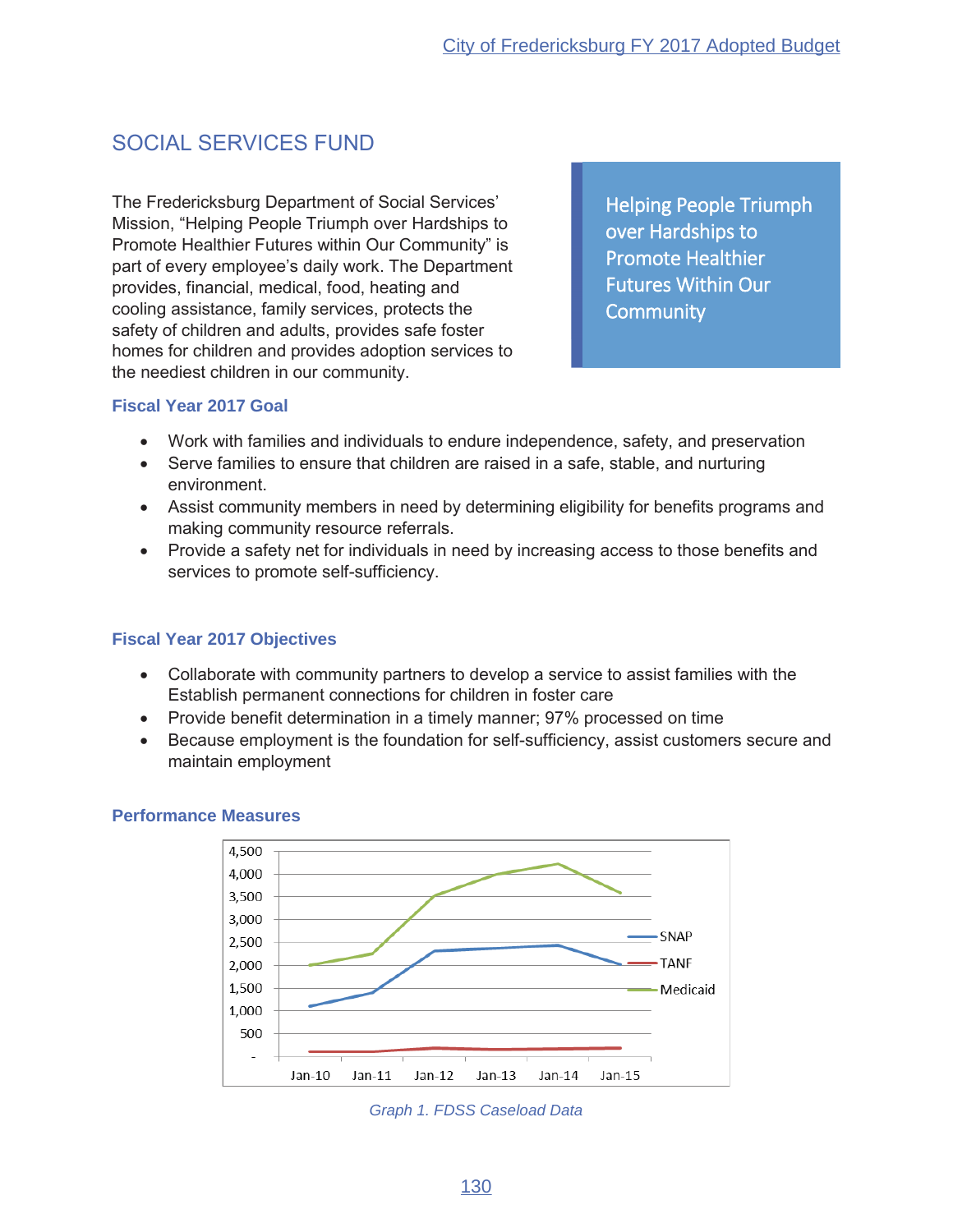|                                                                                      | <b>FY 2014</b> | <b>FY2015</b> | <b>FY 2016</b>   | <b>FY 2017</b>   |
|--------------------------------------------------------------------------------------|----------------|---------------|------------------|------------------|
|                                                                                      | <b>Actual</b>  | <b>Actual</b> | <b>Estimated</b> | <b>Projected</b> |
| Reduce the % of reports of abuse and/or<br>neglect with prior Fredericksburg history | 28%            | 28%           | 25%              | 25%              |
| 90% of CPS referral contacts are made<br>within the mandated response priority       | 99%            | 100%          | 100%             | 100%             |
| 75% of children in foster care will be<br>discharged to permanency within 24 months  | 79%            | 88%           | 44%              | 44%              |
| 97% SNAP applications will be processed on<br>time                                   | 98%            | 99%           | 99%              | 99%              |
| 97% Medicaid applications will be processed<br>on time                               | 84%            | 89%           | 90%              | 92%              |
| 97% Medicaid renewals will be processed on<br>time                                   | 98%            | 96%           | 98%              | 98%              |
| 97% TANF applications will be processed on<br>time                                   | 98%            | 99%           | 98%              | 99%              |
| Meet or exceed the Federal Work<br>Participation rate of 50%                         | 48%            | 52%           | 50%              | 50%              |
| Meet or exceed the Federal 3 month<br>employment retention rate of 50%               | 76%            | 79%           | 80%              | 83%              |

|                                   |    |                |     | FY 2015        |     | FY 2015        |    |                | FY 2016         |     | FY 2017        | $\frac{9}{6}$ |
|-----------------------------------|----|----------------|-----|----------------|-----|----------------|----|----------------|-----------------|-----|----------------|---------------|
| <b>Expenditures</b>               |    | FY 2014 Actual |     | <b>Adopted</b> |     | <b>Amended</b> |    | FY 2015 Actual | <b>Adopted</b>  |     | <b>Adopted</b> | <b>Change</b> |
| Salaries & Wages                  | S  | 1,570,929      | \$. | 1,639,118      | S   | 1,639,118      | \$ | 1,636,429      | \$<br>1,748,777 | \$. | 1,812,895      | 3.67%         |
| <b>Fringe Benefits</b>            | \$ | 746.615        | S   | 852,447        | S   | 852,447        | \$ | 796.112        | \$<br>900,833   | \$. | 864,738        | $-4.01%$      |
| <b>Purchased Services</b>         | \$ | 207,795        | \$. | 189,250        | S   | 189,250        | S  | 201,275        | \$<br>226,250   | \$. | 164,000        | $-27.51%$     |
| Util, Comm, Rentals, Etc.         | \$ | 151.042        | -S  | 155,700        | S   | 155.700        | S  | 157.146        | \$<br>219.300   | -S  | 129.600        | $-40.90\%$    |
| Travel & Training                 | \$ | 8.197          | \$  | 6.500          | \$. | 6.500          | S  | 8,328          | 6.500           | \$. | 12.900         | 98.46%        |
| Other Non-Personal                | \$ | 1,622,173      | S   | 1,679,300      | S   | 2,101,300      | \$ | 1,959,134      | \$<br>2,128,300 | \$. | 2,223,300      | 4.46%         |
| Dues & Memberships                | \$ | 2.265          | \$  | 1.200          | \$. | 1.200          | S  | 1.405          | \$<br>1.200     | \$. | 1.500          | 25.00%        |
| Materials & Supplies              | S  | 26,633         | S   | 33,300         | \$. | 33,300         | \$ | 28,517         | \$<br>36,300    | \$. | 42,300         | 16.53%        |
| Capital Outlay                    | \$ | 13,067         | S   | 25,000         | S   | 25,000         | \$ | 34,520         | \$<br>18,600    | S.  | 9,000          | $-51.61%$     |
| <b>Total Expenditures</b>         |    | 4,348,716      |     | 4,581,815      |     | 5,003,815      | S  | 4,822,866      | 5,286,060       | S   | 5,260,233      | $-0.49%$      |
| <b>Revenues</b>                   |    |                |     |                |     |                |    |                |                 |     |                |               |
| <b>Federal Revenue</b>            | \$ | 1.977.171      | \$  | 1,645,646      | \$  | 1,835,146      | S  | 2,242,070      | \$<br>2,125,139 | \$  | 2,155,043      | 1.41%         |
| <b>State Revenue</b>              |    | 1,383,528      |     | 1,791,071      |     | 2,023,571      |    | 1,545,954      | 1,880,081       |     | 1,936,620      | 3.01%         |
| Transfer from the General<br>Fund |    | 1,011,670      |     | 1,039,810      |     | 1,039,810      |    | 1,039,810      | 1,157,365       |     | 1,089,293      | $-5.88%$      |
| <b>Recovered Cost</b>             |    | 56,265         |     | 52.110         |     | 52,110         |    | 58,928         | 35,000          |     | 79.277         | 126.51%       |
| <b>Fund Balance</b>               |    |                |     | 53,178         |     | 53,178         |    |                | 88,475          |     |                | $-100.00\%$   |
| <b>Total Revenue</b>              | \$ | 4,428,634      | S   | 4,581,815      |     | 5,003,815      | \$ | 4,886,762      | 5,286,060       |     | 5,260,233      | $-0.49%$      |

## **Significant Program Highlights**

• The total City Social Services Fund is at \$5,260,233. The budget includes \$21,293 from the Public Assistance Fund balance.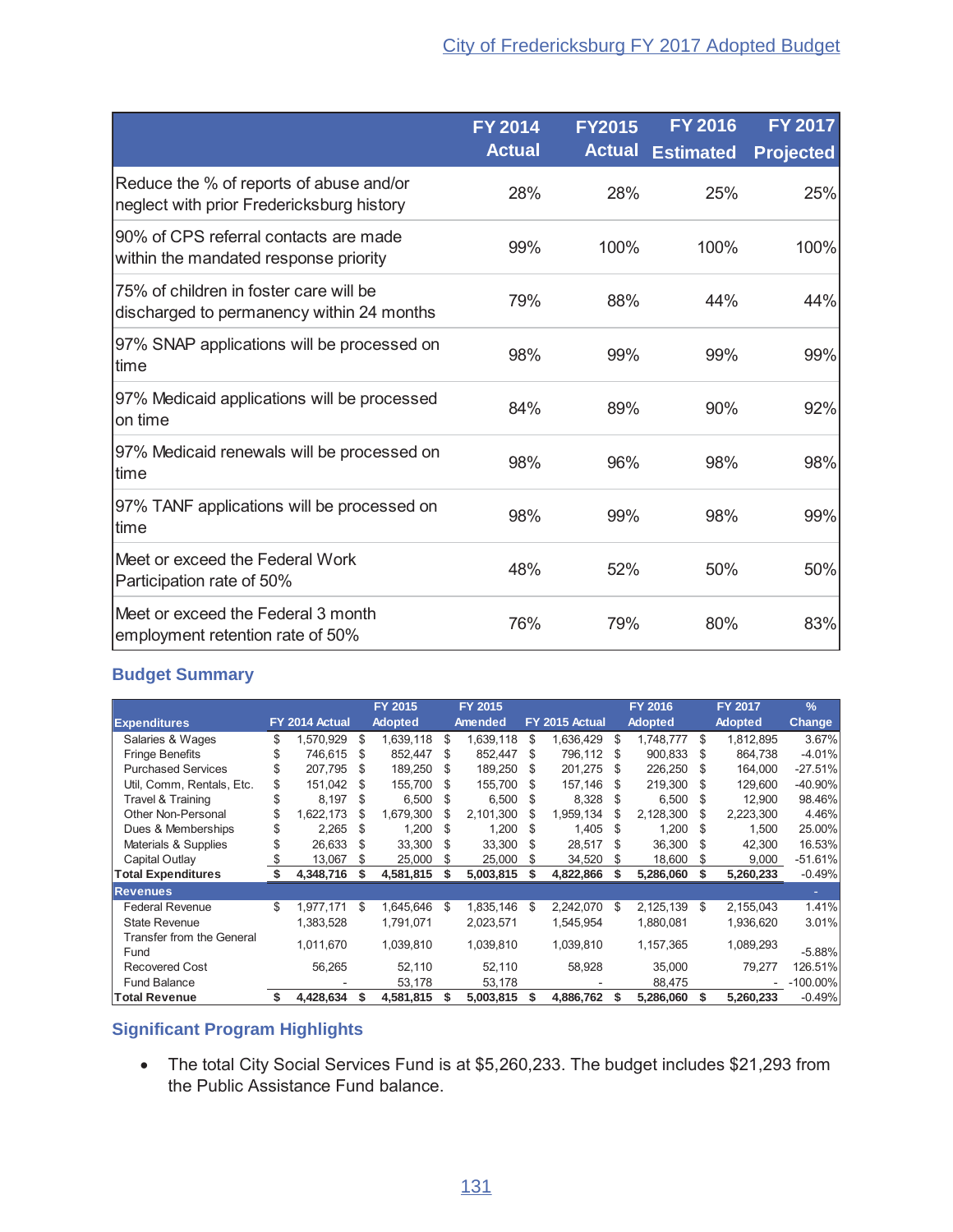## **PARKING FUND**

The Parking Fund was originally established to account for the operation, debt service, and maintenance of the Sophia Street Parking Garage. The Sophia Street Parking Garage provides 297 parking spaces to the southern end of downtown Fredericksburg. The Fund also accounts for the City's leased parking lot at 904 Princess Anne Street, which provides availability of 40 spaces for nights and weekends.

## **Fiscal Year 2017 Goal**

• Continue to provide parking to commuters, residents and visitors of the City of Fredericksburg.

## **Fiscal Year 2017 Objectives**

- Continue to use new technology to account for daily fee activity
- In conjunction with the City Manager's Office and City Council work to determine how to address future parking needs
- Set up a separate program in the parking fund to account for the new lot at the intersection of Amelia and Charles Street in FY 2017.

## **Sophia Street Parking Garage**

### **Fiscal Year 2017 Goal**

• Continue to operate the Sophia Street Parking Garage in a safe, effective, and efficient manner, providing a reasonably-priced parking solution in the downtown area.

#### **Fiscal Year 2017 Objectives**

- Manage a major project to perform waterproofing and other repairs to the Sophia **Street Parking Garage.**
- In conjunction with the Information Technology Department, investigate the possibilities of changing the software for the pay stations in the garage.

#### 904 Princess Anne Street Parking Lot

#### **FY 2017 Goal**

- Continue to provide leased spaces for the 904 Princess Anne Street lot in a safe, effective, and efficient manner.
- Increase utilization of the 904 Princess Anne Parking Lot.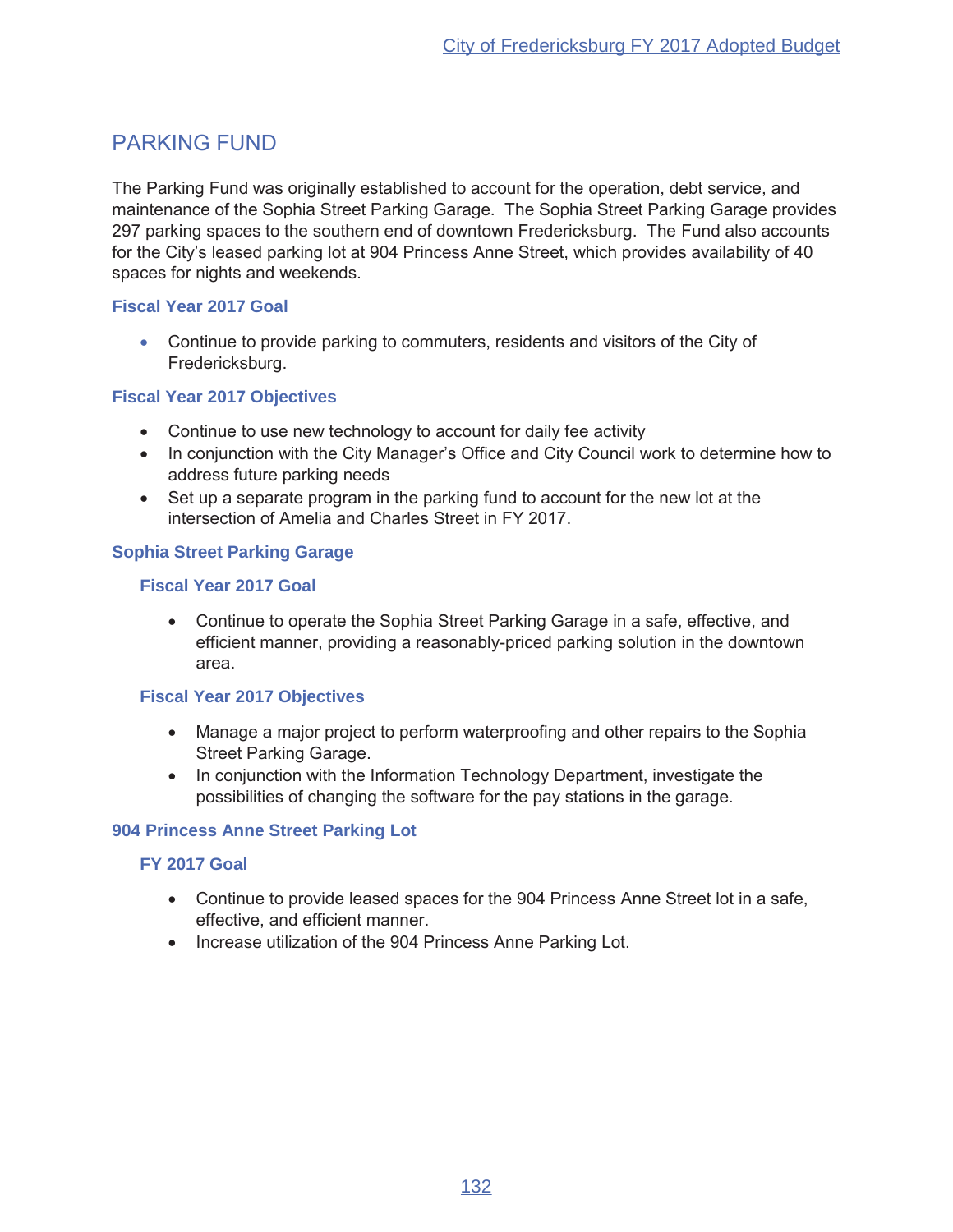|                              |                | <b>FY 2015</b>     | <b>FY 2015</b> |                |     | <b>FY 2016</b> |     | <b>FY 2017</b> | $\frac{9}{6}$ |
|------------------------------|----------------|--------------------|----------------|----------------|-----|----------------|-----|----------------|---------------|
| <b>Expenditures</b>          | FY 2014 Actual | <b>Adopted</b>     | Amended        | FY 2015 Actual |     | <b>Adopted</b> |     | <b>Adopted</b> | <b>Change</b> |
| Salaries & Wages             | 97,959         | 103,365            | 103,365        | 95,137         |     | 105,355        |     | 107,175        | 1.73%         |
| <b>Fringe Benefits</b>       | 21.980         | 36.105             | 36.105         | 21.841         |     | 30.045         |     | 31.520         | 4.91%         |
| <b>Purchased Services</b>    | 29,164         | 39,500             | 39,500         | 22,565         |     | 39,500         |     | 131.300        | 232.41%       |
| Util, Comm, Rentals, Etc.    | 26,845         | 46,400             | 46,400         | 33,093         |     | 41,400         |     | 39,400         | $-4.83%$      |
| Other Non-Personal           | 5,533          | 9,000              | 9,000          | 5,717          |     | 9,000          |     | 8,200          | $-8.89%$      |
| Materials & Supplies         | 14.795         | 8,100              | 8,100          | 5,987          |     | 7.900          |     | 8.300          | 5.06%         |
| Capital Outlay               | 152.346        | 153,080            | 153,080        | 153,583        |     | 141,480        |     | 153,600        | 8.57%         |
| <b>Transfers</b>             | 131,375        | 319,365            | 319,365        | 77,853         |     | 310,940        |     | 301,505        | $-3.03%$      |
| <b>Total Expenditures</b>    | 479,997        | \$<br>714,915      | \$<br>714,915  | \$<br>415,776  | \$. | 685,620        | \$. | 781,000        | 13.91%        |
|                              |                |                    |                |                |     |                |     |                |               |
| <b>Revenues</b>              |                |                    |                |                |     |                |     |                |               |
| <b>Parking Fees</b>          | \$<br>327.297  | \$<br>$285,825$ \$ | $353,532$ \$   | $353,532$ \$   |     | 285,825 \$     |     | 261,000        | $-8.69%$      |
| <b>Other Local Revenues</b>  | 18.946         | 6.500              | 15.664         | 15.664         |     | 6.500          |     | 16.000         | 146.15%       |
| Motor Fuels Tax              | 321,084        | 269,510            | 263,502        | 263,502        |     | 238,295        |     | 230,000        | $-3.48%$      |
| <b>Fund Balance</b>          |                |                    | 153,080        |                |     | 155,000        |     | 274,000        | 76.77%        |
| <b>Total Revenue</b>         | 667,327        | \$<br>561,835      | \$<br>785,778  | \$<br>632,698  | \$  | 685,620        |     | 781,000        | 13.91%        |
|                              |                |                    |                |                |     |                |     |                |               |
| <b>Full - Time Positions</b> |                |                    |                |                |     |                |     |                |               |

- The Parking Fund is an Enterprise Fund. Prior capital expenditures become assets and are depreciated over time. Capital Outlay includes an expense of \$153,600 for depreciation.
- The City uses surplus motor fuels taxes to pay a portion of the debt service incurred to build the parking garage.
- The budget for Purchased Services includes \$90,000 for waterproofing and minor repairs in the Garage. The CIP includes additional water-proofing and other work in the FY 2019.
- In FY 2016, the City purchased land at the intersection of Amelia and Charles Street. Operations at this lot will begin in late FY 2016 and is reflected in the FY 2017 budget.
- The decrease in Parking Fees reflects revenue collections at the Parking Garage. The City Manager's Office is exploring options to make-up for revenue declines in this Fund.
- The increase in Other Local Revenues reflects ongoing trends in collections.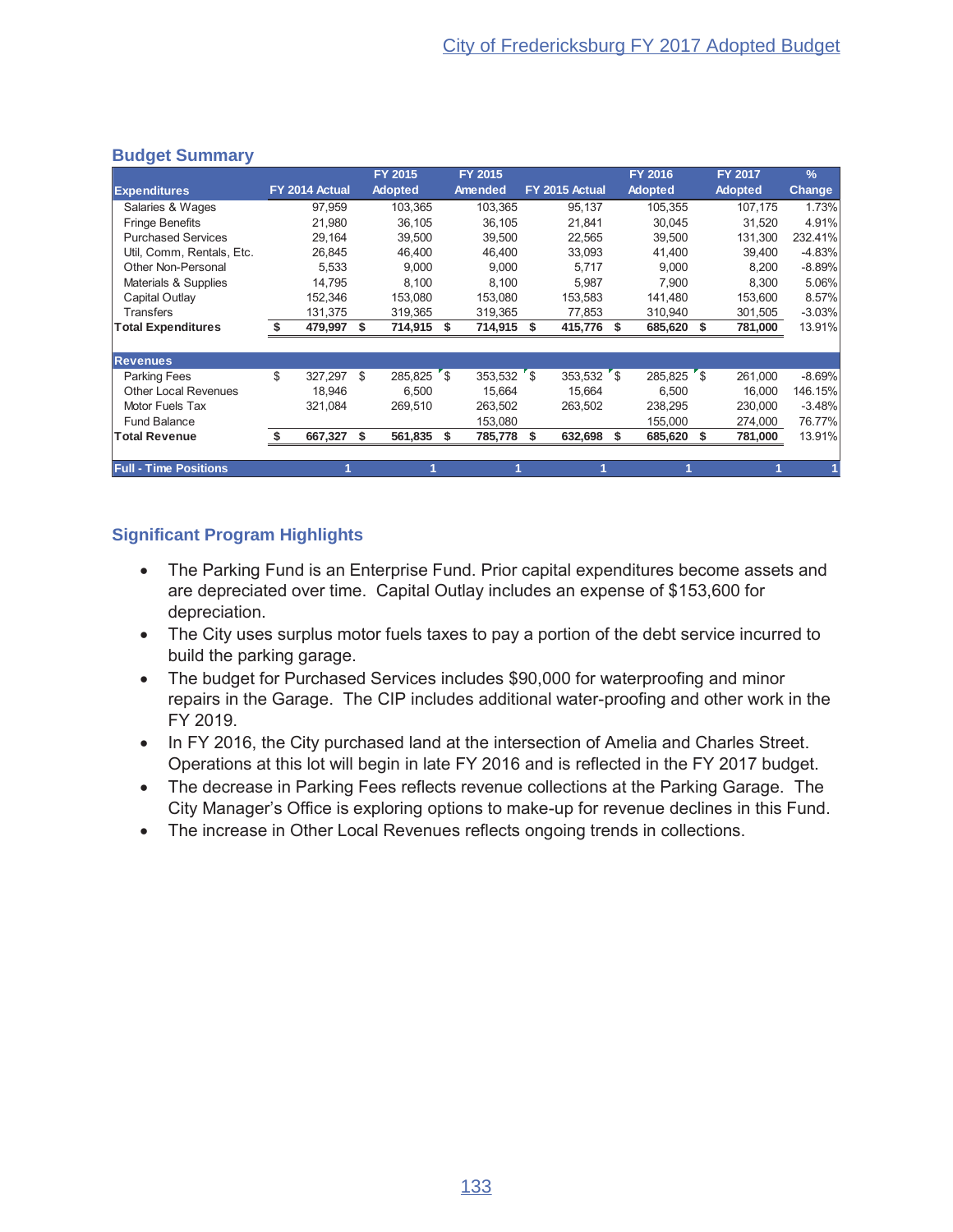# RIPARIAN LANDS STEWARDSHIP FUND

The Watershed Property Management Program provides for management and stewardship of the City's watershed property. The City owns approximately 4,800 acres of riparian land along the Rappahannock and Rapidan Rivers, situated in five counties. Approximately 4,200 acres are protected under a conservation easement. The program provides for a Watershed Property Manager who is responsible for overseeing and protecting the watershed property by conducting routine monitoring and inspections. The Watershed Property Manager also corresponds with local, state and federal officials, adjacent land owners, environmental groups and conservation easement stakeholders, coordinates with planning staff of neighboring localities and attends public hearings and other meetings where the condition of the watershed property is at stake.

The individual in this position also oversees various uses of the property including, but not limited to canoeing, hunting, fishing, camping, hiking and biking and also coordinates with law enforcement officials to provide enforcement related to unauthorized and/or illegal activities upon the property.

|                           |    |                |     | FY 2015        |      | FY 2015                  |     |                |     | <b>FY 2016</b> |      | <b>FY 2017</b> | $\frac{9}{6}$ |
|---------------------------|----|----------------|-----|----------------|------|--------------------------|-----|----------------|-----|----------------|------|----------------|---------------|
| <b>Expenditures</b>       |    | FY 2014 Actual |     | <b>Adopted</b> |      | Amended                  |     | FY 2015 Actual |     | <b>Adopted</b> |      | <b>Adopted</b> | <b>Change</b> |
| Salaries & Wages          | \$ | 51.702         | \$. | 51.630         | -S   | 51.630                   | \$  | 49.782         | £.  | 52.663 \$      |      | 53.715         | 2.00%         |
| <b>Fringe Benefits</b>    |    | 15.062         | S   | 15.440         | -S   | 15,440                   | \$. | 15.432         | £.  | 14.442         | - \$ | 11.817         | $-18.18%$     |
| <b>Purchased Services</b> |    | 52             | \$. | 1,200          | -S   | 1,200                    | \$. | 23             | \$. | 1,200          | - \$ | 1,200          | 0.00%         |
| Util, Comm, Rentals, Etc. | \$ | 1,147          | \$. | 1.000          | -S   | 1,000                    | \$. | $1,180$ \$     |     | 1.000          | \$.  | 1,000          | 0.00%         |
| Travel & Training         | \$ | 21             | S   | 1,200          | -S   | 1,200                    | \$. | ٠              | S   | 1,200          | -S   | 1,200          | 0.00%         |
| Materials & Supplies      | \$ | 5,368          | \$. | 7,350          | - \$ | 7,350                    | \$. | 4,059          | \$. | 7,350          | -S   | 7,350          | 0.00%         |
| Capital Outlav            |    | 3,237          | S   | 58,230         | - \$ | 58,230                   | S   | 8,267          | \$. | 3,230          | - \$ |                | $-100.00\%$   |
| <b>Transfers</b>          |    | 2,134          | S   |                | S    | $\overline{\phantom{0}}$ | S   | 1,348          | S.  | -              | S.   |                |               |
| <b>Total Expenditures</b> |    | 78,723         | Ŝ.  | 136,050        | S    | 136,050                  | \$  | 80,091         | S   | 81,085         | S    | 76,282         | $-5.92%$      |
|                           |    |                |     |                |      |                          |     |                |     |                |      |                |               |
| <b>Revenues</b>           |    |                |     |                |      |                          |     |                |     |                |      |                |               |
| Interest on Investments   | \$ | 30.200         | \$  | $30.250$ \$    |      | 30,250                   | \$. | 16.304         | \$  | 30.250         | -S   | 30.000         | $-0.83%$      |
| <b>Recovered Cost</b>     |    | 26,600         |     | 27,400         |      | 27,400                   |     | 14,895         |     | 27,400         |      | 27,400         | 0.00%         |
| <b>Local Transfer</b>     |    |                |     |                |      |                          |     |                |     |                |      |                |               |
| <b>Fund Balance</b>       |    |                |     | 24,100         |      | 78.400                   |     |                |     | 23,435         |      | 18,882         | $-19.43%$     |
|                           | S  | 56,800         | \$  | 81,750         | \$   | 136,050                  | \$  | 31,199         | \$  | 81,085         | \$   | 76,282         | $-5.92%$      |

### **Budget Summary**

- The Riparian Lands Stewardship Fund is a permanently protected endowment fund.
- The City may use 75% of the interest earnings generated by the fund for operations. The balance must be added to the protected endowment.
- The City is grateful for the support of Spotsylvania and Stafford County for this ongoing program.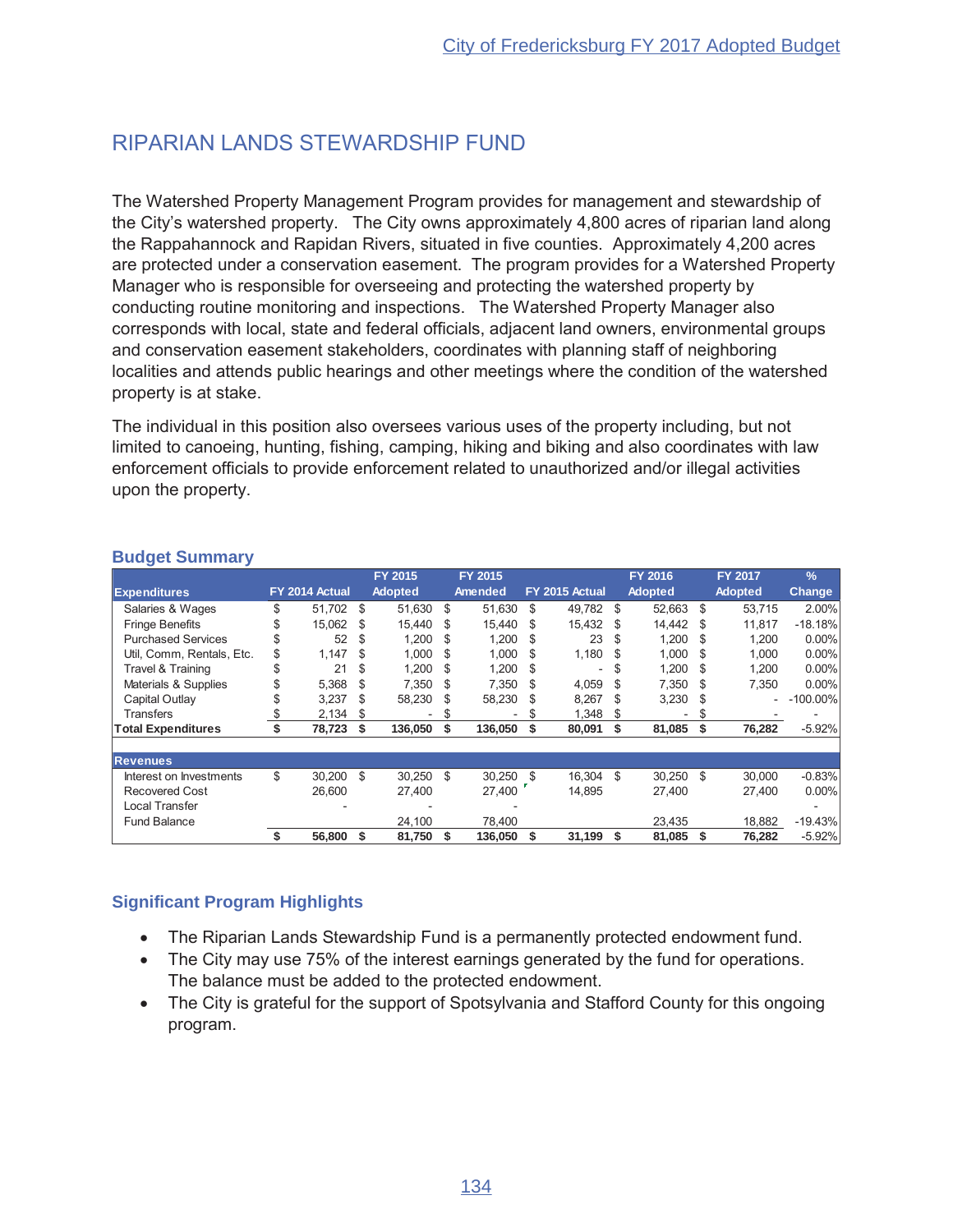## STORMWATER MANAGEMENT PROGRAM

The Department of Community Planning and Building City administers stormwater management functions through the Stormwater Management Fund. This fulfills one of the City Council Goals and Initiatives and addresses a recommendation of the Novak Study. The City established the Stormwater Program in 2016 to address the federal Environmental Protection Agency and the Virginia Department of Environmental Quality increasing focus on stormwater management. The City's Stormwater Management program is intended to control the quantity of stormwater run-off and well as enhance the quality of such run-off through erosion and sediment control and by treating pollutant and nutrient run-off.

Functions within the Stormwater Management Program include:

- Reviewing subdivisions and land development site plans,
- Managing the Municipal Separate Storm Sewer System (MS4) permit which is mandated by the Commonwealth of Virginia, and
- Preparing the Action Plan to address the City's Total Maximum Daily Load (TMDL) standard for pollution levels in the Rappahannock River and Chesapeake Bay.

The Program is funded through fees, fines and a transfer from the General Fund. The City collects various fines and fees associated with land disturbing activities including the Virginia Stormwater Management Program (VSMP) permit fees. The Commonwealth of Virginia sets these fees and requires that 28% be returned to the state. Program revenues are estimated to offset about 40% of costs. Currently, a general fund subsidy is required for the remainder of the costs.

In FY 2016 City Council approved adding a new positon, that of Senior Environmental Planner. The FY 2017 Adopted Budget includes funding for this newly created position as well as a position previously funded in the General Fund. Personnel in the Public Works Department also assists with stormwater management efforts.

|                            |                          | FY 2015        |          | FY 2015 |   |                | <b>FY 2016</b>           |                          | <b>FY 2017</b> |         | $\frac{9}{6}$            |
|----------------------------|--------------------------|----------------|----------|---------|---|----------------|--------------------------|--------------------------|----------------|---------|--------------------------|
| <b>Expenditures</b>        | FY 2014 Actual           | <b>Adopted</b> |          | Amended |   | FY 2015 Actual | <b>Adopted</b>           |                          | <b>Adopted</b> |         | <b>Change</b>            |
| Salaries & Wages           | $\overline{a}$           |                | $\sim$   |         | ۰ | $\sim$         | $\overline{\phantom{0}}$ |                          | \$             | 141,125 |                          |
| <b>Fringe Benefits</b>     | $\overline{\phantom{0}}$ |                |          |         |   | $\sim$         |                          | $\overline{\phantom{0}}$ | \$             | 59,695  |                          |
| Util, Comm, Rentals, Etc.  | $\overline{a}$           |                |          |         | ٠ | $\sim$         | $\overline{\phantom{0}}$ |                          | S              | 1,100   | $\overline{\phantom{0}}$ |
| Travel & Training          | $\sim$                   |                |          |         |   | $\sim$         |                          |                          |                | 1,000   | ٠                        |
| Other Non-Personal         | $\blacksquare$           |                |          |         | ٠ | $\sim$         | $\overline{\phantom{0}}$ |                          |                | 2,380   |                          |
| Materials & Supplies       |                          |                |          |         | - | ۰.             |                          |                          |                | 5,200   |                          |
| <b>Total Expenditures</b>  | ٠                        |                | ۰.       | S       | ۰ | ۰.             | ٠.                       |                          | S              | 210,500 |                          |
|                            |                          |                |          |         |   |                |                          |                          |                |         |                          |
| <b>Revenues</b>            |                          |                |          |         |   |                |                          |                          |                |         |                          |
| <b>VSMP Permits</b>        | $\overline{a}$           | \$             | $\equiv$ | \$      | ۰ | \$<br>$\sim$   | \$                       | $\sim$                   | \$             | 85.000  |                          |
| Local Transfer             |                          |                |          |         |   |                |                          |                          |                | 125,500 |                          |
|                            | ۰                        |                | ۰.       | \$      | ٠ | $\sim$         | \$                       |                          | S              | 210,500 | ٠                        |
| <b>Full-Time Positions</b> | $\bf{0}$                 |                |          |         |   | $\bf{0}$       |                          |                          |                | 2       |                          |

#### **Budget Summary**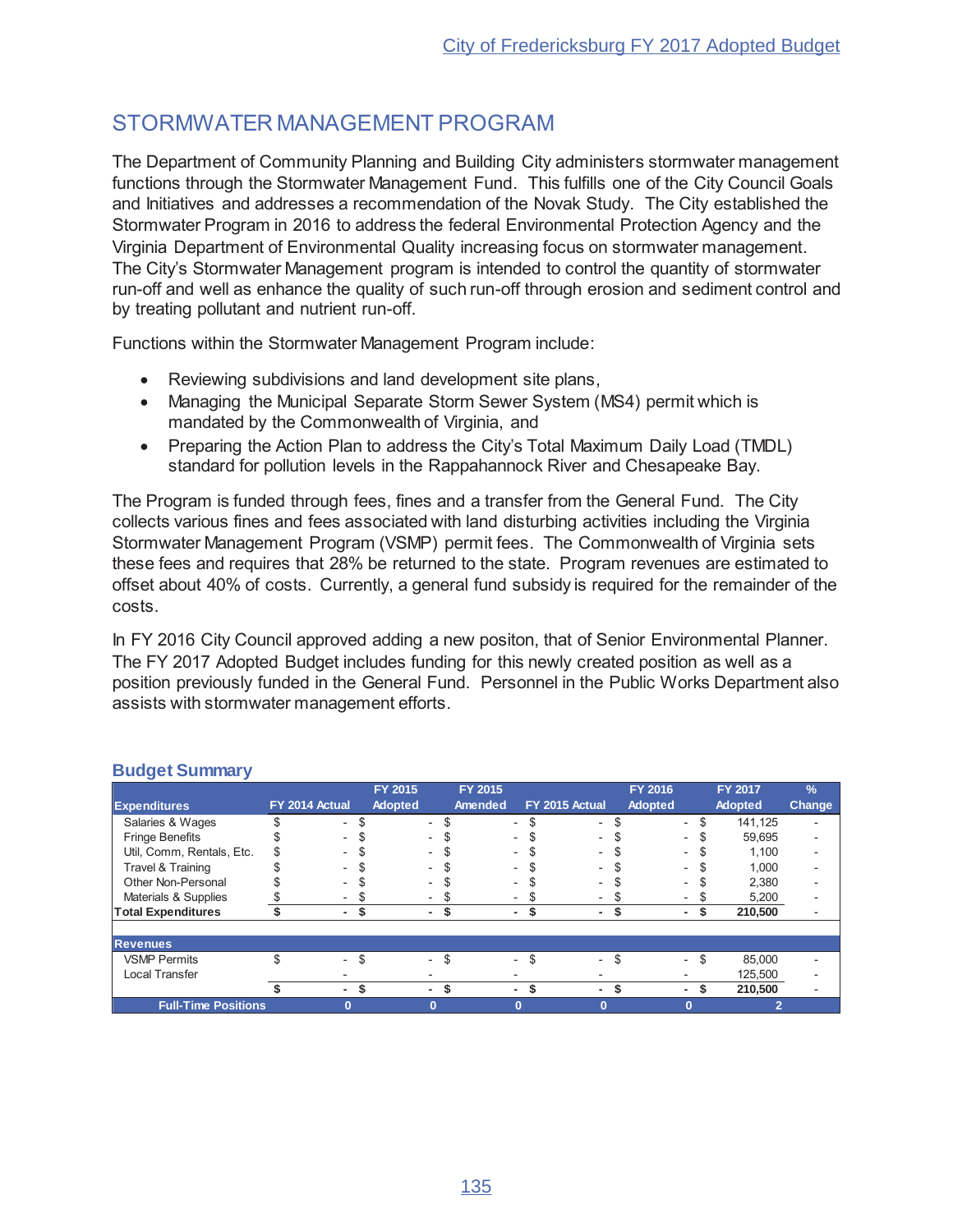- FY 2017 is the first full-year of funding for the Storm Water Management Program
- The Senior Environmental Planner is a new position added mid-year FY 2016
- The Storm Water Administrator/Environmental Planner position was previously funded in the General Fund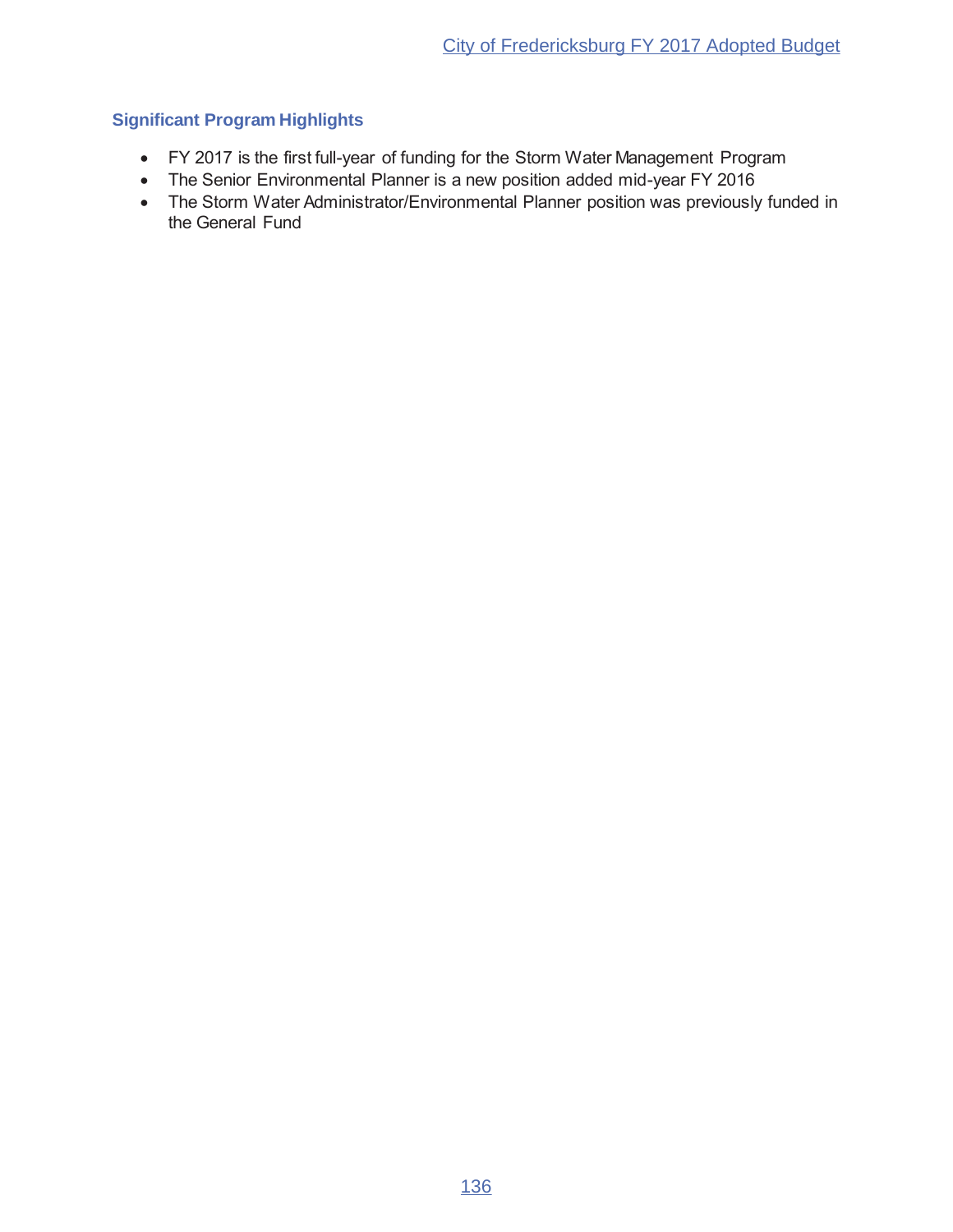# **TRANSIT FUND**

FREDericksburg Regional Transit (FRED) provides accessible, affordable, dependable, efficient, environmentally sound, and safe and secure transportation for people who reside or work or visit within the Fredericksburg, Virginia region (i.e., the City of Fredericksburg and the counties of Caroline, Spotsylvania and Stafford). FRED provides three categories of service: 1) regular weekday service (with pre-arranged route deviations) in the City and four counties; 2) weekday dedicated VRE feeder service; and 3) Thursday and Friday evening and Saturday and Sunday service centered on the University of Mary Washington during the academic year.

### **Budget Summary**

|                           |     |                |     | FY 2015        |     | FY 2015        |     |                |    | <b>FY 2016</b> |     | FY 2017        | $\frac{9}{6}$ |
|---------------------------|-----|----------------|-----|----------------|-----|----------------|-----|----------------|----|----------------|-----|----------------|---------------|
| <b>Expenditures</b>       |     | FY 2014 Actual |     | <b>Adopted</b> |     | <b>Amended</b> |     | FY 2015 Actual |    | <b>Adopted</b> |     | <b>Adopted</b> | <b>Change</b> |
| Salaries & Wages          | \$  | 1,933,774      | \$. | 2,221,125      | S   | 2,221,126      | S   | 2,021,439      | \$ | 2,273,366      | \$  | 2,316,098      | 1.88%         |
| <b>Fringe Benefits</b>    |     | 466.733        | -S  | 585,608        | S   | 585,611        | S   | 454,678        | S  | 633,626        | -S  | 637,609        | 0.63%         |
| <b>Purchased Services</b> |     | 289,545        | \$. | 337,999        |     | 556,933        | S   | 279,726        | S  | 351,999        | \$. | 335,000        | $-4.83%$      |
| Util, Comm, Rentals, Etc. |     | 157,529        | \$. | 183,445        |     | 183,445        | \$. | 146,921        |    | 182,811        |     | 182,812        | $0.00\%$      |
| Travel & Training         | S   | 5.391          | \$  | 8,005          |     | 8,005          | S   | 10,770         |    | 8,001          |     | 8,000          | $-0.01%$      |
| Other Non-Personal        |     | 106.745        |     |                |     |                |     |                |    |                |     |                |               |
| Dues & Memberships        | \$  | 610            | \$. | 1,999          | \$. | 1,999          | S   | 1,788          | \$ | 1,999          | \$. | 2,000          | 0.05%         |
| Materials & Supplies      | S   | 607,850        | -S  | 782,399        | \$. | 782,400        | S   | 500,296        | \$ | 692,201        | \$. | 634,400        | $-8.35%$      |
| Capital Outlay            |     | 869,000        | \$. | 1,304,934      |     | 1,304,926      | S   | 859,757        | S  | 1,274,913      |     | 1,208,115      | $-5.24%$      |
| <b>Transfers</b>          |     |                |     | 285,004        |     | 185,004        | S   |                |    | 291,828        |     | 300,000        | 2.80%         |
| <b>Total Expenditures</b> |     | 4,437,177      | S   | 5,710,518      |     | 5,829,449      | S   | 4,275,375      |    | 5,710,744      |     | 5,624,033      | $-1.52%$      |
| <b>Revenues</b>           |     |                |     |                |     |                |     |                |    |                |     |                |               |
| Fares                     | \$. | 423,081        | -S  | 497,604        | \$  | 497,604        | \$  | 403,921        | \$ | 497,604 \$     |     | 393,874        | $-20.85%$     |
| Other Local Income        |     | 1,845,437      |     | 1,853,574      |     | 1,853,574      |     | 1,678,760      |    | 1,853,574      |     | 1,716,176      | $-7.41%$      |
| State Income              |     | 1,452,283      |     | 821,183        |     | 821,183        |     | 847.071        |    | 821.183        |     | 581.183        | $-29.23%$     |
| Federal Income            |     | 3,601,919      |     | 1,607,205      |     | 1,607,205      |     | 1,135,012      |    | 1,607,205      |     | 1,851,000      | 15.17%        |
| <b>Fund Balance</b>       |     |                |     | 930,952        |     | 1,049,888      |     |                |    | 931,178        |     | 1,064,400      | 14.31%        |
| <b>Total Revenue</b>      |     | 7,322,720      |     | 5,710,518      |     | 5,829,454      | \$  | 4,064,764      |    | 5,710,744      |     | 5,606,633      | $-1.82%$      |

- Transit is accounted for as an Enterprise Fund.
- There are no significant changes to the level of service for FY 2017.
- The budget includes funding for a part-time analyst to assist data analysis of the new route software.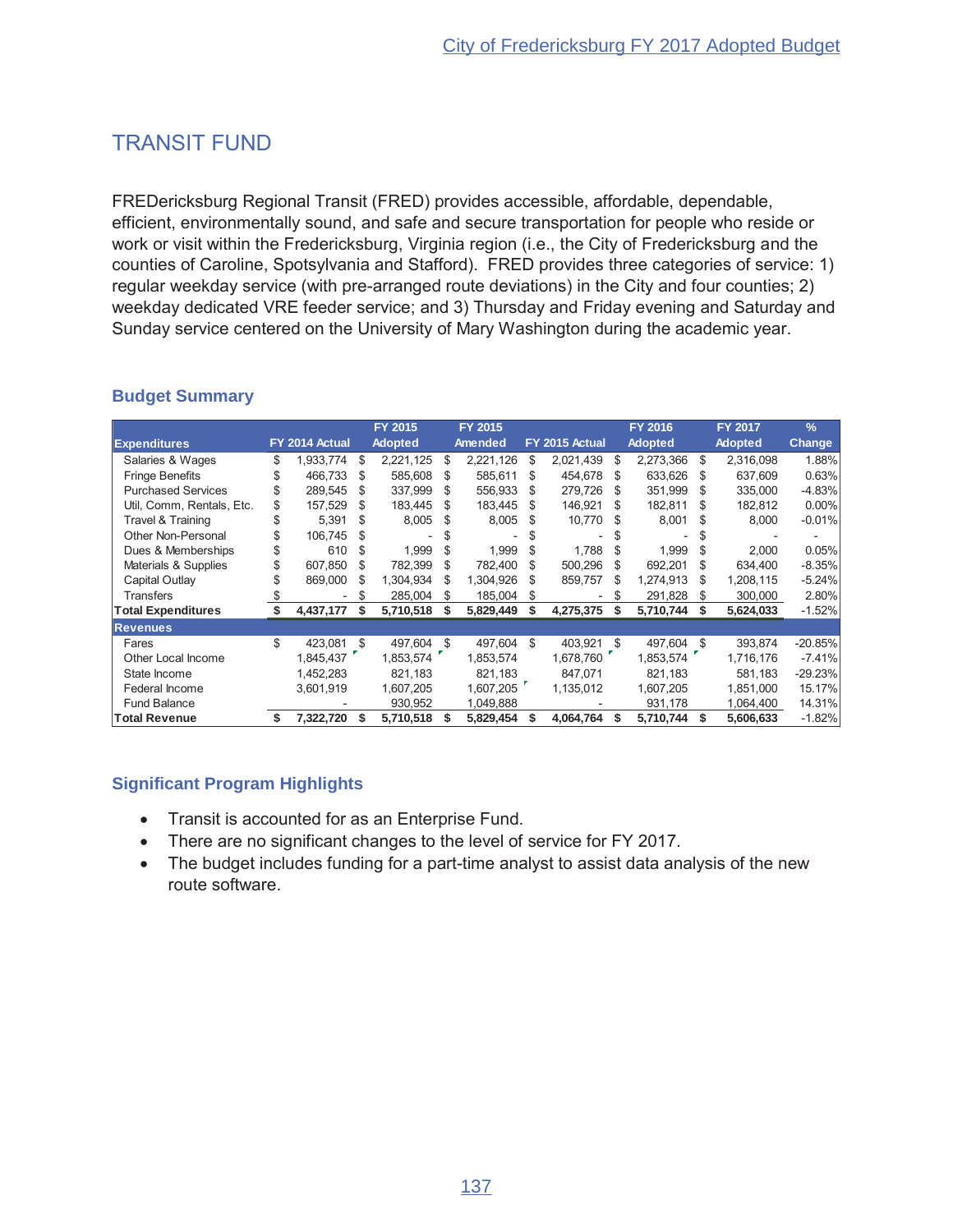# **WASTEWATER FUND**

The function of the wastewater treatment program is to provide the City with efficient sanitary sewage treatment that complies with state and federal effluent standards. Sewage treatment includes receiving, treating, disinfecting, and disposing of treatment-generated solids for City sewage. In addition, the wastewater collection system transfers to Spotsylvania County 375,000 gallons per day of City-generated sewage and all Spotsylvania sewage that enters the City's sewage transmission system.

The Wastewater Fund has several major subdivisions. The Wastewater Administration function covers the activities of the City's Wastewater Treatment Plant. The Water and Sewer Crew (Sewer) is a four-person crew, funded in both the Water Fund and the Sewer Fund, which has activities in maintaining both the City's water and the City's sewer transmission systems. The Pumping and Transmission crew is a four-person crew responsible for the maintenance and operation of the City's six sewer lift stations, as well as approximately 76 miles of sewer lines. The City tracks expenses related to the Master Sewer Meters separately. Finally, the personnel in the Utility Billing Office also assist sewer customers.

## **Fiscal Year 2017 Goal**

• Continue to provide the City with efficient sanitary sewage treatment that complies with state and federal effluent standards.

## **Fiscal Year 2017 Objectives**

- Enhance the fire hydrant maintenance program to ensure all fire hydrants are operating properly.
- Successfully manage the Caroline Street Sewer Line Replacement CIP project.

| <b>Crew</b>                           | <b>FY 2013</b><br><b>Actual</b> | <b>FY 2014</b><br><b>Actual</b> | <b>FY 2015</b><br><b>Actual</b> | <b>FY 2016</b> | FY 2017<br><b>Estimate Projection</b> |
|---------------------------------------|---------------------------------|---------------------------------|---------------------------------|----------------|---------------------------------------|
| <b>Administration &amp; Main Crew</b> |                                 |                                 |                                 |                |                                       |
| Water & Sewer Crew                    |                                 |                                 |                                 |                |                                       |
| <b>Utility Billing</b>                |                                 |                                 |                                 |                |                                       |

## **Full-time Position Summary**

Notes:

• The Assistant Director of PW - Utilities, the Water & Sewer Crew, and the Utility Billing Personnel are split between the Water and Sewer Funds.

• All personnel are members of the Public Works Department save Utility Billing, whose two employees are members of Fiscal Affairs.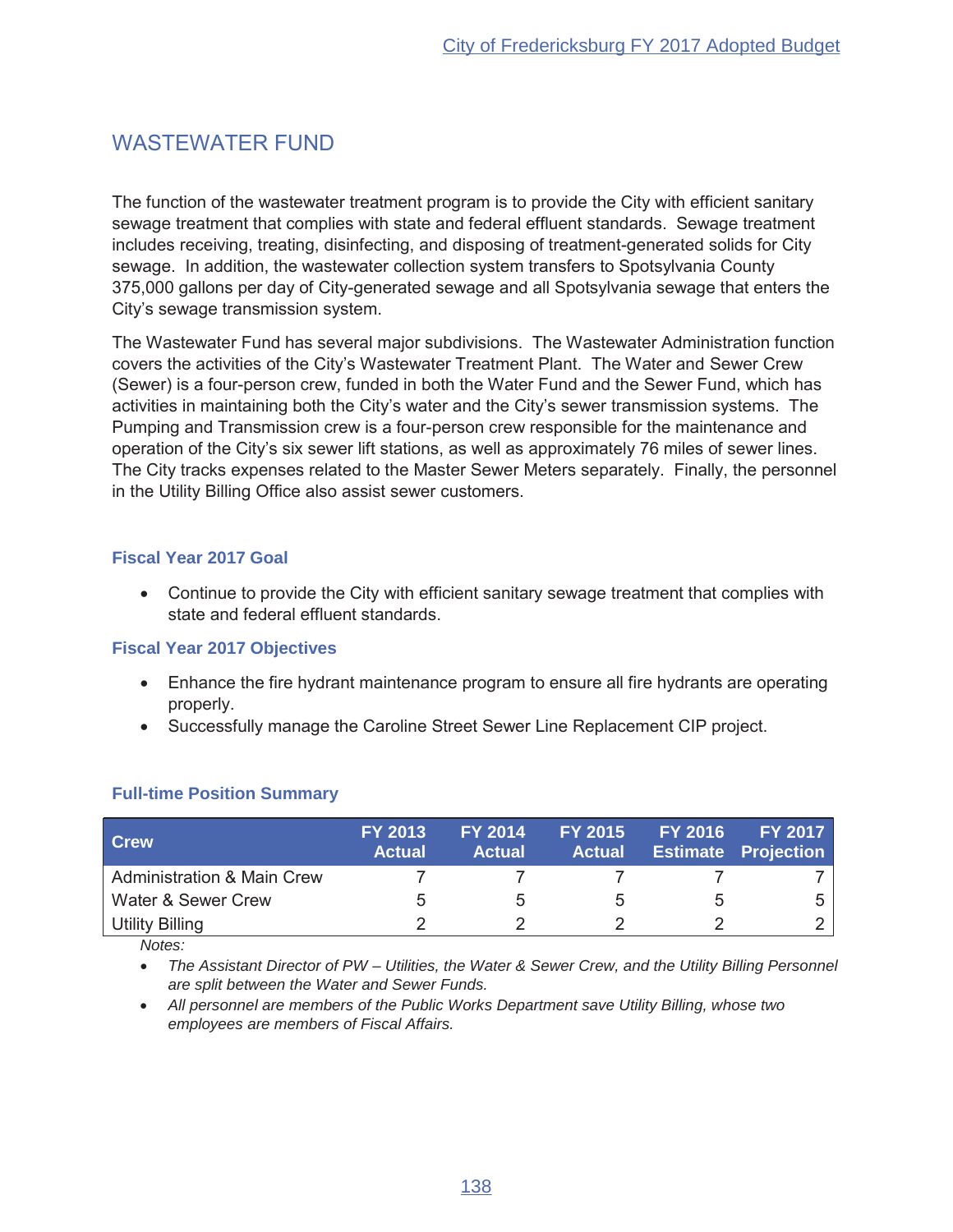|                               |     |                |      | FY 2015        |      | FY 2015   |     |                |     | <b>FY 2016</b> |          | <b>FY 2017</b> | $\frac{9}{6}$ |
|-------------------------------|-----|----------------|------|----------------|------|-----------|-----|----------------|-----|----------------|----------|----------------|---------------|
| <b>Expenditures</b>           |     | FY 2014 Actual |      | <b>Adopted</b> |      | Amended   |     | FY 2015 Actual |     | <b>Adopted</b> |          | <b>Adopted</b> | <b>Change</b> |
| Salaries & Wages              | \$  | 813.409        | \$   | 971,365        | \$   | 971.365   | \$  | 919,558        | \$  | 992,015 \$     |          | 989.205        | $-0.28%$      |
| <b>Fringe Benefits</b>        |     | 433.890        | -S   | 564.920        | - \$ | 564.920   | S   | 470.910        | \$. | 551.465        | - \$     | 571.354        | 3.61%         |
| <b>Purchased Services</b>     |     | 996.048        | S    | 1,246,780      | \$.  | 1.219.974 | S   | 814.487        | S   | 1.002.000      |          | 983.900        | $-1.81%$      |
| Util. Comm. Rentals. Etc.     |     | 344.359        | \$.  | 302,585        | - \$ | 302.585   | \$. | 334.920        | S   | 311.602 \$     |          | 311.370        | $-0.07%$      |
| Travel & Training             | \$  | 1,242          | - \$ | $6,110$ \$     |      | 6,110     | S   | 2,177          | S   | $6,150$ \$     |          | 4,350          | $-29.27%$     |
| Other Non-Personal            |     | 14.023         | - \$ | $2.000$ \$     |      | 2.000     | \$. | 20.742 \$      |     | $2.000$ \$     |          | 12.000         | 500.00%       |
| Dues & Memberships            | \$  | 5.669          | S.   | $3.500$ \$     |      | 4.250     | \$. | 7,143          | \$. | 4.500          | - \$     | 4.500          | $0.00\%$      |
| Materials & Supplies          |     | 175.879        | S    | 167,500        | - \$ | 178,684   | S   | 165.133        | S   | 339,868 \$     |          | 304,910        | $-10.29%$     |
| Capital Outlay                | \$  | 1.530.199      | S    | 1.510.470      | \$.  | 1.557.324 | S   | 1.526.927      | \$  | 1,575,000      | <b>S</b> | 1.750.000      | 11.11%        |
| <b>Transfers/Debt Service</b> | SS. | 894,643        | \$   | ,687,935       | \$.  | 1,687,935 | \$  | 867,948        | \$  | 2.208.225      | S        | 2,142,195      | $-2.99%$      |
| <b>Total Expenditures</b>     |     | 5,209,361      |      | 6,463,165      |      | 6,495,147 |     | 5,129,945      |     | 6,992,825      |          | 7,073,784      | 1.16%         |
| <b>Revenues</b>               |     |                |      |                |      |           |     |                |     |                |          |                |               |
| <b>Charges for Service</b>    | 's  | 5,484,479      | \$   | 4.964.160 \$   |      | 4,964,160 | ້\$ | 5,559,917 \$   |     | $5,176,200$ \$ |          | 5,244,575      | 1.32%         |
| Other Income                  |     | 181.191        |      | 130.600        |      | 130.600   |     | 185.844        |     | 131.625        |          | 134,100        | 1.88%         |
| <b>Fund Balance</b>           |     |                |      | 368,405        |      | 1,400,387 |     |                |     | 1,685,000      |          | 1,695,109      | 0.60%         |
| <b>Total Revenue</b>          | \$  | 5,665,670      |      | 6,463,165      |      | 6,495,147 | \$  | 5.745.761      | \$  | 6,992,825      |          | 7,073,784      | 1.16%         |

- The increase in Other Non-Personnel reflects the budgeting of actual expenses related to banking services fees.
- Funding for a Water and Sewer rate study is included in the Purchased Services line. The last funding was funded in FY 2012. The costs will be split between the Water and Wastewater Fund.
- Capital Outlays includes a new Skid Steer Loader and a single axle dump truck. These costs will be split between the Water and Wastewater Fund.
- Capital Outlay also includes the purchase spare pumps for Fall Hill and Celebrate Virginia pump stations and the replacement of heaters at the Wastewater Treatment Plant.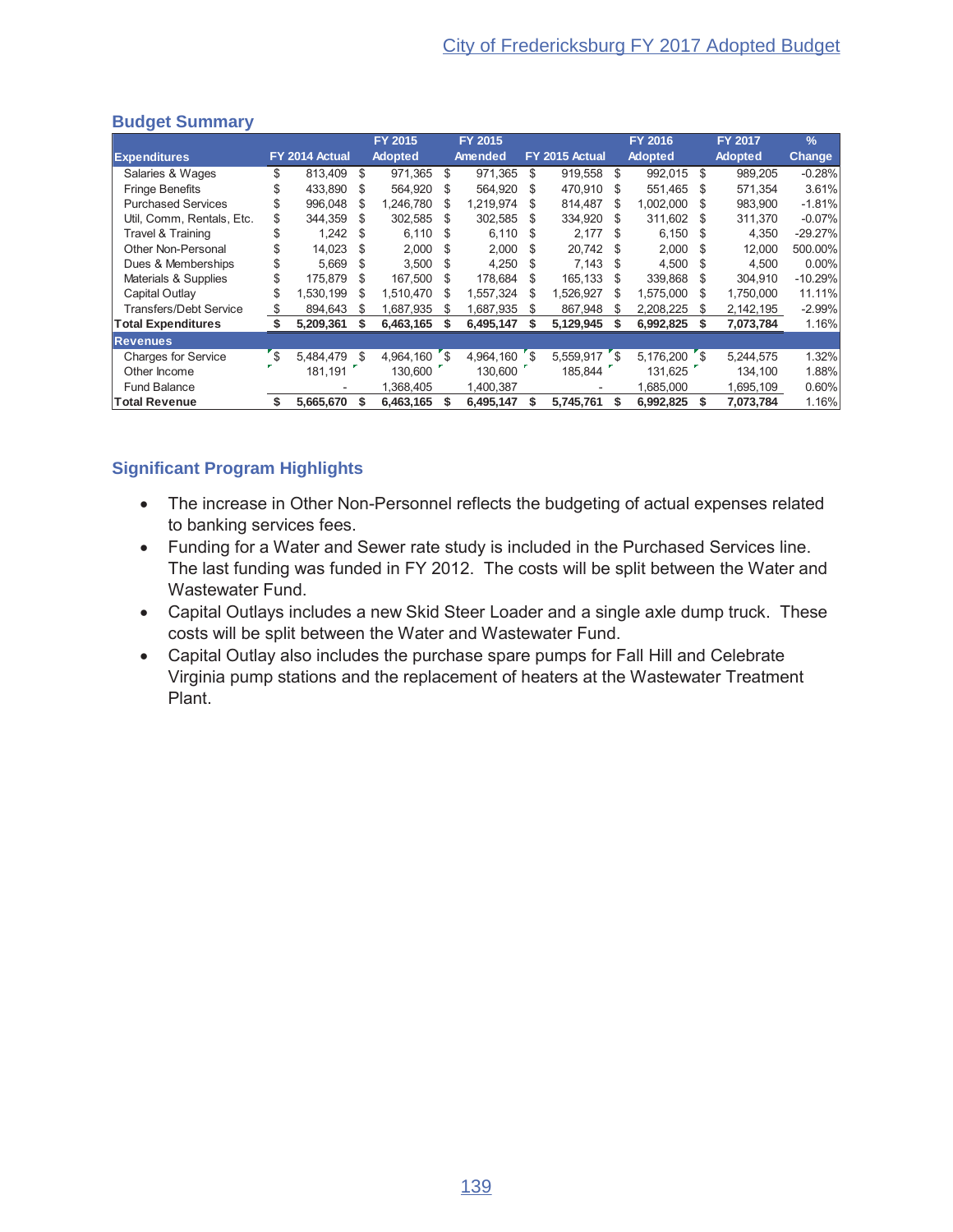## **WATER FUND**

The City of Fredericksburg provides drinking water to 7,600 service locations. The City contracts with Spotsylvania County for the purchase of treated water, and operates the distribution system within City limits to City customers. The operations and maintenance of the Water system is a responsibility of the City's Public Works Department.

The City's six-member Water Administration crew and the five-member Water and Sewer crew operate the water distribution system, including reading meters, answering service calls, and repairs and maintenance to the system. The two-person Utility Billing office (split between the Water and Sewer Fund) helps set up accounts and answer customer questions.

### **Fiscal Year 2017 Goal**

- Continue work on the City's capital improvements plan, which includes upgrades to outdated water lines to improve water service and fire protection throughout the City.
- Provide the highest water quality to customers.
- Strengthen GIS water data accuracy.

## **Fiscal Year 2017 Objectives**

- Enhance the fire hydrant maintenance program to ensure all fire hydrants are operating properly.
- Successfully manage the Caroline Street Water Line Replacement CIP project.
- Collect field information to strengthen GIS water system data accuracy.

#### **Performance Measures**

|                             | <b>FY 2013</b><br><b>Actual</b> | <b>FY 2014</b><br><b>Actual</b> | <b>FY 2015</b><br><b>Actual</b> | <b>FY 2016</b> | <b>FY 2017</b><br><b>Estimate Projection</b> |
|-----------------------------|---------------------------------|---------------------------------|---------------------------------|----------------|----------------------------------------------|
| <b>Miss Utility Tickets</b> | 4,667                           | 5.015                           | 5.645                           | 5.700          | 5.700                                        |
| <b>Water Service</b>        | 7,898                           | 7.975                           | 8.031                           | 8,200          | 8,200                                        |

#### **Full-time Position Summary**

| <b>Crew</b>                           | <b>FY 2013</b><br><b>Actual</b> | <b>FY 2014</b><br><b>Actual</b> | <b>FY 2015</b><br><b>Actual</b> | <b>FY 2016</b> | <b>FY 2017</b><br><b>Estimate Projection</b> |
|---------------------------------------|---------------------------------|---------------------------------|---------------------------------|----------------|----------------------------------------------|
| <b>Administration &amp; Main Crew</b> |                                 |                                 |                                 |                |                                              |
| Water & Sewer Crew                    | 5.                              |                                 |                                 |                |                                              |
| <b>Utility Billing</b>                |                                 |                                 |                                 |                |                                              |
| $N_{0}$                               |                                 |                                 |                                 |                |                                              |

Notes: